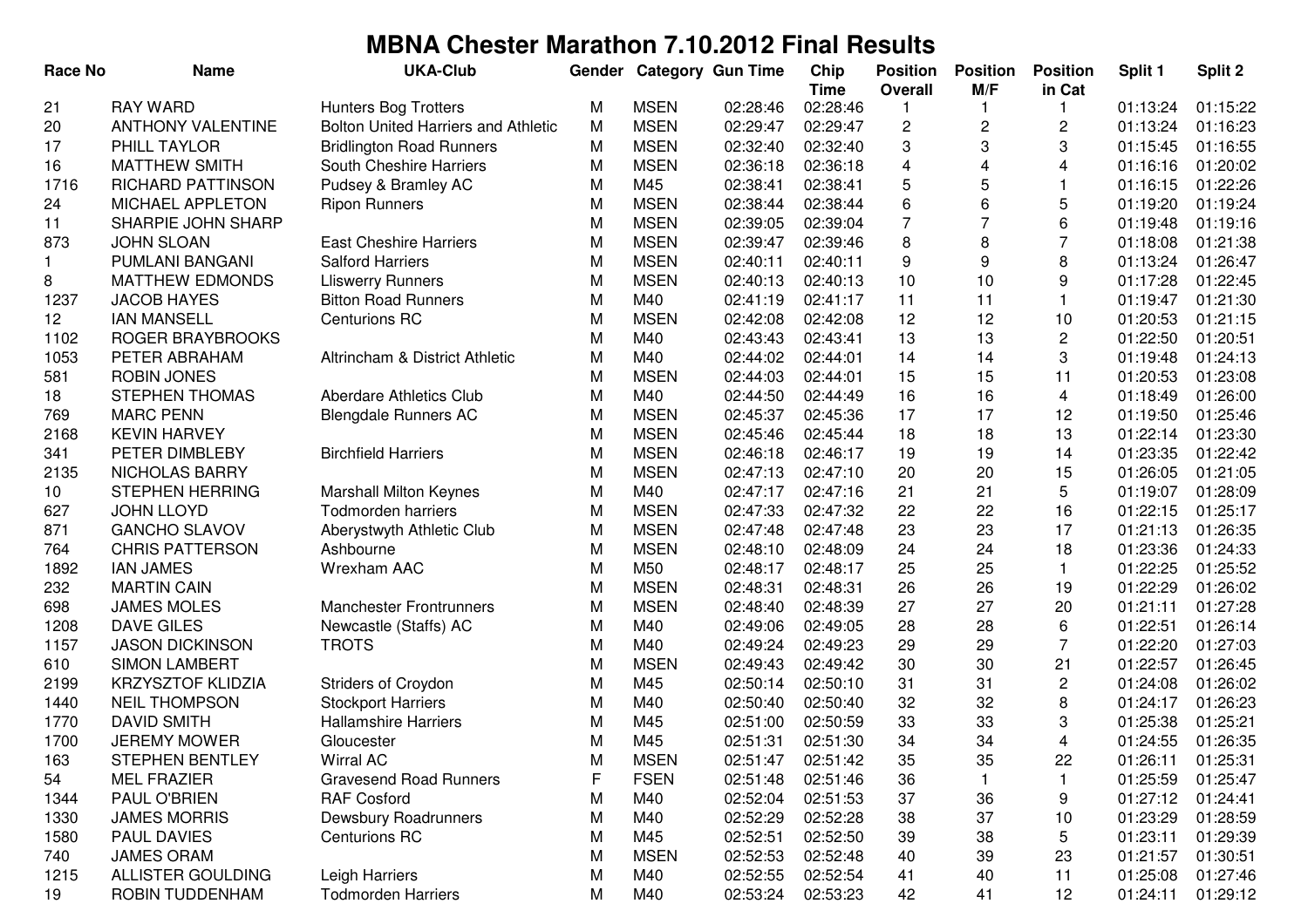| <b>Race No</b> | <b>Name</b>             | <b>UKA-Club</b>                 | Gender |             | <b>Category Gun Time</b> | Chip<br><b>Time</b> | <b>Position</b><br><b>Overall</b> | <b>Position</b><br>M/F | <b>Position</b><br>in Cat | Split 1  | Split 2  |
|----------------|-------------------------|---------------------------------|--------|-------------|--------------------------|---------------------|-----------------------------------|------------------------|---------------------------|----------|----------|
| 1447           | <b>MARK TURNBULL</b>    | <b>Elswick Harriers</b>         | М      | M40         | 02:53:36                 | 02:53:35            | 43                                | 42                     | 13                        | 01:24:21 | 01:29:14 |
| 1942           | <b>HOWARD OLDHAM</b>    | <b>East Cheshire Harriers</b>   | M      | <b>MSEN</b> | 02:53:40                 | 02:53:39            | 44                                | 43                     | 24                        | 01:20:27 | 01:33:12 |
| 52             | SOPHIE CARTER           | <b>Woodstock Harriers</b>       | F      | <b>FSEN</b> | 02:53:53                 | 02:53:51            | 45                                | 2                      | 2                         | 01:25:49 | 01:28:02 |
| 1379           | <b>CHRIS RICHARDSON</b> |                                 | M      | M40         | 02:54:02                 | 02:53:45            | 46                                | 44                     | 14                        | 00:00:00 | 02:53:45 |
| 665            | <b>STEVE MCCARRON</b>   | <b>Sale Harriers</b>            | M      | <b>MSEN</b> | 02:54:58                 | 02:54:58            | 47                                | 45                     | 25                        | 01:27:56 | 01:27:02 |
| 358            | <b>MICHAEL DUFFY</b>    | <b>Mornington Chasers</b>       | M      | <b>MSEN</b> | 02:55:07                 | 02:55:07            | 49                                | 47                     | 26                        | 01:24:17 | 01:30:50 |
| 1511           | <b>MARTIN BEARE</b>     | Ampthill & Flitwick Flyers      | M      | M45         | 02:55:07                 | 02:55:06            | 48                                | 46                     | 6                         | 01:26:21 | 01:28:45 |
| 1516           | <b>PAUL BIRKETT</b>     | <b>Salford Harriers</b>         | M      | M45         | 02:55:10                 | 02:55:10            | 50                                | 48                     | $\overline{7}$            | 01:27:02 | 01:28:08 |
| 1575           | <b>STEVE DARBY</b>      | <b>Barnsley Harriers</b>        | M      | M45         | 02:55:36                 | 02:55:36            | 51                                | 49                     | 8                         | 01:26:22 | 01:29:14 |
| 2180           | <b>JULIAN GOUDGE</b>    | Chorley Athletic and Tri        | M      | M40         | 02:55:44                 | 02:55:44            | 52                                | 50                     | 15                        | 01:24:52 | 01:30:52 |
| 1402           | <b>SIMON RYCROFT</b>    | <b>Pocklington Runners</b>      | M      | M40         | 02:56:02                 | 02:56:00            | 53                                | 51                     | 16                        | 01:24:18 | 01:31:42 |
| 6              | <b>KELVIN DICKINSON</b> | <b>Wirral AC</b>                | M      | M40         | 02:56:55                 | 02:56:52            | 54                                | 52                     | 17                        | 01:28:14 | 01:28:38 |
| 229            | <b>MARK BYRNE</b>       | Wrexham AAC                     | M      | <b>MSEN</b> | 02:56:58                 | 02:56:56            | 55                                | 53                     | 27                        | 01:24:48 | 01:32:08 |
| 822            | <b>JAMES ROBERTS</b>    |                                 | М      | <b>MSEN</b> | 02:57:19                 | 02:57:19            | 56                                | 54                     | 28                        | 01:28:49 | 01:28:30 |
| 498            | <b>NICK HELLEWELL</b>   | <b>Bridlington Road Runners</b> | М      | <b>MSEN</b> | 02:57:27                 | 02:57:27            | 57                                | 55                     | 29                        | 01:23:56 | 01:33:31 |
| 1930           | <b>COLIN PALMER</b>     | <b>Wallasey AC</b>              | M      | M50         | 02:57:28                 | 02:57:28            | 58                                | 56                     | 2                         | 01:30:23 | 01:27:05 |
| 2175           | <b>DAVID SMITHERS</b>   |                                 | M      | <b>MSEN</b> | 02:57:50                 | 02:57:46            | 59                                | 57                     | 30                        | 01:20:29 | 01:37:17 |
| 57             | <b>ALISON HOPKINS</b>   | Ealing Southall & Middlesex     | F      | F35         | 02:57:51                 | 02:57:51            | 60                                | 3                      | 1                         | 01:28:06 | 01:29:45 |
| 209            | <b>JIM BROOMHEAD</b>    |                                 | M      | <b>MSEN</b> | 02:58:09                 | 02:58:02            | 61                                | 58                     | 31                        | 01:29:33 | 01:28:29 |
| 940            | PHILIP TOWNSEND         | Chester Tri                     | M      | <b>MSEN</b> | 02:58:11                 | 02:58:07            | 63                                | 60                     | 32                        | 01:29:24 | 01:28:43 |
| 1456           | <b>DAVID VICKERS</b>    | Scunthorpe & District AC        | M      | M40         | 02:58:11                 | 02:58:04            | 62                                | 59                     | 18                        | 01:28:01 | 01:30:03 |
| 683            | <b>SIMON MCNAMEE</b>    | <b>Birchfield Harriers</b>      | M      | <b>MSEN</b> | 02:58:12                 | 02:58:12            | 64                                | 61                     | 33                        | 01:27:41 | 01:30:31 |
| 1617           | PETER GILLESPIE         | <b>Redhill Road Runners</b>     | M      | M45         | 02:58:26                 | 02:58:24            | 65                                | 62                     | 9                         | 01:26:00 | 01:32:24 |
| 2191           | ANDREW FLETCHER         |                                 | M      | M40         | 02:58:28                 | 02:58:26            | 66                                | 63                     | 19                        | 01:27:33 | 01:30:53 |
| 3              | PAUL BOWDEN             | <b>Stragglers Running Club</b>  | M      | <b>MSEN</b> | 02:58:41                 | 02:58:39            | 67                                | 64                     | 34                        | 01:29:20 | 01:29:19 |
| 1335           | <b>SIMON MYERS</b>      |                                 | M      | M40         | 02:58:45                 | 02:58:33            | 68                                | 65                     | 20                        | 01:27:44 | 01:30:49 |
| 1193           | <b>DAVID FRENCH</b>     |                                 | M      | M40         | 02:58:55                 | 02:58:52            | 69                                | 66                     | 21                        | 01:29:20 | 01:29:32 |
| 1470           | <b>STEPHEN WELLING</b>  |                                 | M      | M40         | 02:58:56                 | 02:58:54            | 70                                | 67                     | 22                        | 01:29:22 | 01:29:32 |
| 489            | <b>JONATHAN HARRIS</b>  | <b>Chorlton Runners</b>         | М      | <b>MSEN</b> | 02:58:58                 | 02:58:54            | 71                                | 68                     | 35                        | 01:29:12 | 01:29:42 |
| 995            | <b>STEPHEN WESTON</b>   |                                 | M      | <b>MSEN</b> | 02:59:03                 | 02:59:02            | 72                                | 69                     | 36                        | 01:29:21 | 01:29:41 |
| 1061           | <b>STEVE ANGUS</b>      | <b>Border Harriers</b>          | M      | M40         | 02:59:03                 | 02:59:02            | 73                                | 70                     | 23                        | 01:24:15 | 01:34:47 |
| 1911           | <b>COLIN MARTIN</b>     | Spectrum Striders               | M      | M50         | 02:59:12                 | 02:59:12            | 74                                | 71                     | 3                         | 01:28:31 | 01:30:41 |
| 1536           | <b>JOHN CAIRNS</b>      | <b>Kilmarnock Harriers</b>      | M      | M45         | 02:59:19                 | 02:59:10            | 75                                | 72                     | 10                        | 01:29:26 | 01:29:44 |
| 53             | <b>TRACY ENTWISTLE</b>  | <b>Warrington Road Runners</b>  | F      | F40         | 02:59:20                 | 02:59:15            | 76                                | 4                      | 1                         | 01:27:38 | 01:31:37 |
| 1287           | NICK KENYON-MUIR        | Ware Joggers                    | M      | M40         | 02:59:26                 | 02:59:25            | 77                                | 73                     | 24                        | 01:26:32 | 01:32:53 |
| 177            | <b>KEVIN BLUNDY</b>     |                                 | M      | <b>MSEN</b> | 02:59:36                 | 02:59:31            | 78                                | 74                     | 37                        | 01:28:39 | 01:30:52 |
| 746            | <b>RHYS OWEN</b>        |                                 | M      | <b>MSEN</b> | 02:59:43                 | 02:59:40            | 79                                | 75                     | 38                        | 01:26:31 | 01:33:09 |
| 1487           | SHANE WOLSTENCROFT      | Salford Metropolitan AC         | M      | M40         | 02:59:45                 | 02:59:40            | 80                                | 76                     | 25                        | 01:29:19 | 01:30:21 |
| 332            | <b>MARK DELAHUNTY</b>   | Ealing Southall & Middlesex     | M      | <b>MSEN</b> | 02:59:51                 | 02:59:50            | 82                                | 78                     | 39                        | 01:26:36 | 01:33:14 |
| 1731           | <b>JON PURSLOW</b>      |                                 | M      | M45         | 02:59:51                 | 02:59:46            | 81                                | 77                     | 11                        | 01:24:46 | 01:35:00 |
| 1258           | <b>SIMON HOWARTH</b>    |                                 | M      | M40         | 02:59:53                 | 02:59:40            | 83                                | 79                     | 26                        | 01:29:37 | 01:30:03 |
| 283            | PHIL COOPER             | Eden Runners                    | M      | <b>MSEN</b> | 02:59:57                 | 02:59:43            | 84                                | 80                     | 40                        | 01:29:08 | 01:30:35 |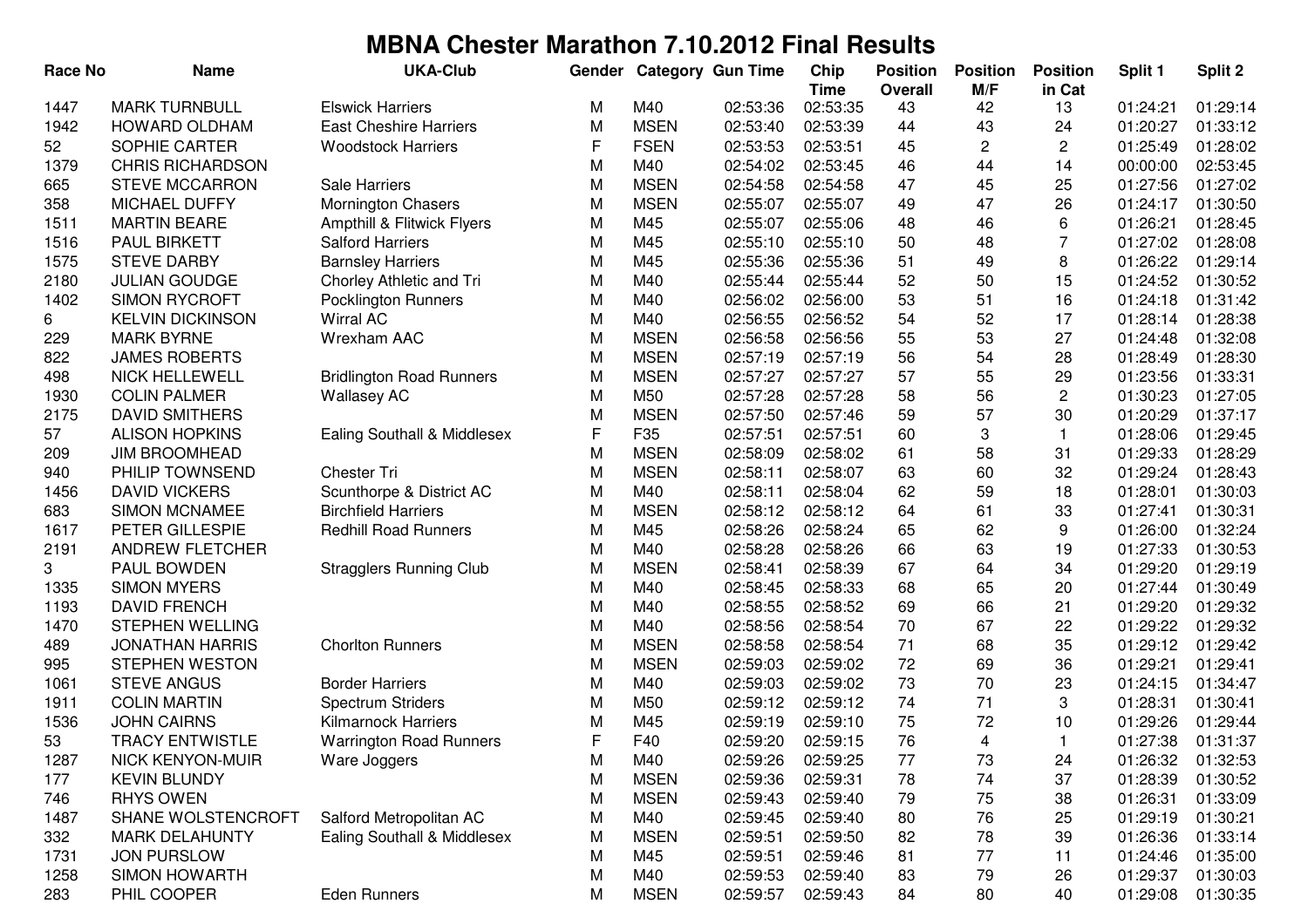| <b>Race No</b> | <b>Name</b>                              | <b>UKA-Club</b>                  | Gender |             | <b>Category Gun Time</b> | Chip<br><b>Time</b> | <b>Position</b><br><b>Overall</b> | <b>Position</b><br>M/F | <b>Position</b><br>in Cat | Split 1  | Split 2  |
|----------------|------------------------------------------|----------------------------------|--------|-------------|--------------------------|---------------------|-----------------------------------|------------------------|---------------------------|----------|----------|
| 473            | <b>BEN HAMILTON</b>                      | <b>Selby Striders</b>            | М      | <b>MSEN</b> | 03:00:24                 | 03:00:23            | 85                                | 81                     | 41                        | 01:24:31 | 01:35:52 |
| 314            | <b>NEIL DALLAWAY</b>                     |                                  | M      | <b>MSEN</b> | 03:00:37                 | 03:00:36            | 86                                | 82                     | 42                        | 01:28:42 | 01:31:54 |
| 251            | <b>JAMES CHASEN</b>                      |                                  | M      | <b>MSEN</b> | 03:00:40                 | 03:00:29            | 87                                | 83                     | 43                        | 01:30:05 | 01:30:24 |
| 1269           | <b>GRAHAM IVORY</b>                      |                                  | M      | M40         | 03:00:44                 | 03:00:27            | 88                                | 84                     | 27                        | 01:28:13 | 01:32:14 |
| 1947           | DOMINIC SCOTT                            |                                  | M      | M50         | 03:00:49                 | 03:00:46            | 89                                | 85                     | 4                         | 01:28:04 | 01:32:42 |
| 339            | <b>BOB DIGGLES</b>                       | Portsmouth Athletic CLub         | М      | <b>MSEN</b> | 03:01:06                 | 03:01:03            | 90                                | 86                     | 44                        | 01:28:41 | 01:32:22 |
| 525            | <b>MARK HOWARD</b>                       |                                  | M      | <b>MSEN</b> | 03:01:14                 | 03:01:11            | 91                                | 87                     | 45                        | 01:29:23 | 01:31:48 |
| 1214           | <b>TODD GOUIN</b>                        |                                  | M      | M40         | 03:01:30                 | 03:01:13            | 92                                | 88                     | 28                        | 01:30:56 | 01:30:17 |
| 1910           | <b>STEPHEN LOW</b>                       | <b>Blackwater Valley Runners</b> | M      | M50         | 03:01:55                 | 03:01:54            | 93                                | 89                     | $\mathbf 5$               | 01:27:54 | 01:34:00 |
| 793            | <b>MICHAL PUCHALA</b>                    |                                  | M      | <b>MSEN</b> | 03:01:58                 | 03:01:54            | 94                                | 90                     | 46                        | 01:30:36 | 01:31:18 |
| 1817           | <b>MIKE YOUNG</b>                        |                                  | M      | M45         | 03:02:33                 | 03:02:23            | 95                                | 91                     | 12                        | 01:29:40 | 01:32:43 |
| 104            | PETE ACKERLEY                            |                                  | M      | <b>MSEN</b> | 03:02:33                 | 03:02:29            | 96                                | 92                     | 47                        | 01:28:39 | 01:33:50 |
| 204            | <b>DAVID BROADLEY</b>                    |                                  | M      | <b>MSEN</b> | 03:02:49                 | 03:02:44            | 97                                | 93                     | 48                        | 01:31:09 | 01:31:35 |
| 1318           | DAVID MCLEOD                             | <b>Kilmarnock Harriers</b>       | M      | M40         | 03:02:53                 | 03:02:44            | 99                                | 95                     | 29                        | 01:29:26 | 01:33:18 |
| 561            | <b>KEVIN JAMES</b>                       | Mid Sussex Triathlon Club        | M      | <b>MSEN</b> | 03:02:53                 | 03:02:50            | 98                                | 94                     | 49                        | 01:28:03 | 01:34:47 |
| 776            | <b>ALAN PITMAN</b>                       | Sale Harriers                    | M      | <b>MSEN</b> | 03:03:19                 | 03:03:18            | 100                               | 96                     | 50                        | 01:28:37 | 01:34:41 |
| 1256           | <b>MICHAEL HOWARD</b>                    |                                  | M      | M40         | 03:03:28                 | 03:03:19            | 101                               | 97                     | 30                        | 01:29:21 | 01:33:58 |
| 118            | <b>GEORGE ARBUCKLE</b>                   | Ampthill & Flitwick Flyers       | M      | <b>MSEN</b> | 03:03:32                 | 03:03:28            | 102                               | 98                     | 51                        | 01:32:05 | 01:31:23 |
| 594            | <b>TRISTAN KENT</b>                      | <b>Halifax Harriers</b>          | M      | <b>MSEN</b> | 03:03:37                 | 03:03:34            | 103                               | 99                     | 52                        | 01:29:46 | 01:33:48 |
| 207            | <b>ANTHONY BROOKES</b>                   |                                  | M      | <b>MSEN</b> | 03:03:43                 | 03:03:37            | 104                               | 100                    | 53                        | 01:32:06 | 01:31:31 |
| 1857           | <b>GRAHAM EARLAM</b>                     | Ellesmere Port RC                | M      | M50         | 03:03:46                 | 03:03:43            | 105                               | 101                    | 6                         | 01:27:39 | 01:36:04 |
| 2212           | <b>DENIS JOLLY</b>                       |                                  | M      | M55         | 03:03:53                 | 03:03:49            | 106                               | 102                    | 1                         | 01:30:56 | 01:32:53 |
| 660            | <b>JOHN MCBURNEY</b>                     |                                  | M      | <b>MSEN</b> | 03:04:12                 | 03:04:07            | 107                               | 103                    | 54                        | 01:30:03 | 01:34:04 |
| 1711           | PAUL OWEN                                | Ampthill & Flitwick Flyers       | M      | M45         | 03:04:20                 | 03:04:15            | 108                               | 104                    | 13                        | 01:32:04 | 01:32:11 |
| 1196           | <b>MARK FURNISS</b>                      |                                  | M      | M40         | 03:04:23                 | 03:04:19            | 109                               | 105                    | 31                        | 01:29:35 | 01:34:44 |
| 1959           | <b>STEPHEN TAYLOR</b>                    |                                  | M      | M50         | 03:04:35                 | 03:04:33            | 110                               | 106                    | $\overline{7}$            | 01:31:57 | 01:32:36 |
| 316            | <b>SIMON DARLINGTON</b>                  | <b>UKNetRunner</b>               | M      | <b>MSEN</b> | 03:04:44                 | 03:04:40            | 111                               | 107                    | 55                        | 01:26:05 | 01:38:35 |
| 544            | <b>ROB HURLEY</b>                        | <b>Lichfield RC</b>              | M      | <b>MSEN</b> | 03:05:01                 | 03:05:00            | 112                               | 108                    | 56                        | 01:31:40 | 01:33:20 |
| 881            | <b>RYAN SNELL</b>                        | Winchester and District AC       | М      | <b>MSEN</b> | 03:05:03                 | 03:05:00            | 113                               | 109                    | 57                        | 01:28:00 | 01:37:00 |
| 638            | <b>NICK MACKENZIE</b>                    |                                  | M      | <b>MSEN</b> | 03:05:05                 | 03:04:58            | 114                               | 110                    | 58                        | 01:26:59 | 01:37:59 |
| 345            | <b>COLIN DOBBS</b>                       | Penny Lane Striders              | M      | <b>MSEN</b> | 03:05:12                 | 03:04:58            | 115                               | 111                    | 59                        | 01:30:37 | 01:34:21 |
| 687            | MICHAEL MEREDITH                         |                                  | M      | <b>MSEN</b> | 03:05:19                 | 03:04:53            | 116                               | 112                    | 60                        | 01:31:24 | 01:33:29 |
| 2916           | KIRSTY WHIGHAM                           | Rugby and Northampton Athletic   | F      | F40         | 03:05:33                 | 03:05:33            | 117                               | 5                      | 2                         | 01:30:27 | 01:35:06 |
| 1977           | <b>NEIL WILLIAMS</b>                     | <b>Aberdare Athletics Club</b>   | M      | M50         | 03:05:43                 | 03:05:39            | 118                               | 113                    | 8                         | 01:32:35 | 01:33:04 |
| 1198           | RICHARD GARBETT                          | <b>Oswestry Olympians</b>        | M      | M40         | 03:05:55                 | 03:05:46            | 119                               | 114                    | 32                        | 01:27:58 | 01:37:48 |
| 1499           | PETER AGNEW                              | Denbigh Harriers                 | M      | M45         | 03:06:07                 | 03:06:02            | 120                               | 115                    | 14                        | 01:30:04 | 01:35:58 |
| 172            | MATTHEW BLACKBURN                        |                                  | M      | <b>MSEN</b> | 03:06:12                 | 03:06:04            | 121                               | 116                    | 61                        | 01:25:45 | 01:40:19 |
| 2903           | <b>MARGARET SYKES</b>                    | <b>Holmfirth Harriers</b>        | F      | F40         | 03:06:25                 | 03:06:25            | 122                               | 6                      | 3                         | 01:31:29 | 01:34:56 |
| 1678           | <b>JIM MAHONEY</b>                       |                                  | М      | M45         | 03:06:28                 | 03:06:20            | 123                               | 117                    | 15                        | 01:30:10 | 01:36:10 |
| 1680           | <b>LARRY MANGELSHOT</b>                  | Ware Joggers                     | M      | M45         | 03:06:32                 | 03:06:20            | 124                               | 118                    | 16                        | 01:29:14 | 01:37:06 |
| 15             | JAMES SCOTT-BUCCLEUCI Stockport Harriers |                                  | M      | <b>MSEN</b> | 03:06:34                 | 03:06:34            | 125                               | 119                    | 62                        | 01:13:24 | 01:53:10 |
| 2480           | <b>REBECCA LEWIS</b>                     |                                  | F      | <b>FSEN</b> | 03:06:45                 | 03:06:45            | 126                               | $\overline{7}$         | 3                         | 01:32:07 | 01:34:38 |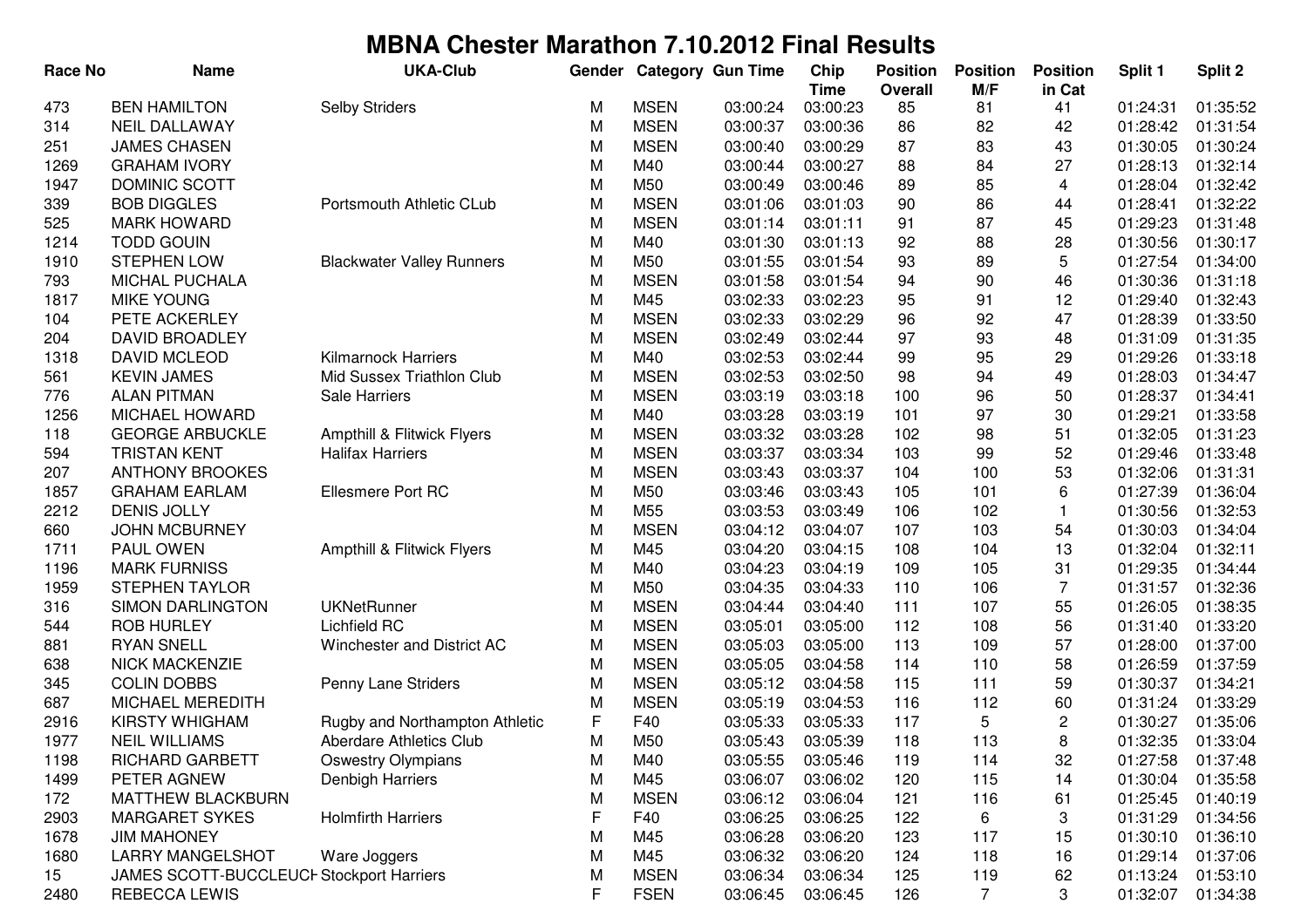| <b>Race No</b> | <b>Name</b>              | <b>UKA-Club</b>                 | Gender |             | <b>Category Gun Time</b> | Chip        | <b>Position</b> | <b>Position</b> | <b>Position</b> | Split 1  | Split 2  |
|----------------|--------------------------|---------------------------------|--------|-------------|--------------------------|-------------|-----------------|-----------------|-----------------|----------|----------|
|                |                          |                                 |        |             |                          | <b>Time</b> | Overall         | M/F             | in Cat          |          |          |
| 1596           | <b>STEVE EDWARDS</b>     | <b>Bourton Road Runners</b>     | M      | M45         | 03:06:51                 | 03:06:50    | 127             | 120             | 17              | 01:33:54 | 01:32:56 |
| 275            | <b>DANIEL ANKRAH</b>     | <b>Knowsley Harriers</b>        | M      | <b>MSEN</b> | 03:07:04                 | 02:58:07    | 128             | 121             | 63              | 01:24:55 | 01:33:12 |
| 2470           | <b>ISOBEL KNOX</b>       | <b>Hunters Bog Trotters</b>     | F      | <b>FSEN</b> | 03:07:16                 | 03:07:16    | 129             | 8               | 4               | 01:32:43 | 01:34:33 |
| 298            | PETE CROALL              | San Domenico                    | М      | <b>MSEN</b> | 03:07:33                 | 03:07:28    | 130             | 122             | 64              | 01:32:46 | 01:34:42 |
| 2094           | <b>PAUL TILLEY</b>       | Notts Fire and Rescue           | M      | M60         | 03:07:47                 | 03:07:40    | 131             | 123             | $\mathbf{1}$    | 01:29:23 | 01:38:17 |
| 2158           | RICHARD HYDER            | Manchester Triathlon            | M      | <b>MSEN</b> | 03:07:50                 | 03:04:38    | 132             | 124             | 65              | 01:32:11 | 01:32:27 |
| 1250           | <b>BRYN HOLMES</b>       |                                 | M      | M40         | 03:07:54                 | 03:07:43    | 133             | 125             | 33              | 01:34:41 | 01:33:02 |
| 2038           | <b>NEIL OWEN</b>         | Prestatyn RC                    | M      | M55         | 03:08:00                 | 03:07:53    | 134             | 126             | 2               | 01:30:58 | 01:36:55 |
| 2772           | <b>HASEEB AHMAD</b>      |                                 | M      | M40         | 03:08:02                 | 03:07:59    | 135             | 127             | 34              | 01:32:42 | 01:35:17 |
| 1123           | <b>DEREK CLARKE</b>      |                                 | M      | M40         | 03:08:08                 | 03:08:04    | 136             | 128             | 35              | 01:24:47 | 01:43:17 |
| 620            | PHIL LEESE               |                                 | M      | <b>MSEN</b> | 03:08:08                 | 03:07:34    | 137             | 129             | 66              | 01:32:55 | 01:34:39 |
| 2141           | PAUL WADE                | Southwell RC                    | M      | <b>MSEN</b> | 03:08:12                 | 03:08:03    | 138             | 130             | 67              | 01:34:12 | 01:33:51 |
| 233            | <b>JON CAMPBELL</b>      |                                 | M      | <b>MSEN</b> | 03:08:19                 | 03:08:15    | 139             | 131             | 68              | 01:28:04 | 01:40:11 |
| 751            | PETER PAPRCKA            | Massey Ferguson RC              | M      | <b>MSEN</b> | 03:08:21                 | 03:08:20    | 141             | 133             | 70              | 01:27:39 | 01:40:41 |
| 536            | LEE HUGHES               | Lymm Runners                    | M      | <b>MSEN</b> | 03:08:21                 | 03:08:13    | 140             | 132             | 69              | 01:31:40 | 01:36:33 |
| 2411           | <b>HELEN GRAINGER</b>    | <b>Hallamshire Harriers</b>     | F      | <b>FSEN</b> | 03:08:22                 | 03:08:22    | 142             | 9               | 5               | 01:31:54 | 01:36:28 |
| 312            | ROB CUNNINGHAM           | <b>Ilkley Harriers</b>          | M      | <b>MSEN</b> | 03:08:30                 | 03:08:20    | 143             | 134             | 71              | 01:29:51 | 01:38:29 |
| 152            | <b>NICK BEANLAND</b>     | <b>Bingley Harriers</b>         | M      | <b>MSEN</b> | 03:08:36                 | 03:08:33    | 144             | 135             | 72              | 01:31:55 | 01:36:38 |
| 235            | <b>OLIVER CAREY</b>      |                                 | M      | <b>MSEN</b> | 03:08:39                 | 03:08:37    | 145             | 136             | 73              | 01:29:52 | 01:38:45 |
| 451            | <b>TIM GREENALD</b>      |                                 | M      | <b>MSEN</b> | 03:08:46                 | 03:08:13    | 146             | 137             | 74              | 01:32:17 | 01:35:56 |
| 409            | <b>IAN FOTHERGILL</b>    | <b>Craven Energy</b>            | M      | <b>MSEN</b> | 03:08:51                 | 03:08:48    | 147             | 138             | 75              | 01:26:18 | 01:42:30 |
| 1829           | <b>DAVID BLACKLEDGE</b>  |                                 | M      | M50         | 03:09:00                 | 03:08:55    | 148             | 139             | 9               | 01:32:06 | 01:36:49 |
| 1236           | <b>MARTIN HAY</b>        |                                 | M      | M40         | 03:09:25                 | 03:09:04    | 149             | 140             | 36              | 01:33:26 | 01:35:38 |
| 1264           | <b>TIM HULSE</b>         | <b>Stone Master Marathoners</b> | M      | M40         | 03:09:27                 | 03:09:11    | 150             | 141             | 37              | 01:30:46 | 01:38:25 |
| 2088           | <b>DAVE PETTIFER</b>     | <b>Kenilworth Runners</b>       | M      | M60         | 03:09:28                 | 03:09:24    | 151             | 142             | 2               | 01:31:53 | 01:37:31 |
| 985            | <b>JODI WATERS</b>       | Abergele Harriers               | M      | <b>MSEN</b> | 03:09:39                 | 03:09:19    | 152             | 143             | 76              | 01:29:03 | 01:40:16 |
| 267            | <b>TOBY CLOSE</b>        | The Stragglers                  | M      | <b>MSEN</b> | 03:09:41                 | 03:09:23    | 153             | 144             | 77              | 01:36:17 | 01:33:06 |
| 2225           | PHILIP SCOPE             | Sinfin running club             | M      | M40         | 03:09:42                 | 03:09:38    | 154             | 145             | 38              | 01:33:46 | 01:35:52 |
| 2045           | <b>STEVE SHAUGHNESSY</b> | <b>Stockport Harriers</b>       | M      | M55         | 03:09:44                 | 03:09:42    | 155             | 146             | 3               | 01:32:57 | 01:36:45 |
| 1888           | PETER HUTCHINSON         | <b>Wolds Vets</b>               | M      | M50         | 03:09:46                 | 03:09:45    | 156             | 147             | 10              | 01:28:07 | 01:41:38 |
| 1403           | <b>ANTONY SADLER</b>     |                                 | M      | M40         | 03:09:50                 | 03:09:41    | 157             | 148             | 39              | 01:32:47 | 01:36:54 |
| 2264           | <b>DAVID WORRALL</b>     |                                 | M      | <b>MSEN</b> | 03:09:52                 | 03:09:35    | 158             | 149             | 78              | 01:30:39 | 01:38:56 |
| 1767           | DAVE SIMMONDS            |                                 | M      | M45         | 03:09:53                 | 03:09:52    | 159             | 150             | 18              | 01:29:38 | 01:40:14 |
| 224            | <b>THOMAS BURNS</b>      |                                 | M      | <b>MSEN</b> | 03:10:21                 | 03:09:39    | 160             | 151             | 79              | 01:25:43 | 01:43:56 |
| 2129           | PAUL VRIEND              |                                 | M      | <b>MSEN</b> | 03:10:24                 | 03:10:18    | 161             | 152             | 80              | 01:29:48 | 01:40:30 |
| 51             | <b>EMMA BROWN</b>        | <b>Bridlington Road Runners</b> | F      | F35         | 03:11:06                 | 03:11:06    | 162             | 10              | 2               | 01:34:11 | 01:36:55 |
| 1422           | <b>MARTIN SMITH</b>      | <b>Bridlington Road Runners</b> | M      | M40         | 03:11:12                 | 03:11:09    | 163             | 153             | 40              | 01:34:07 | 01:37:02 |
| 2190           | JOHN DECESARE            |                                 | M      | M40         | 03:11:16                 | 03:11:02    | 164             | 154             | 41              | 01:34:58 | 01:36:04 |
| 1401           | <b>MARK RUUD</b>         |                                 | M      | M40         | 03:11:29                 | 03:11:26    | 165             | 155             | 42              | 01:27:40 | 01:43:46 |
| 890            | <b>CHRIS SPRIGGS</b>     |                                 | M      | <b>MSEN</b> | 03:11:30                 | 03:11:00    | 166             | 156             | 81              | 01:35:58 | 01:35:02 |
| 433            | <b>CHRIS GIBBONS</b>     |                                 | M      | <b>MSEN</b> | 03:11:38                 | 03:11:27    | 167             | 157             | 82              | 01:31:16 | 01:40:11 |
| 971            | <b>CHRIS WALKER</b>      |                                 | M      | <b>MSEN</b> | 03:11:41                 | 03:11:19    | 168             | 158             | 83              | 01:32:41 | 01:38:38 |
|                |                          |                                 |        |             |                          |             |                 |                 |                 |          |          |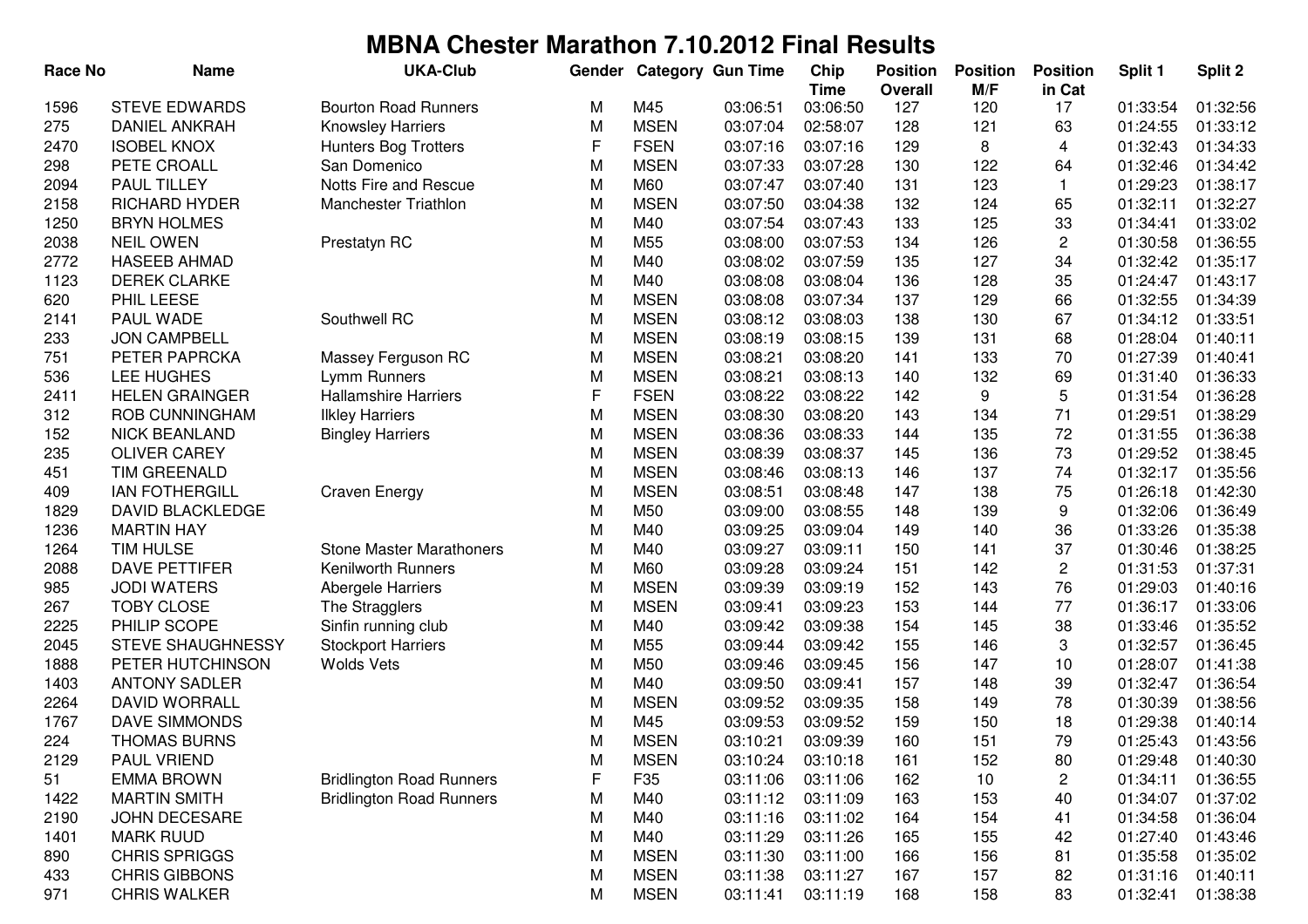| <b>Race No</b> | <b>Name</b>            | <b>UKA-Club</b>                | Gender |             | <b>Category Gun Time</b> | Chip        | <b>Position</b> | <b>Position</b> | <b>Position</b> | Split 1  | Split 2  |
|----------------|------------------------|--------------------------------|--------|-------------|--------------------------|-------------|-----------------|-----------------|-----------------|----------|----------|
|                |                        |                                |        |             |                          | <b>Time</b> | <b>Overall</b>  | M/F             | in Cat          |          |          |
| 1374           | <b>DAVID PUGH</b>      |                                | M      | M40         | 03:11:47                 | 03:11:43    | 169             | 159             | 43              | 01:27:51 | 01:43:52 |
| 1091           | <b>STEWART BOND</b>    | Hercules Wimbledon AC          | M      | M40         | 03:11:54                 | 03:11:49    | 170             | 160             | 44              | 01:35:34 | 01:36:15 |
| 2011           | <b>TONY GOODWILL</b>   | <b>Bourton Road Runners</b>    | M      | M55         | 03:12:07                 | 03:12:06    | 171             | 161             | 4               | 01:33:54 | 01:38:12 |
| 195            | PAUL BRADFORD          |                                | M      | <b>MSEN</b> | 03:12:09                 | 03:12:05    | 172             | 162             | 84              | 01:26:22 | 01:45:43 |
| 394            | <b>ANDREW FELL</b>     | <b>Rossendale Harriers</b>     | M      | <b>MSEN</b> | 03:12:14                 | 03:12:13    | 173             | 163             | 85              | 01:29:38 | 01:42:35 |
| 126            | <b>NIK AVRAAM</b>      |                                | M      | <b>MSEN</b> | 03:12:15                 | 03:12:03    | 174             | 164             | 86              | 01:34:34 | 01:37:29 |
| 1334           | <b>ALASDAIR MURRAY</b> | <b>Kilmarnock Harriers</b>     | M      | M40         | 03:12:19                 | 03:12:05    | 175             | 165             | 45              | 01:35:11 | 01:36:54 |
| 290            | <b>OLIVER COX</b>      |                                | M      | <b>MSEN</b> | 03:12:27                 | 03:12:09    | 176             | 166             | 87              | 01:34:43 | 01:37:26 |
| 2186           | <b>GILES BYWORTH</b>   | Scunthorpe & District AC       | M      | M40         | 03:12:28                 | 03:11:38    | 177             | 167             | 46              | 01:38:04 | 01:33:34 |
| 2442           | <b>JAYDEE HUNT</b>     | <b>Woking AC</b>               | F      | <b>FSEN</b> | 03:12:34                 | 03:12:34    | 178             | 11              | 6               | 01:31:47 | 01:40:47 |
| 181            | Dan Acheson            | Aldershot Farnham & District   | M      | <b>MSEN</b> | 03:12:45                 | 03:12:37    | 179             | 168             | 88              | 01:35:44 | 01:36:53 |
| 1808           | MICHAEL WHITLEY        | <b>Launceston Road Runners</b> | M      | M45         | 03:12:48                 | 03:12:46    | 180             | 169             | 19              | 01:32:23 | 01:40:23 |
| 780            | <b>LEE PLIMLEY</b>     | <b>Cheadle Running Club</b>    | M      | <b>MSEN</b> | 03:12:53                 | 03:12:43    | 181             | 170             | 89              | 01:34:49 | 01:37:54 |
| 1296           | <b>GILES LEVER</b>     |                                | М      | M40         | 03:12:54                 | 03:12:48    | 182             | 171             | 47              | 01:33:49 | 01:38:59 |
| 2188           | <b>JAMES POTTS</b>     | San Domenico                   | M      | M40         | 03:12:56                 | 03:12:50    | 183             | 172             | 48              | 01:34:03 | 01:38:47 |
| 3064           | ANGIE SADLER           | Tewkesbury AC                  | F      | F50         | 03:12:57                 | 03:12:45    | 184             | 12              | 1               | 01:34:13 | 01:38:32 |
| 1457           | <b>JOHN VICKERY</b>    |                                | M      | M40         | 03:13:03                 | 03:12:56    | 185             | 173             | 49              | 01:30:49 | 01:42:07 |
| 1832           | <b>WAYNE BRAMLEY</b>   | <b>Quakers Running Club</b>    | M      | M50         | 03:13:05                 | 03:12:37    | 186             | 174             | 11              | 01:31:18 | 01:41:19 |
| 753            | <b>CHRIS PARKER</b>    | <b>Rothwell Harriers</b>       | M      | <b>MSEN</b> | 03:13:08                 | 03:12:50    | 187             | 175             | 90              | 01:36:23 | 01:36:27 |
| 1139           | <b>MALCOLM COLLINS</b> | Astley & Tyldesley Road Runner | M      | M40         | 03:13:13                 | 03:12:57    | 188             | 176             | 50              | 01:38:03 | 01:34:54 |
| 430            | <b>FIONN GEDDES</b>    |                                | М      | <b>MSEN</b> | 03:13:22                 | 03:13:11    | 189             | 177             | 91              | 01:35:44 | 01:37:27 |
| 2125           | <b>JAIDEN JACKSON</b>  |                                | M      | <b>MSEN</b> | 03:13:25                 | 03:12:56    | 190             | 178             | 92              | 01:29:58 | 01:42:58 |
| 1705           | <b>MATTHEW NOBLE</b>   | <b>Wreake Runners</b>          | M      | M45         | 03:13:35                 | 03:13:19    | 191             | 179             | 20              | 01:33:10 | 01:40:09 |
| 946            | RICHARD TUNNICLIFFE    |                                | M      | <b>MSEN</b> | 03:13:38                 | 03:13:28    | 192             | 180             | 93              | 01:31:35 | 01:41:53 |
| 262            | PETER CLARKE           |                                | M      | <b>MSEN</b> | 03:13:43                 | 03:13:41    | 193             | 181             | 94              | 01:32:02 | 01:41:39 |
| 1779           | <b>MATT STENSON</b>    | Royal Sutton Coldfield Athleti | M      | M45         | 03:13:46                 | 03:13:36    | 194             | 182             | 21              | 01:36:51 | 01:36:45 |
| 2161           | <b>MARK LLOYDE</b>     | Wrekin College Club            | M      | <b>MSEN</b> | 03:13:49                 | 03:13:34    | 195             | 183             | 95              | 01:34:09 | 01:39:25 |
| 548            | <b>DAVE HUTCHEON</b>   |                                | M      | <b>MSEN</b> | 03:13:51                 | 03:13:42    | 196             | 184             | 96              | 01:34:37 | 01:39:05 |
| 2780           | <b>TINA BAILEY</b>     |                                | F      | F40         | 03:13:55                 | 03:13:36    | 197             | 13              | 4               | 01:35:25 | 01:38:11 |
| 1816           | <b>IAN WRIGHT</b>      |                                | М      | M45         | 03:13:56                 | 03:13:43    | 198             | 185             | 22              | 01:36:16 | 01:37:27 |
| 1434           | <b>CHRIS SWIRE</b>     |                                | М      | M40         | 03:14:04                 | 03:13:43    | 199             | 186             | 51              | 01:34:30 | 01:39:13 |
| 134            | <b>ASHLEY BALDWIN</b>  | <b>Peel Road Runners</b>       | M      | <b>MSEN</b> | 03:14:05                 | 03:13:57    | 200             | 187             | 97              | 01:35:17 | 01:38:40 |
| 1245           | <b>MICHAEL HOGAN</b>   | clayton le moors harriers      | M      | M40         | 03:14:10                 | 03:14:01    | 201             | 188             | 52              | 01:31:04 | 01:42:57 |
| 1675           | MICHAEL MACKAY         | <b>Wadhurst Runners</b>        | М      | M45         | 03:14:13                 | 03:14:12    | 202             | 189             | 23              | 01:31:50 | 01:42:22 |
| 975            | <b>JOHN WALMSLEY</b>   |                                | M      | <b>MSEN</b> | 03:14:21                 | 03:14:10    | 204             | 191             | 98              | 01:36:42 | 01:37:28 |
| 2052           | <b>TERENCE THOMSON</b> |                                | M      | M55         | 03:14:21                 | 03:14:13    | 203             | 190             | 5               | 01:34:27 | 01:39:46 |
| 2107           | <b>SIMON BARNES</b>    | Gloucester                     | M      | M40         | 03:14:23                 | 03:14:18    | 205             | 192             | 53              | 01:35:46 | 01:38:32 |
| 954            | DAVID VAUGHAN          |                                | M      | <b>MSEN</b> | 03:14:29                 | 03:13:19    | 206             | 193             | 99              | 01:29:10 | 01:44:09 |
| 2333           | MICHELLE BOWEN         |                                | F      | <b>FSEN</b> | 03:14:30                 | 03:14:24    | 207             | 14              | 7               | 01:33:39 | 01:40:45 |
| 938            | DAVE TOPPING           | <b>Ripon Runners</b>           | М      | <b>MSEN</b> | 03:14:31                 | 03:14:28    | 208             | 194             | 100             | 01:26:29 | 01:47:59 |
| 483            | <b>IAN HARKNESS</b>    |                                | M      | <b>MSEN</b> | 03:14:34                 | 03:14:33    | 210             | 195             | 101             | 01:29:24 | 01:45:09 |
| 2759           | <b>CLARE THOMPSON</b>  | Sheffield Running Club         | F      | F35         | 03:14:34                 | 03:14:30    | 209             | 15              | 3               | 01:36:10 | 01:38:20 |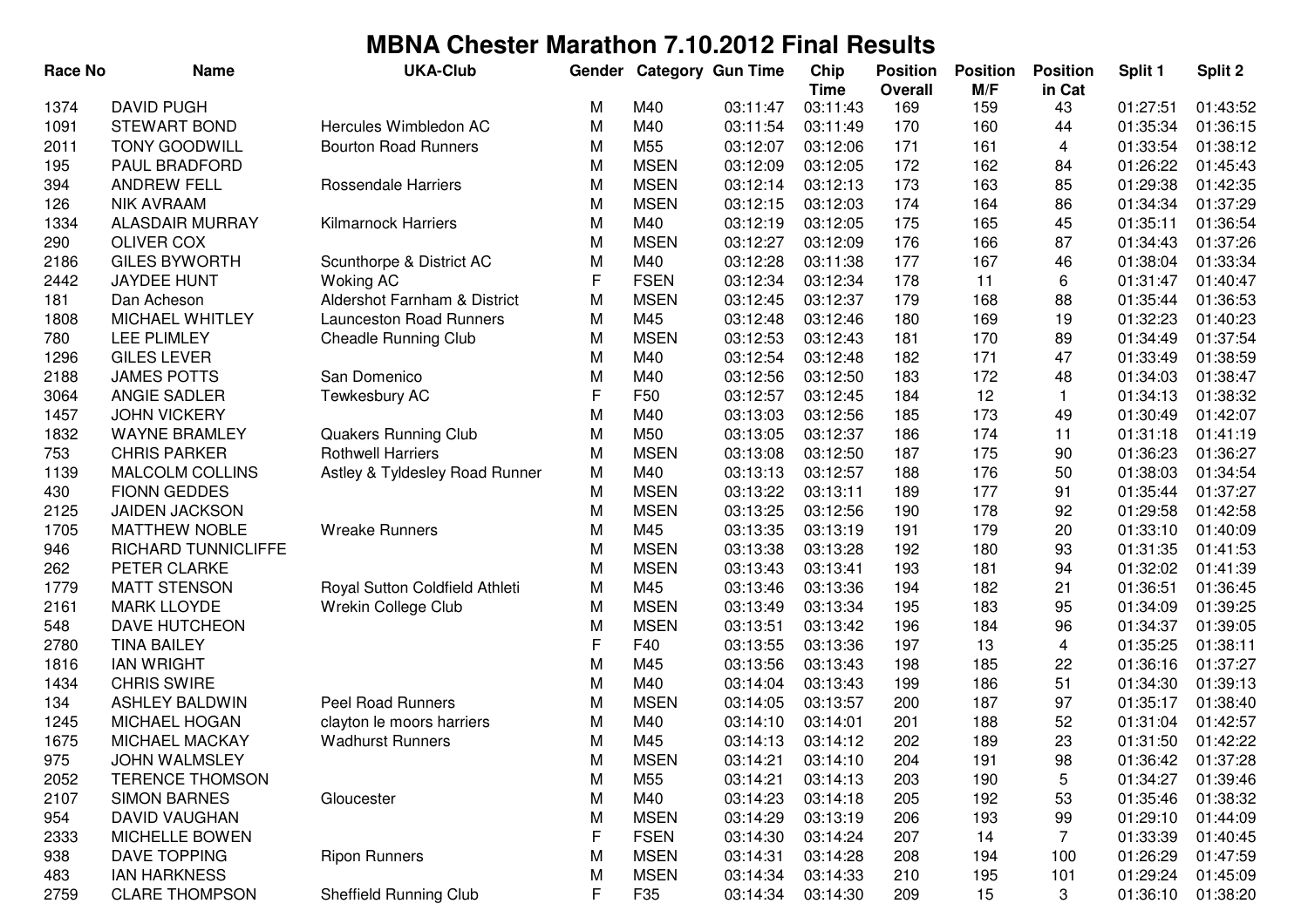| <b>Race No</b> | <b>Name</b>               | <b>UKA-Club</b>                | Gender |                 | <b>Category Gun Time</b> | Chip                    | <b>Position</b><br><b>Overall</b> | <b>Position</b><br>M/F | <b>Position</b><br>in Cat | Split 1  | Split 2  |
|----------------|---------------------------|--------------------------------|--------|-----------------|--------------------------|-------------------------|-----------------------------------|------------------------|---------------------------|----------|----------|
| 411            | PAUL FOWLER               |                                | М      | <b>MSEN</b>     | 03:14:38                 | <b>Time</b><br>03:14:21 | 211                               | 196                    | 102                       | 01:31:11 | 01:43:10 |
| 998            | <b>MARTIN WHALLEY</b>     |                                | M      | <b>MSEN</b>     | 03:14:40                 | 03:14:23                | 212                               | 197                    | 103                       | 01:37:11 | 01:37:12 |
| 2521           | <b>SALLY ORMROD</b>       | <b>Worksop Harriers</b>        | F      | <b>FSEN</b>     | 03:14:52                 | 03:14:38                | 213                               | 16                     | 8                         | 01:37:55 | 01:36:43 |
| 2570           | Sarah Ryder               |                                | F      | F35             | 03:15:01                 | 03:14:49                | 214                               | 17                     | 4                         | 01:31:35 | 01:43:14 |
| 2008           | PETER FELLOWS             | Northbrook AC                  | M      | M55             | 03:15:09                 | 03:14:47                | 215                               | 198                    | 6                         | 01:28:53 | 01:45:54 |
| 3103           | <b>CATHERINE WRIGHT</b>   | Corby AC                       | F      | F <sub>55</sub> | 03:15:10                 | 03:15:02                | 216                               | 18                     | 1                         | 01:34:58 | 01:40:04 |
| 62             | <b>KIM MASSON</b>         | Cambridge and Coleridge        | F      | F45             | 03:15:17                 | 03:15:12                | 217                               | 19                     | 1                         | 01:34:55 | 01:40:17 |
| 1341           | <b>GEORGE NICHOLLS</b>    | Prestatyn RC                   | M      | M40             | 03:15:20                 | 03:15:17                | 218                               | 199                    | 54                        | 01:27:40 | 01:47:37 |
| 334            | <b>KIRK DENTON</b>        | Droitwich                      | M      | <b>MSEN</b>     | 03:15:23                 | 03:15:12                | 219                               | 200                    | 104                       | 01:35:44 | 01:39:28 |
| 937            | <b>MATTHEW TONKS</b>      |                                | M      | <b>MSEN</b>     | 03:15:28                 | 03:15:04                | 220                               | 201                    | 105                       | 01:37:56 | 01:37:08 |
| 303            | <b>DAVID CROSSLEY</b>     | <b>Barnsley Harriers</b>       | M      | <b>MSEN</b>     | 03:15:32                 | 03:15:32                | 221                               | 202                    | 106                       | 01:34:47 | 01:40:45 |
| 1399           | <b>MATTHEW RUSSELL</b>    | <b>Clowne Road Runners</b>     | M      | M40             | 03:15:35                 | 03:15:31                | 222                               | 203                    | 55                        | 01:37:12 | 01:38:19 |
| 1468           | <b>NEIL WEBSTER</b>       |                                | M      | M40             | 03:15:38                 | 03:15:32                | 223                               | 204                    | 56                        | 01:37:21 | 01:38:11 |
| 1855           | <b>STEVE DIESNER</b>      |                                | M      | M50             | 03:15:45                 | 03:15:35                | 224                               | 205                    | 12                        | 01:34:47 | 01:40:48 |
| 656            | OLIVER MAULDRIDGE         |                                | M      | <b>MSEN</b>     | 03:15:58                 | 03:15:44                | 226                               | 206                    | 107                       | 01:29:56 | 01:45:48 |
| 2771           | <b>NATALIE ZARA</b>       |                                | F      | F35             | 03:15:58                 | 03:15:41                | 225                               | 20                     | 5                         | 01:35:22 | 01:40:19 |
| 827            | <b>SCOTT ROBERTS</b>      |                                | M      | <b>MSEN</b>     | 03:16:09                 | 03:15:59                | 227                               | 207                    | 108                       | 01:26:50 | 01:49:09 |
| 2444           | <b>EMILY HUTCHINSON</b>   |                                | F      | <b>FSEN</b>     | 03:16:11                 | 03:16:04                | 228                               | 21                     | 9                         | 01:34:31 | 01:41:33 |
| 2377           | RACHEL DAVIES             |                                | F      | <b>FSEN</b>     | 03:16:13                 | 03:15:53                | 229                               | 22                     | 10                        | 01:39:15 | 01:36:38 |
| 2971           | <b>CAROLINE HEMMING</b>   | <b>Spectrum Striders</b>       | F      | F45             | 03:16:14                 | 03:15:59                | 230                               | 23                     | $\overline{c}$            | 01:35:55 | 01:40:04 |
| 1140           | PETER COLLINSON           |                                | M      | M40             | 03:16:16                 | 03:16:09                | 231                               | 208                    | 57                        | 01:39:25 | 01:36:44 |
| 315            | <b>JOE DANIELS</b>        | <b>Todmorden Harriers</b>      | M      | <b>MSEN</b>     | 03:16:18                 | 03:16:13                | 232                               | 209                    | 109                       | 01:32:59 | 01:43:14 |
| 590            | <b>CHARLES KEITCH</b>     |                                | М      | <b>MSEN</b>     | 03:16:20                 | 03:16:06                | 233                               | 210                    | 110                       | 01:39:01 | 01:37:05 |
| 1969           | <b>GARY WADE</b>          | 100 Marathon Club              | M      | M50             | 03:16:29                 | 03:16:28                | 235                               | 212                    | 13                        | 01:35:22 | 01:41:06 |
| 984            | <b>KEVIN WATERHOUSE</b>   |                                | M      | <b>MSEN</b>     | 03:16:29                 | 03:16:16                | 234                               | 211                    | 111                       | 01:33:10 | 01:43:06 |
| 681            | <b>JOHN MCMASTER</b>      | Skelmersdale Boundary Harriers | M      | <b>MSEN</b>     | 03:16:31                 | 03:16:24                | 236                               | 213                    | 112                       | 01:35:24 | 01:41:00 |
| 461            | <b>JOHN GRUNDY</b>        |                                | M      | <b>MSEN</b>     | 03:16:41                 | 03:16:23                | 237                               | 214                    | 113                       | 01:33:26 | 01:42:57 |
| 353            | <b>KIERAN DRAKE</b>       | <b>Clapham Chasers RC</b>      | M      | <b>MSEN</b>     | 03:16:49                 | 03:16:23                | 238                               | 215                    | 114                       | 01:35:42 | 01:40:41 |
| 748            | <b>DANIEL PALMER</b>      | <b>Steel City Striders</b>     | M      | <b>MSEN</b>     | 03:16:53                 | 03:16:33                | 239                               | 216                    | 115                       | 01:37:05 | 01:39:28 |
| 1539           | <b>CHRIS CARROLL</b>      |                                | M      | M45             | 03:17:16                 | 03:16:48                | 240                               | 217                    | 24                        | 01:33:28 | 01:43:20 |
| 1624           | <b>MICHAEL HALL</b>       | NYP Tri                        | M      | M45             | 03:17:31                 | 03:17:27                | 241                               | 218                    | 25                        | 01:28:12 | 01:49:15 |
| 2221           | <b>ANTHONY WADDINGTON</b> |                                | M      | <b>MSEN</b>     | 03:17:38                 | 03:17:04                | 242                               | 219                    | 116                       | 01:37:20 | 01:39:44 |
| 642            | <b>THOMAS MADDEN</b>      | Liverpool RC                   | M      | <b>MSEN</b>     | 03:17:42                 | 03:17:26                | 243                               | 220                    | 117                       | 01:37:17 | 01:40:09 |
| 936            | <b>MICHAEL TOMKINS</b>    |                                | М      | <b>MSEN</b>     | 03:17:43                 | 03:17:36                | 244                               | 221                    | 118                       | 01:34:42 | 01:42:54 |
| 692            | <b>STEVEN MILLAR</b>      | <b>Macclesfield Harriers</b>   | M      | MSEN            | 03:17:48                 | 03:17:44                | 245                               | 222                    | 119                       | 01:32:23 | 01:45:21 |
| 55             | <b>CAROLINE HALL</b>      | Wirral AC                      | F      | F40             | 03:17:58                 | 03:17:56                | 247                               | 24                     | 5                         | 01:38:00 | 01:39:56 |
| 220            | <b>MICHAEL BUGLASS</b>    |                                | M      | <b>MSEN</b>     | 03:17:58                 | 03:17:48                | 246                               | 223                    | 120                       | 01:31:48 | 01:46:00 |
| 442            | <b>BARNEY GOODRICH</b>    | Epsom & Ewell Harriers         | M      | <b>MSEN</b>     | 03:18:01                 | 03:17:50                | 249                               | 225                    | 122                       | 01:34:27 | 01:43:23 |
| 674            | <b>GED MCGRATH</b>        |                                | M      | <b>MSEN</b>     | 03:18:01                 | 03:17:40                | 248                               | 224                    | 121                       | 01:37:48 | 01:39:52 |
| 1874           | <b>CHRIS GUNSTONE</b>     | South Derbyshire Road Runners  | M      | M50             | 03:18:02                 | 03:17:45                | 250                               | 226                    | 14                        | 01:37:37 | 01:40:08 |
| 338            | <b>DAVE DICKSON</b>       |                                | М      | <b>MSEN</b>     | 03:18:05                 | 03:17:54                | 251                               | 227                    | 123                       | 01:37:58 | 01:39:56 |
| 1469           | MATTHEW WEDDERBURN        |                                | M      | M40             | 03:18:12                 | 03:18:02                | 252                               | 228                    | 58                        | 01:34:40 | 01:43:22 |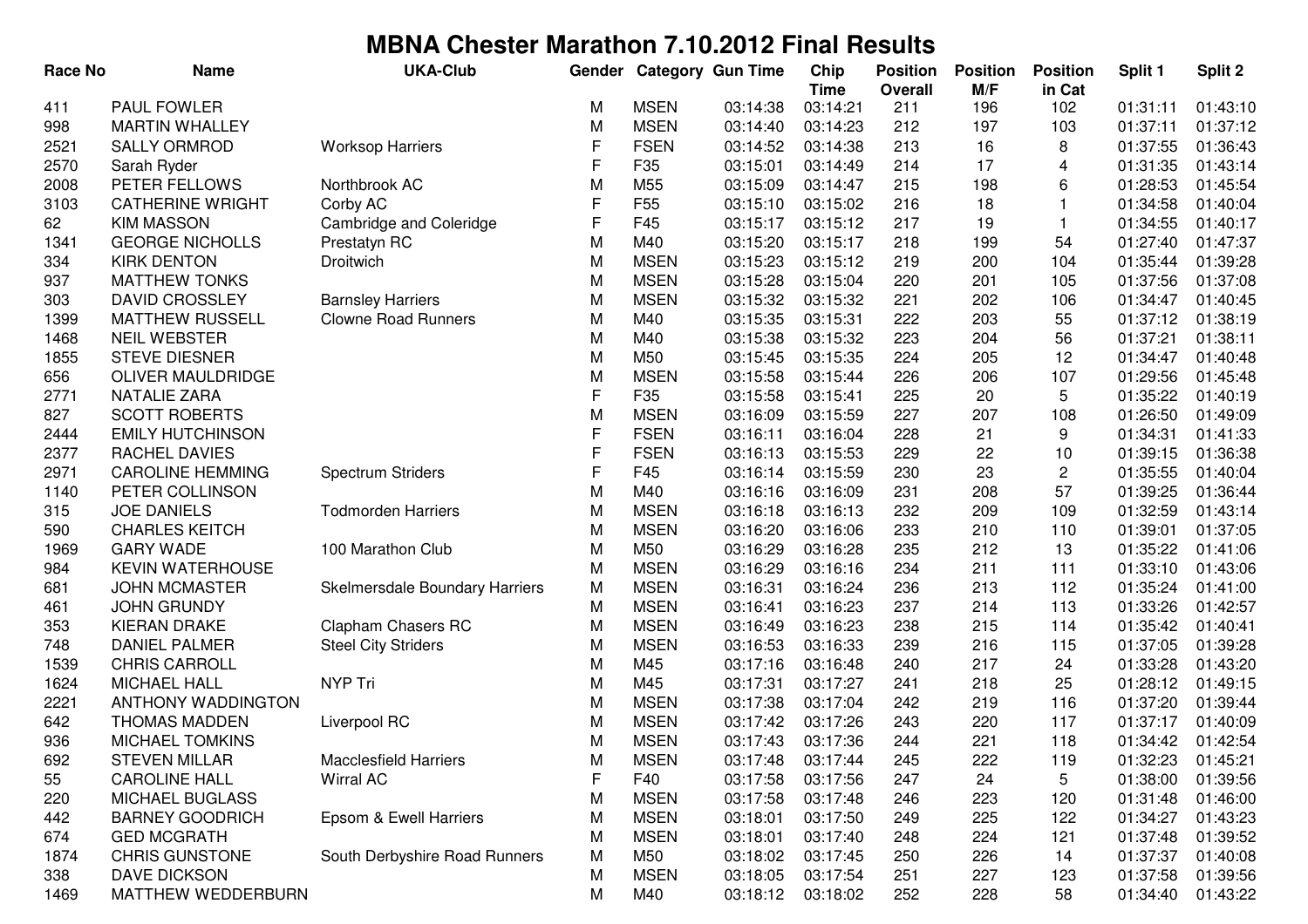| <b>Race No</b> | <b>Name</b>             | <b>UKA-Club</b>                | Gender |                 | <b>Category Gun Time</b> | Chip        | <b>Position</b> | <b>Position</b> | <b>Position</b> | Split 1  | Split 2  |
|----------------|-------------------------|--------------------------------|--------|-----------------|--------------------------|-------------|-----------------|-----------------|-----------------|----------|----------|
|                |                         |                                |        |                 |                          | <b>Time</b> | <b>Overall</b>  | M/F             | in Cat          |          |          |
| 800            | <b>DARREN RAMAGE</b>    | Spirit of Monmouth             | М      | <b>MSEN</b>     | 03:18:13                 | 03:18:04    | 253             | 229             | 124             | 01:35:56 | 01:42:08 |
| 1031           | LOUIS WOOD              | <b>Steel City Striders</b>     | M      | <b>MSEN</b>     | 03:18:23                 | 03:18:17    | 254             | 230             | 125             | 01:33:39 | 01:44:38 |
| 2155           | <b>IAN WALLWORK</b>     |                                | M      | <b>MSEN</b>     | 03:18:25                 | 03:16:44    | 255             | 231             | 126             | 01:34:48 | 01:41:56 |
| 453            | LEE GREENHALGH          | <b>Horsforth Harriers</b>      | M      | <b>MSEN</b>     | 03:18:27                 | 03:18:19    | 256             | 232             | 127             | 01:32:43 | 01:45:36 |
| 521            | <b>NICK HOLT</b>        | <b>Wallasey AC</b>             | M      | <b>MSEN</b>     | 03:18:36                 | 03:18:33    | 257             | 233             | 128             | 01:31:35 | 01:46:58 |
| 1607           | PAUL FREEMAN            | <b>Wolds Vets</b>              | M      | M45             | 03:18:44                 | 03:18:42    | 258             | 234             | 26              | 01:32:08 | 01:46:34 |
| 59             | <b>JAY JENNIONS</b>     | Deestriders RC                 | F      | <b>FSEN</b>     | 03:18:48                 | 03:18:45    | 259             | 25              | 11              | 01:32:47 | 01:45:58 |
| 292            | <b>STEPHEN CRANE</b>    |                                | M      | <b>MSEN</b>     | 03:18:57                 | 03:18:47    | 260             | 235             | 129             | 01:38:13 | 01:40:34 |
| 1387           | ANGUS ROBERTSON         |                                | M      | M40             | 03:19:05                 | 03:18:35    | 261             | 236             | 59              | 01:35:28 | 01:43:07 |
| 931            | <b>CHRIS TIGHE</b>      |                                | M      | <b>MSEN</b>     | 03:19:07                 | 03:19:04    | 262             | 237             | 130             | 01:30:27 | 01:48:37 |
| 939            | <b>STEVEN TOWNLEY</b>   | Sale Harriers                  | M      | <b>MSEN</b>     | 03:19:08                 | 03:19:08    | 263             | 238             | 131             | 01:26:21 | 01:52:47 |
| 446            | <b>SIMON GOODWIN</b>    |                                | M      | <b>MSEN</b>     | 03:19:10                 | 03:18:39    | 264             | 239             | 132             | 01:40:57 | 01:37:42 |
| 1044           | <b>MARK WYSZYNSKI</b>   | Holme Pierrepont Running Club  | M      | <b>MSEN</b>     | 03:19:11                 | 03:19:05    | 265             | 240             | 133             | 01:33:50 | 01:45:15 |
| 1086           | <b>JAMES BESSEY</b>     |                                | M      | M40             | 03:19:14                 | 03:19:00    | 266             | 241             | 60              | 01:36:13 | 01:42:47 |
| 1612           | <b>STEPHEN GARVEY</b>   | <b>Orpington Road Runners</b>  | M      | M45             | 03:19:24                 | 03:19:09    | 267             | 242             | 27              | 01:29:42 | 01:49:27 |
| 629            | <b>STEVEN LOMAX</b>     | Radcliffe AC                   | M      | <b>MSEN</b>     | 03:19:38                 | 03:18:15    | 268             | 243             | 134             | 01:39:00 | 01:39:15 |
| 2680           | <b>CLAIRE HARRISON</b>  | <b>Bourton Road Runners</b>    | F      | F35             | 03:19:40                 | 03:19:31    | 269             | 26              | 6               | 01:36:06 | 01:43:25 |
| 911            | <b>DAVID TALBOT</b>     |                                | M      | <b>MSEN</b>     | 03:19:42                 | 03:19:30    | 270             | 244             | 135             | 01:30:55 | 01:48:35 |
| 1613           | PETER GAULT             | Southville Running Club        | M      | M45             | 03:19:45                 | 03:19:35    | 271             | 245             | 28              | 01:35:52 | 01:43:43 |
| 1143           | <b>DARREN CORBETT</b>   | Southville Running Club        | M      | M40             | 03:19:46                 | 03:19:36    | 272             | 246             | 61              | 01:35:53 | 01:43:43 |
| 1332           | <b>JONATHAN MUIR</b>    |                                | M      | M40             | 03:19:48                 | 03:19:26    | 273             | 247             | 62              | 01:41:33 | 01:37:53 |
| 1654           | DAVID JOYNSON           |                                | M      | M45             | 03:19:50                 | 03:19:37    | 274             | 248             | 29              | 01:36:31 | 01:43:06 |
| 1742           | <b>LYN RICHARDS</b>     |                                | M      | M45             | 03:19:50                 | 03:19:40    | 275             | 249             | 30              | 01:35:12 | 01:44:28 |
| 1314           | <b>GUY MAWSON</b>       | San Domenico                   | M      | M40             | 03:19:53                 | 03:19:47    | 276             | 250             | 63              | 01:35:00 | 01:44:47 |
| 1690           | <b>KEVIN MCLOUGHLIN</b> |                                | M      | M45             | 03:19:54                 | 03:19:50    | 277             | 251             | 31              | 01:34:15 | 01:45:35 |
| 388            | <b>TOM EVANS</b>        |                                | M      | <b>MSEN</b>     | 03:19:56                 | 03:19:54    | 278             | 252             | 136             | 01:34:38 | 01:45:16 |
| 1009           | <b>THOMAS WIGLEY</b>    |                                | M      | <b>MSEN</b>     | 03:19:57                 | 03:19:37    | 279             | 253             | 137             | 01:33:22 | 01:46:15 |
| 469            | <b>SIMON HALLAS</b>     |                                | M      | <b>MSEN</b>     | 03:20:08                 | 03:19:44    | 280             | 254             | 138             | 01:41:14 | 01:38:30 |
| 357            | <b>DANNY DUDER</b>      |                                | M      | <b>MSEN</b>     | 03:20:25                 | 03:19:57    | 281             | 255             | 139             | 01:36:51 | 01:43:06 |
| 3129           | LUCY CHESSOR            | Fenland Running Club           | F      | F35             | 03:20:25                 | 03:20:08    | 282             | 27              | $\overline{7}$  | 01:37:50 | 01:42:18 |
| 493            | <b>ROB HASLER</b>       |                                | M      | <b>MSEN</b>     | 03:20:26                 | 03:20:11    | 283             | 256             | 140             | 01:38:00 | 01:42:11 |
| 1979           | RUSSELL WILLIAMS        | <b>Cheadle Running Club</b>    | M      | M50             | 03:20:28                 | 03:20:18    | 284             | 257             | 15              | 01:32:59 | 01:47:19 |
| 810            | <b>ALAN REYNOLDS</b>    |                                | M      | <b>MSEN</b>     | 03:20:37                 | 03:19:26    | 285             | 258             | 141             | 01:37:02 | 01:42:24 |
| 2127           | <b>GARETH EVANS</b>     |                                | M      | <b>MSEN</b>     | 03:20:41                 | 03:20:21    | 286             | 259             | 142             | 01:33:32 | 01:46:49 |
| 1719           | <b>DAVID PEARSALL</b>   | Trentham RC                    | M      | M45             | 03:20:44                 | 03:20:43    | 287             | 260             | 32              | 01:29:35 | 01:51:08 |
| 2657           | <b>JENNIFER DICK</b>    |                                | F      | F35             | 03:20:45                 | 03:20:19    | 288             | 28              | 8               | 01:36:43 | 01:43:36 |
| 2138           | <b>RUSS MULLEN</b>      | <b>Haywards Heath Harriers</b> | M      | <b>MSEN</b>     | 03:20:50                 | 03:20:49    | 289             | 261             | 143             | 01:31:14 | 01:49:35 |
| 2043           | <b>MICHAEL SCHOLES</b>  | Haywards Heath Harriers        | M      | M <sub>55</sub> | 03:20:51                 | 03:20:49    | 290             | 262             | $\overline{7}$  | 01:31:15 | 01:49:34 |
| 966            | <b>NEIL WALBRIDGE</b>   | <b>Wadhurst Runners</b>        | M      | <b>MSEN</b>     | 03:20:59                 | 03:20:58    | 291             | 263             | 144             | 01:30:10 | 01:50:48 |
| 2247           | <b>PAUL WELLS</b>       |                                | M      | <b>MSEN</b>     | 03:21:04                 | 03:20:38    | 292             | 264             | 145             | 01:37:52 | 01:42:46 |
| 1203           | PETER GEOGHEGAN         | Ellesmere Port RC              | M      | M40             | 03:21:08                 | 03:21:04    | 293             | 265             | 64              | 01:33:23 | 01:47:41 |
| 907            | <b>MARK SWANNELL</b>    | Bolton United Harriers and Ath | M      | <b>MSEN</b>     | 03:21:12                 | 03:21:10    | 294             | 266             | 146             | 01:33:42 | 01:47:28 |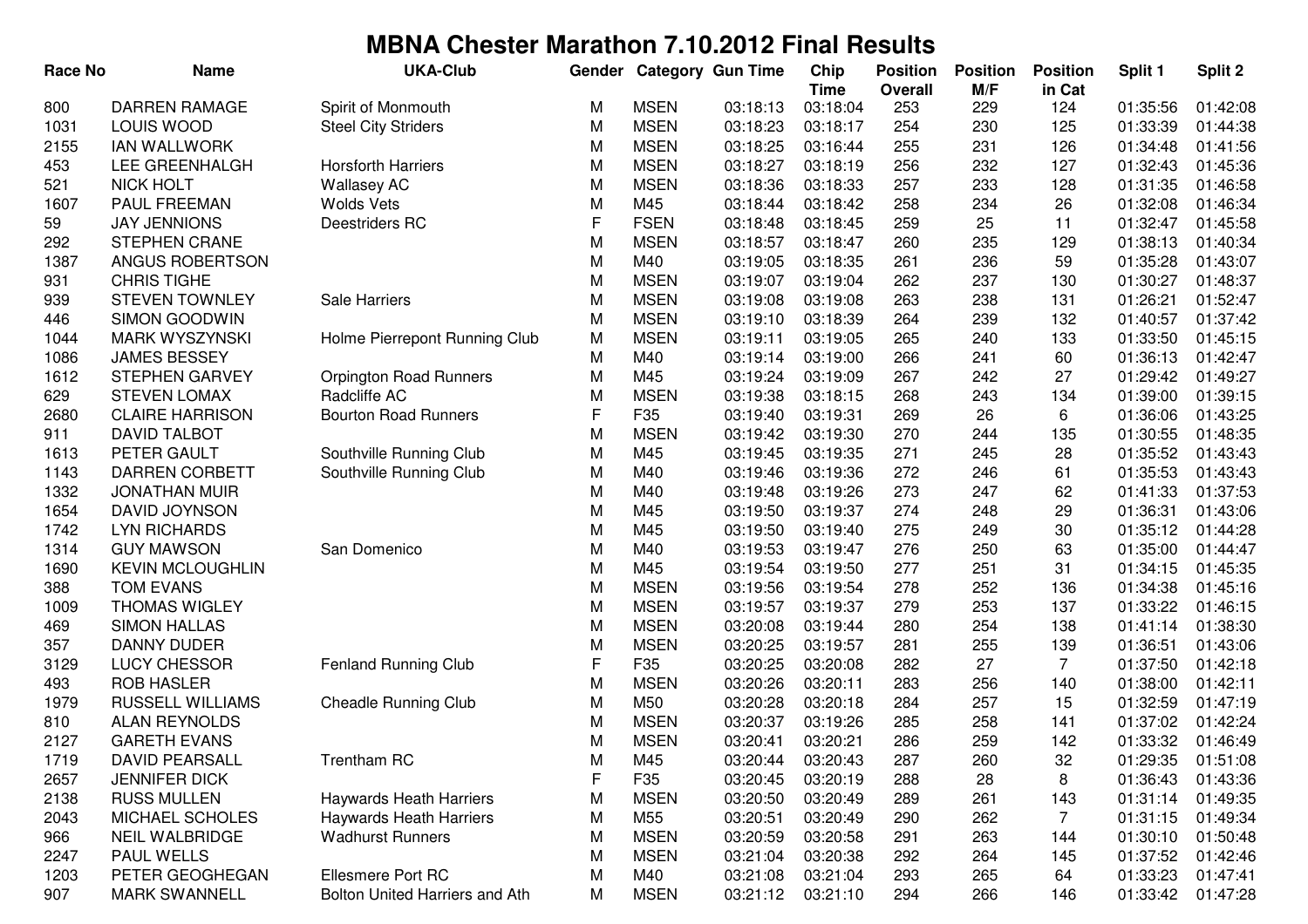| <b>Race No</b> | <b>Name</b>                  | <b>UKA-Club</b>                | Gender |             | <b>Category Gun Time</b> | Chip        | <b>Position</b> | <b>Position</b> | <b>Position</b> | Split 1  | Split 2  |
|----------------|------------------------------|--------------------------------|--------|-------------|--------------------------|-------------|-----------------|-----------------|-----------------|----------|----------|
|                |                              |                                |        |             |                          | <b>Time</b> | <b>Overall</b>  | M/F             | in Cat          |          |          |
| 1573           | <b>PAUL DANBY</b>            | <b>Ackworth Road Runners</b>   | М      | M45         | 03:21:22                 | 03:21:04    | 295             | 267             | 33              | 01:36:30 | 01:44:34 |
| 1176           | <b>TIM ELY</b>               |                                | M      | M40         | 03:21:25                 | 03:21:08    | 296             | 268             | 65              | 01:38:14 | 01:42:54 |
| 2953           | <b>ANNETTE DIX</b>           |                                | F      | F45         | 03:21:30                 | 03:20:57    | 297             | 29              | 3               | 01:37:32 | 01:43:25 |
| 958            | <b>OMKAR VEDPATHAK</b>       |                                | M      | <b>MSEN</b> | 03:21:32                 | 03:21:10    | 298             | 269             | 147             | 01:34:38 | 01:46:32 |
| 955            | LEE VAUGHAN                  |                                | M      | <b>MSEN</b> | 03:21:34                 | 03:21:18    | 299             | 270             | 148             | 01:36:19 | 01:44:59 |
| 778            | <b>PAUL PLATT</b>            |                                | M      | <b>MSEN</b> | 03:21:36                 | 03:21:23    | 300             | 271             | 149             | 01:40:16 | 01:41:07 |
| 1766           | ANDREW SHEPPARD              |                                | M      | M45         | 03:21:36                 | 03:21:17    | 301             | 272             | 34              | 01:34:06 | 01:47:11 |
| 2855           | <b>LINDSEY LEWIS-PAINTER</b> | Evesham Vale Running Club      | F      | F40         | 03:21:39                 | 03:21:28    | 302             | 30              | 6               | 01:39:30 | 01:41:58 |
| 450            | <b>MIKE GREEN</b>            | <b>Wallasey AC</b>             | M      | <b>MSEN</b> | 03:21:40                 | 03:21:22    | 303             | 273             | 150             | 01:39:03 | 01:42:19 |
| 1972           | PETER WALTON                 |                                | M      | M50         | 03:21:48                 | 03:21:17    | 304             | 274             | 16              | 01:41:54 | 01:39:23 |
| 212            | <b>JIM BROUGHTON</b>         |                                | M      | <b>MSEN</b> | 03:21:54                 | 03:21:48    | 306             | 276             | 151             | 01:30:38 | 01:51:10 |
| 2227           | <b>ADAM PRENTIS</b>          |                                | M      | M45         | 03:21:54                 | 03:21:41    | 305             | 275             | 35              | 01:42:38 | 01:39:03 |
| 1936           | <b>SAM POLLEN</b>            |                                | M      | M50         | 03:22:17                 | 03:22:09    | 307             | 277             | 17              | 01:35:13 | 01:46:56 |
| 257            | SHELLEY CHILDS               | Aberystwyth Athletic Club      | M      | <b>MSEN</b> | 03:22:29                 | 03:22:25    | 308             | 278             | 152             | 01:27:13 | 01:55:12 |
| 1108           | <b>DAVID BRUNTON</b>         |                                | M      | M40         | 03:22:45                 | 03:22:32    | 309             | 279             | 66              | 01:37:55 | 01:44:37 |
| 925            | <b>JASON THOMAS</b>          | Cybi Striders                  | M      | <b>MSEN</b> | 03:22:49                 | 03:22:21    | 310             | 280             | 153             | 01:37:16 | 01:45:05 |
| 1553           | PETER CLARKSON               |                                | M      | M45         | 03:22:51                 | 03:22:38    | 311             | 281             | 36              | 01:40:16 | 01:42:22 |
| 2745           | <b>ARLEEN SCHOLTEN</b>       |                                | F      | F35         | 03:22:56                 | 03:22:22    | 312             | 31              | 9               | 01:37:23 | 01:44:59 |
| 1897           | RICHARD JONES                | Ampthill & Flitwick Flyers     | M      | M50         | 03:22:57                 | 03:22:43    | 313             | 282             | 18              | 01:39:42 | 01:43:01 |
| 1050           | <b>ARRON ZITVER</b>          | Ware Joggers                   | M      | <b>MSEN</b> | 03:23:03                 | 03:22:49    | 314             | 283             | 154             | 01:43:27 | 01:39:22 |
| 2586           | <b>CAT TAYLOR</b>            | Sheffield Running Club         | F      | <b>FSEN</b> | 03:23:09                 | 03:22:30    | 316             | 32              | 12              | 01:38:14 | 01:44:16 |
| 5              | ANDREW COONEY                | <b>Datchet Dashers</b>         | M      | M40         | 03:23:09                 | 03:22:31    | 315             | 284             | 67              | 01:38:15 | 01:44:16 |
| 650            | <b>ROBIN MARSLAND</b>        |                                | M      | <b>MSEN</b> | 03:23:10                 | 03:23:07    | 317             | 285             | 155             | 01:31:42 | 01:51:25 |
| 2687           | SALLIE HOLT                  | <b>Wallasey AC</b>             | F      | F35         | 03:23:10                 | 03:22:43    | 318             | 33              | 10              | 01:40:57 | 01:41:46 |
| 217            | PAUL BUCHANAN                | Kimberworth striders           | M      | <b>MSEN</b> | 03:23:11                 | 03:22:31    | 319             | 286             | 156             | 01:38:13 | 01:44:18 |
| 989            | DANIEL WEBSTER               |                                | M      | <b>MSEN</b> | 03:23:17                 | 03:22:47    | 320             | 287             | 157             | 01:42:00 | 01:40:47 |
| 322            | PETE DAVIS                   |                                | M      | <b>MSEN</b> | 03:23:19                 | 03:22:53    | 321             | 288             | 158             | 01:37:44 | 01:45:09 |
| 712            | <b>SIMEON MORRIS</b>         | <b>Wakefield Harriers</b>      | M      | <b>MSEN</b> | 03:23:20                 | 03:23:10    | 322             | 289             | 159             | 01:37:59 | 01:45:11 |
| 1676           | <b>DAVID MAGEE</b>           | <b>Pudsey Pacers</b>           | M      | M45         | 03:23:22                 | 03:23:01    | 323             | 290             | 37              | 01:40:24 | 01:42:37 |
| 158            | <b>THOMAS BELL</b>           | <b>Heaton Harriers</b>         | M      | <b>MSEN</b> | 03:23:30                 | 03:23:29    | 324             | 291             | 160             | 01:32:34 | 01:50:55 |
| 2209           | <b>PAUL PRICE</b>            | Ellesmere Port RC              | M      | M50         | 03:23:31                 | 03:23:28    | 325             | 292             | 19              | 01:31:13 | 01:52:15 |
| 647            | <b>CHRIS MARCH</b>           | <b>Stockport Harriers</b>      | M      | <b>MSEN</b> | 03:23:34                 | 03:22:27    | 326             | 293             | 161             | 01:38:31 | 01:43:56 |
| 743            | DAMIEN O'SULLIVAN            |                                | M      | <b>MSEN</b> | 03:23:34                 | 03:23:18    | 327             | 294             | 162             | 01:35:03 | 01:48:15 |
| 480            | DANIEL HANNON                |                                | M      | <b>MSEN</b> | 03:23:37                 | 03:21:33    | 328             | 295             | 163             | 01:35:55 | 01:45:38 |
| 1000           | <b>MARK WHITE</b>            |                                | M      | <b>MSEN</b> | 03:23:40                 | 03:23:10    | 329             | 296             | 164             | 01:41:44 | 01:41:26 |
| 988            | ANDREW WEAVER                |                                | M      | <b>MSEN</b> | 03:23:44                 | 03:23:40    | 330             | 297             | 165             | 01:25:59 | 01:57:41 |
| 1266           | ANDREW HUXLEY                | Skelmersdale Boundary Harriers | M      | M40         | 03:23:46                 | 03:23:27    | 331             | 298             | 68              | 01:41:05 | 01:42:22 |
| 281            | TIM COOK                     |                                | M      | <b>MSEN</b> | 03:23:46                 | 03:23:07    | 332             | 299             | 166             | 01:41:30 | 01:41:37 |
| 2650           | ANGELA CHAMPION              | <b>Village Vipers</b>          | F      | F35         | 03:24:04                 | 03:23:39    | 333             | 34              | 11              | 01:38:18 | 01:45:21 |
| 3029           | <b>ANDREW WEST</b>           |                                | M      | M45         | 03:24:10                 | 03:24:09    | 334             | 300             | 38              | 01:28:06 | 01:56:03 |
| 1913           | <b>MARC MASON</b>            | North York Moors AC            | M      | M50         | 03:24:12                 | 03:23:53    | 335             | 301             | 20              | 01:37:54 | 01:45:59 |
| 855            | ANDREW SCOWCROFT             |                                | M      | <b>MSEN</b> | 03:24:16                 | 03:24:12    | 336             | 302             | 167             | 01:29:05 | 01:55:07 |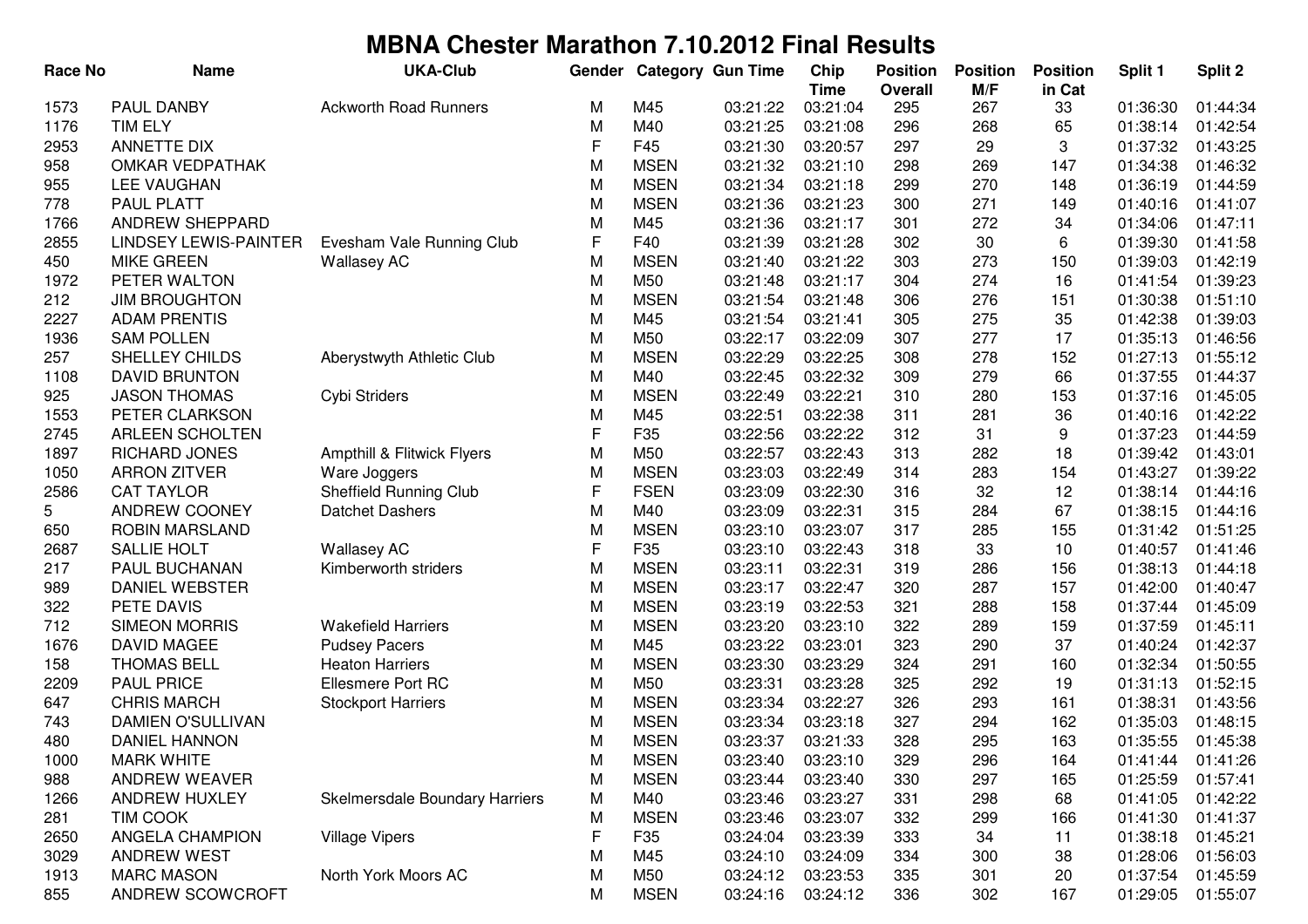| <b>Race No</b> | <b>Name</b>                 | <b>UKA-Club</b>                | Gender |             | <b>Category Gun Time</b> | Chip                    | <b>Position</b>       | <b>Position</b> | <b>Position</b> | Split 1  | Split 2  |
|----------------|-----------------------------|--------------------------------|--------|-------------|--------------------------|-------------------------|-----------------------|-----------------|-----------------|----------|----------|
| 774            | <b>MICHAEL PICKLES</b>      |                                | М      | <b>MSEN</b> | 03:24:19                 | <b>Time</b><br>03:23:53 | <b>Overall</b><br>337 | M/F<br>303      | in Cat<br>168   | 01:35:29 | 01:48:24 |
| 1094           | LEE BOOTH                   |                                | M      | M40         | 03:24:21                 | 03:23:58                | 338                   | 304             | 69              | 01:42:28 | 01:41:30 |
| 1806           | <b>LIAM WHELAN</b>          |                                |        | M45         | 03:24:24                 | 03:23:51                | 339                   | 305             | 39              | 01:41:17 | 01:42:34 |
|                | <b>DOMINIC CARROLL</b>      |                                | M<br>M | M40         | 03:24:45                 | 03:24:04                | 340                   | 306             | 70              | 01:37:30 | 01:46:34 |
| 1116<br>1164   | <b>GRAHAM DRIVER</b>        | <b>Baildon Runners</b>         | M      | M40         | 03:24:55                 | 03:24:39                | 341                   | 307             | 71              | 01:39:31 | 01:45:08 |
| 877            | <b>JOHN SMITH</b>           |                                |        | <b>MSEN</b> | 03:24:56                 | 03:24:29                | 342                   | 308             | 169             | 01:34:33 | 01:49:56 |
| 2047           | <b>COLIN SIMPSON</b>        | Kirkintilloch Olympians        | M<br>M | M55         | 03:24:57                 | 03:24:38                | 343                   | 309             | 8               | 01:41:05 | 01:43:33 |
| 1764           | <b>DARREN SHARP</b>         |                                | M      | M45         | 03:24:58                 | 03:24:48                | 344                   | 310             | 40              | 01:36:13 | 01:48:35 |
| 296            | <b>ANDREW CRICKMORE</b>     | Bolton United Harriers and Ath | M      | <b>MSEN</b> | 03:25:01                 | 03:24:37                | 345                   | 311             | 170             | 01:44:04 | 01:40:33 |
|                |                             |                                |        | <b>MSEN</b> |                          | 03:24:49                |                       |                 |                 |          |          |
| 639            | SAMUEL MACKENZIE            |                                | M      |             | 03:25:04                 |                         | 346                   | 312             | 171             | 01:38:10 | 01:46:39 |
| 980            | <b>MARK WARD</b>            |                                | M      | <b>MSEN</b> | 03:25:10                 | 03:24:47                | 347                   | 313             | 172             | 01:45:26 | 01:39:21 |
| 1792           | RICHARD THOMPSON            |                                | M      | M45         | 03:25:10                 | 03:25:03                | 348                   | 314             | 41              | 01:36:18 | 01:48:45 |
| 1603           | <b>STUART EVANS</b>         | <b>Pocklington Runners</b>     | M      | M45         | 03:25:13                 | 03:24:51                | 349                   | 315             | 42              | 01:43:44 | 01:41:07 |
| 213            | <b>DAVID BROWN</b>          | Newport & District Running Clu | M      | <b>MSEN</b> | 03:25:21                 | 03:25:05                | 350                   | 316             | 173             | 01:35:52 | 01:49:13 |
| 1659           | <b>HOWARD KIRKBRIDE</b>     |                                | M      | M45         | 03:25:28                 | 03:25:11                | 351                   | 317             | 43              | 01:40:28 | 01:44:43 |
| 2867           | <b>KAREN MASSEY</b>         |                                | F      | F40         | 03:25:29                 | 03:24:53                | 352                   | 35              | 7               | 01:39:57 | 01:44:56 |
| 128            | <b>MIKE BAGNALL</b>         | Ware Joggers                   | M      | <b>MSEN</b> | 03:25:32                 | 03:24:46                | 353                   | 318             | 174             | 01:41:26 | 01:43:20 |
| 637            | <b>JONATHAN MACHEN</b>      |                                | M      | <b>MSEN</b> | 03:25:34                 | 03:25:13                | 354                   | 319             | 175             | 01:42:45 | 01:42:28 |
| 2776           | SHIRLEY ANDERSON            | <b>Spectrum Striders</b>       | F      | F40         | 03:25:36                 | 03:25:24                | 355                   | 36              | 8               | 01:38:06 | 01:47:18 |
| 2548           | RHIANNON ROBSON             |                                | F      | <b>FSEN</b> | 03:25:38                 | 03:25:27                | 356                   | 37              | 13              | 01:38:40 | 01:46:47 |
| 1557           | <b>JIM COCKBURN-POWELL</b>  |                                | M      | M45         | 03:25:43                 | 03:25:25                | 357                   | 320             | 44              | 01:42:11 | 01:43:14 |
| 837            | <b>DARRON ROGERS</b>        |                                | M      | <b>MSEN</b> | 03:25:44                 | 03:24:16                | 358                   | 321             | 176             | 01:38:42 | 01:45:34 |
| 2132           | <b>MARK PATERSON</b>        |                                | M      | <b>MSEN</b> | 03:25:48                 | 03:25:34                | 359                   | 322             | 177             | 01:37:05 | 01:48:29 |
| 2770           | <b>EMMA YOUNG</b>           |                                | F      | F35         | 03:25:50                 | 03:25:33                | 360                   | 38              | 12              | 00:00:00 | 03:25:33 |
| 1227           | <b>GARETH HAMMILL</b>       |                                | M      | M40         | 03:25:55                 | 03:25:52                | 361                   | 323             | 72              | 01:30:28 | 01:55:24 |
| 421            | <b>ADAM GAMBLES</b>         |                                | M      | <b>MSEN</b> | 03:26:01                 | 03:25:42                | 362                   | 324             | 178             | 01:39:54 | 01:45:48 |
| 1995           | RICHARD BUTTERFIELD         |                                | M      | M55         | 03:26:02                 | 03:25:54                | 363                   | 325             | 9               | 01:34:55 | 01:50:59 |
| 413            | PETER FRASER                | <b>Wirral AC</b>               | M      | <b>MSEN</b> | 03:26:05                 | 03:25:40                | 365                   | 327             | 179             | 01:40:53 | 01:44:47 |
| 1572           | <b>IAN DALE</b>             | Royton Road Runners            | M      | M45         | 03:26:05                 | 03:24:54                | 364                   | 326             | 45              | 01:37:02 | 01:47:52 |
| 891            | <b>JAMES SPRITTLES</b>      |                                | M      | <b>MSEN</b> | 03:26:11                 | 03:25:40                | 366                   | 328             | 180             | 01:40:56 | 01:44:44 |
| 2256           | PAUL BOWEN                  |                                | M      | <b>MSEN</b> | 03:26:22                 | 03:26:05                | 367                   | 329             | 181             | 01:33:34 | 01:52:31 |
| 3053           | <b>DEBORAH LEMOIR</b>       | <b>Great Western Runners</b>   | F      | F50         | 03:26:24                 | 03:25:52                | 368                   | 39              | $\mathbf{2}$    | 01:42:18 | 01:43:34 |
| 1186           | <b>MARK FIELDSEND</b>       |                                | M      | M40         | 03:26:25                 | 03:25:07                | 369                   | 330             | 73              | 01:43:42 | 01:41:25 |
| 1570           | <b>BRIAN CUMPSTY</b>        | <b>Thornton Cleveleys</b>      | M      | M45         | 03:26:29                 | 03:26:12                | 370                   | 331             | 46              | 01:38:17 | 01:47:55 |
| 1410           | <b>CRAIG SEPHTON</b>        | Vale Royal AC                  | M      | M40         | 03:26:30                 | 03:26:22                | 371                   | 332             | 74              | 01:34:37 | 01:51:45 |
| 1478           | <b>HUGH WILLIAMS-PREECE</b> | <b>Wadhurst Runners</b>        | M      | M40         | 03:26:35                 | 03:26:11                | 372                   | 333             | 75              | 01:38:06 | 01:48:05 |
| 1750           | <b>DAN ROBSON</b>           |                                | M      | M45         | 03:26:36                 | 03:26:28                | 373                   | 334             | 47              | 01:36:31 | 01:49:57 |
| 880            | <b>RICHARD SMITH</b>        | Otley AC                       | M      | <b>MSEN</b> | 03:26:36                 | 03:26:17                | 374                   | 335             | 182             | 01:43:34 | 01:42:43 |
| 238            | <b>MARTIN CARSON</b>        | North Yorkshire Police AC      | M      | <b>MSEN</b> | 03:26:36                 | 03:26:04                | 375                   | 336             | 183             | 01:38:49 | 01:47:15 |
| 1545           | ANDY CHEETHAM               |                                | M      | M45         | 03:26:38                 | 03:26:12                | 376                   | 337             | 48              | 01:36:58 | 01:49:14 |
| 960            | <b>JASON WADDY</b>          |                                | M      | <b>MSEN</b> | 03:26:39                 | 03:25:58                | 377                   | 338             | 184             | 01:35:52 | 01:50:06 |
| 1879           | <b>ROB HAWKSLEY</b>         |                                | М      | M50         | 03:26:42                 | 03:26:09                | 378                   | 339             | 21              | 01:42:02 | 01:44:07 |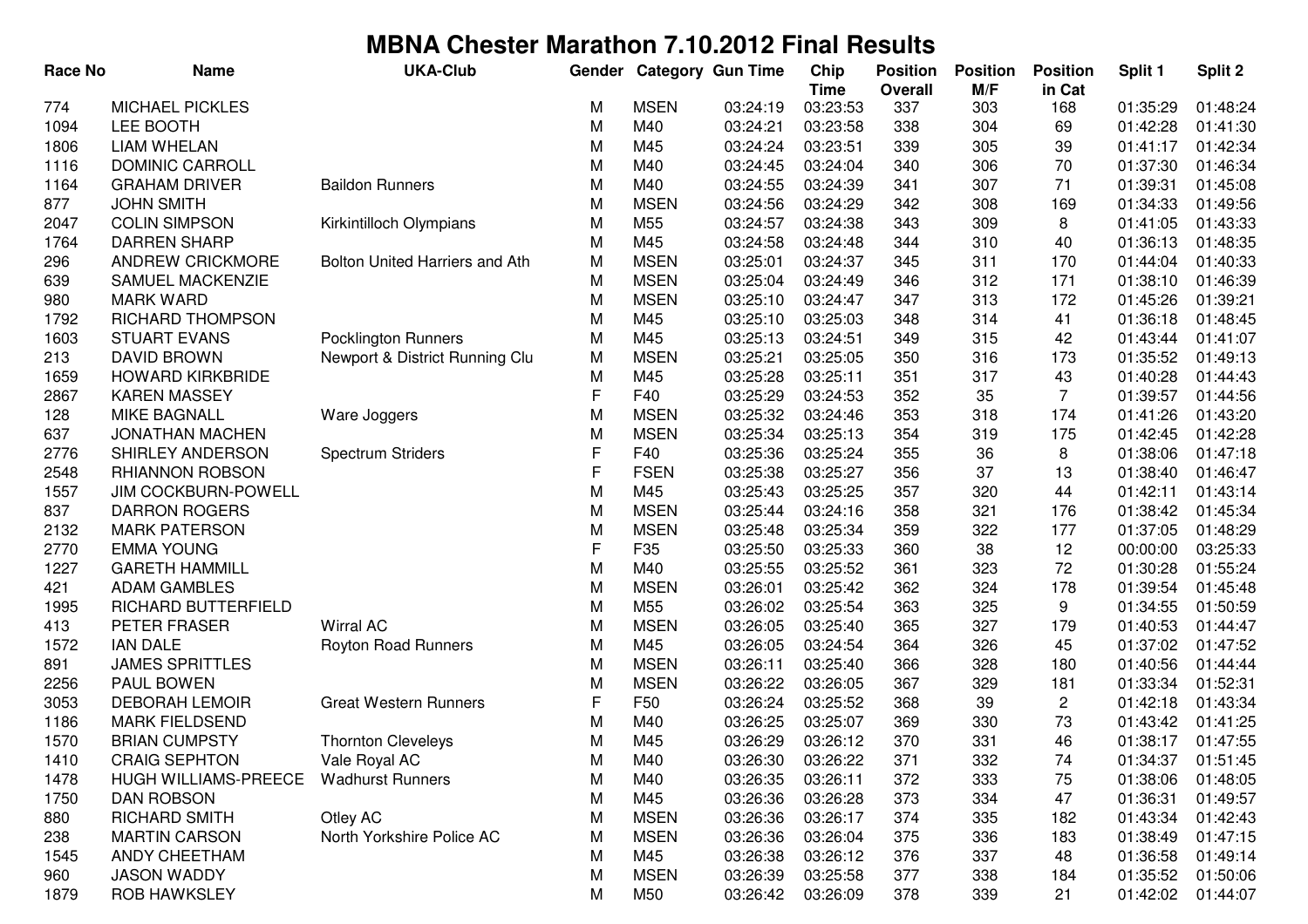| <b>Race No</b> | <b>Name</b>             | <b>UKA-Club</b>                  | Gender      |                 | <b>Category Gun Time</b> | Chip        | <b>Position</b> | <b>Position</b> | <b>Position</b> | Split 1  | Split 2  |
|----------------|-------------------------|----------------------------------|-------------|-----------------|--------------------------|-------------|-----------------|-----------------|-----------------|----------|----------|
|                |                         |                                  |             |                 |                          | <b>Time</b> | Overall         | M/F             | in Cat          |          |          |
| 1345           | <b>GARY O'CONNOR</b>    |                                  | М           | M40             | 03:26:47                 | 03:26:23    | 379             | 340             | 76              | 01:33:30 | 01:52:53 |
| 1992           | PHIL BRANSBY            |                                  | M           | M <sub>55</sub> | 03:26:52                 | 03:26:35    | 380             | 341             | 10              | 01:37:27 | 01:49:08 |
| 1272           | RAVI JAYARAM            | <b>Chester Tri</b>               | M           | M40             | 03:26:57                 | 03:26:12    | 381             | 342             | 77              | 01:41:09 | 01:45:03 |
| 788            | RICHARD PRICE           |                                  | M           | <b>MSEN</b>     | 03:26:59                 | 03:26:08    | 382             | 343             | 185             | 01:45:07 | 01:41:01 |
| 1348           | <b>DAMIAN OROURKE</b>   |                                  | M           | M40             | 03:27:06                 | 03:26:50    | 383             | 344             | 78              | 01:38:37 | 01:48:13 |
| 1743           | <b>WAYNE RICHARDS</b>   |                                  | M           | M45             | 03:27:08                 | 03:26:38    | 384             | 345             | 49              | 01:35:29 | 01:51:09 |
| 707            | <b>GARY MORLEY</b>      |                                  | M           | <b>MSEN</b>     | 03:27:13                 | 03:25:34    | 385             | 346             | 186             | 01:44:51 | 01:40:43 |
| 499            | <b>JOHN HELM</b>        |                                  | M           | <b>MSEN</b>     | 03:27:16                 | 03:26:10    | 386             | 347             | 187             | 01:40:24 | 01:45:46 |
| 1744           | <b>DAVID RIDDELL</b>    |                                  | M           | M45             | 03:27:24                 | 03:26:59    | 387             | 348             | 50              | 01:41:53 | 01:45:06 |
| 1299           | <b>BARRY LLOYD</b>      | <b>Blackwater Valley Runners</b> | M           | M40             | 03:27:25                 | 03:27:06    | 388             | 349             | 79              | 01:41:36 | 01:45:30 |
| 3151           | Rachael Guckenheim      | Horsham Joggers                  | F           | <b>FSEN</b>     | 03:27:28                 | 03:27:05    | 389             | 40              | 14              | 01:39:59 | 01:47:06 |
| 2128           | <b>TOM HOGARTH</b>      |                                  | M           | <b>MSEN</b>     | 03:27:31                 | 03:27:11    | 390             | 350             | 188             | 01:38:09 | 01:49:02 |
| 663            | <b>MARTIN MCCANN</b>    | Rossendale Harriers              | M           | <b>MSEN</b>     | 03:27:37                 | 03:26:47    | 391             | 351             | 189             | 01:41:47 | 01:45:00 |
| 1756           | PHIL RUSBY              | Dengie 100 Runners               | M           | M45             | 03:27:41                 | 03:27:15    | 392             | 352             | 51              | 01:39:01 | 01:48:14 |
| 1585           | <b>JOHN DICKINSON</b>   |                                  | M           | M45             | 03:27:43                 | 03:27:01    | 393             | 353             | 52              | 01:44:18 | 01:42:43 |
| 329            | <b>GARTH DE ROUX</b>    | <b>Horsforth Harriers</b>        | M           | <b>MSEN</b>     | 03:27:55                 | 03:27:42    | 394             | 354             | 190             | 01:41:15 | 01:46:27 |
| 356            | <b>DAVID DRURY</b>      | Serpentine RC                    | M           | <b>MSEN</b>     | 03:28:05                 | 03:27:47    | 395             | 355             | 191             | 01:41:37 | 01:46:10 |
| 1111           | <b>BILLY BURNS</b>      |                                  | M           | M40             | 03:28:12                 | 03:27:17    | 396             | 356             | 80              | 01:46:07 | 01:41:10 |
| 512            | <b>GILES HODGES</b>     | Sandbach Striders                | M           | <b>MSEN</b>     | 03:28:22                 | 03:28:09    | 397             | 357             | 192             | 01:33:28 | 01:54:41 |
| 2064           | <b>JOHN WOOD</b>        | Michelin AC                      | M           | M <sub>55</sub> | 03:28:24                 | 03:28:01    | 398             | 358             | 11              | 01:34:48 | 01:53:13 |
| 463            | <b>JAMES HACK</b>       | <b>Delamere Spartans</b>         | M           | <b>MSEN</b>     | 03:28:27                 | 03:27:38    | 399             | 359             | 193             | 01:39:18 | 01:48:20 |
| 1218           | <b>SEAN GRAHAM</b>      |                                  | M           | M40             | 03:28:31                 | 03:28:00    | 400             | 360             | 81              | 01:38:13 | 01:49:47 |
| 2014           | MICHAEL GRIFFITHS       | <b>Wallasey AC</b>               | M           | M <sub>55</sub> | 03:28:34                 | 03:28:17    | 401             | 361             | 12              | 01:40:04 | 01:48:13 |
| 1356           | <b>DAREN PEACOCK</b>    | Whitchurch Whippets              | M           | M40             | 03:28:40                 | 03:27:52    | 402             | 362             | 82              | 01:43:47 | 01:44:05 |
| 2872           | NIVETTE MULLAN          | <b>Hinckley Running Club</b>     | $\mathsf F$ | F40             | 03:28:42                 | 03:27:53    | 403             | 41              | 9               | 01:43:34 | 01:44:19 |
| 511            | <b>SHAUN HOBSON</b>     | <b>Driffield Striders</b>        | M           | <b>MSEN</b>     | 03:28:44                 | 03:28:29    | 404             | 363             | 194             | 01:46:40 | 01:41:49 |
| 142            | <b>MIKE BARNETT</b>     | <b>Newry City Runners</b>        | M           | <b>MSEN</b>     | 03:28:50                 | 03:28:35    | 405             | 364             | 195             | 01:40:57 | 01:47:38 |
| 2105           | <b>GEOFFREY HOOPER</b>  |                                  | M           | M65             | 03:28:51                 | 03:28:05    | 406             | 365             | $\mathbf{1}$    | 01:42:53 | 01:45:12 |
| 515            | <b>NATHAN HOLDEN</b>    |                                  | M           | <b>MSEN</b>     | 03:28:54                 | 03:28:28    | 407             | 366             | 196             | 01:42:14 | 01:46:14 |
| 734            | <b>NEIL O'BRIEN</b>     |                                  | M           | <b>MSEN</b>     | 03:29:03                 | 03:28:22    | 408             | 367             | 197             | 01:39:28 | 01:48:54 |
| 1373           | <b>STEVEN PRITCHARD</b> | Ampthill & Flitwick Flyers       | М           | M40             | 03:29:07                 | 03:28:46    | 409             | 368             | 83              | 01:43:41 | 01:45:05 |
| 1481           | <b>ANDREW WILSON</b>    |                                  | M           | M40             | 03:29:07                 | 03:28:20    | 410             | 369             | 84              | 01:45:23 | 01:42:57 |
| 1805           | <b>MARK WESTERN</b>     | <b>Carnegie Harriers</b>         | M           | M45             | 03:29:10                 | 03:28:11    | 411             | 370             | 53              | 01:43:07 | 01:45:04 |
| 2018           | <b>DEREK JACKSON</b>    | Okehampton                       | М           | M55             | 03:29:14                 | 03:28:41    | 412             | 371             | 13              | 01:36:44 | 01:51:57 |
| 1883           | <b>TERRY HINDSON</b>    | <b>Redcar Running Club</b>       | M           | M50             | 03:29:17                 | 03:29:16    | 413             | 372             | 22              | 01:41:11 | 01:48:05 |
| 1476           | DAVID WILLIAMS          |                                  | M           | M40             | 03:29:18                 | 03:29:03    | 414             | 373             | 85              | 01:37:56 | 01:51:07 |
| 1815           | <b>MAX WOODS</b>        | West Cheshire AC                 | M           | M45             | 03:29:21                 | 03:28:39    | 415             | 374             | 54              | 01:40:12 | 01:48:27 |
| 682            | <b>GRAHAM MCNAMEE</b>   |                                  | M           | <b>MSEN</b>     | 03:29:21                 | 03:28:47    | 416             | 375             | 198             | 01:45:02 | 01:43:45 |
| 1377           | <b>ALAN REYNOLDS</b>    |                                  | M           | M40             | 03:29:26                 | 03:28:50    | 417             | 376             | 86              | 01:39:48 | 01:49:02 |
| 256            | <b>STEVEN CHEW</b>      |                                  | M           | <b>MSEN</b>     | 03:29:30                 | 03:28:43    | 418             | 377             | 199             | 01:38:43 | 01:50:00 |
| 598            | SHAFIQ KHAN             | <b>Blackburn Road Runners</b>    | M           | <b>MSEN</b>     | 03:29:34                 | 03:29:17    | 419             | 378             | 200             | 01:40:15 | 01:49:02 |
| 510            | STEVE HO                | Manchester Triathlon             | M           | <b>MSEN</b>     | 03:29:35                 | 03:28:50    | 420             | 379             | 201             | 01:37:44 | 01:51:06 |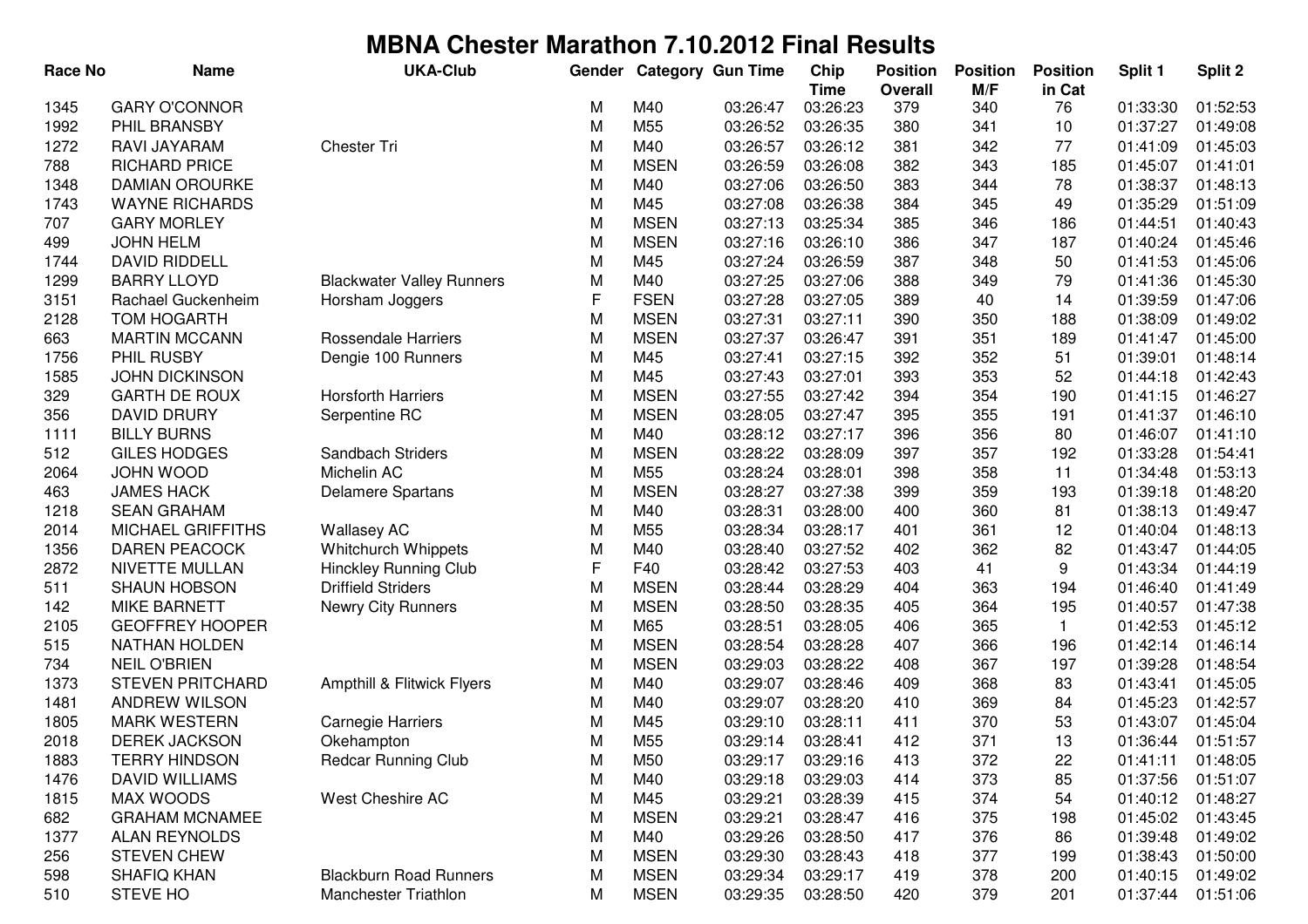| <b>Race No</b> | <b>Name</b>                             | <b>UKA-Club</b>                                                | Gender |             | <b>Category Gun Time</b> | Chip                    | <b>Position</b>       | <b>Position</b> | <b>Position</b> | Split 1              | Split 2              |
|----------------|-----------------------------------------|----------------------------------------------------------------|--------|-------------|--------------------------|-------------------------|-----------------------|-----------------|-----------------|----------------------|----------------------|
| 3120           | <b>LAURA TAYLOR</b>                     |                                                                | F      | <b>FSEN</b> | 03:29:37                 | <b>Time</b><br>03:29:14 | <b>Overall</b><br>421 | M/F<br>42       | in Cat          | 01:40:39             | 01:48:35             |
| 2249           | <b>AJITPAL KALYAN</b>                   |                                                                | M      | M40         | 03:29:41                 | 03:29:17                | 422                   | 380             | 15<br>87        | 01:42:49             | 01:46:28             |
| 2747           | <b>MICHAELA SILL</b>                    | <b>Rothwell Harriers</b>                                       | F      | F35         | 03:29:46                 | 03:29:28                | 424                   | 43              | 13              | 01:40:37             | 01:48:51             |
| 482            | <b>COLIN HARE</b>                       |                                                                | M      | <b>MSEN</b> | 03:29:46                 | 03:29:09                | 423                   | 381             | 202             | 01:43:46             | 01:45:23             |
| 2461           | <b>LYNG KAERSAGER</b>                   |                                                                | F      | <b>FSEN</b> | 03:29:47                 | 03:29:13                | 425                   | 44              | 16              | 01:45:03             | 01:44:10             |
| 306            | PAUL CROWTHER                           | <b>Holmfirth Harriers</b>                                      | M      | <b>MSEN</b> | 03:29:49                 | 03:29:26                | 426                   | 382             | 203             | 01:38:29             | 01:50:57             |
| 1471           | <b>DAVID WHITE</b>                      |                                                                | M      | M40         | 03:29:52                 | 03:29:38                | 427                   | 383             | 88              | 01:34:36             | 01:55:02             |
| 1509           |                                         | STUART BAYLEY-DAINTON Blackheath and Bromley Harrier           | M      | M45         | 03:29:53                 | 03:29:26                | 428                   | 384             | 55              | 01:43:03             | 01:46:23             |
| 1725           | <b>RUSS PLATT</b>                       | <b>Warrington Road Runners</b>                                 | M      | M45         | 03:29:55                 | 03:29:44                | 429                   | 385             | 56              | 01:34:38             | 01:55:06             |
| 2379           | <b>SIAN DAVIES</b>                      | Leeds City AC                                                  | F      | <b>FSEN</b> | 03:29:56                 | 03:29:43                | 430                   | 45              | 17              | 01:44:58             | 01:44:45             |
|                | <b>MATT HARPER</b>                      |                                                                | M      | <b>MSEN</b> | 03:29:57                 | 03:29:30                | 431                   | 386             | 204             | 01:43:13             | 01:46:17             |
| 485<br>178     | <b>MARC BOARDMAN</b>                    |                                                                | M      | <b>MSEN</b> | 03:30:00                 | 03:29:47                | 432                   | 387             | 205             | 01:38:09             | 01:51:38             |
|                | DEREK COCHRANE                          |                                                                |        | M40         | 03:30:03                 | 03:29:19                | 433                   | 388             | 89              | 01:40:19             | 01:49:00             |
| 1135           | RICHARD BROOK                           |                                                                | M      | <b>MSEN</b> | 03:30:06                 | 03:29:18                | 434                   | 389             | 206             | 01:43:23             | 01:45:55             |
| 206            | <b>CHRIS HYNDMAN</b>                    | Deestriders RC                                                 | M<br>M | <b>MSEN</b> |                          | 03:29:44                |                       | 390             | 207             |                      | 01:49:23             |
| 550            | KATHERINE HACKETT                       |                                                                | F      | <b>FSEN</b> | 03:30:07                 | 03:29:08                | 435<br>436            | 46              | 18              | 01:40:21<br>01:44:49 | 01:44:19             |
| 2421           | <b>CHRIS CHEAP</b>                      | <b>Quakers Running Club</b>                                    | M      | <b>MSEN</b> | 03:30:08                 | 03:29:52                | 438                   | 392             | 209             | 01:42:31             | 01:47:21             |
| 252            | <b>DANNY HIRST</b>                      |                                                                | M      | <b>MSEN</b> | 03:30:09                 | 03:29:00                | 437                   | 391             | 208             | 01:38:12             | 01:50:48             |
| 509<br>1133    | PHIL CLOETE                             |                                                                | M      | M40         | 03:30:09                 | 03:29:37                |                       |                 | 90              | 01:43:24             |                      |
|                |                                         | <b>Holmfirth Harriers</b>                                      | M      | <b>MSEN</b> | 03:30:20<br>03:30:22     | 03:29:59                | 439<br>440            | 393<br>394      |                 | 01:38:58             | 01:46:13<br>01:51:01 |
| 831            | <b>JOHN ROBINSON</b><br><b>JOE LONG</b> |                                                                |        | <b>MSEN</b> | 03:30:39                 | 03:30:23                |                       | 395             | 210             |                      | 01:55:26             |
| 2143<br>1378   | <b>CHRIS RICE</b>                       | Synergy                                                        | M      | M40         |                          | 03:30:17                | 441<br>442            | 396             | 211             | 01:34:57<br>01:43:59 | 01:46:18             |
| 1052           | PAUL ABRAHAM                            |                                                                | M<br>M | M40         | 03:30:45                 | 03:30:24                |                       | 397             | 91              | 01:42:18             | 01:48:06             |
| 2130           | <b>ALEX GRAHAM</b>                      |                                                                | M      | <b>MSEN</b> | 03:30:46<br>03:30:47     | 03:29:53                | 443<br>444            | 398             | 92<br>212       | 01:42:29             | 01:47:24             |
| 1060           | <b>MARTIN ANDERSEN</b>                  |                                                                | M      | M40         | 03:30:49                 | 03:30:15                | 445                   | 399             | 93              | 01:43:06             | 01:47:09             |
| 725            | <b>MARTYN NEILSON</b>                   |                                                                | M      | <b>MSEN</b> | 03:30:55                 | 03:29:49                | 446                   | 400             | 213             | 01:45:51             | 01:43:58             |
| 380            | <b>DARREN EVANS</b>                     |                                                                | M      | <b>MSEN</b> | 03:30:57                 | 03:30:36                | 447                   | 401             | 214             | 01:35:16             | 01:55:20             |
| 1260           | <b>ANDREW HUGHES</b>                    |                                                                | M      | M40         | 03:30:59                 | 03:30:18                | 448                   | 402             | 94              | 01:42:09             | 01:48:09             |
| 1175           | <b>LESTER ELLIS</b>                     |                                                                | M      | M40         | 03:31:00                 | 03:30:01                | 449                   | 403             | 95              | 01:43:46             | 01:46:15             |
|                | <b>DARREN HOUGH</b>                     |                                                                |        | M40         | 03:31:05                 | 03:29:49                | 450                   | 404             | 96              | 01:43:00             | 01:46:49             |
| 1255<br>1900   | ANDY KEETLEY                            |                                                                | M<br>M | M50         | 03:31:08                 | 03:30:53                | 451                   | 405             | 23              | 01:37:41             | 01:53:12             |
| 1788           | <b>GARI THOMAS</b>                      | <b>Emlyn Runners</b>                                           | M      | M45         | 03:31:12                 | 03:30:37                | 452                   | 406             | 57              | 01:42:17             | 01:48:20             |
|                | <b>RYAN NOKES</b>                       |                                                                | M      | <b>MSEN</b> | 03:31:19                 | 03:30:14                | 453                   | 407             | 215             | 01:44:10             | 01:46:04             |
| 730<br>2071    |                                         |                                                                |        | M60         |                          |                         | 454                   | 408             | 3               |                      | 01:50:59             |
|                | PHIL CLARKE                             | Ampthill & Flitwick Flyers<br><b>3M Gorseinon Road Runners</b> | M      |             | 03:31:28                 | 03:31:02                |                       |                 |                 | 01:40:03             | 01:56:30             |
| 1886<br>1633   | <b>GARY HOWE</b><br><b>KEVAN HINETT</b> |                                                                | M<br>M | M50<br>M45  | 03:31:29<br>03:31:34     | 03:31:21<br>03:31:17    | 455<br>456            | 409<br>410      | 24<br>58        | 01:34:51<br>01:36:25 | 01:54:52             |
| 2388           | <b>TAMSIN EDE</b>                       |                                                                | F      | <b>FSEN</b> | 03:31:35                 | 03:30:39                | 457                   | 47              | 19              | 01:44:46             | 01:45:53             |
|                | <b>STEPHEN HILLIER</b>                  | West Cheshire AC                                               |        | <b>MSEN</b> |                          | 03:31:20                |                       | 412             |                 |                      | 01:47:04             |
| 506            | <b>IAN MACLURE</b>                      | <b>Greater Manchester Fire Servic</b>                          | M      | <b>MSEN</b> | 03:31:42<br>03:31:42     |                         | 459                   | 411             | 217             | 01:44:16             | 01:45:12             |
| 640            |                                         |                                                                | M      |             |                          | 03:30:41                | 458                   |                 | 216             | 01:45:29             |                      |
| 1615           | <b>MICHAEL GIBSON</b>                   | Fat Boys                                                       | M      | M45         | 03:31:50                 | 03:30:19                | 460                   | 413             | 59              | 01:42:09<br>01:45:10 | 01:48:10             |
| 239            | <b>JONATHAN CARTER</b>                  |                                                                | M      | <b>MSEN</b> | 03:31:51                 | 03:29:17                | 461                   | 414             | 218             |                      | 01:44:07             |
| 1346           | PAUL OKEY                               |                                                                | M      | M40         | 03:31:54                 | 03:31:35                | 462                   | 415             | 97              | 01:38:00             | 01:53:35             |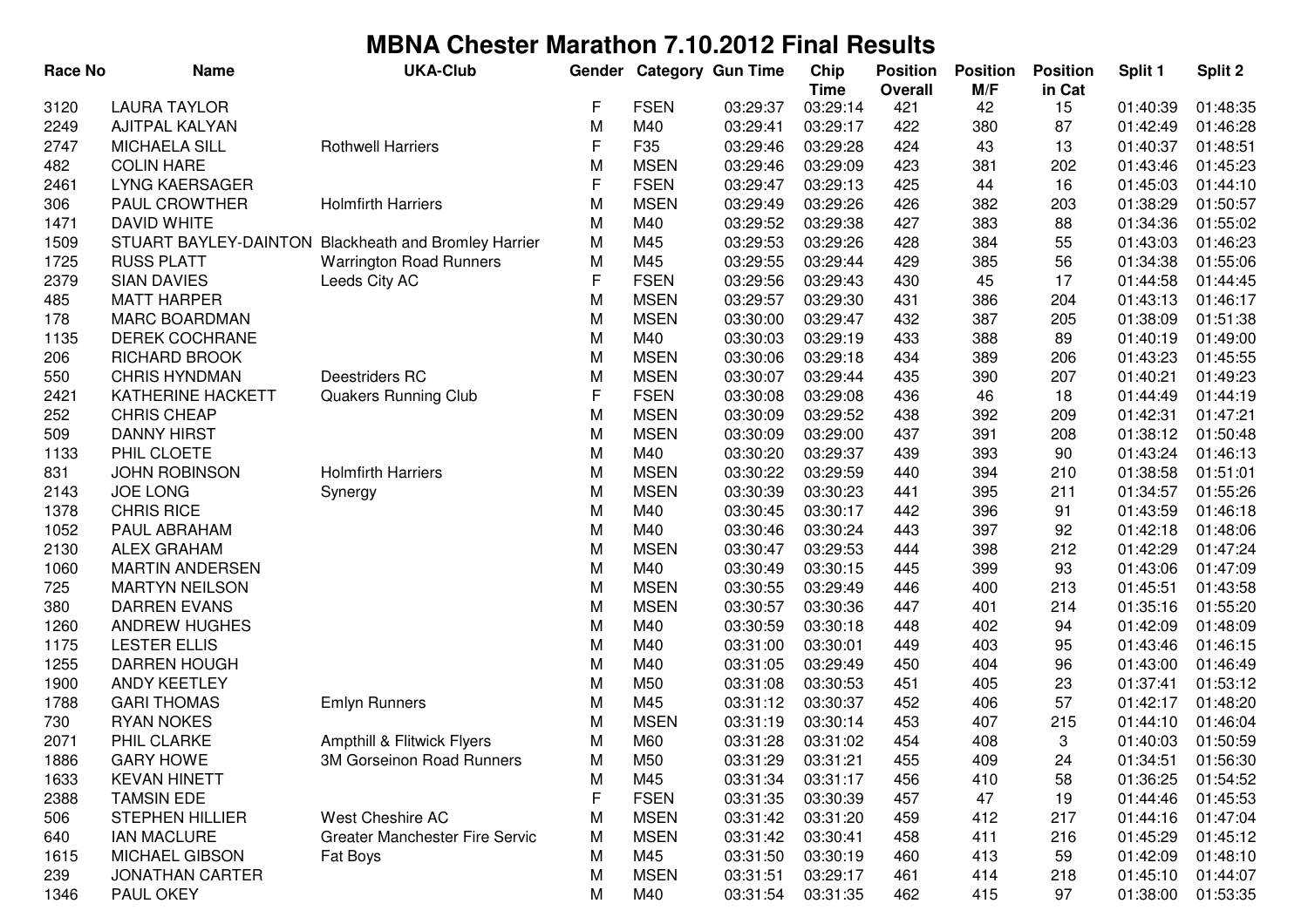| <b>Race No</b> | <b>Name</b>             | <b>UKA-Club</b>                     | Gender |             | <b>Category Gun Time</b> | Chip<br><b>Time</b> | <b>Position</b><br>Overall | <b>Position</b><br>M/F | <b>Position</b><br>in Cat | Split 1  | Split 2  |
|----------------|-------------------------|-------------------------------------|--------|-------------|--------------------------|---------------------|----------------------------|------------------------|---------------------------|----------|----------|
| 1998           | <b>MARTIN CHARLTON</b>  | <b>Istead &amp; Ifield Harriers</b> | М      | M55         | 03:31:56                 | 03:31:41            | 463                        | 416                    | 14                        | 01:44:46 | 01:46:55 |
| 408            | <b>RICKY FOSTER</b>     |                                     | M      | <b>MSEN</b> | 03:32:02                 | 03:31:03            | 464                        | 417                    | 219                       | 01:42:50 | 01:48:13 |
| 522            | <b>MARC HORNBY</b>      |                                     | M      | <b>MSEN</b> | 03:32:08                 | 03:31:43            | 465                        | 418                    | 220                       | 01:41:24 | 01:50:19 |
| 447            | ANDREW GRAHAM           |                                     | M      | <b>MSEN</b> | 03:32:08                 | 03:30:50            | 466                        | 419                    | 221                       | 01:43:36 | 01:47:14 |
| 2643           | <b>TRICIA BUNN</b>      | <b>Peel Road Runners</b>            | F      | F35         | 03:32:15                 | 03:31:50            | 468                        | 48                     | 14                        | 01:45:54 | 01:45:56 |
| 1784           | <b>STEPHEN TAYLOR</b>   | <b>Chapel Allerton Road Runners</b> | M      | M45         | 03:32:15                 | 03:31:46            | 467                        | 420                    | 60                        | 01:37:03 | 01:54:43 |
| 1885           | ROBERT HORNBY           |                                     | M      | M50         | 03:32:20                 | 03:31:49            | 470                        | 422                    | 25                        | 01:43:16 | 01:48:33 |
| 710            | <b>LEE MORRIS</b>       | 3M Gorseinon Road Runners           | M      | <b>MSEN</b> | 03:32:20                 | 03:31:45            | 469                        | 421                    | 222                       | 01:44:01 | 01:47:44 |
| 1233           | <b>JAMES HARRIS</b>     |                                     | M      | M40         | 03:32:24                 | 03:31:38            | 471                        | 423                    | 98                        | 01:45:59 | 01:45:39 |
| 350            | MICHAEL DOWNES          | <b>Stone Master Marathoners</b>     | M      | <b>MSEN</b> | 03:32:35                 | 03:32:20            | 472                        | 424                    | 223                       | 01:34:45 | 01:57:35 |
| 1649           | <b>HADYN JONES</b>      |                                     | M      | M45         | 03:32:39                 | 03:32:26            | 473                        | 425                    | 61                        | 01:45:15 | 01:47:11 |
| 391            | <b>ALEX FARMER</b>      | Spectrum Striders                   | M      | <b>MSEN</b> | 03:32:43                 | 03:32:04            | 474                        | 426                    | 224                       | 01:45:39 | 01:46:25 |
| 1728           | <b>DAVID PORTER</b>     | <b>Blackwater Valley Runners</b>    | M      | M45         | 03:32:44                 | 03:32:25            | 475                        | 427                    | 62                        | 01:39:35 | 01:52:50 |
| 1663           | <b>RICH LANE</b>        |                                     | M      | M45         | 03:32:46                 | 03:32:22            | 476                        | 428                    | 63                        | 01:41:54 | 01:50:28 |
| 1653           | TIM JORGENSSON          |                                     | M      | M45         | 03:32:48                 | 03:32:11            | 477                        | 429                    | 64                        | 01:43:01 | 01:49:10 |
| 2436           | <b>BECKY HILL</b>       | <b>Horsforth Harriers</b>           | F      | <b>FSEN</b> | 03:32:55                 | 03:32:19            | 479                        | 50                     | 20                        | 01:42:36 | 01:49:43 |
| 2666           | <b>CLAIRE FISHER</b>    | Ampthill & Flitwick Flyers          | F      | F35         | 03:32:55                 | 03:32:29            | 478                        | 49                     | 15                        | 01:43:19 | 01:49:10 |
| 2394           | <b>CLARE FOREMAN</b>    |                                     | F      | <b>FSEN</b> | 03:32:58                 | 03:32:43            | 480                        | 51                     | 21                        | 01:44:30 | 01:48:13 |
| 3057           | <b>CLAIRE NORTHCOTE</b> | Styal RC                            | F      | F50         | 03:33:07                 | 03:32:37            | 482                        | 52                     | 3                         | 01:44:13 | 01:48:24 |
| 1276           | <b>COLIN JOBBER</b>     | <b>Barton And District AC</b>       | M      | M40         | 03:33:07                 | 03:32:53            | 481                        | 430                    | 99                        | 01:36:49 | 01:56:04 |
| 1147           | ANDREW CRADDOCK         |                                     | M      | M40         | 03:33:08                 | 03:32:52            | 483                        | 431                    | 100                       | 01:35:24 | 01:57:28 |
| 1669           | <b>PATRICK LINES</b>    | <b>Blackwater Valley Runners</b>    | M      | M45         | 03:33:09                 | 03:32:49            | 484                        | 432                    | 65                        | 01:41:34 | 01:51:15 |
| 289            | PAUL COWCHER            |                                     | M      | <b>MSEN</b> | 03:33:30                 | 03:29:52            | 485                        | 433                    | 225                       | 01:43:28 | 01:46:24 |
| 1137           | LEE COCKBURN            |                                     | M      | M40         | 03:33:30                 | 03:29:52            | 486                        | 434                    | 101                       | 01:43:28 | 01:46:24 |
| 2120           | <b>JOHN GARDENER</b>    | <b>Pembrokeshire Harriers</b>       | M      | M70         | 03:33:34                 | 03:33:11            | 487                        | 435                    | 1                         | 01:42:48 | 01:50:23 |
| 2000           | DAVID COOK              | Ampthill & Flitwick Flyers          | M      | M55         | 03:33:49                 | 03:33:16            | 488                        | 436                    | 15                        | 01:46:25 | 01:46:51 |
| 2116           | <b>CLIFF THOMAS</b>     | Aberystwyth Athletic Club           | M      | M65         | 03:33:56                 | 03:33:35            | 489                        | 437                    | 2                         | 01:41:52 | 01:51:43 |
| 584            | <b>SCOTT JONES</b>      |                                     | M      | <b>MSEN</b> | 03:33:58                 | 03:32:35            | 490                        | 438                    | 226                       | 01:35:49 | 01:56:46 |
| 876            | <b>JAMES SMITH</b>      | Kimberworth Striders                | M      | <b>MSEN</b> | 03:34:01                 | 03:33:21            | 492                        | 440                    | 227                       | 01:41:51 | 01:51:30 |
| 1065           | <b>GILES ARMITAGE</b>   |                                     | M      | M40         | 03:34:01                 | 03:33:00            | 491                        | 439                    | 102                       | 01:42:58 | 01:50:02 |
| 783            | TOM POTTER              | Otley AC                            | М      | <b>MSEN</b> | 03:34:04                 | 03:33:45            | 493                        | 441                    | 228                       | 01:43:50 | 01:49:55 |
| 496            | PHILLIP HAYWARD         |                                     | M      | <b>MSEN</b> | 03:34:06                 | 03:34:02            | 494                        | 442                    | 229                       | 01:42:21 | 01:51:41 |
| 2468           | ANGELA KNOWLES          |                                     | F      | <b>FSEN</b> | 03:34:08                 | 03:33:48            | 495                        | 53                     | 22                        | 01:44:08 | 01:49:40 |
| 2493           | <b>HANNAH MACGREGOR</b> |                                     | F      | <b>FSEN</b> | 03:34:08                 | 03:33:27            | 496                        | 54                     | 23                        | 01:46:08 | 01:47:19 |
| 1004           | STEPHEN WHITEHURST      | Arena 80 AC                         | M      | MSEN        | 03:34:10                 | 03:33:24            | 497                        | 443                    | 230                       | 01:46:09 | 01:47:15 |
| 376            | LUKE ELLIS              | West Cheshire AC                    | M      | <b>MSEN</b> | 03:34:16                 | 03:33:54            | 498                        | 444                    | 231                       | 01:44:17 | 01:49:37 |
| 2215           | PETER JONES             | Langport Runners                    | M      | M55         | 03:34:16                 | 03:33:26            | 499                        | 445                    | 16                        | 01:43:15 | 01:50:11 |
| 1452           | <b>IAN VANN</b>         | Newport & District Running Clu      | M      | M40         | 03:34:17                 | 03:34:00            | 500                        | 446                    | 103                       | 01:39:24 | 01:54:36 |
| 1688           | <b>IAN MCIVOR</b>       |                                     | M      | M45         | 03:34:22                 | 03:33:48            | 501                        | 447                    | 66                        | 01:43:43 | 01:50:05 |
| 140            | <b>MATTHEW BARBER</b>   |                                     | M      | <b>MSEN</b> | 03:34:28                 | 03:33:59            | 502                        | 448                    | 232                       | 01:42:21 | 01:51:38 |
| 401            | <b>BRUCE FLETCHER</b>   | <b>Kippax Harriers</b>              | M      | <b>MSEN</b> | 03:34:31                 | 03:33:17            | 504                        | 450                    | 233                       | 01:41:58 | 01:51:19 |
| 1425           | <b>BRIAN SPEAKE</b>     |                                     | M      | M40         | 03:34:31                 | 03:33:03            | 503                        | 449                    | 104                       | 01:43:33 | 01:49:30 |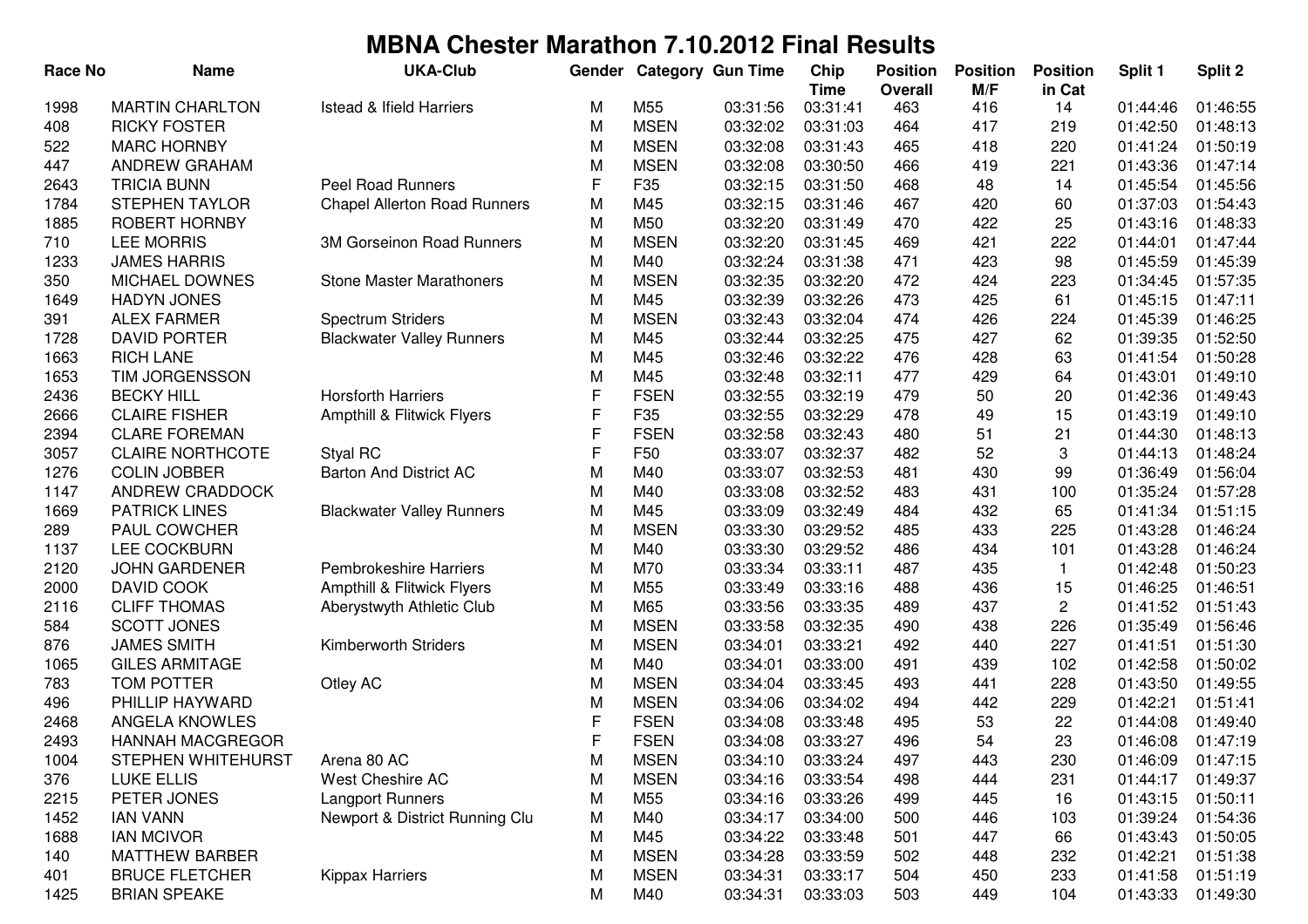| <b>Race No</b> | <b>Name</b>               | <b>UKA-Club</b>               | Gender      |             | <b>Category Gun Time</b> | Chip        | <b>Position</b> | <b>Position</b> | <b>Position</b> | Split 1  | Split 2  |
|----------------|---------------------------|-------------------------------|-------------|-------------|--------------------------|-------------|-----------------|-----------------|-----------------|----------|----------|
|                |                           |                               |             |             |                          | <b>Time</b> | <b>Overall</b>  | M/F             | in Cat          |          |          |
| 1096           | <b>PATRICK BOWDEN</b>     | Somerset RC Tri               | М           | M40         | 03:34:32                 | 03:33:51    | 505             | 451             | 105             | 01:44:41 | 01:49:10 |
| 1980           | MICHAEL WILSON            | <b>Thames Valley Harriers</b> | M           | M50         | 03:34:35                 | 03:34:35    | 506             | 452             | 26              | 01:33:17 | 02:01:18 |
| 1240           | <b>DAVID HENNESSY</b>     | Wakefield Triathlon Club      | M           | M40         | 03:34:38                 | 03:34:11    | 507             | 453             | 106             | 01:40:58 | 01:53:13 |
| 392            | <b>CHRIS FEASEY</b>       | <b>Witham Runners</b>         | M           | <b>MSEN</b> | 03:34:42                 | 03:33:59    | 508             | 454             | 234             | 01:49:09 | 01:44:50 |
| 2192           | <b>NICK MASON</b>         | <b>Quakers Running Club</b>   | M           | M45         | 03:34:45                 | 03:34:44    | 509             | 455             | 67              | 01:31:44 | 02:03:00 |
| 2268           | LEIGH ECCLESTONE          | <b>St Albans Striders</b>     | M           | <b>MSEN</b> | 03:34:56                 | 03:34:39    | 510             | 456             | 235             | 01:44:58 | 01:49:41 |
| 2575           | <b>HANNAH SPRIGGS</b>     |                               | F           | <b>FSEN</b> | 03:35:00                 | 03:33:54    | 512             | 55              | 24              | 01:43:55 | 01:49:59 |
| 767            | <b>JONATHAN PEAKER</b>    |                               | M           | <b>MSEN</b> | 03:35:00                 | 03:34:19    | 511             | 457             | 236             | 01:44:17 | 01:50:02 |
| 1107           | <b>PAUL BRUNT</b>         | <b>Shelton Striders</b>       | M           | M40         | 03:35:01                 | 03:34:13    | 513             | 458             | 107             | 01:45:37 | 01:48:36 |
| 407            | <b>BEN FOSTER</b>         |                               | M           | <b>MSEN</b> | 03:35:04                 | 03:33:43    | 514             | 459             | 237             | 01:41:29 | 01:52:14 |
| 2187           | <b>JOHN NORTON</b>        |                               | M           | M40         | 03:35:10                 | 03:33:50    | 515             | 460             | 108             | 01:42:19 | 01:51:31 |
| 1707           | <b>PATRICK NORRIS</b>     |                               | M           | M45         | 03:35:11                 | 03:34:17    | 518             | 463             | 69              | 01:45:16 | 01:49:01 |
| 708            | <b>JOHN MORRIS</b>        | Denbigh Harriers              | M           | <b>MSEN</b> | 03:35:11                 | 03:34:58    | 517             | 462             | 238             | 01:35:49 | 01:59:09 |
| 1693           | <b>ANDY MILLS</b>         |                               | M           | M45         | 03:35:11                 | 03:34:12    | 516             | 461             | 68              | 01:39:48 | 01:54:24 |
| 1978           | <b>RED WILLIAMS</b>       |                               | M           | M50         | 03:35:15                 | 03:34:52    | 519             | 464             | 27              | 01:43:26 | 01:51:26 |
| 990            | PHILIP WELCH              |                               | M           | <b>MSEN</b> | 03:35:16                 | 03:34:25    | 520             | 465             | 239             | 01:43:29 | 01:50:56 |
| 1672           | RICHARD LOWTH             |                               | M           | M45         | 03:35:19                 | 03:34:44    | 521             | 466             | 70              | 01:46:11 | 01:48:33 |
| 1117           | ANDREW CARWARDINE         |                               | M           | M40         | 03:35:31                 | 03:34:56    | 522             | 467             | 109             | 01:43:10 | 01:51:46 |
| 1146           | <b>DAVID COVE-MULLINS</b> |                               | M           | M40         | 03:35:34                 | 03:34:40    | 523             | 468             | 110             | 01:46:23 | 01:48:17 |
| 1859           | <b>MARTIN FARRAN</b>      |                               | M           | M50         | 03:35:43                 | 03:35:16    | 524             | 469             | 28              | 01:42:06 | 01:53:10 |
| 1814           | <b>IAIN WOLSTENCROFT</b>  | <b>Redcar Running Club</b>    | M           | M45         | 03:35:44                 | 03:35:25    | 525             | 470             | 71              | 01:37:11 | 01:58:14 |
| 820            | ANDY ROBERTS              |                               | M           | <b>MSEN</b> | 03:35:46                 | 03:34:38    | 526             | 471             | 240             | 01:45:09 | 01:49:29 |
| 2744           | <b>EVIE SCHOFIELD</b>     |                               | F           | F35         | 03:35:48                 | 03:35:08    | 527             | 56              | 16              | 01:49:24 | 01:45:44 |
| 1846           | <b>DAVID COKER</b>        | Ampthill & Flitwick Flyers    | M           | M50         | 03:35:53                 | 03:34:47    | 528             | 472             | 29              | 01:46:42 | 01:48:05 |
| 745            | <b>MARK OWEN</b>          |                               | M           | <b>MSEN</b> | 03:35:55                 | 03:34:39    | 529             | 473             | 241             | 01:46:33 | 01:48:06 |
| 419            | <b>MARK GADIE</b>         | <b>East Hull Harriers</b>     | M           | <b>MSEN</b> | 03:35:56                 | 03:35:27    | 530             | 474             | 242             | 01:44:51 | 01:50:36 |
| 2433           | <b>CHLOE HAWKINS</b>      | Wimbledon Hercules AC         | F           | <b>FSEN</b> | 03:35:59                 | 03:35:33    | 531             | 57              | 25              | 01:41:14 | 01:54:19 |
| 1177           | <b>IAN EVANS</b>          | <b>Village Road Runners</b>   | M           | M40         | 03:35:59                 | 03:35:25    | 532             | 475             | 111             | 01:43:58 | 01:51:27 |
| 1635           | PAUL HOLLOWDAY            |                               | M           | M45         | 03:36:01                 | 03:35:09    | 533             | 476             | 72              | 01:46:22 | 01:48:47 |
| 2139           | <b>CHRISTOPHER SNELL</b>  |                               | M           | <b>MSEN</b> | 03:36:08                 | 03:35:03    | 534             | 477             | 243             | 01:44:36 | 01:50:27 |
| 1417           | <b>NEIL SILCOCK</b>       | Southport & Waterloo AC       | М           | M40         | 03:36:09                 | 03:35:10    | 536             | 479             | 112             | 01:46:18 | 01:48:52 |
| 1652           | <b>MARTIN JONES</b>       |                               | M           | M45         | 03:36:09                 | 03:35:24    | 535             | 478             | 73              | 01:45:12 | 01:50:12 |
| 3134           | NICOLA WATSON             | Chorley Athletic and Tri      | F           | F40         | 03:36:11                 | 03:34:48    | 537             | 58              | 10              | 01:49:05 | 01:45:43 |
| 524            | <b>JODY HORTH</b>         | <b>Beverley AC</b>            | M           | <b>MSEN</b> | 03:36:22                 | 03:36:02    | 538             | 480             | 244             | 01:43:20 | 01:52:42 |
| 1073           | <b>MARCUS BAKER</b>       |                               | M           | M40         | 03:36:25                 | 03:35:39    | 539             | 481             | 113             | 01:48:58 | 01:46:41 |
| 1194           | <b>GARY FRIDAY</b>        |                               | M           | M40         | 03:36:26                 | 03:35:07    | 540             | 482             | 114             | 01:42:32 | 01:52:35 |
| 1550           | <b>WAYNE CLARK</b>        |                               | M           | M45         | 03:36:29                 | 03:35:11    | 541             | 483             | 74              | 01:41:23 | 01:53:48 |
| 727            | <b>MARTIN ALLISTER</b>    |                               | M           | M50         | 03:36:29                 | 03:36:14    | 542             | 484             | 30              | 01:39:05 | 01:57:09 |
| 593            | <b>JONATHAN KENSHOLE</b>  |                               | M           | <b>MSEN</b> | 03:36:35                 | 03:35:19    | 543             | 485             | 245             | 01:43:49 | 01:51:30 |
| 1166           | STEPHEN DUNN              | <b>Delamere Spartans</b>      | M           | M40         | 03:36:37                 | 03:35:12    | 544             | 486             | 115             | 01:47:02 | 01:48:10 |
| 2796           | <b>CERI COOK</b>          |                               | $\mathsf F$ | F40         | 03:36:45                 | 03:35:31    | 545             | 59              | 11              | 01:44:54 | 01:50:37 |
| 1723           | <b>ANDREW PERKS</b>       |                               | M           | M45         | 03:36:46                 | 03:36:35    | 546             | 487             | 75              | 01:39:38 | 01:56:57 |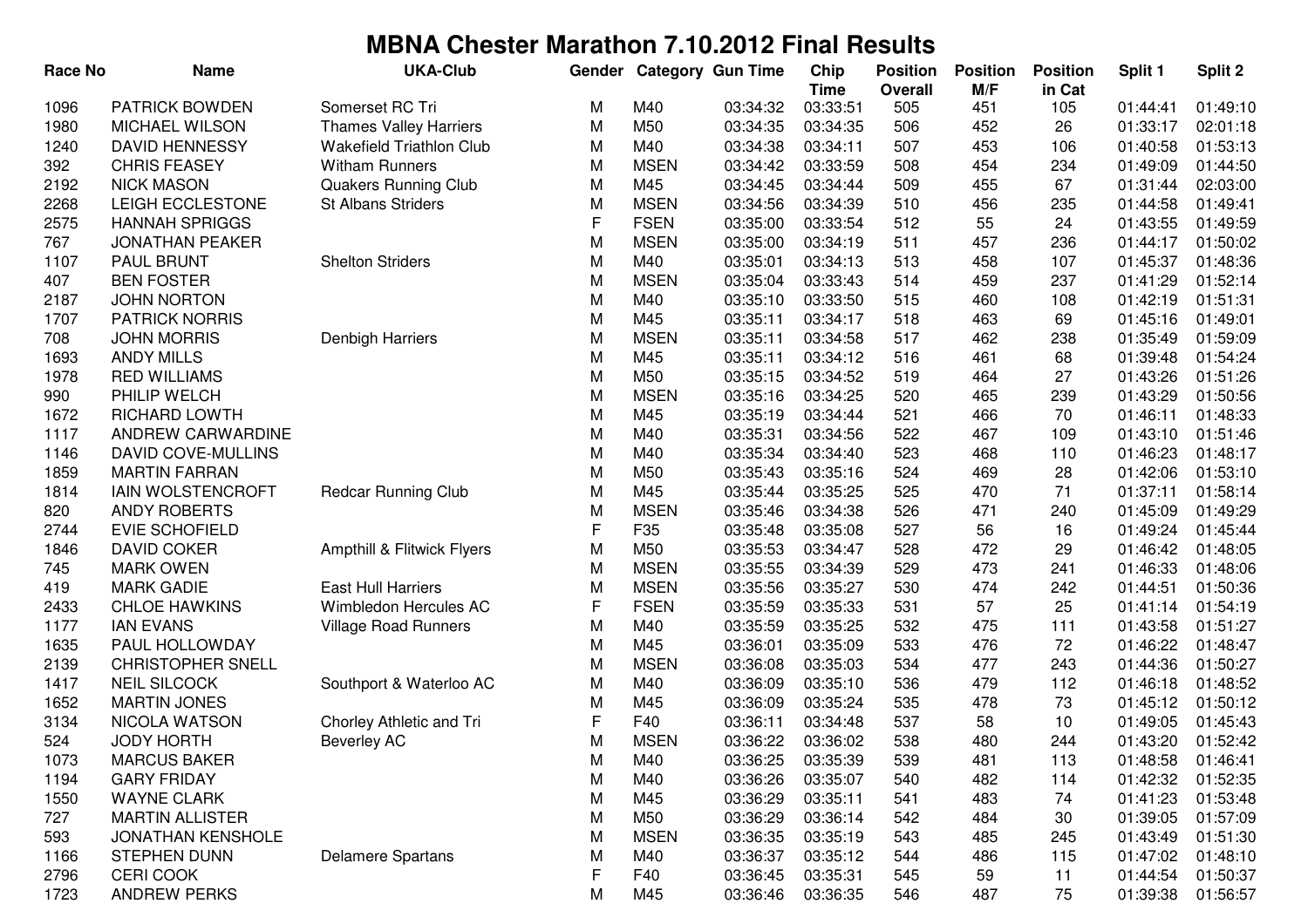| <b>Race No</b> | <b>Name</b>              | <b>UKA-Club</b>                  | Gender      |             | <b>Category Gun Time</b> | Chip<br><b>Time</b> | <b>Position</b><br>Overall | <b>Position</b><br>M/F | <b>Position</b><br>in Cat | Split 1  | Split 2  |
|----------------|--------------------------|----------------------------------|-------------|-------------|--------------------------|---------------------|----------------------------|------------------------|---------------------------|----------|----------|
| 2989           | <b>ANNE MARIE LORD</b>   |                                  | F           | F45         | 03:36:48                 | 03:36:17            | 547                        | 60                     | 4                         | 01:46:49 | 01:49:28 |
| 1446           | <b>GARETH TRIMBLE</b>    | Wilmslow RC                      | M           | M40         | 03:36:50                 | 03:36:07            | 548                        | 488                    | 116                       | 01:46:35 | 01:49:32 |
| 1822           | <b>STEVE BAILEY</b>      | <b>Blackwater Valley Runners</b> | M           | M50         | 03:36:50                 | 03:35:19            | 549                        | 489                    | 31                        | 01:48:44 | 01:46:35 |
| 2605           | <b>EMILY WEBB</b>        |                                  | F           | <b>FSEN</b> | 03:36:51                 | 03:36:02            | 550                        | 61                     | 26                        | 01:47:36 | 01:48:26 |
| 247            | <b>CHRIS CHADDOCK</b>    | Staffordshire Moorlands AC       | M           | <b>MSEN</b> | 03:36:52                 | 03:36:22            | 551                        | 490                    | 246                       | 01:41:08 | 01:55:14 |
| 1760           | PAUL SAMAT               |                                  | M           | M45         | 03:37:05                 | 03:36:39            | 552                        | 491                    | 76                        | 01:38:01 | 01:58:38 |
| 626            | <b>DAVID LILLEY</b>      |                                  | M           | <b>MSEN</b> | 03:37:07                 | 03:36:40            | 553                        | 492                    | 247                       | 01:45:42 | 01:50:58 |
| 3070           | <b>SUE SUNDERLAND</b>    | <b>Valley Striders</b>           | F           | F50         | 03:37:09                 | 03:36:50            | 554                        | 62                     | 4                         | 01:46:10 | 01:50:40 |
| 3021           | <b>BETH TAYLOR-JONES</b> |                                  | $\mathsf F$ | F45         | 03:37:10                 | 03:36:20            | 555                        | 63                     | 5                         | 01:48:33 | 01:47:47 |
| 2170           | <b>VICTOR BAMFIELD</b>   | <b>KCAC</b>                      | M           | <b>MSEN</b> | 03:37:12                 | 03:36:55            | 556                        | 493                    | 248                       | 01:42:55 | 01:54:00 |
| 1582           | JOE DE SOUSA             |                                  | M           | M45         | 03:37:19                 | 03:37:13            | 557                        | 494                    | 77                        | 01:44:02 | 01:53:11 |
| 1560           | <b>CLIVE COLSON</b>      | <b>Delamere Spartans</b>         | M           | M45         | 03:37:25                 | 03:36:37            | 559                        | 496                    | 78                        | 01:38:56 | 01:57:41 |
| 129            | <b>GARETH BAILEY</b>     | Prestatyn RC                     | M           | <b>MSEN</b> | 03:37:25                 | 03:37:15            | 558                        | 495                    | 249                       | 01:35:02 | 02:02:13 |
| 1887           | <b>GRAHAM HUTCHINGS</b>  | <b>Black Pear Joggers</b>        | M           | M50         | 03:37:26                 | 03:36:55            | 560                        | 497                    | 32                        | 01:43:22 | 01:53:33 |
| 1637           | <b>MALCOLM HUGHES</b>    |                                  | M           | M45         | 03:37:31                 | 03:37:22            | 561                        | 498                    | 79                        | 01:35:03 | 02:02:19 |
| 160            | <b>GAVIN BENN</b>        |                                  | M           | <b>MSEN</b> | 03:37:31                 | 03:36:23            | 562                        | 499                    | 250                       | 01:44:57 | 01:51:26 |
| 1315           | <b>MARK MCDONALD</b>     |                                  | M           | M40         | 03:37:32                 | 03:36:12            | 563                        | 500                    | 117                       | 01:47:44 | 01:48:28 |
| 1411           | MICHAEL SHAW             |                                  | M           | M40         | 03:37:33                 | 03:36:53            | 564                        | 501                    | 118                       | 01:43:32 | 01:53:21 |
| 194            | <b>ALAN BRACKEN</b>      |                                  | M           | <b>MSEN</b> | 03:37:34                 | 03:36:32            | 565                        | 502                    | 251                       | 01:50:25 | 01:46:07 |
| 2179           | <b>GRAHAM EVANS</b>      |                                  | M           | M40         | 03:37:36                 | 03:37:06            | 566                        | 503                    | 119                       | 01:44:29 | 01:52:37 |
| 847            | <b>JAMES SALT</b>        |                                  | M           | <b>MSEN</b> | 03:37:39                 | 03:37:27            | 567                        | 504                    | 252                       | 01:45:55 | 01:51:32 |
| 131            | <b>TOM BAILEY</b>        |                                  | M           | <b>MSEN</b> | 03:37:46                 | 03:36:30            | 568                        | 505                    | 253                       | 01:42:49 | 01:53:41 |
| 2193           | <b>BRIAN WEATHERLY</b>   |                                  | M           | M45         | 03:37:55                 | 03:37:27            | 569                        | 506                    | 80                        | 01:42:03 | 01:55:24 |
| 2602           | <b>SARAH WARD</b>        |                                  | F           | <b>FSEN</b> | 03:37:58                 | 03:37:20            | 570                        | 64                     | 27                        | 01:45:25 | 01:51:55 |
| 1780           | ROBERT SUTTON            | <b>Eccleshill Road Runners</b>   | M           | M45         | 03:38:03                 | 03:37:41            | 571                        | 507                    | 81                        | 01:40:18 | 01:57:23 |
| 1963           | <b>IAN THOMPSON</b>      |                                  | M           | M50         | 03:38:05                 | 03:37:14            | 573                        | 509                    | 33                        | 01:44:01 | 01:53:13 |
| 959            | <b>JAMES VERITY</b>      |                                  | M           | <b>MSEN</b> | 03:38:05                 | 03:37:42            | 572                        | 508                    | 254                       | 01:36:30 | 02:01:12 |
| 2714           | <b>SUSAN MILLWARD</b>    | Ware Joggers                     | F           | F35         | 03:38:06                 | 03:37:38            | 574                        | 65                     | 17                        | 01:48:33 | 01:49:05 |
| 921            | <b>MARK TERRY</b>        |                                  | M           | <b>MSEN</b> | 03:38:07                 | 03:37:10            | 575                        | 510                    | 255                       | 01:36:49 | 02:00:21 |
| 1155           | <b>SIMON DENTON</b>      | <b>Reading Roadrunners</b>       | M           | M40         | 03:38:08                 | 03:35:42            | 576                        | 511                    | 120                       | 01:45:03 | 01:50:39 |
| 1738           | ANDREW REED              | Ipswich Jaffa Running Club       | M           | M45         | 03:38:12                 | 03:37:11            | 577                        | 512                    | 82                        | 01:48:00 | 01:49:11 |
| 1871           | <b>BRUCE GREGORY</b>     | <b>Telford AC</b>                | M           | M50         | 03:38:13                 | 03:37:43            | 579                        | 513                    | 34                        | 01:52:04 | 01:45:39 |
| 2511           | <b>CORINNE MURRAY</b>    | <b>Quakers Running Club</b>      | F           | <b>FSEN</b> | 03:38:13                 | 03:37:13            | 578                        | 66                     | 28                        | 01:44:11 | 01:53:02 |
| 197            | <b>IAN BRAGGER</b>       |                                  | М           | <b>MSEN</b> | 03:38:17                 | 03:36:56            | 580                        | 514                    | 256                       | 01:43:57 | 01:52:59 |
| 1278           | HUW JOHNSON              | Lancaster & Morecambe AC         | M           | M40         | 03:38:21                 | 03:37:23            | 581                        | 515                    | 121                       | 01:47:41 | 01:49:42 |
| 1063           | DAN APPS                 |                                  | M           | M40         | 03:38:26                 | 03:37:07            | 582                        | 516                    | 122                       | 01:45:16 | 01:51:51 |
| 644            | <b>ASHLEY MANN</b>       |                                  | M           | <b>MSEN</b> | 03:38:27                 | 03:38:13            | 583                        | 517                    | 257                       | 01:33:36 | 02:04:37 |
| 582            | SAMUEL JONES             |                                  | M           | <b>MSEN</b> | 03:38:30                 | 03:37:38            | 584                        | 518                    | 258                       | 01:43:28 | 01:54:10 |
| 2624           | <b>CLAIRE BAKER</b>      |                                  | F           | F35         | 03:38:38                 | 03:37:16            | 585                        | 67                     | 18                        | 01:44:53 | 01:52:23 |
| 1821           | <b>RON ARMSTRONG</b>     | Ampthill & Flitwick Flyers       | M           | M50         | 03:38:49                 | 03:38:16            | 586                        | 519                    | 35                        | 01:40:42 | 01:57:34 |
| 2513           | <b>VICTORIA NEALON</b>   |                                  | F           | <b>FSEN</b> | 03:38:51                 | 03:37:05            | 587                        | 68                     | 29                        | 01:47:24 | 01:49:41 |
| 1507           | <b>TOM BANKS</b>         | Razzer's Runners                 | M           | M45         | 03:38:52                 | 03:38:32            | 588                        | 520                    | 83                        | 01:41:22 | 01:57:10 |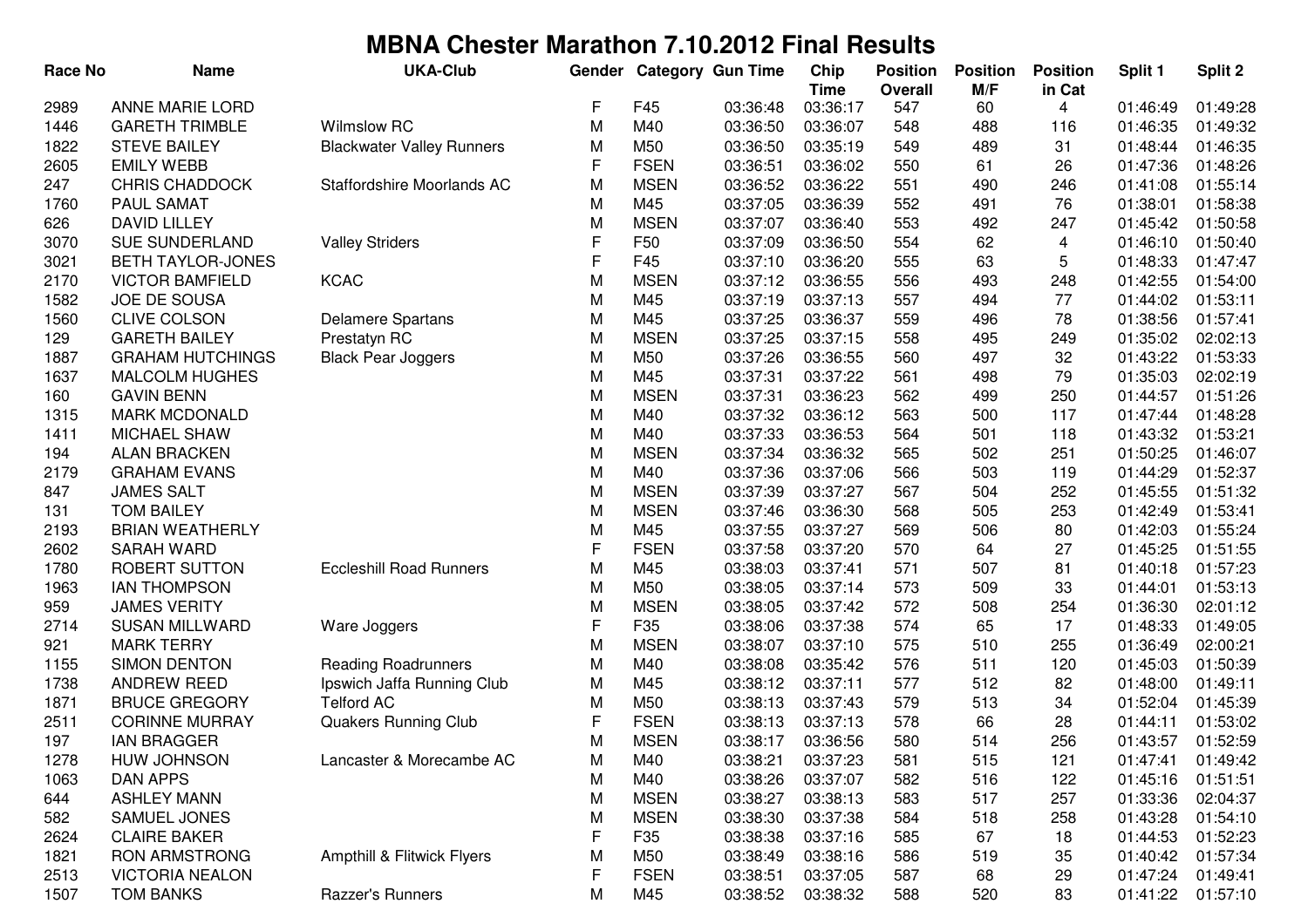| <b>Race No</b> | <b>Name</b>               | <b>UKA-Club</b>                 | Gender |                 | <b>Category Gun Time</b> | Chip        | <b>Position</b> | <b>Position</b> | <b>Position</b> | Split 1  | Split 2  |
|----------------|---------------------------|---------------------------------|--------|-----------------|--------------------------|-------------|-----------------|-----------------|-----------------|----------|----------|
|                |                           |                                 |        |                 |                          | <b>Time</b> | <b>Overall</b>  | M/F             | in Cat          |          |          |
| 2518           | <b>HANNAH OLDROYD</b>     |                                 | F      | <b>FSEN</b>     | 03:38:53                 | 03:36:36    | 589             | 69              | 30              | 01:45:28 | 01:51:08 |
| 529            | <b>DAVID HOWES</b>        | <b>Barnsley Harriers</b>        | M      | <b>MSEN</b>     | 03:38:57                 | 03:38:36    | 590             | 521             | 259             | 01:45:46 | 01:52:50 |
| 1288           | <b>MIKE KETTERINGHAM</b>  |                                 | M      | M40             | 03:39:02                 | 03:38:21    | 591             | 522             | 123             | 01:46:11 | 01:52:10 |
| 2246           | Ross LINDSAY              | Runneymede Runners              | M      | <b>MSEN</b>     | 03:39:07                 | 03:38:29    | 592             | 523             | 260             | 01:45:20 | 01:53:09 |
| 1253           | PHILIP HORAN              | Ampthill & Flitwick Flyers      | M      | M40             | 03:39:10                 | 03:38:33    | 593             | 524             | 124             | 01:46:17 | 01:52:16 |
| 1172           | <b>IAN EDWARDS</b>        |                                 | M      | M40             | 03:39:12                 | 03:38:39    | 594             | 525             | 125             | 01:48:41 | 01:49:58 |
| 3128           | <b>RACHEL SYMONS</b>      |                                 | F      | F35             | 03:39:13                 | 03:38:43    | 595             | 70              | 19              | 01:43:49 | 01:54:54 |
| 2213           | <b>VINCENT EDWARDS</b>    | Deestriders RC                  | M      | M55             | 03:39:17                 | 03:38:09    | 596             | 526             | 17              | 01:43:53 | 01:54:16 |
| 811            | <b>SIMON REYNOLDS</b>     |                                 | M      | <b>MSEN</b>     | 03:39:23                 | 03:38:26    | 597             | 527             | 261             | 01:48:39 | 01:49:47 |
| 418            | <b>ANDREW GACHES</b>      |                                 | M      | <b>MSEN</b>     | 03:39:24                 | 03:38:27    | 598             | 528             | 262             | 01:47:50 | 01:50:37 |
| 116            | <b>CRAIG APPLETON</b>     |                                 | M      | <b>MSEN</b>     | 03:39:24                 | 03:39:07    | 599             | 529             | 263             | 01:39:40 | 01:59:27 |
| 2147           | <b>ROSS WINNEY</b>        |                                 | M      | <b>MSEN</b>     | 03:39:30                 | 03:39:07    | 600             | 530             | 264             | 01:45:13 | 01:53:54 |
| 2463           | <b>KIRSTY KEMMETT</b>     |                                 | F      | <b>FSEN</b>     | 03:39:34                 | 03:38:40    | 601             | 71              | 31              | 01:44:50 | 01:53:50 |
| 1006           | ROBERT WHITMARSH          | Serpentine RC                   | M      | <b>MSEN</b>     | 03:39:42                 | 03:38:54    | 603             | 532             | 266             | 01:46:05 | 01:52:49 |
| 904            | <b>WILLIAM STRICKLAND</b> |                                 | M      | <b>MSEN</b>     | 03:39:42                 | 03:38:09    | 602             | 531             | 265             | 01:48:57 | 01:49:12 |
| 2382           | <b>CATHY DREW</b>         |                                 | F      | <b>FSEN</b>     | 03:39:50                 | 03:39:07    | 604             | 72              | 32              | 01:49:09 | 01:49:58 |
| 2712           | <b>KATE MCBURNEY</b>      |                                 | F      | F <sub>35</sub> | 03:39:53                 | 03:39:17    | 605             | 73              | 20              | 01:44:44 | 01:54:33 |
| 486            | <b>MARK HARRAP</b>        |                                 | M      | <b>MSEN</b>     | 03:39:55                 | 03:39:13    | 606             | 533             | 267             | 01:46:50 | 01:52:23 |
| 222            | PAUL BURKE                | <b>Aldridge Running Club</b>    | M      | <b>MSEN</b>     | 03:40:03                 | 03:38:54    | 607             | 534             | 268             | 01:37:34 | 02:01:20 |
| 533            | <b>CARL HUGHES</b>        | Heanor RC                       | M      | <b>MSEN</b>     | 03:40:05                 | 03:38:42    | 608             | 535             | 269             | 01:52:40 | 01:46:02 |
| 2197           | <b>GAVIN WATMUFF</b>      | <b>Airecentre Pacers</b>        | M      | M45             | 03:40:07                 | 03:39:30    | 609             | 536             | 84              | 01:40:33 | 01:58:57 |
| 982            | <b>JOHN WARR</b>          | Cobra RC                        | M      | <b>MSEN</b>     | 03:40:14                 | 03:39:37    | 610             | 537             | 270             | 01:47:23 | 01:52:14 |
| 1898           | <b>JIM KEANE</b>          |                                 | M      | M50             | 03:40:23                 | 03:40:09    | 611             | 538             | 36              | 01:42:28 | 01:57:41 |
| 1293           | <b>MARK LATIMER</b>       | Spectrum Striders               | M      | M40             | 03:40:26                 | 03:39:51    | 612             | 539             | 126             | 01:43:33 | 01:56:18 |
| 1881           | RICHARD HENDERSON         | <b>Fell Runners Association</b> | M      | M50             | 03:40:28                 | 03:39:21    | 613             | 540             | 37              | 01:49:03 | 01:50:18 |
| 2097           | PHILIP WHITE              | <b>Blackburn Road Runners</b>   | M      | M60             | 03:40:34                 | 03:40:17    | 614             | 541             | 4               | 01:41:13 | 01:59:04 |
| 1265           | <b>STEPHEN HUNT</b>       | City of Hull AC                 | M      | M40             | 03:40:36                 | 03:39:52    | 615             | 542             | 127             | 01:50:38 | 01:49:14 |
| 1110           | <b>RICHARD BUNN</b>       | <b>Peel Road Runners</b>        | M      | M40             | 03:40:40                 | 03:40:13    | 616             | 543             | 128             | 01:45:54 | 01:54:19 |
| 1368           | <b>ANTHONY POWELL</b>     | Porthcawl Runnerslife           | М      | M40             | 03:40:41                 | 03:40:37    | 617             | 544             | 129             | 01:29:22 | 02:11:15 |
| 2087           | <b>GEOFF NEWMAN</b>       | <b>Black Pear Joggers</b>       | М      | M60             | 03:40:53                 | 03:39:42    | 618             | 545             | 5               | 01:45:10 | 01:54:32 |
| 919            | <b>MICHAEL TAYLOR</b>     |                                 | М      | <b>MSEN</b>     | 03:40:59                 | 03:40:49    | 619             | 546             | 271             | 01:34:48 | 02:06:01 |
| 2091           | <b>BRIAN SHEPPARD</b>     |                                 | M      | M60             | 03:41:06                 | 03:40:38    | 620             | 547             | 6               | 01:42:09 | 01:58:29 |
| 2166           | PHIL WORTHINGTON          |                                 | M      | <b>MSEN</b>     | 03:41:09                 | 03:40:18    | 621             | 548             | 272             | 01:46:06 | 01:54:12 |
| 390            | <b>JONNY FALLAS</b>       |                                 | М      | <b>MSEN</b>     | 03:41:18                 | 03:40:54    | 622             | 549             | 273             | 01:42:12 | 01:58:42 |
| 547            | <b>SIMON HUTCHBY</b>      |                                 | M      | <b>MSEN</b>     | 03:41:21                 | 03:41:02    | 624             | 550             | 274             | 01:40:44 | 02:00:18 |
| 3123           | <b>AMELIA EVANS</b>       |                                 | F      | <b>FSEN</b>     | 03:41:21                 | 03:40:31    | 623             | 74              | 33              | 01:44:55 | 01:55:36 |
| 948            | <b>ROSS TUTTON</b>        |                                 | M      | <b>MSEN</b>     | 03:41:27                 | 03:40:11    | 626             | 552             | 275             | 01:43:45 | 01:56:26 |
| 1367           | <b>MIKE POLLARD</b>       | Chester Tri                     | M      | M40             | 03:41:27                 | 03:40:55    | 625             | 551             | 130             | 01:48:10 | 01:52:45 |
| 1267           | <b>STEWART HYMAS</b>      |                                 | M      | M40             | 03:41:28                 | 03:40:47    | 627             | 553             | 131             | 01:44:17 | 01:56:30 |
| 2026           | DAVID MCGRATH             | South Cheshire Harriers         | M      | M55             | 03:41:35                 | 03:40:27    | 628             | 554             | 18              | 01:45:15 | 01:55:12 |
| 1394           | <b>MARK ROOKE</b>         |                                 | M      | M40             | 03:41:36                 | 03:40:56    | 629             | 555             | 132             | 01:45:59 | 01:54:57 |
| 1079           | PAUL BARRETT              |                                 | M      | M40             | 03:41:40                 | 03:40:05    | 630             | 556             | 133             | 01:47:33 | 01:52:32 |
|                |                           |                                 |        |                 |                          |             |                 |                 |                 |          |          |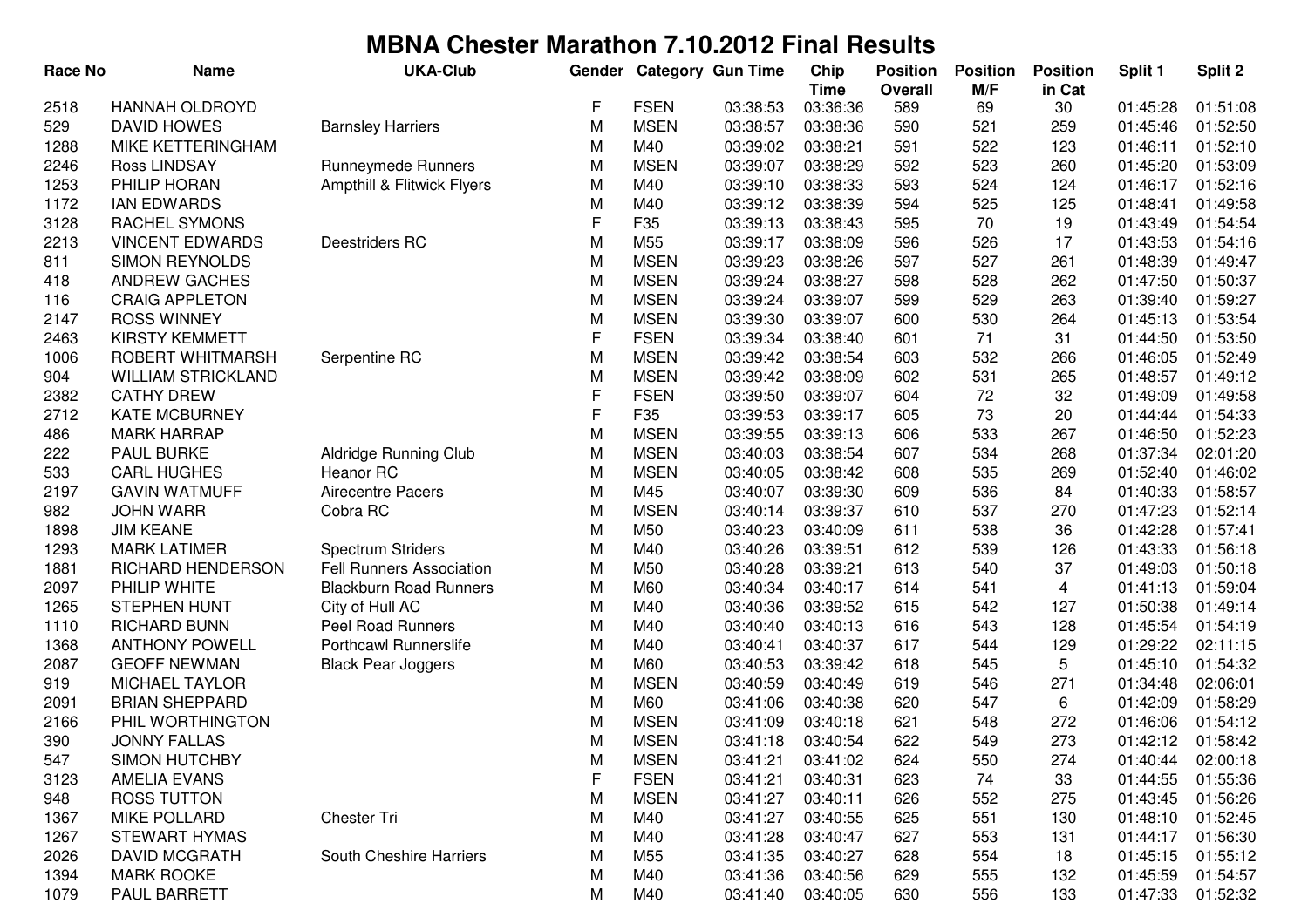| <b>Race No</b> | <b>Name</b>             | <b>UKA-Club</b>                 | Gender      |             | <b>Category Gun Time</b> | Chip                    | <b>Position</b> | <b>Position</b> | <b>Position</b> | Split 1  | Split 2  |
|----------------|-------------------------|---------------------------------|-------------|-------------|--------------------------|-------------------------|-----------------|-----------------|-----------------|----------|----------|
| 2355           | <b>SARAH CASS</b>       | <b>Chester Tri</b>              | F           | <b>FSEN</b> | 03:41:42                 | <b>Time</b><br>03:40:06 | Overall<br>631  | M/F<br>75       | in Cat<br>34    | 01:42:14 | 01:57:52 |
| 901            | <b>MARK STOKES</b>      | <b>Badgers</b>                  | M           | <b>MSEN</b> | 03:41:46                 | 03:40:27                | 632             | 557             | 276             | 01:44:46 | 01:55:41 |
| 2934           | <b>LOUISE BRENNAN</b>   | <b>York Knavesmire Harriers</b> | F           | F45         | 03:41:47                 | 03:40:20                | 634             | 76              | 6               | 01:45:50 | 01:54:30 |
| 2118           | <b>RICHARD BACON</b>    | <b>Winston Runners</b>          | M           | M70         | 03:41:47                 | 03:40:20                | 633             | 558             | 2               | 01:45:50 | 01:54:30 |
| 1828           | <b>ROBERT BERRY</b>     |                                 | M           | M50         | 03:41:49                 | 03:41:33                | 635             | 559             | 38              | 01:34:46 | 02:06:47 |
| 2779           | <b>AMANDA BAILEY</b>    |                                 | F           | F40         | 03:41:55                 | 03:41:03                | 636             | 77              | 12              | 01:48:58 | 01:52:05 |
| 784            | <b>CHRIS PRAGNELL</b>   |                                 | M           | <b>MSEN</b> | 03:42:02                 | 03:41:23                | 637             | 560             | 277             | 01:42:48 | 01:58:35 |
| 2224           | <b>JONATHAN MERCER</b>  | <b>ABC Runners</b>              | M           | M40         | 03:42:06                 | 03:41:28                | 638             | 561             | 134             | 01:48:47 | 01:52:41 |
| 2344           | <b>MARIE BROWN</b>      |                                 | $\mathsf F$ | <b>FSEN</b> | 03:42:07                 | 03:41:20                | 639             | 78              | 35              | 01:45:48 | 01:55:32 |
| 2569           | <b>HELEN SMITH</b>      |                                 | F           | <b>FSEN</b> | 03:42:11                 | 03:41:20                | 640             | 79              | 36              | 01:47:06 | 01:54:14 |
| 2810           | JULIE DONALD            | <b>Beverley AC</b>              | F           | F40         | 03:42:13                 | 03:41:52                | 641             | 80              | 13              | 01:44:31 | 01:57:21 |
| 1300           | <b>JONATHAN LLOYD</b>   | Striders of Croydon             | M           | M40         | 03:42:15                 | 03:41:06                | 643             | 563             | 135             | 01:48:47 | 01:52:19 |
| 1028           | CHRIS WOOD              |                                 | M           | <b>MSEN</b> | 03:42:15                 | 03:41:21                | 642             | 562             | 278             | 01:44:34 | 01:56:47 |
| 1986           | RICHARD BAKER           |                                 | M           | M55         | 03:42:23                 | 03:41:39                | 644             | 564             | 19              | 01:47:43 | 01:53:56 |
| 1239           | <b>STEVEN HEMSLEY</b>   |                                 | M           | M40         | 03:42:24                 | 03:41:53                | 645             | 565             | 136             | 01:48:15 | 01:53:38 |
| 1032           | <b>LUKE WOOKEY</b>      | <b>Manchester Frontrunners</b>  | M           | <b>MSEN</b> | 03:42:28                 | 03:40:44                | 646             | 566             | 279             | 01:47:27 | 01:53:17 |
| 1718           | <b>JOHN PEAKER</b>      | <b>Chester Tri</b>              | M           | M45         | 03:42:30                 | 03:41:21                | 647             | 567             | 85              | 01:47:03 | 01:54:18 |
| 1100           | <b>MATTHEW BRADY</b>    |                                 | M           | M40         | 03:42:34                 | 03:41:47                | 648             | 568             | 137             | 01:49:04 | 01:52:43 |
| 250            | <b>RICHARD CHANDLER</b> | Cobra RC                        | M           | <b>MSEN</b> | 03:42:35                 | 03:41:58                | 649             | 569             | 280             | 01:47:23 | 01:54:35 |
| 1684           | <b>MARK MCCARTHY</b>    |                                 | M           | M45         | 03:42:37                 | 03:41:43                | 650             | 570             | 86              | 01:49:50 | 01:51:53 |
| 1077           | <b>NEIL BARKER</b>      | spenborough and district ac     | M           | M40         | 03:42:44                 | 03:42:43                | 651             | 571             | 138             | 01:30:04 | 02:12:39 |
| 1291           | <b>STEPHEN KIRK</b>     | Harrogate Harriers & AC         | M           | M40         | 03:42:53                 | 03:42:01                | 652             | 572             | 139             | 01:49:01 | 01:53:00 |
| 1809           | <b>MICHAEL WILKES</b>   |                                 | M           | M45         | 03:43:01                 | 03:42:18                | 653             | 573             | 87              | 01:47:07 | 01:55:11 |
| 2896           | SOPHIE SEINGIER         | <b>Stockport Harriers</b>       | $\mathsf F$ | F40         | 03:43:06                 | 03:42:32                | 654             | 81              | 14              | 01:49:20 | 01:53:12 |
| 223            | RUSSELL BURNHAM         | Penny Lane Striders             | M           | <b>MSEN</b> | 03:43:06                 | 03:41:23                | 655             | 574             | 281             | 01:50:12 | 01:51:11 |
| 2121           | <b>DAVID GARDNER</b>    | North Wales Road Runners        | M           | M70         | 03:43:09                 | 03:42:31                | 656             | 575             | 3               | 01:48:55 | 01:53:36 |
| 1498           | <b>DAVID ADAMS</b>      | <b>Bere Alston Trekkers</b>     | M           | M45         | 03:43:13                 | 03:42:50                | 658             | 576             | 88              | 01:45:10 | 01:57:40 |
| 3125           | JILL BEVAN-PRITCHARD    | Porter Valley Plodders          | F           | F35         | 03:43:13                 | 03:41:51                | 657             | 82              | 21              | 01:50:30 | 01:51:21 |
| 1426           | PAUL SPEED              | Lostock AC                      | M           | M40         | 03:43:14                 | 03:42:46                | 659             | 577             | 140             | 01:42:39 | 02:00:07 |
| 1880           | PAUL HEMSLEY            |                                 | M           | M50         | 03:43:15                 | 03:41:58                | 660             | 578             | 39              | 01:49:12 | 01:52:46 |
| 1647           | <b>DAVID JONES</b>      | <b>Mysteruns</b>                | M           | M45         | 03:43:19                 | 03:42:54                | 661             | 579             | 89              | 01:38:48 | 02:04:06 |
| 2559           | <b>LARA SEABOURNE</b>   |                                 | F           | <b>FSEN</b> | 03:43:24                 | 03:41:35                | 662             | 83              | 37              | 01:49:38 | 01:51:57 |
| 1819           | <b>KIRK ANDREWS</b>     | Stourbridge Running Club        | M           | M50         | 03:43:25                 | 03:43:02                | 664             | 581             | 40              | 01:44:29 | 01:58:33 |
| 331            | <b>SHAWN DEAN</b>       | Forest of dean AC               | M           | <b>MSEN</b> | 03:43:25                 | 03:42:34                | 663             | 580             | 282             | 01:44:31 | 01:58:03 |
| 208            | <b>STEPHEN BROOKS</b>   |                                 | M           | <b>MSEN</b> | 03:43:26                 | 03:42:18                | 665             | 582             | 283             | 01:47:05 | 01:55:13 |
| 2452           | <b>KIRSTY JOHNSON</b>   | Glossopdale Harriers            | F           | <b>FSEN</b> | 03:43:27                 | 03:41:59                | 666             | 84              | 38              | 01:49:01 | 01:52:58 |
| 2195           | <b>NEIL KENNEDY</b>     |                                 | M           | M45         | 03:43:29                 | 03:41:12                | 667             | 583             | 90              | 01:50:25 | 01:50:47 |
| 823            | <b>JOHN ROBERTS</b>     |                                 | M           | <b>MSEN</b> | 03:43:30                 | 03:42:00                | 668             | 584             | 284             | 01:49:08 | 01:52:52 |
| 903            | <b>RICHARD STONES</b>   |                                 | M           | <b>MSEN</b> | 03:43:32                 | 03:42:36                | 669             | 585             | 285             | 01:45:33 | 01:57:03 |
| 1714           | <b>DAVID PARISH</b>     |                                 | M           | M45         | 03:43:32                 | 03:43:07                | 670             | 586             | 91              | 01:41:29 | 02:01:38 |
| 1701           | <b>KEVIN MURPHY</b>     |                                 | M           | M45         | 03:43:32                 | 03:42:38                | 671             | 587             | 92              | 01:44:48 | 01:57:50 |
| 1443           | <b>MICHAEL TINKER</b>   |                                 | M           | M40         | 03:43:33                 | 03:43:06                | 672             | 588             | 141             | 01:42:02 | 02:01:04 |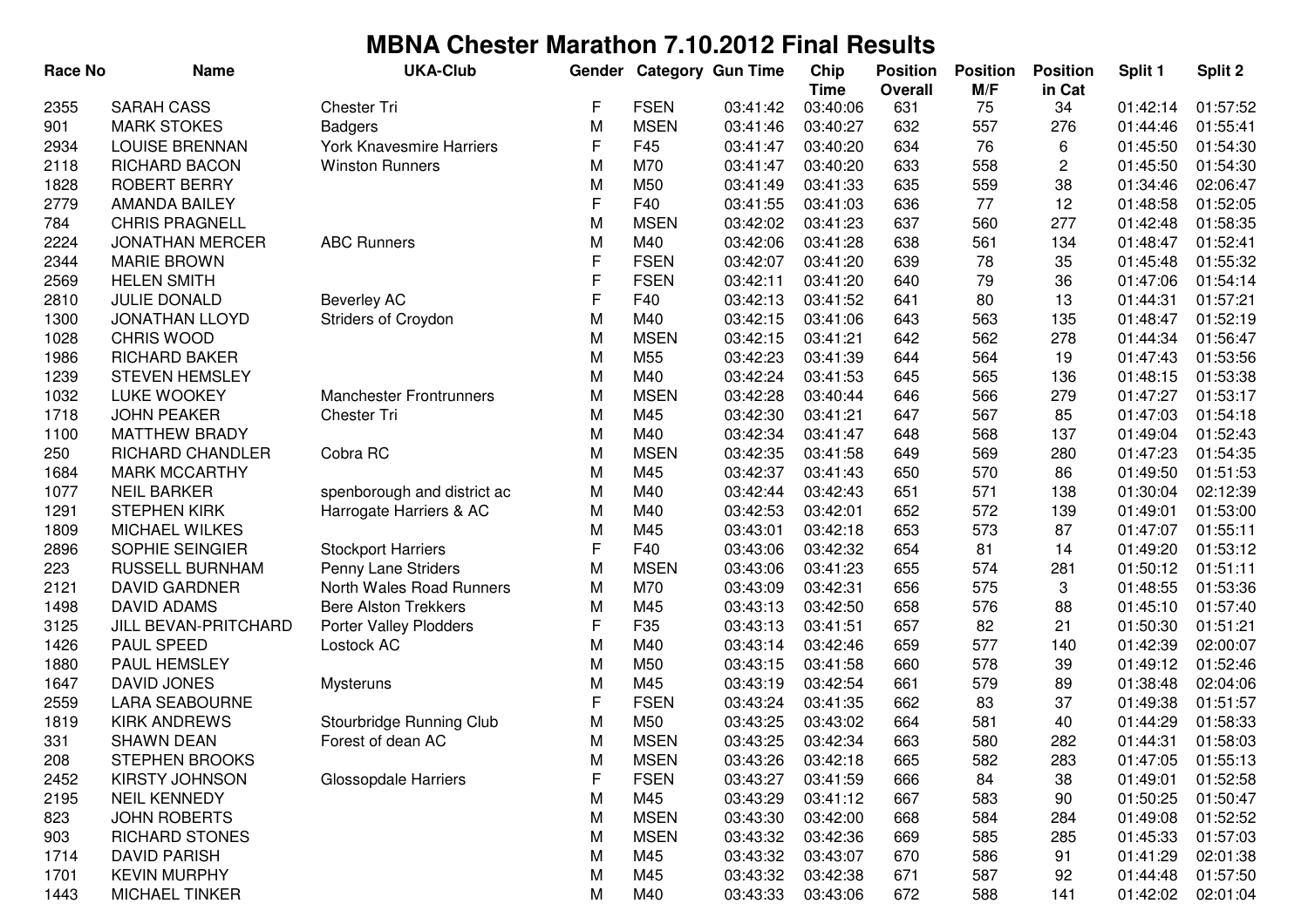| <b>Race No</b> | <b>Name</b>             | <b>UKA-Club</b>               | Gender |             | <b>Category Gun Time</b> | Chip                    | <b>Position</b>       | <b>Position</b> | <b>Position</b> | Split 1  | Split 2  |
|----------------|-------------------------|-------------------------------|--------|-------------|--------------------------|-------------------------|-----------------------|-----------------|-----------------|----------|----------|
| 628            | PETER LOMAS             |                               | M      | <b>MSEN</b> | 03:43:34                 | <b>Time</b><br>03:42:36 | <b>Overall</b><br>673 | M/F<br>589      | in Cat<br>286   | 01:43:46 | 01:58:50 |
| 1729           | <b>ALISTAIR PRICE</b>   | Striders of Croydon           | M      | M45         | 03:43:40                 | 03:43:21                | 674                   | 590             | 93              | 01:40:11 | 02:03:10 |
| 1636           | PAUL HOWES              |                               | M      | M45         | 03:43:43                 | 03:43:04                | 675                   | 591             | 94              | 01:49:13 | 01:53:51 |
| 3109           | <b>ROSEMARY ROGERS</b>  | Deestriders RC                | F      | F60         | 03:43:46                 | 03:43:28                | 676                   | 85              | $\mathbf{1}$    | 01:45:19 | 01:58:09 |
| 1943           | <b>TONY ROSE</b>        | Ware Joggers                  | M      | M50         | 03:43:59                 | 03:43:31                | 677                   | 592             | 41              | 01:45:00 | 01:58:31 |
| 2211           | JOHN HAZLETON           |                               | M      | M55         | 03:44:02                 | 03:42:19                | 678                   | 593             | 20              | 01:53:25 | 01:48:54 |
| 225            | <b>ANDREW BURTON</b>    |                               | M      | <b>MSEN</b> | 03:44:08                 | 03:43:14                | 679                   | 594             | 287             | 01:45:28 | 01:57:46 |
| 1698           | <b>ANDREW MOSELEY</b>   | <b>West Bromwich Harriers</b> | M      | M45         | 03:44:12                 | 03:43:43                | 681                   | 596             | 95              | 01:43:58 | 01:59:45 |
| 297            | <b>DANIEL CRIGHTON</b>  |                               | M      | <b>MSEN</b> | 03:44:12                 | 03:43:18                | 680                   | 595             | 288             | 01:47:00 | 01:56:18 |
| 1999           | PAUL CLIFTON            |                               | M      | M55         | 03:44:16                 | 03:43:35                | 683                   | 598             | 21              | 01:48:32 | 01:55:03 |
| 2207           | <b>BARRY WARREN</b>     |                               | M      | M50         | 03:44:16                 | 03:42:17                | 682                   | 597             | 42              | 01:50:55 | 01:51:22 |
| 254            | <b>CHOU-HSIUNG CHEN</b> |                               | M      | <b>MSEN</b> | 03:44:17                 | 03:42:40                | 684                   | 599             | 289             | 01:51:32 | 01:51:08 |
| 1556           | PETER COBB              | <b>Chester Tri</b>            | M      | M45         | 03:44:26                 | 03:44:12                | 685                   | 600             | 96              | 01:38:14 | 02:05:58 |
| 2955           | <b>WONA DONNELLY</b>    |                               | F      | F45         | 03:44:27                 | 03:43:23                | 686                   | 86              | $\overline{7}$  | 01:49:24 | 01:53:59 |
| 852            | <b>MARK SCAIFE</b>      |                               | M      | <b>MSEN</b> | 03:44:32                 | 03:43:32                | 687                   | 601             | 290             | 01:42:49 | 02:00:43 |
| 1316           | <b>IAN MCGARRY</b>      | <b>Glossopdale Harriers</b>   | M      | M40         | 03:44:35                 | 03:43:20                | 688                   | 602             | 142             | 01:46:03 | 01:57:17 |
| 1412           | MICHAEL SHEEHAN         |                               | M      | M40         | 03:44:43                 | 03:42:35                | 689                   | 603             | 143             | 01:54:57 | 01:47:38 |
| 111            | <b>CHRIS ALLIOTT</b>    |                               | M      | <b>MSEN</b> | 03:44:44                 | 03:44:35                | 690                   | 604             | 291             | 01:38:37 | 02:05:58 |
| 1976           | <b>MARTIN WILLIAMS</b>  | <b>Stockport Harriers</b>     | M      | M50         | 03:44:47                 | 03:43:36                | 691                   | 605             | 43              | 01:47:59 | 01:55:37 |
| 2631           | <b>CAROLINE BIMSON</b>  |                               | F      | F35         | 03:44:48                 | 03:42:55                | 692                   | 87              | 22              | 01:50:28 | 01:52:27 |
| 1404           | <b>VINCENZO SAFINA</b>  |                               | M      | M40         | 03:44:48                 | 03:43:44                | 693                   | 606             | 144             | 01:49:55 | 01:53:49 |
| 1383           | ANDREW ROACH            | Spa Striders RC               | M      | M40         | 03:44:50                 | 03:43:54                | 694                   | 607             | 145             | 01:49:19 | 01:54:35 |
| 1097           | <b>STEPHEN BOWMAN</b>   |                               | M      | M40         | 03:44:51                 | 03:43:23                | 695                   | 608             | 146             | 01:45:29 | 01:57:54 |
| 1171           | <b>CLIVE EDWARDS</b>    |                               | M      | M40         | 03:44:54                 | 03:42:56                | 696                   | 609             | 147             | 01:56:05 | 01:46:51 |
| 176            | SAMUEL BLANNING         | Southville Running Club       | M      | <b>MSEN</b> | 03:44:55                 | 03:44:10                | 697                   | 610             | 292             | 01:48:51 | 01:55:19 |
| 1583           | <b>MARK DEVANEY</b>     |                               | M      | M45         | 03:45:01                 | 03:43:01                | 698                   | 611             | 97              | 01:48:36 | 01:54:25 |
| 1184           | <b>RICHARD FIDDLING</b> | Royton Road Runners           | M      | M40         | 03:45:02                 | 03:44:38                | 699                   | 612             | 148             | 01:42:01 | 02:02:37 |
| 2959           | <b>DEBBIE FIDDLING</b>  | Royton Road Runners           | F      | F45         | 03:45:02                 | 03:44:39                | 700                   | 88              | 8               | 01:42:02 | 02:02:37 |
| 866            | <b>ANDREW SHULER</b>    |                               | M      | <b>MSEN</b> | 03:45:09                 | 03:43:57                | 701                   | 613             | 293             | 01:44:24 | 01:59:33 |
| 1981           | <b>MARKQ WILLICOTT</b>  | <b>Almost Athletes</b>        | M      | M40         | 03:45:15                 | 03:44:31                | 702                   | 614             | 149             | 01:42:09 | 02:02:22 |
| 755            | <b>SIMON PARKER</b>     |                               | M      | <b>MSEN</b> | 03:45:26                 | 03:43:20                | 703                   | 615             | 294             | 01:48:18 | 01:55:02 |
| 1189           | <b>DAVID FORRESTER</b>  |                               | M      | M40         | 03:45:27                 | 03:44:39                | 704                   | 616             | 150             | 01:45:03 | 01:59:36 |
| 505            | <b>TONY HIGGINS</b>     |                               | M      | <b>MSEN</b> | 03:45:28                 | 03:44:44                | 705                   | 617             | 295             | 01:47:14 | 01:57:30 |
| 1211           | <b>FRANK GLASS</b>      | Skyrac AC                     | M      | M40         | 03:45:29                 | 03:44:50                | 706                   | 618             | 151             | 01:49:42 | 01:55:08 |
| 1421           | IAN SMITH               |                               | M      | M40         | 03:45:35                 | 03:44:57                | 708                   | 619             | 152             | 01:49:19 | 01:55:38 |
| 2311           | <b>JILL BAILEY</b>      | <b>Stockport Harriers</b>     | F      | <b>FSEN</b> | 03:45:35                 | 03:43:58                | 707                   | 89              | 39              | 01:47:06 | 01:56:52 |
| 2136           | <b>DANIEL LEWIS</b>     |                               | M      | <b>MSEN</b> | 03:45:37                 | 03:44:17                | 709                   | 620             | 296             | 01:44:46 | 01:59:31 |
| 2080           | <b>NORMAN HODGES</b>    |                               | M      | M60         | 03:45:38                 | 03:44:56                | 710                   | 621             | $\overline{7}$  | 01:45:57 | 01:58:59 |
| 1423           | <b>SIMON SMITH</b>      | Nidd Valley Road Runners      | M      | M40         | 03:45:39                 | 03:44:47                | 711                   | 622             | 153             | 01:44:47 | 02:00:00 |
| 1823           | PETER BAKER             | Ware Joggers                  | M      | M50         | 03:45:40                 | 03:44:53                | 712                   | 623             | 44              | 01:50:45 | 01:54:08 |
| 1939           | <b>IAN RICHARDS</b>     |                               | M      | M50         | 03:45:41                 | 03:44:44                | 713                   | 624             | 45              | 01:43:34 | 02:01:10 |
| 1138           | SIMON COLBON            |                               | М      | M40         | 03:45:45                 |                         | 714                   | 625             | 154             | 01:51:28 | 01:52:25 |
|                |                         |                               |        |             |                          | 03:43:53                |                       |                 |                 |          |          |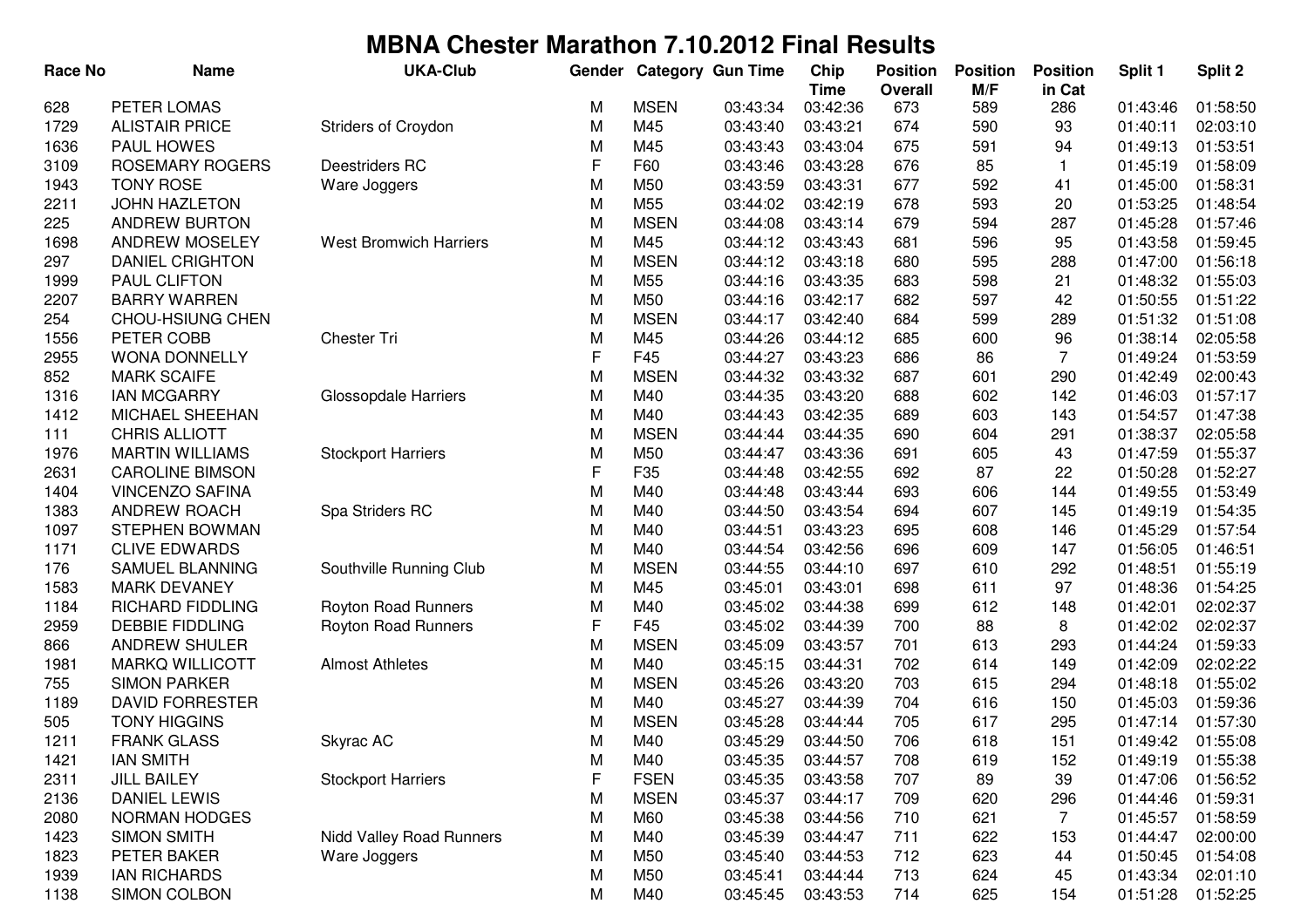| <b>Race No</b> | <b>Name</b>              | <b>UKA-Club</b>           | Gender |             | <b>Category Gun Time</b> | Chip<br><b>Time</b> | <b>Position</b><br><b>Overall</b> | <b>Position</b><br>M/F | <b>Position</b><br>in Cat | Split 1  | Split 2  |
|----------------|--------------------------|---------------------------|--------|-------------|--------------------------|---------------------|-----------------------------------|------------------------|---------------------------|----------|----------|
| 1527           | <b>PAUL BROOKES</b>      |                           | М      | M45         | 03:45:48                 | 03:45:23            | 715                               | 626                    | 98                        | 01:42:14 | 02:03:09 |
| 1670           | <b>IAN LONDON</b>        |                           | M      | M45         | 03:45:50                 | 03:44:52            | 716                               | 627                    | 99                        | 01:46:27 | 01:58:25 |
| 1262           | <b>MARTIN HUGHES</b>     |                           | M      | M40         | 03:45:51                 | 03:45:31            | 717                               | 628                    | 155                       | 01:40:53 | 02:04:38 |
| 909            | PHIL SYKES               | South Cheshire Harriers   | M      | <b>MSEN</b> | 03:45:56                 | 03:43:52            | 718                               | 629                    | 297                       | 01:48:21 | 01:55:31 |
| 2053           | <b>MARTIN TODMAN</b>     | Stratford Upon Avon AC    | M      | M55         | 03:46:01                 | 03:44:48            | 719                               | 630                    | 22                        | 01:46:52 | 01:57:56 |
| 564            | <b>CEMLYN JEFFREYS</b>   |                           | M      | <b>MSEN</b> | 03:46:03                 | 03:44:39            | 720                               | 631                    | 298                       | 01:47:07 | 01:57:32 |
| 949            | <b>MARK TYLDESLEY</b>    |                           | M      | <b>MSEN</b> | 03:46:07                 | 03:45:50            | 721                               | 632                    | 299                       | 01:51:41 | 01:54:09 |
| 2126           | <b>JACK DUNCALF</b>      |                           | M      | <b>MSEN</b> | 03:46:08                 | 03:44:42            | 722                               | 633                    | 300                       | 01:52:09 | 01:52:33 |
| 894            | <b>JOEL STALEY</b>       | Team Bath Athletics Club  | M      | <b>MSEN</b> | 03:46:09                 | 03:45:26            | 723                               | 634                    | 301                       | 01:53:23 | 01:52:03 |
| 978            | <b>SEAN WARBURTON</b>    |                           | M      | <b>MSEN</b> | 03:46:12                 | 03:44:23            | 724                               | 635                    | 302                       | 01:51:13 | 01:53:10 |
| 25             | John Davies              | Wrexham AAC               | M      | <b>MSEN</b> | 03:46:16                 | 03:44:38            | 725                               | 636                    | 303                       | 01:54:16 | 01:50:22 |
| 342            | <b>BEN DIPROSE</b>       |                           | M      | <b>MSEN</b> | 03:46:19                 | 03:44:59            | 726                               | 637                    | 304                       | 01:48:02 | 01:56:57 |
| 2550           | ZDENKA ROSOLOVA          | Skipton AC                | F      | <b>FSEN</b> | 03:46:25                 | 03:45:17            | 729                               | 90                     | 40                        | 01:51:49 | 01:53:28 |
| 148            | <b>CRISPIAN BATSTONE</b> | <b>Ilkley Harriers</b>    | M      | <b>MSEN</b> | 03:46:25                 | 03:45:15            | 727                               | 638                    | 305                       | 01:51:47 | 01:53:28 |
| 1209           | <b>IAN GILLIES</b>       |                           | M      | M40         | 03:46:25                 | 03:45:09            | 728                               | 639                    | 156                       | 01:47:42 | 01:57:27 |
| 670            | MICHAEL MCGEOWN          | Serpentine RC             | M      | <b>MSEN</b> | 03:46:30                 | 03:45:55            | 730                               | 640                    | 306                       | 01:46:18 | 01:59:37 |
| 1408           | <b>ANDY SCARGILL</b>     |                           | M      | M40         | 03:46:32                 | 03:46:04            | 731                               | 641                    | 157                       | 01:41:22 | 02:04:42 |
| 1268           | <b>IAN INGHAM</b>        |                           | M      | M40         | 03:46:36                 | 03:45:37            | 732                               | 642                    | 158                       | 01:48:29 | 01:57:08 |
| 1733           | <b>DAVID RAGG</b>        | <b>New Forest Runners</b> | M      | M45         | 03:46:36                 | 03:46:06            | 733                               | 643                    | 100                       | 01:49:50 | 01:56:16 |
| 809            | <b>GAVIN REEVES</b>      | Wrexham AAC               | M      | <b>MSEN</b> | 03:46:37                 | 03:46:02            | 734                               | 644                    | 307                       | 01:45:47 | 02:00:15 |
| 2140           | STEVELAND SURRIDGE       |                           | M      | <b>MSEN</b> | 03:46:48                 | 03:45:31            | 735                               | 645                    | 308                       | 01:47:59 | 01:57:32 |
| 1195           | <b>PAUL FUREY</b>        |                           | M      | M40         | 03:46:52                 | 03:45:59            | 736                               | 646                    | 159                       | 01:46:02 | 01:59:57 |
| 920            | PETER TELFORD            | <b>Peel Road Runners</b>  | M      | <b>MSEN</b> | 03:46:56                 | 03:43:50            | 737                               | 647                    | 309                       | 01:52:50 | 01:51:00 |
| 276            | <b>BRENT CONNOR</b>      |                           | M      | <b>MSEN</b> | 03:46:57                 | 03:45:12            | 738                               | 648                    | 310                       | 01:52:17 | 01:52:55 |
| 1230           | <b>KARL HANNIGAN</b>     | Ellesmere Port RC         | M      | M40         | 03:47:12                 | 03:47:07            | 739                               | 649                    | 160                       | 01:41:54 | 02:05:13 |
| 1551           | <b>CRAIG CLARKE</b>      | <b>Scotish Athletics</b>  | M      | M45         | 03:47:19                 | 03:46:39            | 741                               | 651                    | 101                       | 01:47:13 | 01:59:26 |
| 1113           | <b>LARRY CALLARY</b>     |                           | M      | M40         | 03:47:19                 | 03:46:39            | 740                               | 650                    | 161                       | 01:47:14 | 01:59:25 |
| 268            | <b>OLI COATES</b>        |                           | M      | <b>MSEN</b> | 03:47:21                 | 03:46:44            | 742                               | 652                    | 311                       | 01:46:49 | 01:59:55 |
| 715            | PAUL MOSLEY              |                           | M      | <b>MSEN</b> | 03:47:22                 | 03:46:45            | 743                               | 653                    | 312                       | 01:46:49 | 01:59:56 |
| 1173           | <b>MARTYN EDWARDS</b>    |                           | M      | M40         | 03:47:25                 | 03:46:16            | 744                               | 654                    | 162                       | 01:46:05 | 02:00:11 |
| 2973           | <b>JULIET HOAD</b>       | <b>Telford AC</b>         | F      | F45         | 03:47:29                 | 03:46:53            | 745                               | 91                     | 9                         | 01:51:58 | 01:54:55 |
| 404            | <b>JACK FOLKES</b>       | Evesham Vale Running Club | M      | <b>MSEN</b> | 03:47:30                 | 03:46:12            | 746                               | 655                    | 313                       | 01:50:36 | 01:55:36 |
| 1924           | RICHARD MORTIMORE        |                           | М      | M50         | 03:47:31                 | 03:46:41            | 747                               | 656                    | 46                        | 01:44:59 | 02:01:42 |
| 321            | <b>RALPH DAVIES</b>      |                           | М      | <b>MSEN</b> | 03:47:33                 | 03:46:54            | 748                               | 657                    | 314                       | 01:44:43 | 02:02:11 |
| 1807           | ROGER WHITE              |                           | M      | M45         | 03:47:33                 | 03:47:13            | 749                               | 658                    | 102                       | 01:44:20 | 02:02:53 |
| 1762           | <b>KEVIN SECKER</b>      | <b>Sneyd Striders</b>     | M      | M45         | 03:47:34                 | 03:46:42            | 750                               | 659                    | 103                       | 01:53:57 | 01:52:45 |
| 758            | <b>CHRIS PARR</b>        |                           | M      | <b>MSEN</b> | 03:47:38                 | 03:46:45            | 751                               | 660                    | 315                       | 01:48:21 | 01:58:24 |
| 1854           | <b>ANDREW DENNIS</b>     |                           | M      | M50         | 03:47:41                 | 03:45:54            | 752                               | 661                    | 47                        | 01:42:58 | 02:02:56 |
| 2841           | <b>EMMA JOEL</b>         |                           | F      | F40         | 03:47:41                 | 03:45:54            | 753                               | 92                     | 15                        | 01:45:11 | 02:00:43 |
| 1033           | <b>SAM WOOLHAM</b>       |                           | M      | <b>MSEN</b> | 03:47:44                 | 03:47:06            | 754                               | 662                    | 316                       | 01:45:27 | 02:01:39 |
| 2441           | <b>AMY HUGHES</b>        |                           | F      | <b>FSEN</b> | 03:47:44                 | 03:47:06            | 755                               | 93                     | 41                        | 01:52:00 | 01:55:06 |
| 3001           | <b>SHARON PLESTED</b>    | Ellesmere Port RC         | F      | F45         | 03:47:49                 | 03:46:55            | 757                               | 94                     | 10                        | 01:48:15 | 01:58:40 |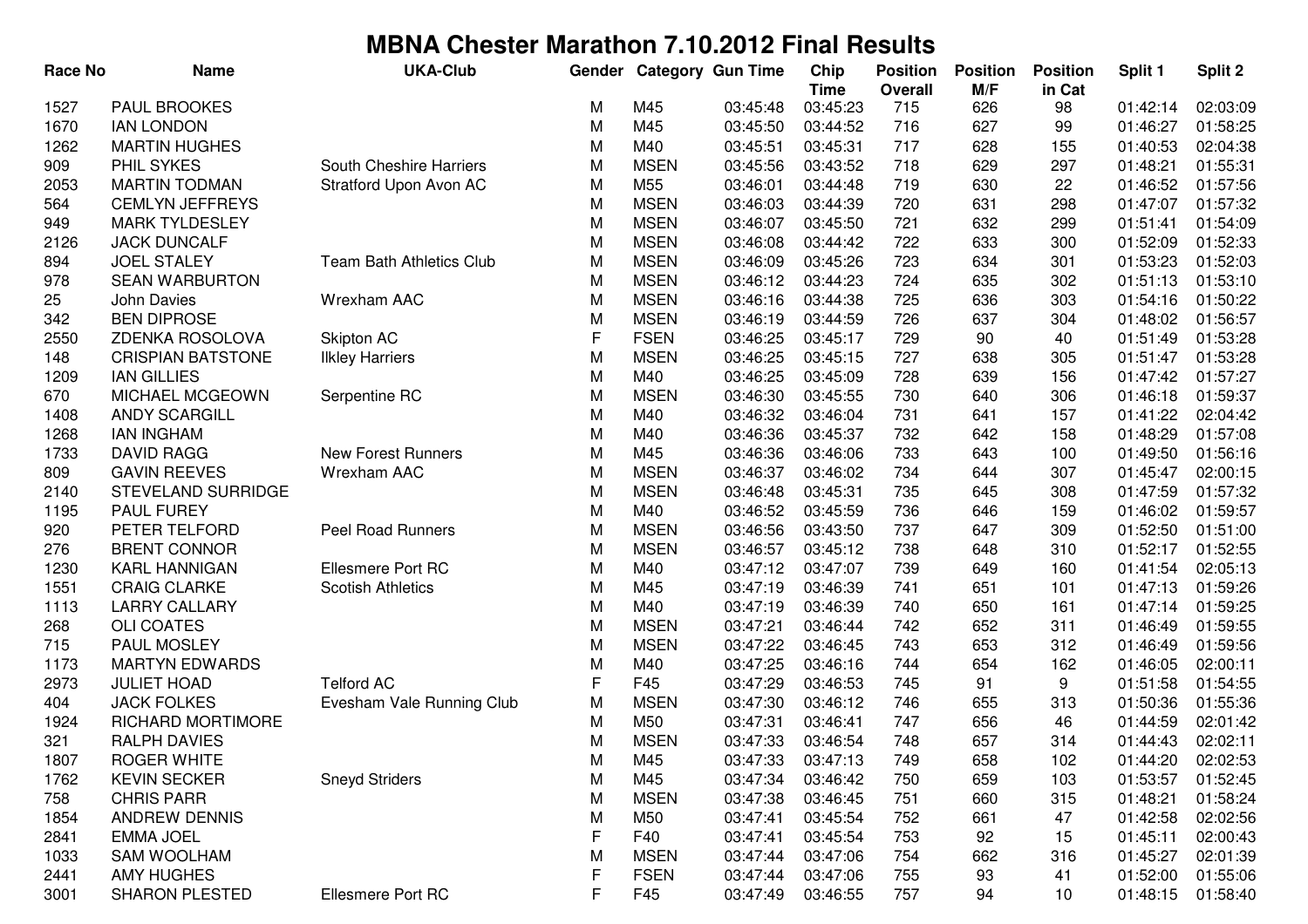| <b>Race No</b> | <b>Name</b>                      | <b>UKA-Club</b>           | Gender |             | <b>Category Gun Time</b> | Chip        | <b>Position</b> | <b>Position</b> | <b>Position</b> | Split 1  | Split 2  |
|----------------|----------------------------------|---------------------------|--------|-------------|--------------------------|-------------|-----------------|-----------------|-----------------|----------|----------|
|                |                                  |                           |        |             |                          | <b>Time</b> | <b>Overall</b>  | M/F             | in Cat          |          |          |
| 1736           | <b>PAUL READER</b>               | <b>Riverside Runners</b>  | M      | M45         | 03:47:49                 | 03:46:28    | 756             | 663             | 104             | 01:54:17 | 01:52:11 |
| 1961           | <b>BARRY THOMAS</b>              |                           | M      | M50         | 03:47:53                 | 03:46:32    | 758             | 664             | 48              | 01:44:45 | 02:01:47 |
| 1290           | <b>IAN KIRBY</b>                 |                           | M      | M40         | 03:47:54                 | 03:46:43    | 759             | 665             | 163             | 01:53:22 | 01:53:21 |
| 2909           | <b>NICOLA THOMSON</b>            |                           | F      | F40         | 03:47:57                 | 03:47:11    | 761             | 95              | 16              | 01:53:08 | 01:54:03 |
| 2144           | <b>GARRETH RILEY</b>             |                           | M      | <b>MSEN</b> | 03:47:57                 | 03:47:13    | 760             | 666             | 317             | 01:42:45 | 02:04:28 |
| 416            | <b>KEVIN FRIEL</b>               |                           | M      | <b>MSEN</b> | 03:47:58                 | 03:44:18    | 762             | 667             | 318             | 01:52:01 | 01:52:17 |
| 2034           | <b>DAVID NALDER</b>              | <b>Ellesmere Port RC</b>  | M      | M55         | 03:48:04                 | 03:47:50    | 763             | 668             | 23              | 01:44:06 | 02:03:44 |
| 113            | <b>BRETT ANDERSON</b>            |                           | M      | <b>MSEN</b> | 03:48:05                 | 03:46:31    | 764             | 669             | 319             | 01:50:47 | 01:55:44 |
| 1248           | <b>WAYNE HOLLAND</b>             | <b>Stockport Harriers</b> | M      | M40         | 03:48:06                 | 03:47:39    | 765             | 670             | 164             | 01:51:14 | 01:56:25 |
| 813            | <b>JOHN RICHARDS</b>             | <b>Stockport Harriers</b> | M      | <b>MSEN</b> | 03:48:09                 | 03:46:59    | 766             | 671             | 320             | 01:47:20 | 01:59:39 |
| 760            | <b>KEVIN PARRY</b>               |                           | M      | <b>MSEN</b> | 03:48:14                 | 03:47:45    | 767             | 672             | 321             | 01:47:18 | 02:00:27 |
| 1666           | PHILLIP LEE                      |                           | M      | M45         | 03:48:15                 | 03:46:19    | 768             | 673             | 105             | 01:49:43 | 01:56:36 |
| 1424           | <b>DAVID SOWDEN</b>              |                           | M      | M40         | 03:48:15                 | 03:47:00    | 769             | 674             | 165             | 01:50:23 | 01:56:37 |
| 119            | <b>JOHN ASHBY</b>                | <b>Barrow Runners</b>     | M      | <b>MSEN</b> | 03:48:17                 | 03:47:29    | 770             | 675             | 322             | 01:45:05 | 02:02:24 |
| 1722           | <b>ALAN PERCIVAL</b>             | Hermitage Harriers        | M      | M45         | 03:48:21                 | 03:47:16    | 771             | 676             | 106             | 01:51:49 | 01:55:27 |
| 1875           | <b>RICHARD HARE</b>              |                           | M      | M50         | 03:48:21                 | 03:46:57    | 772             | 677             | 49              | 01:51:34 | 01:55:23 |
| 528            | PETE HOWELL                      |                           | M      | <b>MSEN</b> | 03:48:24                 | 03:46:03    | 773             | 678             | 323             | 01:51:44 | 01:54:19 |
| 2981           | <b>JUDITH JONES</b>              |                           | F      | F45         | 03:48:25                 | 03:48:09    | 774             | 96              | 11              | 01:55:43 | 01:52:26 |
| 115            | <b>MATTHEW ANGUS</b>             |                           | M      | <b>MSEN</b> | 03:48:28                 | 03:47:38    | 775             | 679             | 324             | 01:51:51 | 01:55:47 |
| 1170           | <b>CHRIS EDWARDS</b>             |                           | M      | M40         | 03:48:30                 | 03:46:32    | 776             | 680             | 166             | 01:53:45 | 01:52:47 |
| 1442           | RICHARD THOMPSON                 |                           | M      | M40         | 03:48:32                 | 03:47:34    | 777             | 681             | 167             | 01:46:45 | 02:00:49 |
| 2230           | <b>COLIN WOOD</b>                | Horwich RMI               | M      | M55         | 03:48:33                 | 03:48:06    | 778             | 682             | 24              | 01:51:05 | 01:57:01 |
| 1257           | <b>SCOTT HOWARD</b>              | Esk Valley Fell           | M      | M40         | 03:48:35                 | 03:47:37    | 779             | 683             | 168             | 01:55:46 | 01:51:51 |
| 2261           | RICHARD HYDER                    | Manchester Triathlon      | M      | <b>MSEN</b> | 03:48:36                 | 03:48:19    | 780             | 684             | 325             | 01:40:11 | 02:08:08 |
| 1860           | <b>DAVID FEAKES</b>              | <b>Helsby RC</b>          | M      | M50         | 03:48:37                 | 03:47:24    | 781             | 685             | 50              | 01:53:21 | 01:54:03 |
| 2593           | <b>LISA TIMLICK</b>              | Lichfield RC              | F      | <b>FSEN</b> | 03:48:37                 | 03:47:50    | 782             | 97              | 42              | 01:53:56 | 01:53:54 |
| 1040           | <b>PAUL WRIGHT</b>               |                           | M      | <b>MSEN</b> | 03:48:39                 | 03:47:42    | 783             | 686             | 326             | 01:48:27 | 01:59:15 |
| 1909           | ANDREW LOVERIDGE                 |                           | M      | M50         | 03:48:39                 | 03:47:42    | 784             | 687             | 51              | 01:48:28 | 01:59:14 |
| 722            | <b>JOHN NAVIS</b>                |                           | M      | <b>MSEN</b> | 03:48:40                 | 03:46:30    | 785             | 688             | 327             | 01:50:46 | 01:55:44 |
| 1567           | <b>MIKE CROSS</b>                |                           | M      | M45         | 03:48:42                 | 03:47:59    | 786             | 689             | 107             | 01:46:45 | 02:01:14 |
| 1238           | <b>JASON HAYES</b>               |                           | M      | M40         | 03:48:50                 | 03:47:50    | 787             | 690             | 169             | 01:49:10 | 01:58:40 |
| 2035           | <b>MARTIN NANCE</b>              | Ranelagh Harriers         | M      | M55         | 03:48:51                 | 03:47:44    | 788             | 691             | 25              | 01:51:20 | 01:56:24 |
| 438            | <b>STEPHEN PIKE</b>              |                           | M      | <b>MSEN</b> | 03:48:54                 | 03:47:56    | 789             | 692             | 328             | 01:52:33 | 01:55:23 |
| 570            | PAUL JOHNSON-WHITTLE Chester Tri |                           | M      | <b>MSEN</b> | 03:49:00                 | 03:48:13    | 790             | 693             | 329             | 01:45:28 | 02:02:45 |
| 747            | <b>ADAM OWEN-SMITH</b>           |                           | M      | <b>MSEN</b> | 03:49:04                 | 03:48:29    | 791             | 694             | 330             | 01:45:45 | 02:02:44 |
| 1677           | RAJ MAHARJAN                     |                           | M      | M45         | 03:49:06                 | 03:47:36    | 792             | 695             | 108             | 01:42:21 | 02:05:15 |
| 1163           | LEE DOWNS                        |                           | M      | M40         | 03:49:10                 | 03:48:45    | 793             | 696             | 170             | 01:53:17 | 01:55:28 |
| 801            | <b>MARK RAMSDEN</b>              |                           | M      | <b>MSEN</b> | 03:49:14                 | 03:48:12    | 794             | 697             | 331             | 01:44:18 | 02:03:54 |
| 2334           | RACHEL BOYS                      |                           | F      | <b>FSEN</b> | 03:49:14                 | 03:48:33    | 795             | 98              | 43              | 01:49:25 | 01:59:08 |
| 1010           | <b>BARRY WILDING</b>             |                           | M      | <b>MSEN</b> | 03:49:14                 | 03:48:21    | 796             | 698             | 332             | 01:46:41 | 02:01:40 |
| 1965           | <b>JOHN TIERNEY</b>              |                           | M      | M50         | 03:49:16                 | 03:48:20    | 797             | 699             | 52              | 01:44:52 | 02:03:28 |
| 2813           | <b>HELEN EASTLAND</b>            | <b>Worksop Harriers</b>   | F      | F40         | 03:49:17                 | 03:48:46    | 798             | 99              | 17              | 01:52:25 | 01:56:21 |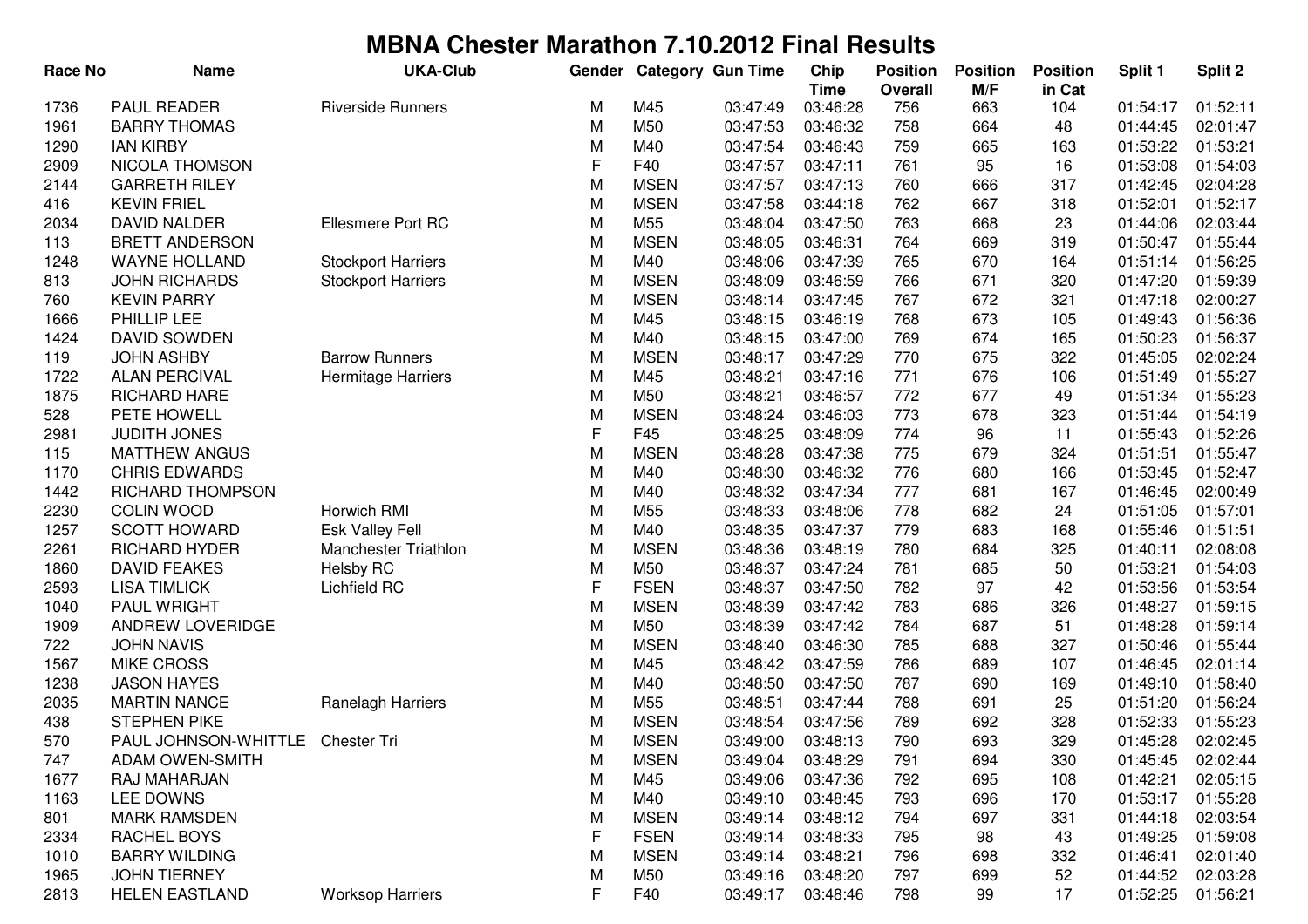| <b>Race No</b> | <b>Name</b>             | <b>UKA-Club</b>                 | Gender |                 | <b>Category Gun Time</b> | Chip                    | <b>Position</b>       | <b>Position</b> | <b>Position</b> | Split 1  | Split 2  |
|----------------|-------------------------|---------------------------------|--------|-----------------|--------------------------|-------------------------|-----------------------|-----------------|-----------------|----------|----------|
| 2133           | PHIL ROSS               |                                 | м      | <b>MSEN</b>     | 03:49:18                 | <b>Time</b><br>03:47:43 | <b>Overall</b><br>799 | M/F<br>700      | in Cat<br>333   | 01:48:34 | 01:59:09 |
| 3004           | <b>BETHAN REES</b>      |                                 | F      | F45             | 03:49:20                 | 03:48:09                | 800                   | 100             | 12              | 01:53:11 | 01:54:58 |
| 2059           | PETER WALTERS           | <b>Winston Runners</b>          | M      | M <sub>55</sub> | 03:49:27                 | 03:48:01                | 801                   | 701             | 26              | 01:45:50 | 02:02:11 |
| 2656           | <b>FLEUR DENTON</b>     | <b>Reading Roadrunners</b>      | F      | F35             | 03:49:31                 | 03:47:05                | 802                   | 101             | 23              | 01:52:14 | 01:54:51 |
| 2205           | <b>KIM HUMPHREYS</b>    | <b>Stone Master Marathoners</b> | M      | M50             | 03:49:41                 | 03:48:15                | 803                   | 702             | 53              | 01:48:43 | 01:59:32 |
| 856            | Dewi Campbell-Jones     |                                 | M      | <b>MSEN</b>     | 03:49:43                 | 03:49:29                | 804                   | 703             | 334             | 01:38:02 | 02:11:27 |
| 1751           | PAUL RODWAY             |                                 | M      | M45             | 03:49:47                 | 03:48:29                | 805                   | 704             | 109             | 01:52:01 | 01:56:28 |
| 1197           | MICHAEL GANDY           | West Cheshire AC                | M      | M40             | 03:49:47                 | 03:49:02                | 806                   | 705             | 171             | 01:51:36 | 01:57:26 |
| 182            | <b>JAMES BONES</b>      | <b>Macclesfield Harriers</b>    | M      | <b>MSEN</b>     | 03:49:48                 | 03:48:37                | 807                   | 706             | 335             | 01:50:40 | 01:57:57 |
| 2993           | PAULA MCLEAN            |                                 | F      | F45             | 03:49:51                 | 03:47:53                | 808                   | 102             | 13              | 01:50:12 | 01:57:41 |
| 1989           | ROLAND BEWICK           |                                 | M      | M55             | 03:49:56                 | 03:49:01                | 809                   | 707             | 27              | 01:50:36 | 01:58:25 |
| 2731           | <b>SAM PITCHFORTH</b>   |                                 | F      | F35             | 03:50:03                 | 03:48:07                | 811                   | 104             | 24              | 01:49:43 | 01:58:24 |
| 2995           | <b>HELEN MILLER</b>     |                                 | F      | F45             | 03:50:03                 | 03:48:01                | 810                   | 103             | 14              | 01:50:26 | 01:57:35 |
| 1381           | <b>MICHAEL RIMMER</b>   |                                 | M      | M40             | 03:50:09                 | 03:48:46                | 812                   | 708             | 172             | 01:45:56 | 02:02:50 |
| 2585           | <b>ALISON TAYLOR</b>    |                                 | F      | <b>FSEN</b>     | 03:50:11                 | 03:49:08                | 813                   | 105             | 44              | 01:52:21 | 01:56:47 |
| 2543           | <b>GEORGIE RENNIE</b>   |                                 | F      | <b>FSEN</b>     | 03:50:12                 | 03:49:15                | 814                   | 106             | 45              | 01:54:21 | 01:54:54 |
| 1021           | <b>SHANE WILLIAMS</b>   |                                 | M      | <b>MSEN</b>     | 03:50:14                 | 03:49:57                | 815                   | 709             | 336             | 01:40:00 | 02:09:57 |
| 1307           | POVEY MARK              | West Cheshire AC                | M      | M40             | 03:50:22                 | 03:50:04                | 816                   | 710             | 173             | 01:46:29 | 02:03:35 |
| 612            | <b>STEVE LANE</b>       |                                 | M      | <b>MSEN</b>     | 03:50:24                 | 03:49:24                | 817                   | 711             | 337             | 01:56:43 | 01:52:41 |
| 1974           | <b>JEREMY WEBSTER</b>   |                                 | M      | M50             | 03:50:26                 | 03:49:47                | 818                   | 712             | 54              | 01:45:34 | 02:04:13 |
| 1360           | <b>RICCARDO PENSA</b>   |                                 | M      | M40             | 03:50:27                 | 03:48:52                | 819                   | 713             | 174             | 01:44:46 | 02:04:06 |
| 1931           | <b>DAVID PARRY</b>      |                                 | M      | M50             | 03:50:27                 | 03:50:12                | 820                   | 714             | 55              | 01:49:36 | 02:00:36 |
| 2337           | MELANIE BRADFORD        | Mersey Tri                      | F      | <b>FSEN</b>     | 03:50:29                 | 03:50:10                | 821                   | 107             | 46              | 01:48:29 | 02:01:41 |
| 676            | <b>BARRY MCGUIGAN</b>   |                                 | М      | <b>MSEN</b>     | 03:50:32                 | 03:50:04                | 822                   | 715             | 338             | 01:50:39 | 01:59:25 |
| 1488           | ANDY WOLSTENHOLME       |                                 | M      | M40             | 03:50:35                 | 03:48:58                | 823                   | 716             | 175             | 01:53:09 | 01:55:49 |
| 3081           | <b>JOYCE ATHERDEN</b>   |                                 | F      | F <sub>55</sub> | 03:50:36                 | 03:49:35                | 825                   | 108             | 2               | 01:45:12 | 02:04:23 |
| 699            | <b>ALEX MOORE</b>       |                                 | M      | <b>MSEN</b>     | 03:50:36                 | 03:49:40                | 824                   | 717             | 339             | 01:46:01 | 02:03:39 |
| 2750           | <b>HELEN STEWART</b>    |                                 | F      | F <sub>35</sub> | 03:50:37                 | 03:49:24                | 826                   | 109             | 25              | 01:54:01 | 01:55:23 |
| 887            | <b>LUKE SPIBY</b>       |                                 | M      | <b>MSEN</b>     | 03:50:41                 | 03:50:22                | 828                   | 719             | 340             | 01:36:16 | 02:14:06 |
| 1891           | <b>VINCENT ISAAC</b>    |                                 | M      | M50             | 03:50:41                 | 03:49:55                | 827                   | 718             | 56              | 01:45:50 | 02:04:05 |
| 2644           | <b>JILL BUTTERWORTH</b> | Rochdale Harriers               | F      | F35             | 03:50:46                 | 03:49:50                | 829                   | 110             | 26              | 01:52:07 | 01:57:43 |
| 3154           | RHIAN GRIFFITHS-JONES   | Denbigh Harriers                | F      | <b>FSEN</b>     | 03:50:47                 | 03:50:30                | 830                   | 111             | 47              | 01:47:26 | 02:03:04 |
| 291            | <b>TED CRAN</b>         |                                 | М      | <b>MSEN</b>     | 03:50:48                 | 03:50:26                | 831                   | 720             | 341             | 01:41:32 | 02:08:54 |
| 568            | LEE JOHNSON             |                                 | М      | <b>MSEN</b>     | 03:50:56                 | 03:49:37                | 832                   | 721             | 342             | 01:43:51 | 02:05:46 |
| 125            | KEVIN AUSTIN            |                                 | M      | <b>MSEN</b>     | 03:51:02                 | 03:50:11                | 833                   | 722             | 343             | 01:49:52 | 02:00:19 |
| 833            | <b>BEN ROBINSON</b>     |                                 | M      | <b>MSEN</b>     | 03:51:05                 | 03:50:16                | 834                   | 723             | 344             | 01:43:19 | 02:06:57 |
| 520            | <b>BRANDON HOLROYD</b>  | <b>Holmfirth Harriers</b>       | M      | <b>MSEN</b>     | 03:51:05                 | 03:51:01                | 835                   | 724             | 345             | 01:34:47 | 02:16:14 |
| 2073           | <b>STEVEN DIMOND</b>    | Thornbury RC                    | M      | M60             | 03:51:09                 | 03:49:30                | 836                   | 725             | 8               | 01:54:01 | 01:55:29 |
| 2529           | <b>NICKI PETITT</b>     |                                 | F      | <b>FSEN</b>     | 03:51:09                 | 03:49:47                | 837                   | 112             | 48              | 01:54:17 | 01:55:30 |
| 2492           | <b>LORNA MACDONALD</b>  | Morpeth Harriers                | F      | <b>FSEN</b>     | 03:51:14                 | 03:50:33                | 838                   | 113             | 49              | 01:51:25 | 01:59:08 |
| 1882           | <b>DANIEL HILL</b>      |                                 | M      | M50             | 03:51:18                 | 03:50:25                | 839                   | 726             | 57              | 01:44:39 | 02:05:46 |
| 230            | <b>RUSSELL BYRNE</b>    |                                 | M      | <b>MSEN</b>     | 03:51:24                 | 03:50:51                | 840                   | 727             | 346             | 01:45:04 | 02:05:47 |
|                |                         |                                 |        |                 |                          |                         |                       |                 |                 |          |          |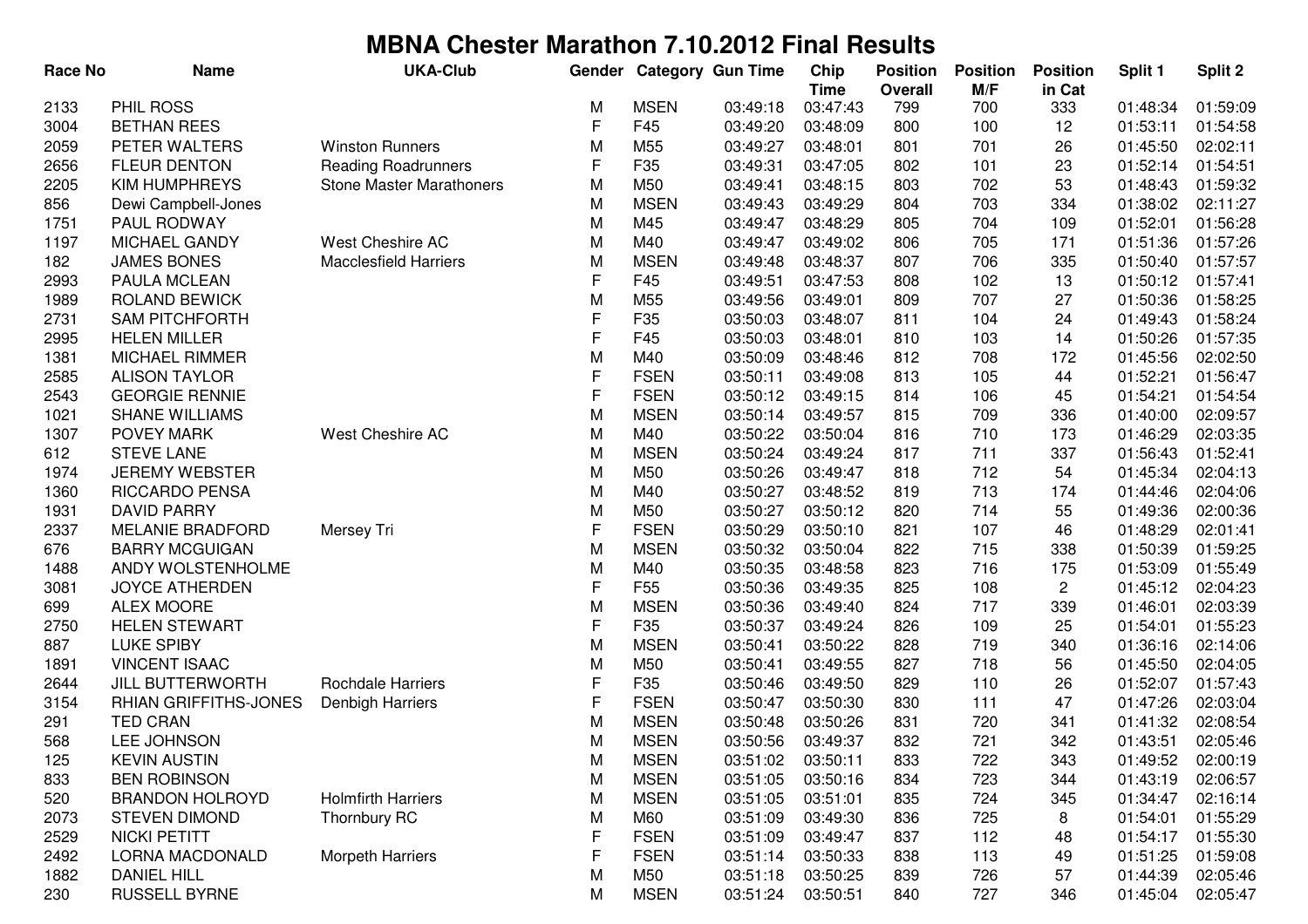| <b>Race No</b> | <b>Name</b>             | <b>UKA-Club</b>                  | Gender       |                 | <b>Category Gun Time</b> | Chip        | <b>Position</b> | <b>Position</b> | <b>Position</b> | Split 1  | Split 2  |
|----------------|-------------------------|----------------------------------|--------------|-----------------|--------------------------|-------------|-----------------|-----------------|-----------------|----------|----------|
|                |                         |                                  |              |                 |                          | <b>Time</b> | <b>Overall</b>  | M/F             | in Cat          |          |          |
| 1673           | <b>DAVE LOWTHIAN</b>    | Severn AC                        | M            | M45             | 03:51:27                 | 03:49:57    | 841             | 728             | 110             | 01:39:33 | 02:10:24 |
| 3101           | ANDREA WEBSTER          |                                  | F            | F <sub>55</sub> | 03:51:34                 | 03:49:53    | 842             | 114             | 3               | 01:50:46 | 01:59:07 |
| 3045           | <b>HELEN HALL</b>       | Newcastle (Staffs) AC            | F            | F <sub>50</sub> | 03:51:36                 | 03:51:06    | 843             | 115             | 5               | 01:51:35 | 01:59:31 |
| 2316           | <b>NINA BARNARD</b>     | Chard road runners               | F            | <b>FSEN</b>     | 03:51:36                 | 03:50:18    | 844             | 116             | 50              | 01:49:29 | 02:00:49 |
| 1249           | SIMON HOLLINGSWORTH     |                                  | M            | M40             | 03:51:41                 | 03:50:15    | 845             | 729             | 176             | 01:50:43 | 01:59:32 |
| 159            | <b>MATT BENFIELD</b>    |                                  | M            | <b>MSEN</b>     | 03:51:47                 | 03:50:00    | 846             | 730             | 347             | 01:53:52 | 01:56:08 |
| 863            | <b>MICHAEL SHELTON</b>  | <b>Mornington Chasers</b>        | M            | <b>MSEN</b>     | 03:51:49                 | 03:50:32    | 847             | 731             | 348             | 01:53:25 | 01:57:07 |
| 2767           | <b>LISA WILLIAMS</b>    | <b>3M Gorseinon Road Runners</b> | $\mathsf F$  | F35             | 03:51:50                 | 03:50:53    | 848             | 117             | 27              | 01:52:22 | 01:58:31 |
| 1451           | JACCO VAN LOON          |                                  | M            | M40             | 03:51:57                 | 03:51:05    | 849             | 732             | 177             | 01:43:42 | 02:07:23 |
| 726            | <b>MATT NEVILLE</b>     |                                  | M            | <b>MSEN</b>     | 03:52:05                 | 03:50:39    | 850             | 733             | 349             | 01:51:39 | 01:59:00 |
| 1241           | <b>CHRIS HESKETH</b>    | <b>Oswestry Olympians</b>        | M            | M40             | 03:52:09                 | 03:51:33    | 851             | 734             | 178             | 01:45:12 | 02:06:21 |
| 2395           | <b>ABBY FORSTER</b>     | Les Croupiers                    | F            | <b>FSEN</b>     | 03:52:11                 | 03:50:50    | 852             | 118             | 51              | 01:51:41 | 01:59:09 |
| 2696           | <b>SALLY KENNY</b>      | <b>Cheadle Running Club</b>      | F            | F35             | 03:52:17                 | 03:52:06    | 853             | 119             | 28              | 01:46:48 | 02:05:18 |
| 763            | <b>BRETT PATTEN</b>     |                                  | M            | <b>MSEN</b>     | 03:52:17                 | 03:50:25    | 854             | 735             | 350             | 01:49:15 | 02:01:10 |
| 462            | <b>STUART GWYNNE</b>    | Isabelle & Evie's Super Daddy    | M            | <b>MSEN</b>     | 03:52:18                 | 03:52:08    | 855             | 736             | 351             | 01:38:04 | 02:14:04 |
| 1475           | <b>BARRY WILLIAMS</b>   |                                  | M            | M40             | 03:52:20                 | 03:50:07    | 856             | 737             | 179             | 01:54:59 | 01:55:08 |
| 3139           | SOPHIE LAWTON           |                                  | $\mathsf{F}$ | <b>FSEN</b>     | 03:52:24                 | 03:50:28    | 857             | 120             | 52              | 01:51:03 | 01:59:25 |
| 878            | <b>KEVIN SMITH</b>      |                                  | M            | <b>MSEN</b>     | 03:52:30                 | 03:51:16    | 858             | 738             | 352             | 01:53:50 | 01:57:26 |
| 1922           | <b>MARTIN MOORE</b>     | <b>Stafford Harriers</b>         | M            | M50             | 03:52:31                 | 03:51:50    | 860             | 740             | 58              | 01:46:42 | 02:05:08 |
| 1697           | <b>STEVE MORRIS</b>     |                                  | M            | M45             | 03:52:31                 | 03:51:32    | 859             | 739             | 111             | 01:50:11 | 02:01:21 |
| 2673           | RACHEL GORAJALA         | <b>Manchester Harriers</b>       | F            | F35             | 03:52:32                 | 03:51:21    | 861             | 121             | 29              | 01:54:23 | 01:56:58 |
| 1781           | <b>LES TAYLOR</b>       | Ware Joggers                     | M            | M45             | 03:52:34                 | 03:51:02    | 862             | 741             | 112             | 01:46:44 | 02:04:18 |
| 2315           | <b>KATHERINE BARKER</b> |                                  | F            | <b>FSEN</b>     | 03:52:36                 | 03:51:46    | 863             | 122             | 53              | 01:50:39 | 02:01:07 |
| 957            | ROBERT VAUGHAN          |                                  | M            | <b>MSEN</b>     | 03:52:38                 | 03:51:31    | 864             | 742             | 353             | 01:46:46 | 02:04:45 |
| 417            | ROBERT FULLARD          |                                  | M            | <b>MSEN</b>     | 03:52:39                 | 03:51:18    | 865             | 743             | 354             | 01:48:28 | 02:02:50 |
| 1791           | <b>STUART THOMAS</b>    |                                  | M            | M45             | 03:52:41                 | 03:51:14    | 866             | 744             | 113             | 01:45:31 | 02:05:43 |
| 201            | <b>CHRIS BRAYCOTTON</b> |                                  | M            | <b>MSEN</b>     | 03:52:44                 | 03:51:50    | 867             | 745             | 355             | 01:47:07 | 02:04:43 |
| 1460           | <b>SIMON WALKDEN</b>    | <b>Totley AC</b>                 | M            | M40             | 03:52:47                 | 03:52:05    | 868             | 746             | 180             | 01:51:25 | 02:00:40 |
| 991            | <b>MIKE WELLS</b>       |                                  | M            | <b>MSEN</b>     | 03:52:48                 | 03:52:06    | 869             | 747             | 356             | 01:51:25 | 02:00:41 |
| 518            | <b>SIMON HOLMES</b>     |                                  | M            | <b>MSEN</b>     | 03:52:48                 | 03:52:14    | 870             | 748             | 357             | 01:44:18 | 02:07:56 |
| 1210           | <b>VERNON GIVEN</b>     |                                  | M            | M40             | 03:52:49                 | 03:51:54    | 872             | 750             | 182             | 01:53:04 | 01:58:50 |
| 1277           | DARREN JOHNSON          |                                  | M            | M40             | 03:52:49                 | 03:52:01    | 871             | 749             | 181             | 01:52:26 | 01:59:35 |
| 1739           | <b>BRENT REED</b>       | Aberdare Athletics Club          | M            | M45             | 03:52:50                 | 03:50:59    | 873             | 751             | 114             | 01:53:28 | 01:57:31 |
| 669            | <b>DAVID MCDONALD</b>   |                                  | M            | <b>MSEN</b>     | 03:52:51                 | 03:51:56    | 874             | 752             | 358             | 01:53:04 | 01:58:52 |
| 943            | <b>JAMES TROKE</b>      |                                  | M            | <b>MSEN</b>     | 03:52:55                 | 03:52:35    | 875             | 753             | 359             | 01:53:56 | 01:58:39 |
| 1691           | PHILLIP MEARS           | Pegasus Running Club (Cardiff)   | M            | M45             | 03:52:59                 | 03:51:38    | 876             | 754             | 115             | 01:50:49 | 02:00:49 |
| 1161           | <b>IAN DOUGHTY</b>      |                                  | M            | M40             | 03:53:04                 | 03:52:02    | 877             | 755             | 183             | 01:53:01 | 01:59:01 |
| 1514           | <b>MARC BIBAUD</b>      | <b>Edmonton Running Club</b>     | M            | M45             | 03:53:06                 | 03:52:04    | 878             | 756             | 116             | 01:50:17 | 02:01:47 |
| 737            | <b>DEREK O'HAGAN</b>    |                                  | M            | <b>MSEN</b>     | 03:53:07                 | 03:51:47    | 879             | 757             | 360             | 01:52:49 | 01:58:58 |
| 1794           | <b>MARK TUDOR</b>       |                                  | M            | M45             | 03:53:10                 | 03:51:07    | 880             | 758             | 117             | 01:53:47 | 01:57:20 |
| 576            | <b>MARC JONES</b>       |                                  | M            | <b>MSEN</b>     | 03:53:11                 | 03:52:33    | 881             | 759             | 361             | 01:45:28 | 02:07:05 |
| 721            | <b>DAVID NAVIS</b>      | St Helens Striders               | M            | <b>MSEN</b>     | 03:53:16                 | 03:51:06    | 882             | 760             | 362             | 01:50:45 | 02:00:21 |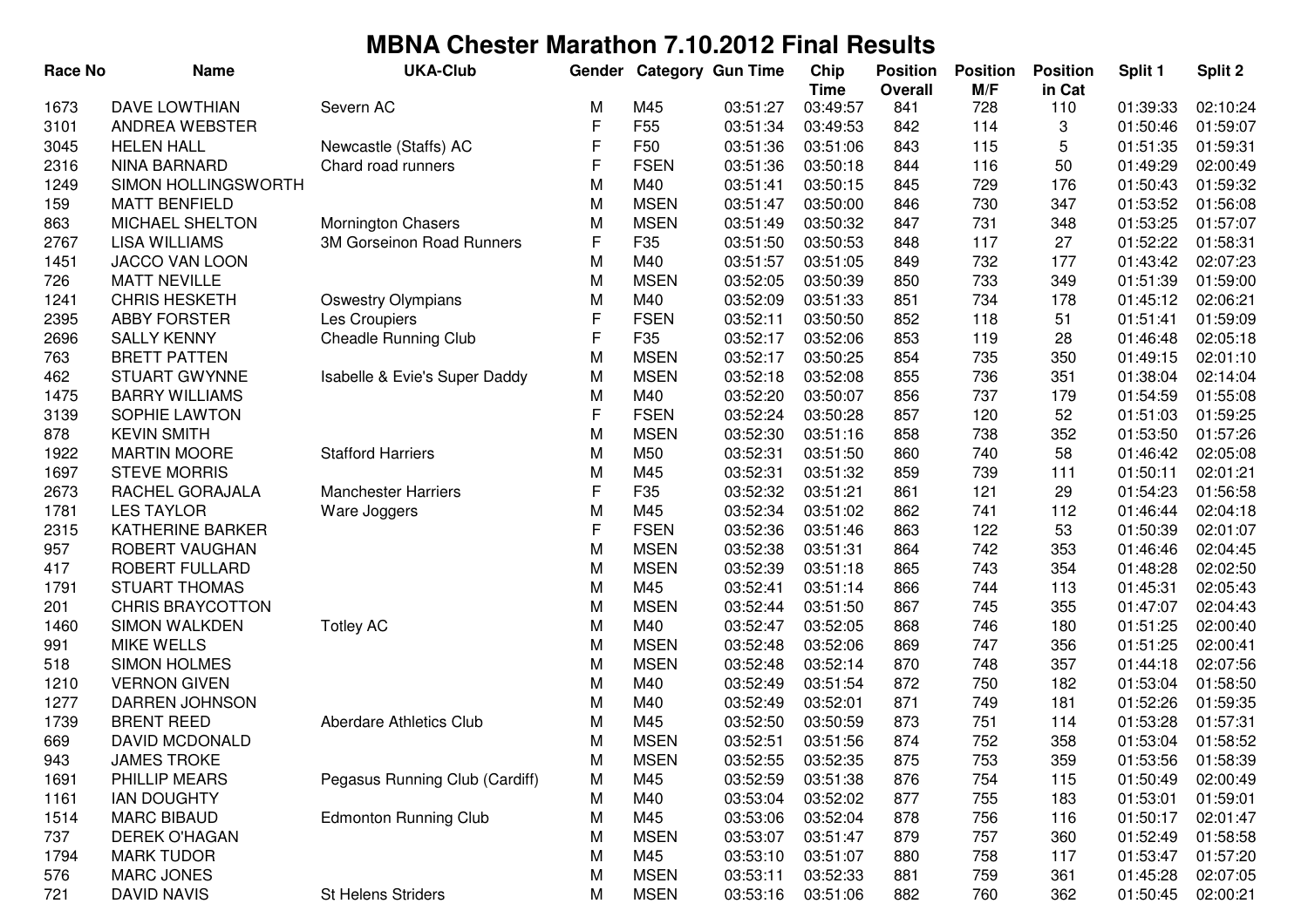| <b>Race No</b> | <b>Name</b>              | <b>UKA-Club</b>                | Gender |                 | <b>Category Gun Time</b> | Chip        | <b>Position</b> | <b>Position</b> | <b>Position</b> | Split 1  | Split 2  |
|----------------|--------------------------|--------------------------------|--------|-----------------|--------------------------|-------------|-----------------|-----------------|-----------------|----------|----------|
|                |                          |                                |        |                 |                          | <b>Time</b> | <b>Overall</b>  | M/F             | in Cat          |          |          |
| 2940           | <b>AMANDA CATTELL</b>    | <b>Steel City Striders</b>     | F      | F45             | 03:53:16                 | 03:51:39    | 883             | 123             | 15              | 01:51:42 | 01:59:57 |
| 3042           | <b>JULIET EDWARDS</b>    | Meirionnydd Running Club       | F      | F50             | 03:53:17                 | 03:51:39    | 884             | 124             | 6               | 01:55:21 | 01:56:18 |
| 488            | <b>DARRELL HARRIS</b>    |                                | M      | <b>MSEN</b>     | 03:53:19                 | 03:51:15    | 885             | 761             | 363             | 01:54:15 | 01:57:00 |
| 3127           | <b>ROSIE TAPPER</b>      |                                | F      | F35             | 03:53:19                 | 03:51:16    | 886             | 125             | 30              | 01:53:31 | 01:57:45 |
| 934            | <b>CHRIS TOCK</b>        |                                | M      | <b>MSEN</b>     | 03:53:20                 | 03:52:00    | 887             | 762             | 364             | 01:54:17 | 01:57:43 |
| 299            | STEPHEN CROASDALE        |                                | M      | <b>MSEN</b>     | 03:53:21                 | 03:53:04    | 888             | 763             | 365             | 01:35:39 | 02:17:25 |
| 569            | <b>MARK JOHNSON</b>      |                                | M      | <b>MSEN</b>     | 03:53:26                 | 03:52:06    | 889             | 764             | 366             | 01:51:35 | 02:00:31 |
| 2156           | <b>DANIEL ASTBURY</b>    | <b>Chester Tri</b>             | M      | <b>MSEN</b>     | 03:53:34                 | 03:53:03    | 890             | 765             | 367             | 01:52:35 | 02:00:28 |
| 603            | <b>HYUN-JIN KO</b>       |                                | M      | <b>MSEN</b>     | 03:53:38                 | 03:51:31    | 891             | 766             | 368             | 01:48:44 | 02:02:47 |
| 133            | <b>NEIL BALDERSTONE</b>  |                                | M      | <b>MSEN</b>     | 03:53:42                 | 03:52:20    | 892             | 767             | 369             | 01:50:13 | 02:02:07 |
| 636            | PHIL LYNN                |                                | M      | <b>MSEN</b>     | 03:53:44                 | 03:52:57    | 893             | 768             | 370             | 01:45:33 | 02:07:24 |
| 898            | <b>GARETH STICKELS</b>   |                                | M      | <b>MSEN</b>     | 03:53:45                 | 03:52:38    | 895             | 770             | 372             | 01:50:29 | 02:02:09 |
| 218            | THOMAS BUCKLAND          |                                | M      | <b>MSEN</b>     | 03:53:45                 | 03:52:39    | 896             | 771             | 373             | 01:50:30 | 02:02:09 |
| 895            | PAUL STAMP               |                                | M      | <b>MSEN</b>     | 03:53:45                 | 03:52:30    | 894             | 769             | 371             | 02:04:03 | 01:48:27 |
| 560            | ANDREW JAMES             |                                | M      | <b>MSEN</b>     | 03:53:49                 | 03:52:05    | 897             | 772             | 374             | 01:53:24 | 01:58:41 |
| 818            | <b>ANDY RITCHIE</b>      |                                | M      | <b>MSEN</b>     | 03:53:53                 | 03:53:32    | 898             | 773             | 375             | 01:36:03 | 02:17:29 |
| 1820           | MICHAEL ARMITAGE         |                                | M      | M50             | 03:53:55                 | 03:53:20    | 899             | 774             | 59              | 01:57:04 | 01:56:16 |
| 1917           | <b>RAY MCGLOIN</b>       | Lostock AC                     | M      | M50             | 03:53:56                 | 03:53:27    | 900             | 775             | 60              | 01:45:57 | 02:07:30 |
| 393            | <b>CONOR FEE</b>         |                                | M      | <b>MSEN</b>     | 03:53:57                 | 03:53:22    | 901             | 776             | 376             | 01:46:17 | 02:07:05 |
| 2200           | <b>SIMON LEA</b>         |                                | M      | M45             | 03:54:06                 | 03:52:58    | 902             | 777             | 118             | 01:49:04 | 02:03:54 |
| 2050           | PAUL STAFFORD            | Killamarsh Kestrels R.C.       | M      | M55             | 03:54:10                 | 03:52:40    | 903             | 778             | 28              | 01:57:22 | 01:55:18 |
| 2601           | <b>CATH WALLS</b>        | Fetch Everyone RC              | F      | <b>FSEN</b>     | 03:54:12                 | 03:53:07    | 904             | 126             | 54              | 01:53:34 | 01:59:33 |
| 2668           | <b>SARAH FRY</b>         |                                | F      | F35             | 03:54:14                 | 03:52:59    | 905             | 127             | 31              | 01:54:09 | 01:58:50 |
| 444            | ANDREW GOODSON           | <b>Tiptree Road Runners</b>    | M      | <b>MSEN</b>     | 03:54:17                 | 03:53:36    | 906             | 779             | 377             | 01:44:57 | 02:08:39 |
| 2830           | <b>LOUISE HARRISON</b>   | <b>Stockport Harriers</b>      | F      | F40             | 03:54:23                 | 03:52:51    | 907             | 128             | 18              | 01:52:29 | 02:00:22 |
| 2189           | <b>DAREN ISMAY</b>       |                                | M      | M40             | 03:54:29                 | 03:52:24    | 908             | 780             | 184             | 01:41:11 | 02:11:13 |
| 1824           | <b>NEIL BALLARD</b>      | <b>Oswestry Olympians</b>      | M      | M50             | 03:54:30                 | 03:53:28    | 909             | 781             | 61              | 01:50:58 | 02:02:30 |
| 1449           | <b>DAVID TYLER</b>       |                                | M      | M40             | 03:54:32                 | 03:53:26    | 910             | 782             | 185             | 01:56:15 | 01:57:11 |
| 1150           | <b>SHAUN CURD</b>        |                                | M      | M40             | 03:54:34                 | 03:52:47    | 911             | 783             | 186             | 01:50:55 | 02:01:52 |
| 2970           | <b>HELEN EDWARDS</b>     | Newport & District Running Clu | F      | F45             | 03:54:37                 | 03:53:41    | 912             | 129             | 16              | 01:51:01 | 02:02:40 |
| 2475           | <b>KYLIE LAWS</b>        |                                | F      | <b>FSEN</b>     | 03:54:40                 | 03:53:16    | 913             | 130             | 55              | 01:56:47 | 01:56:29 |
| 609            | <b>CHRIS LAMBERT</b>     |                                | M      | <b>MSEN</b>     | 03:54:46                 | 03:51:49    | 914             | 784             | 378             | 01:57:34 | 01:54:15 |
| 553            | <b>REECE ISAAC</b>       | <b>Kippax Harriers</b>         | M      | <b>MSEN</b>     | 03:54:47                 | 03:54:45    | 915             | 785             | 379             | 01:40:29 | 02:14:16 |
| 1997           | <b>TREVOR CHAPMAN</b>    |                                | М      | M <sub>55</sub> | 03:54:51                 | 03:53:50    | 916             | 786             | 29              | 01:50:31 | 02:03:19 |
| 2625           | <b>ANNA BARNES</b>       | Chester Tri                    | F      | F <sub>35</sub> | 03:54:53                 | 03:53:28    | 918             | 131             | 32              | 01:54:47 | 01:58:41 |
| 263            | <b>IAN CLARKSON</b>      |                                | M      | <b>MSEN</b>     | 03:54:53                 | 03:53:36    | 917             | 787             | 380             | 01:48:20 | 02:05:16 |
| 2794           | <b>LISA CLAYTON</b>      |                                | F      | F40             | 03:55:00                 | 03:53:23    | 919             | 132             | 19              | 01:53:26 | 01:59:57 |
| 1608           | <b>IAN FREESTONE</b>     | <b>Hogweed Trotters</b>        | M      | M45             | 03:55:03                 | 03:53:27    | 920             | 788             | 119             | 01:54:04 | 01:59:23 |
| 2022           | <b>IAN MACKIE</b>        |                                | M      | M55             | 03:55:04                 | 03:54:08    | 921             | 789             | 30              | 01:51:23 | 02:02:45 |
| 1645           | NEIL JEFFREY             | <b>Dumfries Harriers</b>       | M      | M45             | 03:55:04                 | 03:53:57    | 922             | 790             | 120             | 01:48:55 | 02:05:02 |
| 728            | <b>LEIGHTON NICHOLAS</b> |                                | M      | <b>MSEN</b>     | 03:55:06                 | 03:51:57    | 923             | 791             | 381             | 01:51:01 | 02:00:56 |
| 2165           | <b>CHRIS MELIA</b>       | Knutsford Tri Club             | M      | <b>MSEN</b>     | 03:55:07                 | 03:54:44    | 924             | 792             | 382             | 01:48:34 | 02:06:10 |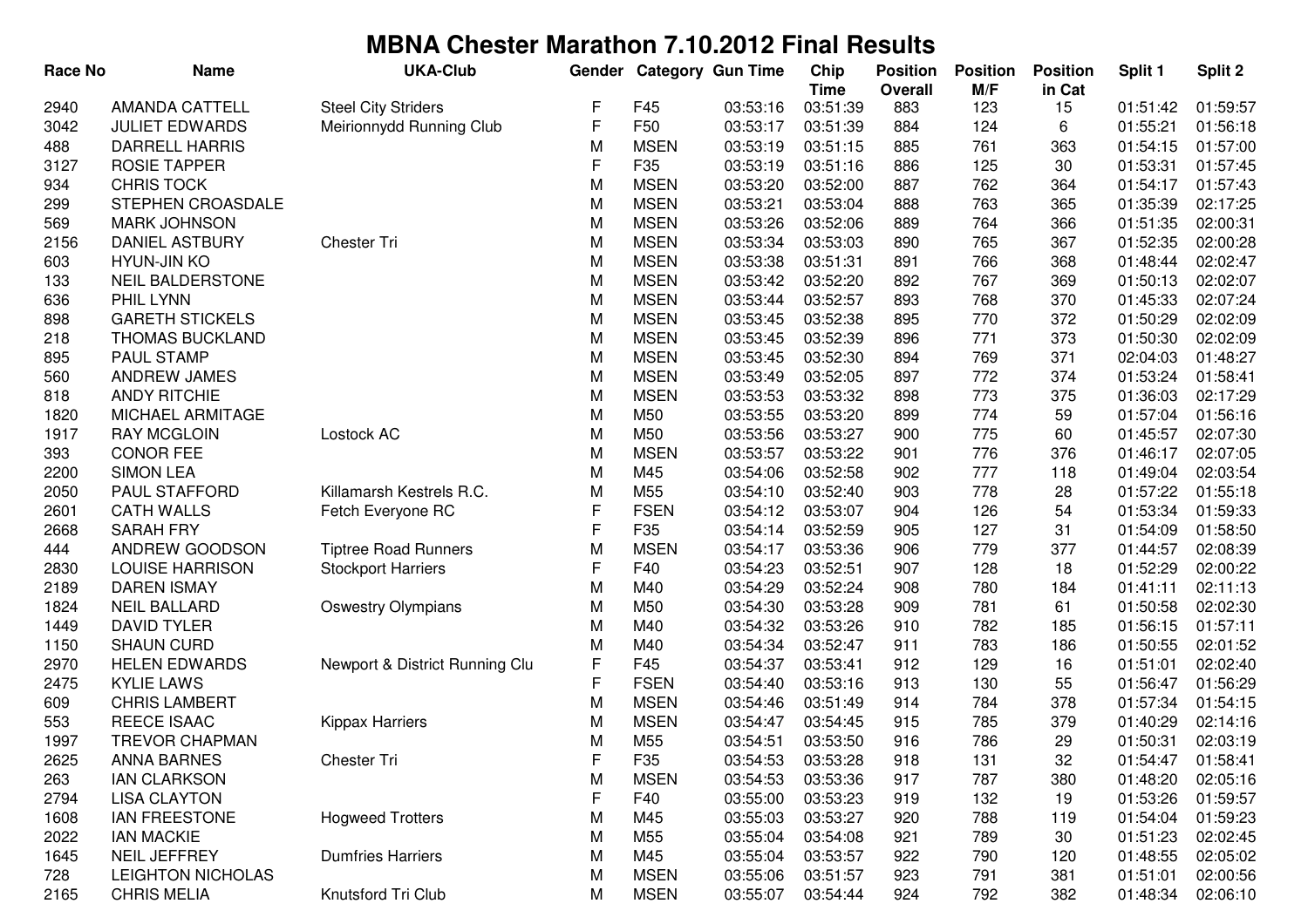| <b>Race No</b> | <b>Name</b>                       | <b>UKA-Club</b>             | Gender      |                 | <b>Category Gun Time</b> | Chip<br><b>Time</b> | <b>Position</b><br><b>Overall</b> | <b>Position</b><br>M/F | <b>Position</b><br>in Cat | Split 1  | Split 2  |
|----------------|-----------------------------------|-----------------------------|-------------|-----------------|--------------------------|---------------------|-----------------------------------|------------------------|---------------------------|----------|----------|
| 1928           | <b>JON OWEN</b>                   |                             | M           | M50             | 03:55:09                 | 03:54:31            | 925                               | 793                    | 62                        | 01:51:20 | 02:03:11 |
| 882            | RICK SOMERSET-WILLIAMS            |                             | M           | <b>MSEN</b>     | 03:55:09                 | 03:54:13            | 926                               | 794                    | 383                       | 01:50:35 | 02:03:38 |
| 2637           | NICOLA BOWERMAN                   | Ampthill & Flitwick Flyers  | F           | F35             | 03:55:10                 | 03:53:48            | 928                               | 133                    | 33                        | 01:53:11 | 02:00:37 |
| 1259           | <b>SIMON HOWE</b>                 | <b>BiG Storage</b>          | M           | M40             | 03:55:10                 | 03:54:06            | 927                               | 795                    | 187                       | 01:55:54 | 01:58:12 |
| 1651           | <b>MARTIN JONES</b>               |                             | M           | M45             | 03:55:11                 | 03:53:58            | 929                               | 796                    | 121                       | 01:49:56 | 02:04:02 |
| 531            | <b>MICK HRABE</b>                 | Dartford White Oak Tri      | M           | <b>MSEN</b>     | 03:55:13                 | 03:54:40            | 931                               | 798                    | 384                       | 01:56:35 | 01:58:05 |
| 2100           | PHILIP BRENNAN                    | Stratford Upon Avon AC      | M           | M65             | 03:55:13                 | 03:54:37            | 930                               | 797                    | 3                         | 01:47:10 | 02:07:27 |
| 365            | <b>ANDREW EDWARDS</b>             |                             | M           | <b>MSEN</b>     | 03:55:16                 | 03:54:03            | 932                               | 799                    | 385                       | 01:55:21 | 01:58:42 |
| 1597           | STEPHEN ELDRIDGE                  |                             | M           | M45             | 03:55:20                 | 03:54:09            | 933                               | 800                    | 122                       | 01:54:44 | 01:59:25 |
| 2335           | ANN BRACEGIRDLE                   |                             | F           | <b>FSEN</b>     | 03:55:21                 | 03:54:54            | 934                               | 134                    | 56                        | 01:49:43 | 02:05:11 |
| 3111           | YVONNE TWELVETREE                 | <b>Totley AC</b>            | $\mathsf F$ | F60             | 03:55:28                 | 03:54:55            | 935                               | 135                    | $\overline{\mathbf{c}}$   | 01:50:31 | 02:04:24 |
| 3082           | PJ BOWYER-JONES                   | Larkfield AC                | F           | F <sub>55</sub> | 03:55:35                 | 03:54:06            | 936                               | 136                    | $\overline{\mathbf{4}}$   | 01:55:39 | 01:58:27 |
| 2723           | <b>HELEN OWENS</b>                | <b>Helsby RC</b>            | F           | F35             | 03:55:38                 | 03:54:37            | 937                               | 137                    | 34                        | 01:54:27 | 02:00:10 |
| 2822           | SARAH GAUVIN                      | <b>Fenland Running Club</b> | $\mathsf F$ | F40             | 03:55:39                 | 03:55:10            | 938                               | 138                    | 20                        | 01:48:32 | 02:06:38 |
| 2419           | <b>EDITH GRUBER</b>               | Cybi Striders               | F           | <b>FSEN</b>     | 03:55:41                 | 03:54:36            | 939                               | 139                    | 57                        | 01:57:52 | 01:56:44 |
| 1363           | <b>MARK PILLINER</b>              |                             | M           | M40             | 03:55:42                 | 03:54:47            | 940                               | 801                    | 188                       | 01:46:50 | 02:07:57 |
| 2713           | <b>LINDSAY MELLING</b>            |                             | F           | F35             | 03:55:43                 | 03:53:52            | 941                               | 140                    | 35                        | 01:53:51 | 02:00:01 |
| 580            | RICHARD JONES                     |                             | M           | <b>MSEN</b>     | 03:55:49                 | 03:54:49            | 942                               | 802                    | 386                       | 01:56:15 | 01:58:34 |
| 3089           | <b>VALERIE DESBOROUGH</b>         | Penny Lane Striders         | F           | F <sub>55</sub> | 03:55:53                 | 03:55:11            | 943                               | 141                    | 5                         | 01:53:09 | 02:02:02 |
| 326            | <b>ADAM DAY</b>                   |                             | M           | <b>MSEN</b>     | 03:55:55                 | 03:55:04            | 944                               | 803                    | 387                       | 01:45:31 | 02:09:33 |
| 2933           | <b>SUE BOWDEN</b>                 |                             | F           | F45             | 03:55:57                 | 03:54:14            | 945                               | 142                    | 17                        | 01:57:53 | 01:56:21 |
| 2051           | <b>JOHN THOMPSON</b>              |                             | M           | M55             | 03:55:58                 | 03:55:16            | 946                               | 804                    | 31                        | 01:51:25 | 02:03:51 |
| 1991           | ROY BODDINGTON                    | W.D.A.C.                    | M           | M55             | 03:55:58                 | 03:54:04            | 947                               | 805                    | 32                        | 01:51:25 | 02:02:39 |
| 562            | RICHARD JAMES [WREXHAIWrexham AAC |                             | M           | <b>MSEN</b>     | 03:56:01                 | 03:55:47            | 948                               | 806                    | 388                       | 01:44:46 | 02:11:01 |
| 2375           | <b>EMMA DANDO</b>                 |                             | $\mathsf F$ | <b>FSEN</b>     | 03:56:02                 | 03:54:59            | 949                               | 143                    | 58                        | 01:56:03 | 01:58:56 |
| 686            | <b>JASON MEE</b>                  | Run England                 | M           | <b>MSEN</b>     | 03:56:03                 | 03:55:30            | 950                               | 807                    | 389                       | 01:51:02 | 02:04:28 |
| 2675           | <b>VICKY GREEN</b>                |                             | $\mathsf F$ | F35             | 03:56:04                 | 03:54:42            | 951                               | 144                    | 36                        | 01:55:21 | 01:59:21 |
| 572            | <b>CHRIS JONES</b>                | Northbrook AC               | M           | <b>MSEN</b>     | 03:56:05                 | 03:55:01            | 953                               | 809                    | 390                       | 01:49:47 | 02:05:14 |
| 1168           | ROBERT EAGLE                      |                             | M           | M40             | 03:56:05                 | 03:54:51            | 952                               | 808                    | 189                       | 01:50:39 | 02:04:12 |
| 1695           | <b>CHRIS MORGAN</b>               | RRC 13025                   | M           | M45             | 03:56:06                 | 03:54:14            | 954                               | 810                    | 123                       | 01:52:36 | 02:01:38 |
| 1717           | <b>KEVIN PAYNE</b>                | Mid Essex Casuals           | M           | M45             | 03:56:08                 | 03:55:33            | 955                               | 811                    | 124                       | 01:47:41 | 02:07:52 |
| 1144           | <b>BOB CORINALDI</b>              | Vale Royal AC               | M           | M40             | 03:56:09                 | 03:55:02            | 956                               | 812                    | 190                       | 01:56:00 | 01:59:02 |
| 1183           | <b>MATTHEW FEATHER</b>            |                             | M           | M40             | 03:56:19                 | 03:55:48            | 957                               | 813                    | 191                       | 01:57:10 | 01:58:38 |
| 1127           | PAUL CLAYTON                      |                             | M           | M40             | 03:56:20                 | 03:54:43            | 958                               | 814                    | 192                       | 01:53:27 | 02:01:16 |
| 2415           | <b>MARA GREEN</b>                 |                             | F.          | <b>FSEN</b>     | 03:56:22                 | 03:55:43            | 959                               | 145                    | 59                        | 01:56:12 | 01:59:31 |
| 1618           | <b>NICK GILLON</b>                | Knutsford Tri Club          | M           | M45             | 03:56:26                 | 03:54:38            | 960                               | 815                    | 125                       | 01:55:13 | 01:59:25 |
| 2163           | LEE LUMB                          | <b>BiG Storage</b>          | M           | <b>MSEN</b>     | 03:56:29                 | 03:55:54            | 961                               | 816                    | 391                       | 01:44:06 | 02:11:48 |
| 1826           | <b>ANDREW BELL</b>                | <b>Congleton Harriers</b>   | M           | M50             | 03:56:34                 | 03:54:30            | 962                               | 817                    | 63                        | 01:51:24 | 02:03:06 |
| 1620           | <b>ALLEN GRANT</b>                | Hailsham Harriers           | M           | M45             | 03:56:37                 | 03:55:20            | 963                               | 818                    | 126                       | 01:46:12 | 02:09:08 |
| 2734           | <b>JULIE PRITCHETT</b>            | Ampthill & Flitwick Flyers  | F           | F35             | 03:56:39                 | 03:55:16            | 964                               | 146                    | 37                        | 01:56:42 | 01:58:34 |
| 1548           | <b>BRUCE CLAPTON</b>              |                             | M           | M45             | 03:56:40                 | 03:55:22            | 965                               | 819                    | 127                       | 01:56:52 | 01:58:30 |
| 202            | <b>IAN BRIGGS</b>                 |                             | M           | <b>MSEN</b>     | 03:56:42                 | 03:55:36            | 966                               | 820                    | 392                       | 01:56:38 | 01:58:58 |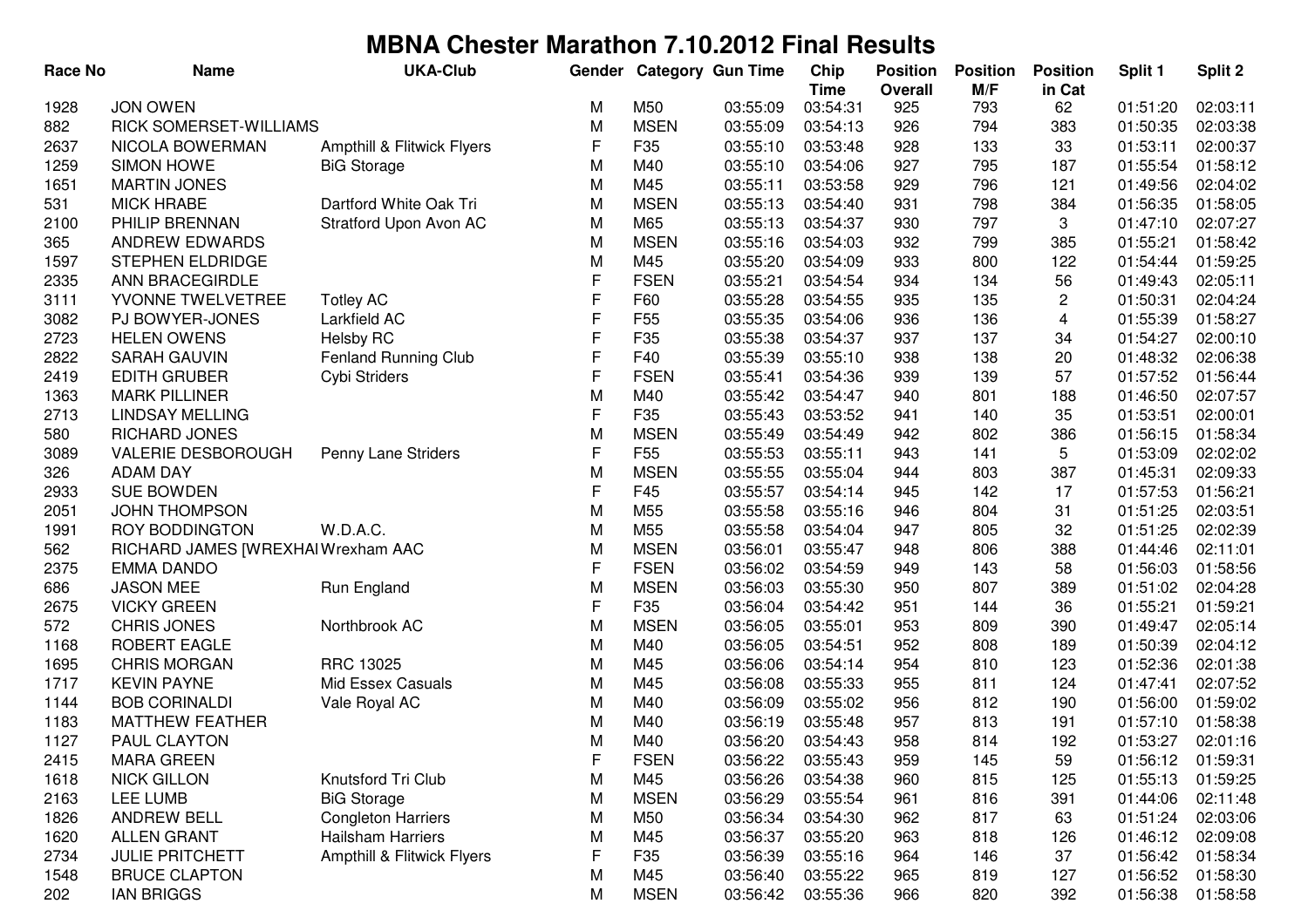| <b>Race No</b> | <b>Name</b>               | <b>UKA-Club</b>            | Gender      |             | <b>Category Gun Time</b> | Chip        | <b>Position</b> | <b>Position</b> | <b>Position</b> | Split 1  | Split 2  |
|----------------|---------------------------|----------------------------|-------------|-------------|--------------------------|-------------|-----------------|-----------------|-----------------|----------|----------|
|                |                           |                            |             |             |                          | <b>Time</b> | <b>Overall</b>  | M/F             | in Cat          |          |          |
| 2383           | <b>AMY DUCK</b>           | <b>Steel City Striders</b> | F           | <b>FSEN</b> | 03:56:44                 | 03:55:42    | 967             | 147             | 60              | 01:53:40 | 02:02:02 |
| 1956           | <b>KEVIN STRAW</b>        |                            | M           | M50         | 03:56:47                 | 03:55:53    | 968             | 821             | 64              | 01:54:59 | 02:00:54 |
| 1130           | <b>MARK CLIFF</b>         |                            | M           | M40         | 03:56:50                 | 03:56:26    | 969             | 822             | 193             | 01:47:04 | 02:09:22 |
| 1721           | <b>ANTHONY PENLINGTON</b> |                            | M           | M45         | 03:56:59                 | 03:54:24    | 970             | 823             | 128             | 01:50:13 | 02:04:11 |
| 983            | NOBORU WATANABE           |                            | M           | <b>MSEN</b> | 03:57:09                 | 03:55:29    | 971             | 824             | 393             | 01:52:15 | 02:03:14 |
| 1895           | <b>NICK JOHNSON</b>       | Wooler R.C.                | M           | M50         | 03:57:10                 | 03:56:42    | 972             | 825             | 65              | 01:42:47 | 02:13:55 |
| 120            | <b>MATT ASHFORD</b>       |                            | M           | <b>MSEN</b> | 03:57:13                 | 03:55:46    | 973             | 826             | 394             | 01:58:23 | 01:57:23 |
| 634            | SUE WIBBERELEY            |                            | F           | F35         | 03:57:13                 | 03:54:44    | 974             | 148             | 38              | 01:51:50 | 02:02:54 |
| 1185           | DAVE FIDLER               |                            | M           | M40         | 03:57:16                 | 03:56:52    | 975             | 827             | 194             | 01:53:21 | 02:03:31 |
| 625            | <b>RICHARD LEY</b>        |                            | M           | <b>MSEN</b> | 03:57:18                 | 03:56:44    | 976             | 828             | 395             | 01:56:00 | 02:00:44 |
| 2976           | <b>ALISON HUME</b>        | <b>Almost Athletes</b>     | $\mathsf F$ | F45         | 03:57:19                 | 03:56:14    | 977             | 149             | 18              | 01:56:05 | 02:00:09 |
| 284            | <b>ANDREW COPPIN</b>      |                            | M           | <b>MSEN</b> | 03:57:21                 | 03:57:15    | 978             | 829             | 396             | 01:45:54 | 02:11:21 |
| 343            | <b>ALEX DIXON</b>         |                            | M           | <b>MSEN</b> | 03:57:22                 | 03:56:49    | 979             | 830             | 397             | 01:49:23 | 02:07:26 |
| 2612           | <b>AKI WILSON</b>         |                            | $\mathsf F$ | <b>FSEN</b> | 03:57:30                 | 03:55:03    | 980             | 150             | 61              | 01:57:49 | 01:57:14 |
| 464            | <b>DANIEL HAGUE</b>       |                            | M           | <b>MSEN</b> | 03:57:32                 | 03:56:37    | 981             | 831             | 398             | 01:53:54 | 02:02:43 |
| 1464           | DARREN WARNER             |                            | M           | M40         | 03:57:37                 | 03:56:06    | 982             | 832             | 195             | 01:52:33 | 02:03:33 |
| 1219           | <b>MARTIN GRAY</b>        | Radcliffe AC               | M           | M40         | 03:57:37                 | 03:55:54    | 983             | 833             | 196             | 01:52:28 | 02:03:26 |
| 2173           | <b>MARK HUMPHREYS</b>     |                            | M           | <b>MSEN</b> | 03:57:38                 | 03:54:58    | 984             | 834             | 399             | 01:51:15 | 02:03:43 |
| 2006           | PAUL DURSLEY              | <b>Lliswerry Runners</b>   | M           | M55         | 03:57:39                 | 03:57:33    | 985             | 835             | 33              | 01:45:54 | 02:11:39 |
| 2351           | <b>LISA CARNEY</b>        | <b>Wallasey AC</b>         | F           | <b>FSEN</b> | 03:57:43                 | 03:57:18    | 987             | 152             | 62              | 01:56:05 | 02:01:13 |
| 2628           | <b>VICTORIA BELLAMY</b>   |                            | F           | F35         | 03:57:43                 | 03:57:14    | 986             | 151             | 39              | 01:48:27 | 02:08:47 |
| 1982           | <b>BARRY WOOD</b>         |                            | M           | M50         | 03:57:45                 | 03:55:40    | 988             | 836             | 66              | 01:48:21 | 02:07:19 |
| 2110           | <b>ALBERT KEMP</b>        | <b>Wadhurst Runners</b>    | M           | M65         | 03:57:46                 | 03:57:23    | 989             | 837             | 4               | 01:52:42 | 02:04:41 |
| 3006           | SARAH RICHARDSON          |                            | F           | F45         | 03:57:49                 | 03:55:43    | 990             | 153             | 19              | 01:53:28 | 02:02:15 |
| 1598           | <b>ANDY ELLIS</b>         |                            | M           | M45         | 03:57:50                 | 03:56:11    | 991             | 838             | 129             | 01:55:02 | 02:01:09 |
| 618            | <b>MARK LEATHAM</b>       |                            | M           | <b>MSEN</b> | 03:57:53                 | 03:57:09    | 992             | 839             | 400             | 01:44:58 | 02:12:11 |
| 422            | <b>STUART GANT</b>        |                            | M           | <b>MSEN</b> | 03:57:56                 | 03:57:33    | 993             | 840             | 401             | 01:45:32 | 02:12:01 |
| 282            | DAVID COOKE               |                            | M           | <b>MSEN</b> | 03:57:57                 | 03:55:55    | 994             | 841             | 402             | 01:54:56 | 02:00:59 |
| 1284           | PETER KAY                 |                            | M           | M40         | 03:57:58                 | 03:56:14    | 995             | 842             | 197             | 01:51:01 | 02:05:13 |
| 2980           | <b>DENISE JAMES</b>       | Evesham Vale RC            | $\mathsf F$ | F45         | 03:57:59                 | 03:56:26    | 996             | 154             | 20              | 01:53:31 | 02:02:55 |
| 1313           | PHIL MAUNDRILL            |                            | M           | M40         | 03:58:00                 | 03:57:16    | 997             | 843             | 198             | 01:52:24 | 02:04:52 |
| 1763           | MOHAMMED SHAIKH           | <b>Almost Athletes</b>     | M           | M45         | 03:58:00                 | 03:57:17    | 998             | 844             | 130             | 01:52:51 | 02:04:26 |
| 777            | <b>MOHAMMED PLATT</b>     |                            | M           | <b>MSEN</b> | 03:58:01                 | 03:56:25    | 999             | 845             | 403             | 01:47:43 | 02:08:42 |
| 2553           | <b>ALICE RYDER</b>        |                            | F           | <b>FSEN</b> | 03:58:05                 | 03:57:20    | 1000            | 155             | 63              | 01:50:27 | 02:06:53 |
| 2445           | <b>KATRINA HYDE</b>       |                            | F           | <b>FSEN</b> | 03:58:06                 | 03:56:54    | 1001            | 156             | 64              | 01:52:55 | 02:03:59 |
| 1795           | PHILIP TUGWELL            | <b>Spectrum Striders</b>   | M           | M45         | 03:58:12                 | 03:56:36    | 1002            | 846             | 131             | 01:52:50 | 02:03:46 |
| 162            | TIM BENNETT               |                            | M           | <b>MSEN</b> | 03:58:13                 | 03:57:47    | 1004            | 848             | 404             | 01:47:06 | 02:10:41 |
| 1444           | <b>MALCOLM TOMKINS</b>    |                            | M           | M40         | 03:58:13                 | 03:56:26    | 1003            | 847             | 199             | 01:54:28 | 02:01:58 |
| 1041           | <b>NEAL WYATT</b>         | Dunbar RC                  | M           | <b>MSEN</b> | 03:58:19                 | 03:57:40    | 1005            | 849             | 405             | 01:52:05 | 02:05:35 |
| 1043           | <b>SIMON WYNNE</b>        | Chester Tri                | M           | <b>MSEN</b> | 03:58:21                 | 03:56:04    | 1006            | 850             | 406             | 01:50:16 | 02:05:48 |
| 933            | <b>DAN TIMMS</b>          |                            | M           | <b>MSEN</b> | 03:58:22                 | 03:57:11    | 1007            | 851             | 407             | 01:57:31 | 01:59:40 |
| 977            | <b>JOHN EVANS</b>         |                            | М           | <b>MSEN</b> | 03:58:23                 | 03:57:52    | 1008            | 852             | 408             | 01:42:18 | 02:15:34 |
|                |                           |                            |             |             |                          |             |                 |                 |                 |          |          |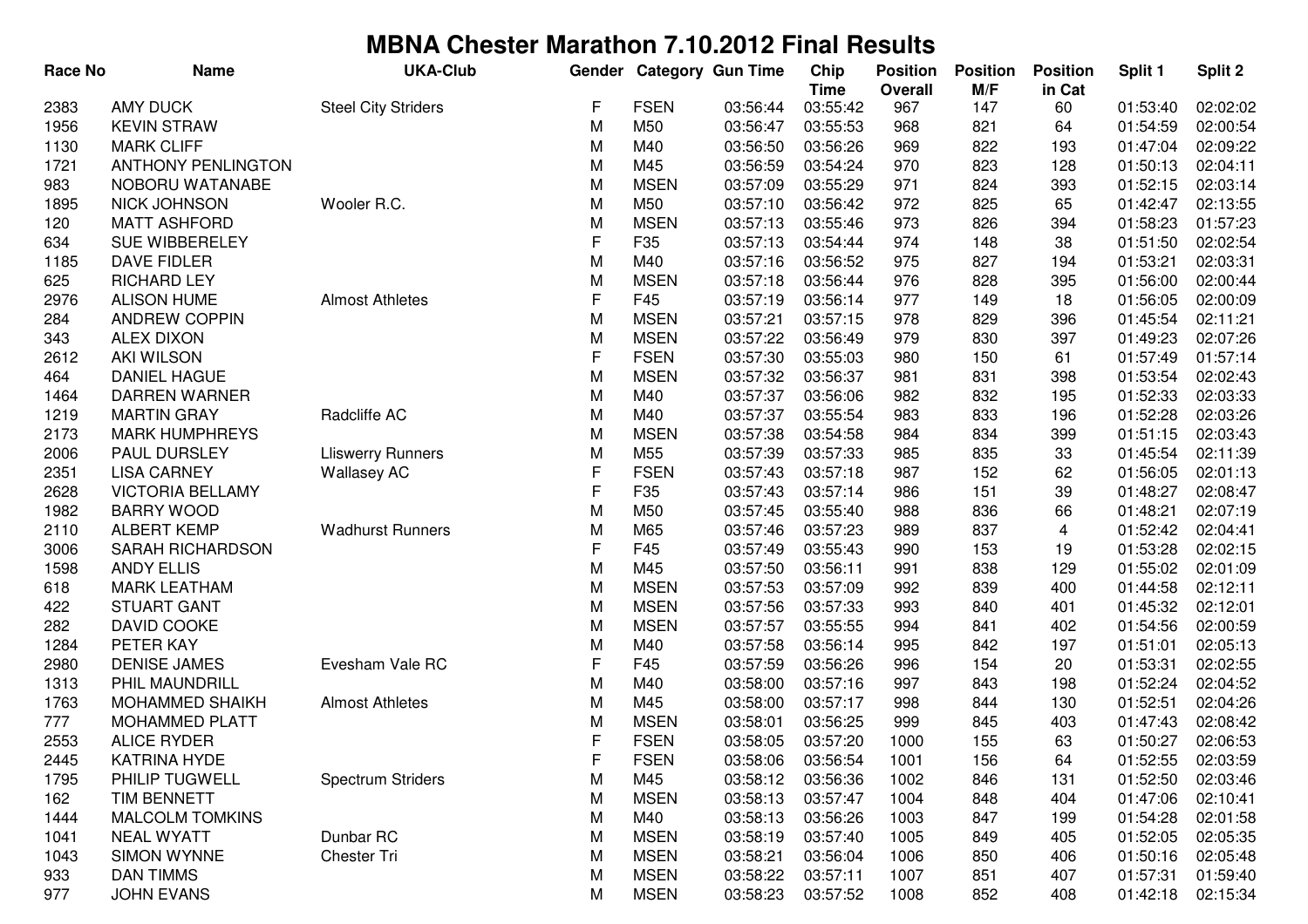| <b>Race No</b> | <b>Name</b>                       | <b>UKA-Club</b>                  | Gender |             | <b>Category Gun Time</b> | Chip                    | <b>Position</b>        | <b>Position</b> | <b>Position</b> | Split 1  | Split 2  |
|----------------|-----------------------------------|----------------------------------|--------|-------------|--------------------------|-------------------------|------------------------|-----------------|-----------------|----------|----------|
|                | <b>SIMON WAITE</b>                |                                  |        | M40         | 03:58:24                 | <b>Time</b><br>03:56:57 | <b>Overall</b><br>1010 | M/F<br>853      | in Cat          | 01:54:51 | 02:02:06 |
| 1458<br>2762   | <b>FRANCES WAITE</b>              |                                  | M<br>F | F35         | 03:58:24                 | 03:56:57                | 1009                   | 157             | 200<br>40       | 01:54:52 | 02:02:05 |
| 854            | <b>GARY SCOTT</b>                 |                                  | M      | <b>MSEN</b> | 03:58:31                 | 03:57:15                | 1011                   | 854             | 409             | 01:55:41 | 02:01:34 |
| 135            | <b>CARL BALDWIN</b>               |                                  | M      | <b>MSEN</b> | 03:58:32                 | 03:56:20                | 1012                   | 855             | 410             | 01:52:00 | 02:04:20 |
| 1355           | <b>NICK PARUMS</b>                |                                  | M      | M40         | 03:58:34                 | 03:57:20                | 1013                   | 856             | 201             | 01:52:46 | 02:04:34 |
| 688            | <b>JOE MESSENGER</b>              |                                  | M      | <b>MSEN</b> | 03:58:36                 | 03:56:42                | 1014                   | 857             | 411             | 01:50:50 | 02:05:52 |
| 2046           | MIKE SHEEDY                       |                                  | M      | M55         | 03:58:37                 | 03:57:12                | 1015                   | 858             | 34              | 01:54:57 | 02:02:15 |
| 2863           | KIMBERLEY MANGELSHOT Ware Joggers |                                  | F      | F40         | 03:58:39                 | 03:57:52                | 1016                   | 158             | 21              | 01:52:23 | 02:05:29 |
| 425            | <b>RICHARD GARDNER</b>            |                                  | M      | <b>MSEN</b> | 03:58:43                 | 03:57:12                | 1017                   | 859             | 412             | 01:49:08 | 02:08:04 |
| 1505           | <b>JOHN BAILEY</b>                | <b>Almost Athletes</b>           | M      | M45         | 03:58:47                 | 03:58:02                | 1018                   | 860             | 132             | 01:53:27 | 02:04:35 |
| 445            | ANDREW GOODWIN                    |                                  | M      | <b>MSEN</b> | 03:58:48                 | 03:56:21                | 1020                   | 862             | 414             | 01:58:09 | 01:58:12 |
| 872            | <b>MARK SLEEMAN</b>               | <b>Totley AC</b>                 | M      | <b>MSEN</b> | 03:58:48                 | 03:56:21                | 1019                   | 861             | 413             | 01:58:10 | 01:58:11 |
| 360            | <b>SCOTT DUTTON</b>               | <b>Boston and District</b>       | M      | <b>MSEN</b> | 03:58:52                 | 03:57:50                | 1021                   | 863             | 415             | 01:55:42 | 02:02:08 |
| 1768           | <b>FORBES SIMPSON</b>             |                                  | M      | M45         | 03:58:53                 | 03:57:28                | 1023                   | 864             | 133             | 01:50:09 | 02:07:19 |
| 2956           | AMANDA ENGLISH                    | <b>Redhill Road Runners</b>      | F      | F45         | 03:58:53                 | 03:58:13                | 1022                   | 159             | 21              | 01:52:25 | 02:05:48 |
| 2356           | RACHAEL CAVANAGH                  | <b>Sale Harriers</b>             | F      | <b>FSEN</b> | 03:58:56                 | 03:58:02                | 1024                   | 160             | 65              | 01:50:32 | 02:07:30 |
| 2005           | ANDREW DOOLEY                     | Styal RC                         | M      | M55         | 03:58:57                 | 03:58:27                | 1025                   | 865             | 35              | 01:54:13 | 02:04:14 |
| 2849           | <b>ANN KNOYLE</b>                 | <b>Wolds Vets</b>                | F      | F40         | 03:58:58                 | 03:57:46                | 1026                   | 161             | 22              | 01:51:18 | 02:06:28 |
| 2459           | <b>TARA JONES</b>                 |                                  | F      | <b>FSEN</b> | 03:59:02                 | 03:57:35                | 1027                   | 162             | 66              | 01:56:05 | 02:01:30 |
| 596            | <b>RICHARD KESSLER</b>            |                                  | M      | <b>MSEN</b> | 03:59:02                 | 03:58:12                | 1029                   | 867             | 416             | 01:58:31 | 01:59:41 |
| 1967           | <b>TREVOR TOMMY</b>               |                                  | M      | M50         | 03:59:02                 | 03:58:25                | 1028                   | 866             | 67              | 01:44:30 | 02:13:55 |
| 1281           | <b>PAUL JONES</b>                 |                                  | M      | M40         | 03:59:05                 | 03:56:34                | 1030                   | 868             | 202             | 01:50:53 | 02:05:41 |
| 1420           | MICHAEL SKILLICORN                |                                  | M      | M40         | 03:59:06                 | 03:57:55                | 1031                   | 869             | 203             | 01:50:11 | 02:07:44 |
| 3031           | <b>CLARE WILLIAMS</b>             | Ingli Runners                    | F      | F45         | 03:59:07                 | 03:58:15                | 1032                   | 163             | 22              | 01:52:02 | 02:06:13 |
| 1687           | <b>STEPHEN MCGILL</b>             |                                  | M      | M45         | 03:59:07                 | 03:57:09                | 1033                   | 870             | 134             | 01:54:11 | 02:02:58 |
| 169            | <b>MARTIN BINDEMANN</b>           |                                  | M      | <b>MSEN</b> | 03:59:12                 | 03:56:42                | 1034                   | 871             | 417             | 01:53:49 | 02:02:53 |
| 839            | <b>GARETH ROWE</b>                |                                  | M      | <b>MSEN</b> | 03:59:14                 | 03:58:22                | 1035                   | 872             | 418             | 01:53:16 | 02:05:06 |
| 2749           | JOANNE STEPHENSON                 |                                  | F      | F35         | 03:59:15                 | 03:57:46                | 1036                   | 164             | 41              | 01:57:04 | 02:00:42 |
| 2960           | <b>MANDY FORRESTER</b>            |                                  | F      | F45         | 03:59:17                 | 03:56:57                | 1037                   | 165             | 23              | 01:56:23 | 02:00:34 |
| 2615           | <b>KIRSTY WRIGHT</b>              | <b>Wetherby Runners AC</b>       | F      | <b>FSEN</b> | 03:59:17                 | 03:58:00                | 1038                   | 166             | 67              | 01:57:48 | 02:00:12 |
| 1002           | DAVID WHITEHALL                   |                                  | M      | <b>MSEN</b> | 03:59:18                 | 03:57:20                | 1040                   | 874             | 419             | 01:59:09 | 01:58:11 |
| 1224           | <b>MARK GREWER</b>                |                                  | M      | M40         | 03:59:18                 | 03:58:33                | 1039                   | 873             | 204             | 01:48:25 | 02:10:08 |
| 1428           | <b>JOHN STAFFURTH</b>             |                                  | M      | M40         | 03:59:25                 | 03:57:49                | 1041                   | 875             | 205             | 01:53:56 | 02:03:53 |
| 1398           | <b>CARL RUSHTON</b>               |                                  | M      | M40         | 03:59:30                 | 03:58:05                | 1042                   | 876             | 206             | 01:50:51 | 02:07:14 |
| 2693           | <b>EMMA KEARNEY</b>               | Penny Lane Striders              | F      | F35         | 03:59:31                 | 03:57:47                | 1043                   | 167             | 42              | 01:59:18 | 01:58:29 |
| 1242           | <b>NEIL HIBBERT</b>               |                                  | M      | M40         | 03:59:33                 | 03:57:54                | 1044                   | 877             | 207             | 01:53:10 | 02:04:44 |
| 604            | <b>GRZEGORZ KUBIAK</b>            |                                  | M      | <b>MSEN</b> | 03:59:39                 | 03:58:26                | 1045                   | 878             | 420             | 01:55:49 | 02:02:37 |
| 173            | DAVID BLACKHAM                    |                                  | M      | <b>MSEN</b> | 03:59:41                 | 03:56:40                | 1047                   | 880             | 422             | 01:50:48 | 02:05:52 |
| 226            | <b>ELLIOTT BUSS</b>               |                                  | M      | <b>MSEN</b> | 03:59:41                 | 03:58:42                | 1046                   | 879             | 421             | 01:51:43 | 02:06:59 |
| 805            | <b>ANDY RATCLIFFE</b>             | <b>Blackwater Valley Runners</b> | M      | <b>MSEN</b> | 03:59:42                 | 03:59:12                | 1048                   | 881             | 423             | 01:53:13 | 02:05:59 |
| 713            | <b>SAM MORROW</b>                 |                                  | M      | <b>MSEN</b> | 03:59:45                 | 03:58:24                | 1049                   | 882             | 424             | 01:45:54 | 02:12:30 |
| 2591           | <b>HELEN THOMSON</b>              |                                  | F      | <b>FSEN</b> | 03:59:47                 | 03:58:12                | 1050                   | 168             | 68              | 01:50:03 | 02:08:09 |
|                |                                   |                                  |        |             |                          |                         |                        |                 |                 |          |          |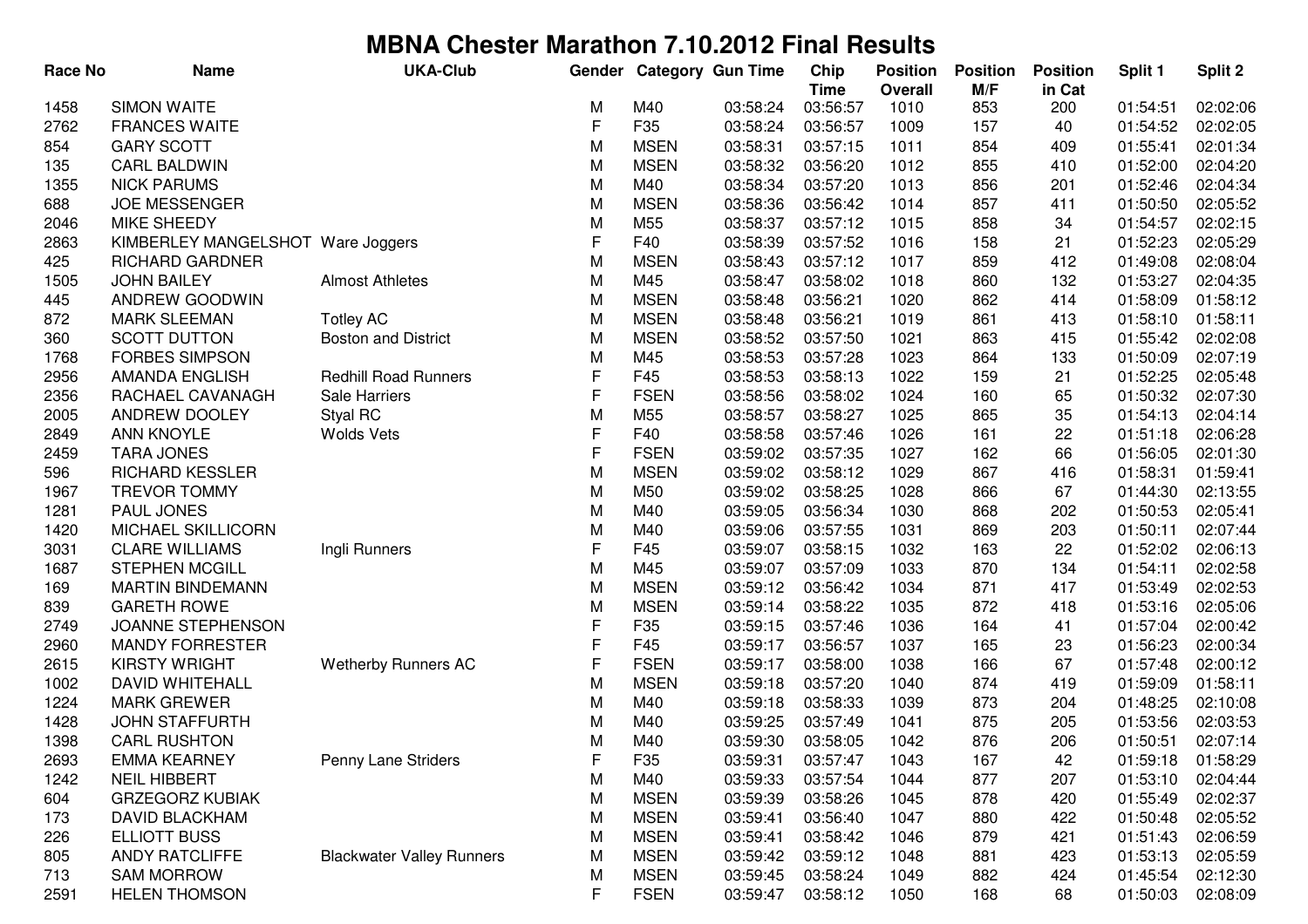| <b>Race No</b> | <b>Name</b>            | <b>UKA-Club</b>                | Gender      |                 | <b>Category Gun Time</b> | Chip        | <b>Position</b> | <b>Position</b> | <b>Position</b> | Split 1  | Split 2  |
|----------------|------------------------|--------------------------------|-------------|-----------------|--------------------------|-------------|-----------------|-----------------|-----------------|----------|----------|
|                |                        |                                |             |                 |                          | <b>Time</b> | Overall         | M/F             | in Cat          |          |          |
| 1681           | <b>ALAN MANGER</b>     |                                | м           | M45             | 03:59:48                 | 03:57:30    | 1051            | 883             | 135             | 01:58:25 | 01:59:05 |
| 750            | PETER PANACEK          |                                | M           | <b>MSEN</b>     | 03:59:56                 | 03:58:45    | 1052            | 884             | 425             | 01:52:50 | 02:05:55 |
| 526            | <b>MICHAEL HOWARD</b>  |                                | M           | <b>MSEN</b>     | 03:59:59                 | 03:58:32    | 1053            | 885             | 426             | 02:01:25 | 01:57:07 |
| 1720           | DAVE PENDLETON         | <b>Hastings Runners</b>        | M           | M45             | 03:59:59                 | 03:57:53    | 1054            | 886             | 136             | 01:55:39 | 02:02:14 |
| 2698           | <b>AUDREY KNIGHT</b>   |                                | F           | F35             | 04:00:09                 | 03:59:18    | 1055            | 169             | 43              | 01:49:16 | 02:10:02 |
| 1541           | <b>MARK CARVER</b>     |                                | M           | M45             | 04:00:11                 | 03:58:41    | 1056            | 887             | 137             | 01:50:04 | 02:08:37 |
| 3072           | <b>ANN TARRY</b>       | Evesham Vale Running Club      | F           | F50             | 04:00:13                 | 03:58:41    | 1058            | 171             | $\overline{7}$  | 01:54:53 | 02:03:48 |
| 2878           | <b>JULIE PARKES</b>    |                                | F           | F40             | 04:00:13                 | 03:58:10    | 1057            | 170             | 23              | 02:00:04 | 01:58:06 |
| 2216           | <b>COLIN LONGWORTH</b> | 100 Marathon Club              | M           | M <sub>55</sub> | 04:00:14                 | 03:58:26    | 1059            | 888             | 36              | 01:50:38 | 02:07:48 |
| 3133           | SARAH WOOLLEY          | <b>Wootton Road Runners</b>    | $\mathsf F$ | F35             | 04:00:18                 | 03:58:27    | 1060            | 172             | 44              | 01:54:44 | 02:03:43 |
| 517            | <b>JAKE HOLMES</b>     |                                | M           | <b>MSEN</b>     | 04:00:25                 | 03:59:24    | 1061            | 889             | 427             | 01:57:46 | 02:01:38 |
| 2913           | MICHELLE VAUGHAN       |                                | F           | F40             | 04:00:29                 | 03:59:05    | 1062            | 173             | 24              | 02:01:00 | 01:58:05 |
| 592            | <b>LEE KENNY</b>       |                                | M           | <b>MSEN</b>     | 04:00:37                 | 03:58:55    | 1063            | 890             | 428             | 01:53:59 | 02:04:56 |
| 806            | PAUL REDMAN            |                                | M           | <b>MSEN</b>     | 04:00:37                 | 03:58:53    | 1064            | 891             | 429             | 01:52:23 | 02:06:30 |
| 1205           | <b>BARRY GETTINS</b>   |                                | M           | M40             | 04:00:38                 | 03:58:54    | 1065            | 892             | 208             | 01:57:44 | 02:01:10 |
| 2201           | <b>MARK GILMORE</b>    |                                | M           | M45             | 04:00:45                 | 03:59:53    | 1066            | 893             | 138             | 01:47:26 | 02:12:27 |
| 1385           | <b>ARWEL ROBERTS</b>   |                                | M           | M40             | 04:00:46                 | 03:59:38    | 1067            | 894             | 209             | 01:51:22 | 02:08:16 |
| 2049           | <b>NORMAN SMITH</b>    | Corby AC                       | M           | M55             | 04:00:49                 | 03:59:45    | 1068            | 895             | 37              | 01:51:53 | 02:07:52 |
| 796            | <b>JON PURVIS</b>      |                                | M           | <b>MSEN</b>     | 04:00:52                 | 03:58:52    | 1069            | 896             | 430             | 02:00:46 | 01:58:06 |
| 2149           | <b>JOSEPH KING</b>     |                                | M           | <b>MSEN</b>     | 04:00:55                 | 04:00:11    | 1070            | 897             | 431             | 01:54:39 | 02:05:32 |
| 457            | <b>ADAM GRIFFITHS</b>  |                                | M           | <b>MSEN</b>     | 04:01:01                 | 04:00:05    | 1071            | 898             | 432             | 01:48:54 | 02:11:11 |
| 724            | <b>ROB NEAL</b>        |                                | M           | <b>MSEN</b>     | 04:01:01                 | 03:59:52    | 1072            | 899             | 433             | 01:57:07 | 02:02:45 |
| 2494           | <b>LUCY MACGREGOR</b>  |                                | F           | <b>FSEN</b>     | 04:01:08                 | 03:59:15    | 1073            | 174             | 69              | 01:58:17 | 02:00:58 |
| 1059           | <b>MARTIN ALLEN</b>    |                                | M           | M40             | 04:01:10                 | 03:58:55    | 1074            | 900             | 210             | 01:58:13 | 02:00:42 |
| 635            | <b>NEIL LYNCH</b>      |                                | M           | <b>MSEN</b>     | 04:01:11                 | 04:00:40    | 1075            | 901             | 434             | 01:53:32 | 02:07:08 |
| 588            | <b>RHYS KEARNEY</b>    |                                | M           | <b>MSEN</b>     | 04:01:11                 | 04:00:27    | 1076            | 902             | 435             | 01:54:40 | 02:05:47 |
| 2503           | <b>KERRY MILLS</b>     |                                | F           | <b>FSEN</b>     | 04:01:16                 | 03:59:07    | 1077            | 175             | 70              | 01:49:05 | 02:10:02 |
| 1429           | <b>MARK STANBRIDGE</b> |                                | M           | M40             | 04:01:18                 | 03:59:43    | 1078            | 903             | 211             | 01:46:29 | 02:13:14 |
| 630            | ANDREW LONGLEY         |                                | M           | <b>MSEN</b>     | 04:01:30                 | 03:59:14    | 1079            | 904             | 436             | 01:56:22 | 02:02:52 |
| 577            | <b>NICK JONES</b>      |                                | M           | <b>MSEN</b>     | 04:01:31                 | 03:59:33    | 1080            | 905             | 437             | 02:01:53 | 01:57:40 |
| 1396           | <b>MIKE ROXBURGH</b>   | Penny Lane Striders            | M           | M40             | 04:01:32                 | 03:59:49    | 1081            | 906             | 212             | 01:59:19 | 02:00:30 |
| 694            | <b>STEPHEN MILLER</b>  |                                | M           | <b>MSEN</b>     | 04:01:33                 | 03:59:51    | 1082            | 907             | 438             | 01:50:51 | 02:09:00 |
| 1520           | <b>STEVE BOLT</b>      | <b>Finch Coasters</b>          | М           | M45             | 04:01:37                 | 03:58:36    | 1083            | 908             | 139             | 01:49:09 | 02:09:27 |
| 1658           | <b>JOHN KIPPS</b>      | The Stragglers                 | М           | M45             | 04:01:38                 | 04:00:33    | 1085            | 910             | 140             | 02:00:43 | 01:59:50 |
| 1833           | <b>MARK BRENNAN</b>    | <b>FRA</b>                     | M           | M50             | 04:01:38                 | 04:00:35    | 1084            | 909             | 68              | 02:00:45 | 01:59:50 |
| 1349           | DAVID OSLAND           |                                | M           | M40             | 04:01:38                 | 03:59:57    | 1086            | 911             | 213             | 01:51:34 | 02:08:23 |
| 632            | RICHARD LOWE           | <b>Road Runners Club</b>       | M           | <b>MSEN</b>     | 04:01:44                 | 04:00:38    | 1087            | 912             | 439             | 01:43:46 | 02:16:52 |
| 2042           | <b>TIM HOLLOWAY</b>    | <b>Delamere Spartans</b>       | M           | M45             | 04:01:45                 | 03:59:12    | 1088            | 913             | 141             | 01:56:05 | 02:03:07 |
| 874            | <b>ADRIAN SMITH</b>    |                                | M           | <b>MSEN</b>     | 04:01:46                 | 04:00:29    | 1089            | 914             | 440             | 01:50:21 | 02:10:08 |
| 313            | MICHAL CWIEKALA        |                                | M           | <b>MSEN</b>     | 04:01:48                 | 03:59:53    | 1090            | 915             | 441             | 01:56:20 | 02:03:33 |
| 1024           | <b>SIMON WILLSON</b>   | <b>Stafford Triathlon Club</b> | M           | <b>MSEN</b>     | 04:01:50                 | 04:01:18    | 1091            | 916             | 442             | 01:45:15 | 02:16:03 |
| 2070           | NORMAN CAUGHEY         | <b>East Antrim Harriers</b>    | M           | M60             | 04:01:52                 | 04:00:51    | 1092            | 917             | 9               | 01:51:05 | 02:09:46 |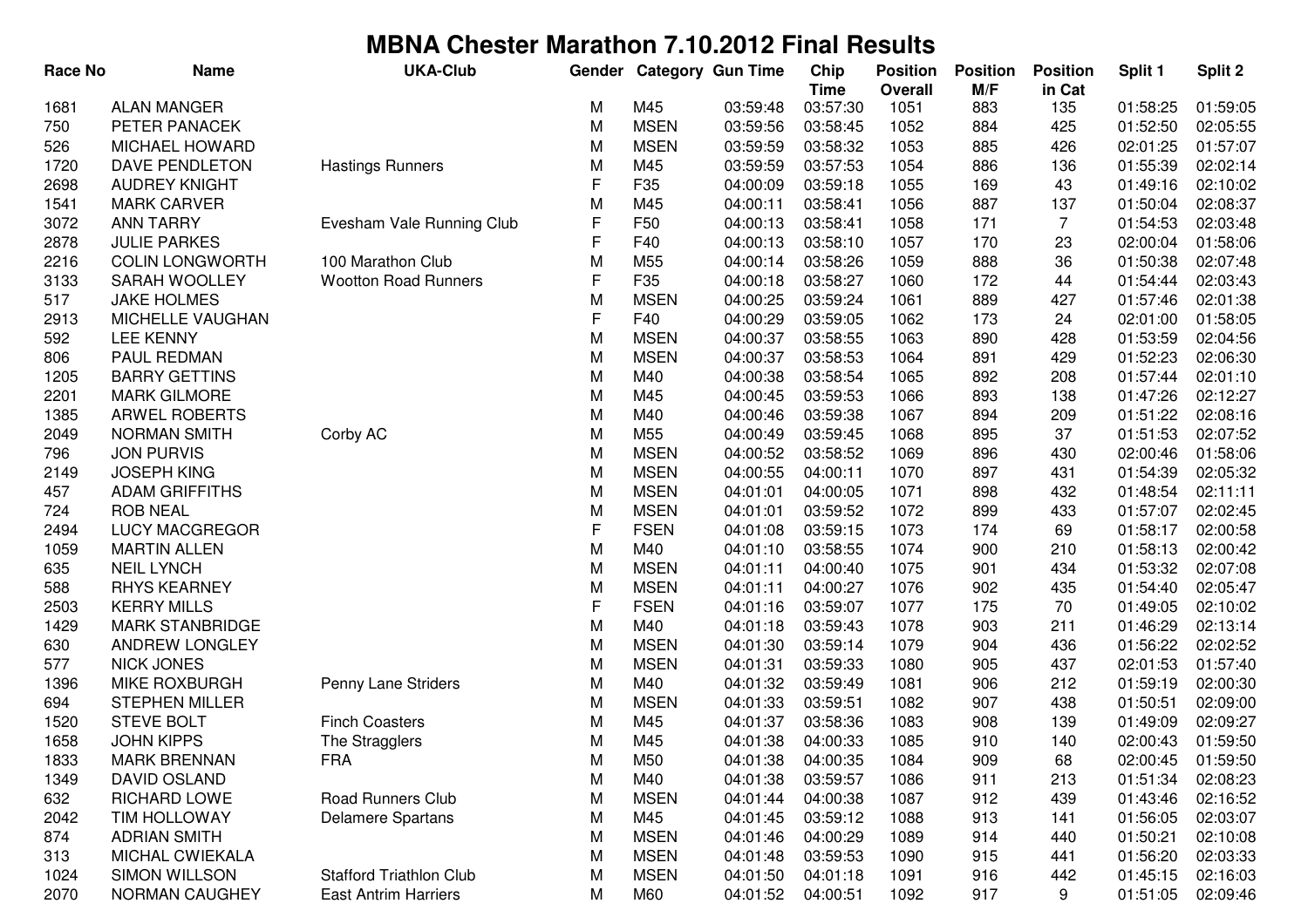| <b>Race No</b> | <b>Name</b>             | <b>UKA-Club</b>             | Gender      |                 | <b>Category Gun Time</b> | Chip                    | <b>Position</b>        | <b>Position</b> | <b>Position</b> | Split 1  | Split 2  |
|----------------|-------------------------|-----------------------------|-------------|-----------------|--------------------------|-------------------------|------------------------|-----------------|-----------------|----------|----------|
| 2792           | <b>VICKY CLARKE</b>     |                             | F           | F40             | 04:01:56                 | <b>Time</b><br>04:00:23 | <b>Overall</b><br>1093 | M/F<br>176      | in Cat<br>25    | 01:57:33 | 02:02:50 |
| 1222           | <b>MARK GREEN</b>       |                             | M           | M40             | 04:02:01                 | 04:01:21                | 1095                   | 919             | 214             | 01:56:11 | 02:05:10 |
| 1870           | <b>NEIL GRANT</b>       |                             | M           | M50             | 04:02:01                 | 04:01:06                | 1094                   | 918             | 69              | 01:53:06 | 02:08:00 |
| 803            | <b>MIKE RANDALL</b>     |                             | M           | <b>MSEN</b>     | 04:02:03                 | 04:01:21                | 1096                   | 920             | 443             | 01:47:28 | 02:13:53 |
| 1706           | <b>GEORGE NOLAN</b>     | Harborough AC               | M           | M45             | 04:02:05                 | 03:59:53                | 1097                   | 921             | 142             | 01:58:04 | 02:01:49 |
| 2658           | <b>SIAN DILLON</b>      |                             | F           | F35             | 04:02:09                 | 04:00:24                | 1098                   | 177             | 45              | 01:59:11 | 02:01:13 |
| 2234           | PAUL GWATKIN            |                             | M           | M40             | 04:02:10                 | 04:01:53                | 1099                   | 922             | 215             | 01:57:17 | 02:04:36 |
| 3038           | <b>MARGARET CASS</b>    |                             | F           | F50             | 04:02:16                 | 04:00:39                | 1100                   | 178             | 8               | 01:53:56 | 02:06:43 |
| 1955           | <b>BILL STEVENSON</b>   | Michelin AC                 | M           | M50             | 04:02:22                 | 04:01:11                | 1101                   | 923             | 70              | 01:53:28 | 02:07:43 |
| 2708           | REBECCA LINDSAY         | <b>Runnymede Runners</b>    | $\mathsf F$ | F35             | 04:02:22                 | 04:01:33                | 1102                   | 179             | 46              | 01:52:35 | 02:08:58 |
| 1029           | DAVE WOOD               |                             | M           | <b>MSEN</b>     | 04:02:29                 | 04:00:39                | 1103                   | 924             | 444             | 01:57:45 | 02:02:54 |
| 1088           | <b>QUINTON BIRD</b>     |                             | M           | M40             | 04:02:31                 | 04:00:48                | 1104                   | 925             | 216             | 01:50:50 | 02:09:58 |
| 849            | <b>PAUL SAMUELS</b>     |                             | M           | <b>MSEN</b>     | 04:02:32                 | 04:02:05                | 1105                   | 926             | 445             | 01:50:04 | 02:12:01 |
| 2974           | <b>JANE HOLT</b>        | Newcastle (Staffs) AC       | F           | F45             | 04:02:33                 | 04:01:12                | 1106                   | 180             | 24              | 01:56:14 | 02:04:58 |
| 1535           | STUART CADWALLADER      |                             | M           | M45             | 04:02:34                 | 04:00:45                | 1107                   | 927             | 143             | 01:54:55 | 02:05:50 |
| 1975           | TIM WHEATLAND           |                             | M           | M50             | 04:02:35                 | 04:00:02                | 1109                   | 929             | 71              | 01:50:11 | 02:09:51 |
| 466            | <b>JOE HALL</b>         |                             | M           | <b>MSEN</b>     | 04:02:35                 | 04:00:59                | 1108                   | 928             | 446             | 01:50:28 | 02:10:31 |
| 1643           | <b>JON JARVIS</b>       |                             | M           | M45             | 04:02:37                 | 03:59:54                | 1110                   | 930             | 144             | 01:56:18 | 02:03:36 |
| 2223           | <b>SIMON BUCKDEN</b>    |                             | M           | M40             | 04:02:40                 | 04:00:24                | 1111                   | 931             | 217             | 01:55:45 | 02:04:39 |
| 501            | <b>DAMON HESFORD</b>    |                             | M           | <b>MSEN</b>     | 04:02:41                 | 04:01:06                | 1112                   | 932             | 447             | 01:50:28 | 02:10:38 |
| 723            | <b>CHRIS NEAL</b>       |                             | M           | <b>MSEN</b>     | 04:02:42                 | 04:01:54                | 1114                   | 934             | 448             | 01:47:31 | 02:14:23 |
| 1303           | <b>STEVE MACK</b>       |                             | M           | M40             | 04:02:42                 | 04:01:45                | 1113                   | 933             | 218             | 01:51:38 | 02:10:07 |
| 714            | <b>DANIEL MORTIMER</b>  | <b>Witham Runners</b>       | M           | <b>MSEN</b>     | 04:02:45                 | 04:01:04                | 1115                   | 935             | 449             | 01:51:01 | 02:10:03 |
| 913            | <b>DANNY TANFIELD</b>   |                             | M           | <b>MSEN</b>     | 04:02:50                 | 04:01:30                | 1116                   | 936             | 450             | 01:55:46 | 02:05:44 |
| 1001           | <b>RICK WHITE</b>       | <b>Stockport Harriers</b>   | M           | <b>MSEN</b>     | 04:02:52                 | 04:02:35                | 1117                   | 937             | 451             | 00:00:00 | 04:02:35 |
| 1531           | <b>STEPHEN BROWNE</b>   | <b>Thornton Cleveleys</b>   | M           | M45             | 04:02:57                 | 04:02:40                | 1118                   | 938             | 145             | 01:41:23 | 02:21:17 |
| 599            | DANIEL KILBURN          |                             | M           | <b>MSEN</b>     | 04:02:58                 | 04:01:24                | 1119                   | 939             | 452             | 01:56:10 | 02:05:14 |
| 797            | STEPHEN QUINN           |                             | M           | <b>MSEN</b>     | 04:03:10                 | 04:02:04                | 1120                   | 940             | 453             | 01:48:29 | 02:13:35 |
| 932            | <b>GARETH TILLBROOK</b> |                             | M           | <b>MSEN</b>     | 04:03:11                 | 04:01:39                | 1121                   | 941             | 454             | 01:55:01 | 02:06:38 |
| 1391           | <b>NEIL ROFF</b>        | Thornbury RC                | M           | M40             | 04:03:11                 | 04:02:58                | 1122                   | 942             | 219             | 01:46:11 | 02:16:47 |
| 1365           | <b>SEAN PIPER</b>       |                             | M           | M40             | 04:03:16                 | 04:02:26                | 1123                   | 943             | 220             | 01:49:39 | 02:12:47 |
| 274            | <b>TOM CONNELL</b>      |                             | M           | <b>MSEN</b>     | 04:03:18                 | 04:01:58                | 1124                   | 944             | 455             | 01:58:28 | 02:03:30 |
| 2068           | DAVID BROWN             |                             | М           | M60             | 04:03:19                 | 04:01:37                | 1125                   | 945             | 10              | 01:56:34 | 02:05:03 |
| 403            | <b>SAM FOLGER</b>       |                             | М           | <b>MSEN</b>     | 04:03:23                 | 04:02:26                | 1126                   | 946             | 456             | 01:53:39 | 02:08:47 |
| 1069           | <b>WILLIAM ATHERTON</b> |                             | M           | M40             | 04:03:27                 | 04:02:55                | 1127                   | 947             | 221             | 01:50:58 | 02:11:57 |
| 1162           | <b>CHRIS DOUGLASS</b>   |                             | M           | M40             | 04:03:30                 | 04:02:38                | 1128                   | 948             | 222             | 01:49:05 | 02:13:33 |
| 1562           | <b>ADRIAN COOKE</b>     |                             | M           | M45             | 04:03:37                 | 04:01:49                | 1129                   | 949             | 146             | 02:02:30 | 01:59:19 |
| 2028           | <b>JOHN MCLEOD</b>      | <b>Wallsend Harriers</b>    | M           | M55             | 04:03:46                 | 04:01:23                | 1130                   | 950             | 38              | 01:56:52 | 02:04:31 |
| 1165           | PAUL DUMONT             |                             | M           | M40             | 04:03:50                 | 04:03:13                | 1131                   | 951             | 223             | 01:43:11 | 02:20:02 |
| 552            | <b>DANNY IRVING</b>     |                             | M           | <b>MSEN</b>     | 04:03:50                 | 04:03:13                | 1132                   | 952             | 457             | 01:43:10 | 02:20:03 |
| 1864           | <b>STEVEN FLOOK</b>     |                             | M           | M50             | 04:03:52                 | 04:01:39                | 1133                   | 953             | 72              | 01:53:40 | 02:07:59 |
| 2021           | <b>TIM LOYD</b>         | <b>Radley Athletic Club</b> | M           | M <sub>55</sub> | 04:04:00                 | 04:02:48                | 1134                   | 954             | 39              | 01:57:16 | 02:05:32 |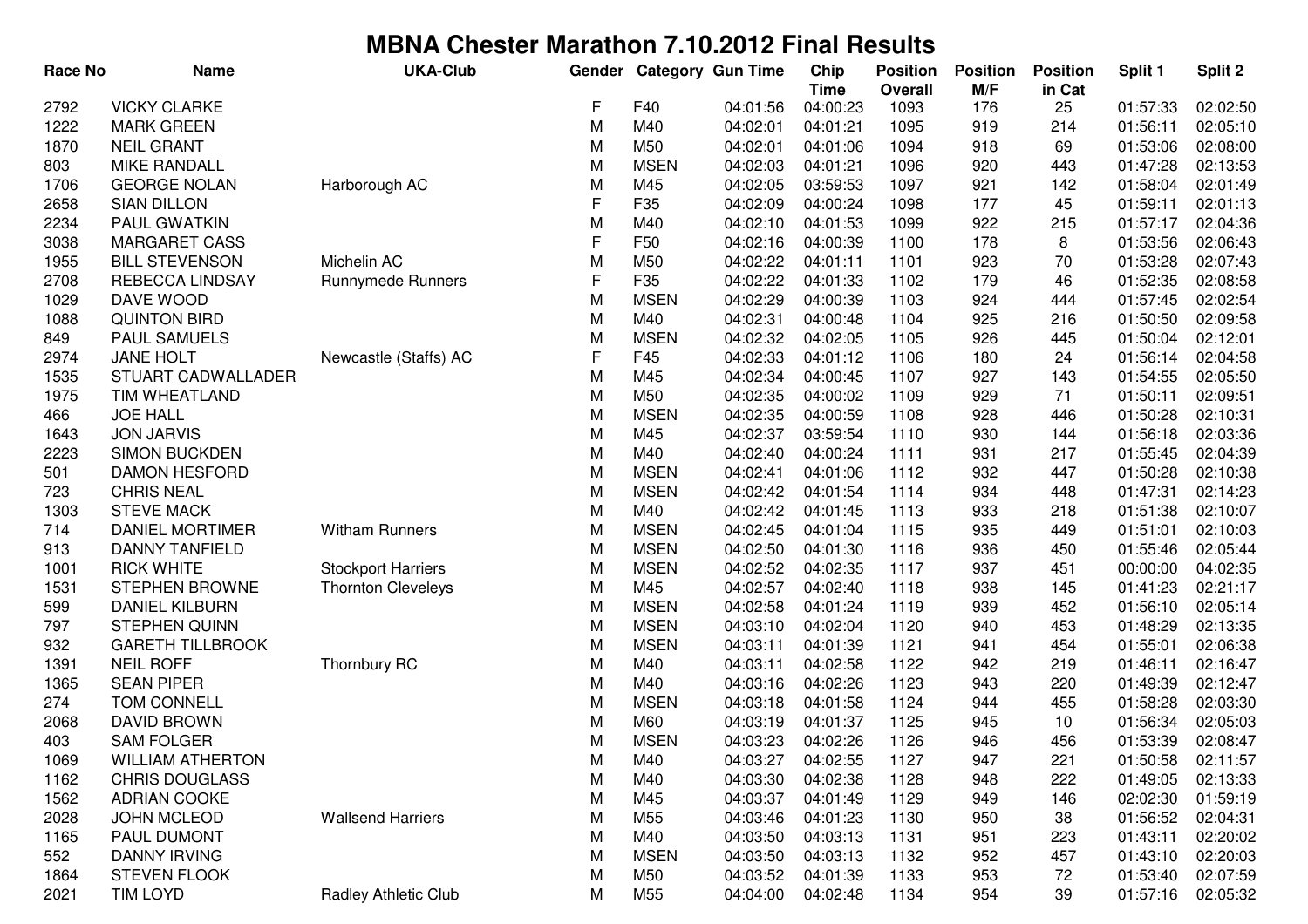| <b>Race No</b> | <b>Name</b>             | <b>UKA-Club</b>            | Gender |             | <b>Category Gun Time</b> | Chip        | <b>Position</b> | <b>Position</b> | <b>Position</b> | Split 1  | Split 2  |
|----------------|-------------------------|----------------------------|--------|-------------|--------------------------|-------------|-----------------|-----------------|-----------------|----------|----------|
|                |                         |                            |        |             |                          | <b>Time</b> | <b>Overall</b>  | M/F             | in Cat          |          |          |
| 600            | <b>GARY KINDON</b>      |                            | М      | <b>MSEN</b> | 04:04:01                 | 04:03:20    | 1135            | 955             | 458             | 01:43:17 | 02:20:03 |
| 2269           | <b>MICHAEL GOLDEN</b>   |                            | M      | <b>MSEN</b> | 04:04:02                 | 04:03:45    | 1136            | 956             | 459             | 01:59:05 | 02:04:40 |
| 1710           | PEER OVESEN             | West Cheshire AC           | M      | M45         | 04:04:07                 | 04:02:40    | 1137            | 957             | 147             | 01:57:44 | 02:04:56 |
| 613            | PHILIP LANGMAN          |                            | M      | <b>MSEN</b> | 04:04:09                 | 04:02:42    | 1138            | 958             | 460             | 01:56:34 | 02:06:08 |
| 2446           | <b>FAY JACKSON</b>      | <b>Delamere Spartans</b>   | F      | <b>FSEN</b> | 04:04:11                 | 04:03:05    | 1139            | 181             | 71              | 01:54:10 | 02:08:55 |
| 2250           | <b>MARK O'ROURKE</b>    |                            | M      | <b>MSEN</b> | 04:04:11                 | 04:03:49    | 1140            | 959             | 461             | 01:53:42 | 02:10:07 |
| 1630           | <b>JOHN HAYNES</b>      |                            | M      | M45         | 04:04:19                 | 04:03:00    | 1141            | 960             | 148             | 01:53:52 | 02:09:08 |
| 689            | ALEX METCALFE           |                            | M      | <b>MSEN</b> | 04:04:19                 | 04:02:50    | 1142            | 961             | 462             | 01:53:12 | 02:09:38 |
| 589            | <b>MARTIN KEENAGHAN</b> |                            | M      | <b>MSEN</b> | 04:04:29                 | 04:03:54    | 1143            | 962             | 463             | 01:44:48 | 02:19:06 |
| 1309           | <b>GRAHAM MARSH</b>     |                            | M      | M40         | 04:04:30                 | 04:02:28    | 1144            | 963             | 224             | 02:01:10 | 02:01:18 |
| 1427           | <b>STEVEN SPENCER</b>   |                            | M      | M40         | 04:04:31                 | 04:03:57    | 1145            | 964             | 225             | 01:44:48 | 02:19:09 |
| 2055           | <b>KEN UPSHALL</b>      |                            | M      | M55         | 04:04:38                 | 04:02:51    | 1146            | 965             | 40              | 01:57:20 | 02:05:31 |
| 1376           | <b>IAN RALPH</b>        |                            | M      | M40         | 04:04:58                 | 04:02:58    | 1147            | 966             | 226             | 01:48:16 | 02:14:42 |
| 3022           | ANNE TAYLOR-KILBANE     | <b>Wallasey AC</b>         | F      | F45         | 04:05:00                 | 04:03:54    | 1148            | 182             | 25              | 01:54:05 | 02:09:49 |
| 3055           | ALYSON MACPHERSON       |                            | F      | F50         | 04:05:04                 | 04:02:54    | 1149            | 183             | 9               | 02:01:18 | 02:01:36 |
| 1174           | MICHAEL EGAN            |                            | M      | M40         | 04:05:04                 | 04:02:54    | 1150            | 967             | 227             | 02:01:18 | 02:01:36 |
| 1839           | <b>STEWART CHADWICK</b> |                            | M      | M50         | 04:05:10                 | 04:03:49    | 1151            | 968             | 73              | 01:53:17 | 02:10:32 |
| 211            | DANIEL BROTHERTON       | <b>Stockport Harriers</b>  | M      | <b>MSEN</b> | 04:05:15                 | 04:03:43    | 1152            | 969             | 464             | 01:51:17 | 02:12:26 |
| 2946           | <b>TANIA CREAM</b>      | City of Hull AC            | F      | F45         | 04:05:17                 | 04:03:14    | 1153            | 184             | 26              | 02:01:09 | 02:02:05 |
| 884            | <b>GREG SPANNER</b>     |                            | M      | <b>MSEN</b> | 04:05:33                 | 04:04:25    | 1154            | 970             | 465             | 01:53:50 | 02:10:35 |
| 130            | <b>RYAN BAILEY</b>      |                            | M      | <b>MSEN</b> | 04:05:39                 | 04:04:31    | 1155            | 971             | 466             | 01:53:50 | 02:10:41 |
| 294            | <b>JOHN CRAWLEY</b>     |                            | M      | <b>MSEN</b> | 04:05:40                 | 04:04:32    | 1156            | 972             | 467             | 01:54:17 | 02:10:15 |
| 2844           | <b>DANIELLE JOY</b>     | Abbey runners              | F      | F40         | 04:05:47                 | 04:03:32    | 1158            | 186             | 26              | 01:58:51 | 02:04:41 |
| 2345           | <b>SARAH BROWN</b>      |                            | F      | <b>FSEN</b> | 04:05:47                 | 04:04:40    | 1157            | 185             | 72              | 01:54:10 | 02:10:30 |
| 1868           | <b>RORY GILMOUR</b>     | <b>Strathaven Striders</b> | M      | M50         | 04:05:49                 | 04:04:25    | 1159            | 973             | 74              | 01:58:47 | 02:05:38 |
| 1793           | <b>RAY TRAN</b>         | Chester Tri                | M      | M45         | 04:05:55                 | 04:05:33    | 1160            | 974             | 149             | 01:49:35 | 02:15:58 |
| 693            | DAVE MILLARD            |                            | M      | <b>MSEN</b> | 04:05:59                 | 04:04:59    | 1161            | 975             | 468             | 01:51:10 | 02:13:49 |
| 2172           | JOHN HYLAND             |                            | M      | <b>MSEN</b> | 04:06:04                 | 04:05:20    | 1162            | 976             | 469             | 01:48:38 | 02:16:42 |
| 3104           | <b>HEATHER ALLEN</b>    | Hart Road Runners          | F      | F60         | 04:06:05                 | 04:05:04    | 1163            | 187             | 3               | 01:56:25 | 02:08:39 |
| 3136           | <b>HELEN RYALL</b>      |                            | F      | F40         | 04:06:07                 | 04:05:00    | 1164            | 188             | 27              | 01:56:30 | 02:08:30 |
| 731            | <b>KARL NORRINGTON</b>  |                            | M      | <b>MSEN</b> | 04:06:09                 | 04:05:32    | 1165            | 977             | 470             | 01:56:57 | 02:08:35 |
| 888            | <b>ADAM SPIERS</b>      | Evesham Vale Running Club  | M      | <b>MSEN</b> | 04:06:09                 | 04:04:51    | 1166            | 978             | 471             | 01:54:01 | 02:10:50 |
| 3023           | <b>SUE THOMAS</b>       | <b>Emlyn Runners</b>       | F      | F45         | 04:06:13                 | 04:03:26    | 1167            | 189             | 27              | 02:00:41 | 02:02:45 |
| 1305           | <b>REG MAGAR</b>        | <b>Wadhurst Runners</b>    | M      | M40         | 04:06:20                 | 04:05:56    | 1168            | 979             | 228             | 01:56:05 | 02:09:51 |
| 100            | PAUL CHANDLER           |                            | M      | M40         | 04:06:34                 | 04:05:06    | 1169            | 980             | 229             | 01:57:13 | 02:07:53 |
| 2263           | <b>MATTHEW ORTON</b>    |                            | M      | <b>MSEN</b> | 04:06:44                 | 04:06:27    | 1170            | 981             | 472             | 01:53:53 | 02:12:34 |
| 112            | <b>DAVID ALLISON</b>    |                            | M      | <b>MSEN</b> | 04:06:45                 | 04:03:37    | 1171            | 982             | 473             | 01:51:02 | 02:12:35 |
| 323            | PHIL DAVIS              |                            | M      | <b>MSEN</b> | 04:06:54                 | 04:05:08    | 1172            | 983             | 474             | 01:55:46 | 02:09:22 |
| 2594           | MAGDALENA TRACZEWSKA    |                            | F      | <b>FSEN</b> | 04:06:58                 | 04:05:45    | 1174            | 190             | 73              | 01:55:51 | 02:09:54 |
| 336            | STEVEN DEVONSHIRE       |                            | M      | <b>MSEN</b> | 04:06:58                 | 04:05:12    | 1173            | 984             | 475             | 01:55:46 | 02:09:26 |
| 1775           | PETE SOVEGJARTO         |                            | M      | M45         | 04:06:58                 | 04:06:03    | 1175            | 985             | 150             | 01:55:23 | 02:10:40 |
| 1380           | <b>STEPHEN RIDGWAY</b>  |                            | M      | M40         | 04:07:01                 | 04:05:02    | 1176            | 986             | 230             | 01:55:19 | 02:09:43 |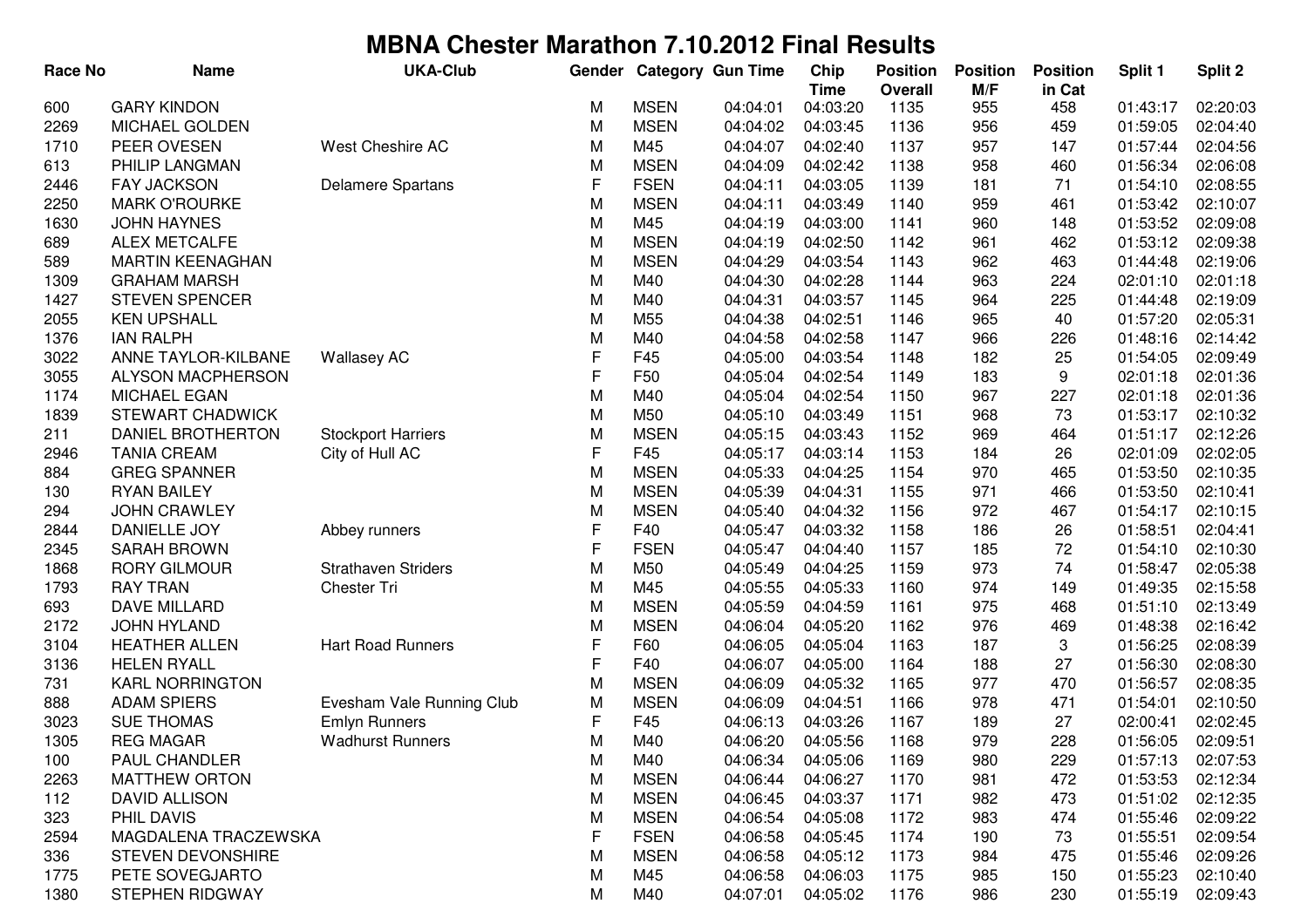| <b>Race No</b> | <b>Name</b>              | <b>UKA-Club</b>              | Gender       |                 | Category Gun Time | Chip        | <b>Position</b> | <b>Position</b> | <b>Position</b> | Split 1  | Split 2  |
|----------------|--------------------------|------------------------------|--------------|-----------------|-------------------|-------------|-----------------|-----------------|-----------------|----------|----------|
|                |                          |                              |              |                 |                   | <b>Time</b> | <b>Overall</b>  | M/F             | in Cat          |          |          |
| 1386           | <b>GARETH ROBERTS</b>    |                              | м            | M40             | 04:07:03          | 04:04:17    | 1177            | 987             | 231             | 02:02:45 | 02:01:32 |
| 1413           | <b>MARK SHEPHARD</b>     |                              | M            | M40             | 04:07:09          | 04:04:45    | 1178            | 988             | 232             | 01:57:36 | 02:07:09 |
| 1758           | <b>IAN RUSSELL</b>       | Penny Lane Striders          | M            | M45             | 04:07:18          | 04:06:53    | 1180            | 990             | 151             | 01:46:58 | 02:19:55 |
| 717            | <b>JOHN MUNNELLY</b>     |                              | M            | <b>MSEN</b>     | 04:07:18          | 04:06:05    | 1179            | 989             | 476             | 01:57:00 | 02:09:05 |
| 351            | PAUL DOWNING             |                              | M            | <b>MSEN</b>     | 04:07:21          | 04:06:21    | 1181            | 991             | 477             | 01:43:31 | 02:22:50 |
| 1863           | <b>BRIAN FITTON</b>      |                              | M            | M50             | 04:07:26          | 04:07:19    | 1182            | 992             | 75              | 01:46:44 | 02:20:35 |
| 179            | <b>ADAM BOGGIS</b>       |                              | M            | <b>MSEN</b>     | 04:07:31          | 04:05:58    | 1183            | 993             | 478             | 01:57:11 | 02:08:47 |
| 716            | <b>DESMOND MUCHUO</b>    |                              | M            | <b>MSEN</b>     | 04:07:31          | 04:06:42    | 1184            | 994             | 479             | 01:53:52 | 02:12:50 |
| 1834           | PETER BRITTON            |                              | M            | M50             | 04:07:33          | 04:06:03    | 1185            | 995             | 76              | 01:56:01 | 02:10:02 |
| 2418           | <b>KEELEY GRINDLE</b>    |                              | $\mathsf F$  | <b>FSEN</b>     | 04:07:55          | 04:06:01    | 1186            | 191             | 74              | 01:59:30 | 02:06:31 |
| 2738           | <b>KATIE ROBINSON</b>    |                              | $\mathsf F$  | F35             | 04:07:56          | 04:06:01    | 1188            | 193             | 48              | 01:59:29 | 02:06:32 |
| 2705           | <b>ERICA LEES</b>        |                              | $\mathsf F$  | F35             | 04:07:56          | 04:06:00    | 1187            | 192             | 47              | 01:59:31 | 02:06:29 |
| 1850           | <b>MICHAEL DAVIES</b>    | <b>Tattenhall Runners</b>    | M            | M50             | 04:07:58          | 04:06:50    | 1190            | 997             | 77              | 01:48:05 | 02:18:45 |
| 1577           | <b>IAN DAVIES</b>        |                              | M            | M45             | 04:07:58          | 04:06:54    | 1189            | 996             | 152             | 01:51:43 | 02:15:11 |
| 2924           | <b>CAROL ANN BARNETT</b> |                              | $\mathsf F$  | F45             | 04:08:12          | 04:06:50    | 1191            | 194             | 28              | 01:54:42 | 02:12:08 |
| 1914           | THOMAS MATTHEWS          |                              | M            | M50             | 04:08:13          | 04:05:47    | 1192            | 998             | 78              | 01:59:30 | 02:06:17 |
| 1884           | <b>NICK HOCKENHULL</b>   |                              | M            | M50             | 04:08:15          | 04:07:47    | 1193            | 999             | 79              | 01:46:01 | 02:21:46 |
| 1064           | <b>BRIAN ARCHBOLD</b>    |                              | M            | M40             | 04:08:35          | 04:07:46    | 1194            | 1000            | 233             | 01:55:50 | 02:11:56 |
| 3000           | NICOLA PITTAM            | Bearbrook running club       | $\mathsf{F}$ | F45             | 04:08:36          | 04:07:07    | 1195            | 195             | 29              | 01:56:21 | 02:10:46 |
| 2711           | <b>KELSEY MARSHALL</b>   |                              | $\mathsf{F}$ | F35             | 04:08:40          | 04:07:07    | 1196            | 196             | 49              | 01:49:35 | 02:17:32 |
| 3121           | <b>HELEN GRAY</b>        |                              | F            | <b>FSEN</b>     | 04:08:43          | 04:06:08    | 1197            | 197             | 75              | 02:00:04 | 02:06:04 |
| 3078           | <b>FIONA WILSON</b>      | <b>Macclesfield Harriers</b> | $\mathsf{F}$ | F <sub>50</sub> | 04:08:55          | 04:07:14    | 1198            | 198             | 10              | 01:58:26 | 02:08:48 |
| 428            | <b>CHRIS GATRELL</b>     |                              | M            | <b>MSEN</b>     | 04:08:56          | 04:08:13    | 1199            | 1001            | 480             | 01:47:12 | 02:21:01 |
| 1894           | <b>COLIN JOHNSON</b>     |                              | M            | M50             | 04:09:02          | 04:07:11    | 1200            | 1002            | 80              | 02:01:50 | 02:05:21 |
| 860            | <b>ROB SHAW</b>          |                              | M            | <b>MSEN</b>     | 04:09:04          | 04:08:02    | 1201            | 1003            | 481             | 01:55:29 | 02:12:33 |
| 1414           | <b>DAVID SHEPHERD</b>    |                              | M            | M40             | 04:09:06          | 04:07:45    | 1202            | 1004            | 234             | 01:56:54 | 02:10:51 |
| 1244           | PAUL HODSON-WALKER       |                              | M            | M40             | 04:09:07          | 04:07:42    | 1203            | 1005            | 235             | 01:54:39 | 02:13:03 |
| 240            | PETER CARTLEDGE          |                              | M            | <b>MSEN</b>     | 04:09:09          | 04:07:16    | 1204            | 1006            | 482             | 01:57:48 | 02:09:28 |
| 2866           | <b>DEBORAH MASKELL</b>   |                              | F            | F40             | 04:09:17          | 04:07:34    | 1205            | 199             | 28              | 01:58:02 | 02:09:32 |
| 1741           | <b>GARY RICHARDS</b>     | Ellesmere Port RC            | M            | M45             | 04:09:20          | 04:07:00    | 1206            | 1007            | 153             | 02:01:51 | 02:05:09 |
| 2098           | <b>JON ZIGMOND</b>       | NYP Tri                      | M            | M60             | 04:09:24          | 04:08:25    | 1207            | 1008            | 11              | 01:58:18 | 02:10:07 |
| 1141           | DARREN COOPER            |                              | M            | M40             | 04:09:25          | 04:08:20    | 1208            | 1009            | 236             | 01:49:31 | 02:18:49 |
| 2906           | ANGELA TEGG              |                              | F            | F40             | 04:09:27          | 04:07:07    | 1209            | 200             | 29              | 02:01:53 | 02:05:14 |
| 1026           | <b>NICK WINDSOR</b>      |                              | M            | <b>MSEN</b>     | 04:09:30          | 04:07:58    | 1210            | 1010            | 483             | 01:58:36 | 02:09:22 |
| 1114           | <b>SIMON CAMPLING</b>    |                              | M            | M40             | 04:09:34          | 04:08:46    | 1211            | 1011            | 237             | 01:52:49 | 02:15:57 |
| 2017           | <b>GLYN HUGHES</b>       |                              | M            | M <sub>55</sub> | 04:09:35          | 04:08:34    | 1212            | 1012            | 41              | 02:02:45 | 02:05:49 |
| 1454           | <b>TIM VAUGHAN</b>       |                              | M            | M40             | 04:09:50          | 04:08:17    | 1213            | 1013            | 238             | 01:59:06 | 02:09:11 |
| 720            | <b>MARTIN NAPTHINE</b>   |                              | M            | <b>MSEN</b>     | 04:09:52          | 04:07:38    | 1214            | 1014            | 484             | 01:50:05 | 02:17:33 |
| 1389           | <b>ANTONY ROBINSON</b>   |                              | M            | M40             | 04:09:53          | 04:08:40    | 1215            | 1015            | 239             | 01:49:40 | 02:19:00 |
| 166            | <b>BEN BEVAN</b>         |                              | M            | <b>MSEN</b>     | 04:09:57          | 04:07:36    | 1216            | 1016            | 485             | 01:48:58 | 02:18:38 |
| 1737           | <b>WAYNE READFERN</b>    |                              | M            | M45             | 04:10:10          | 04:07:00    | 1217            | 1017            | 154             | 01:54:06 | 02:12:54 |
| 2992           | <b>KATE MCINTYRE</b>     |                              | F            | F45             | 04:10:12          | 04:08:04    | 1218            | 201             | 30              | 02:00:36 | 02:07:28 |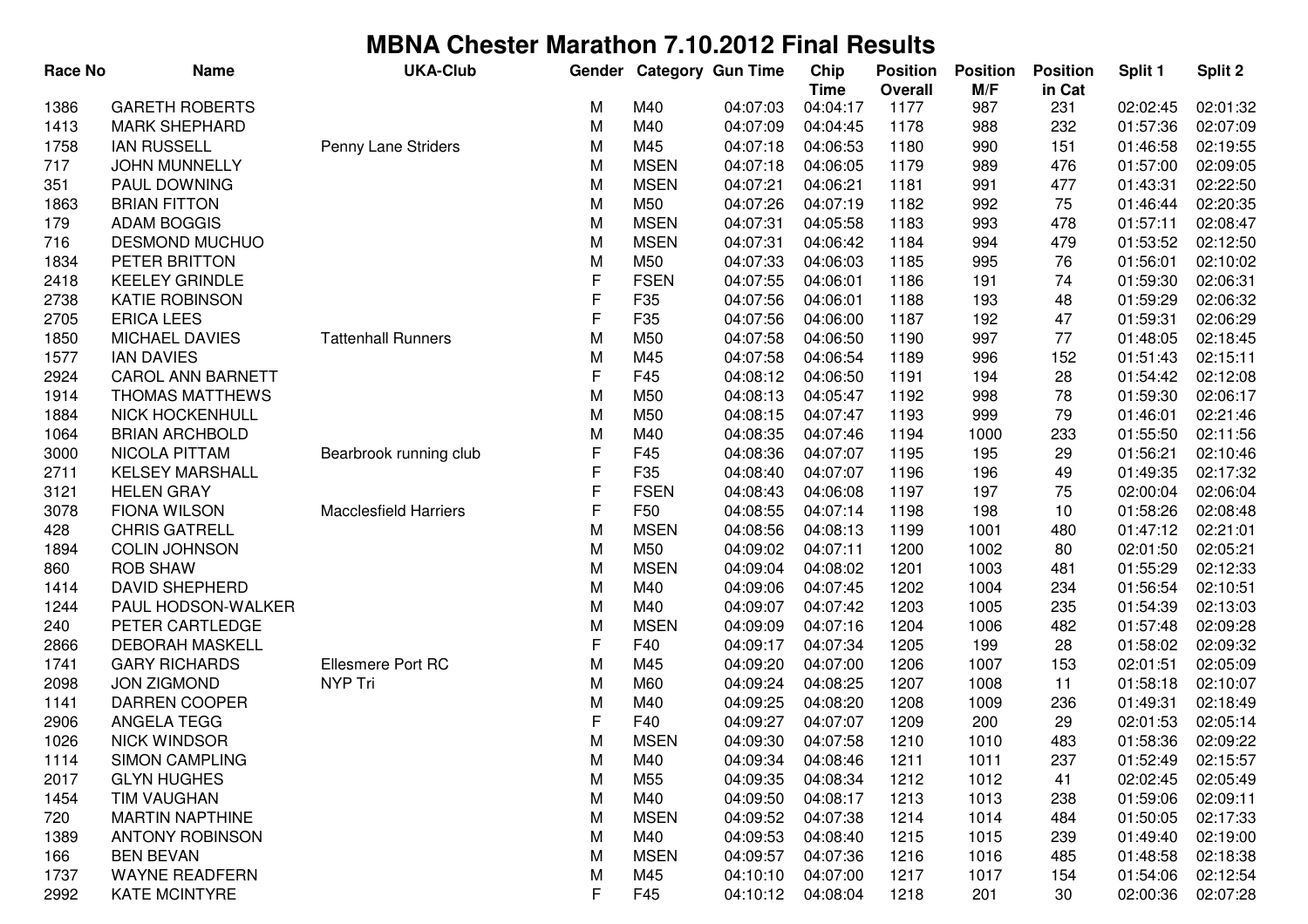| <b>Race No</b> | <b>Name</b>            | <b>UKA-Club</b>                 | Gender      |                 | <b>Category Gun Time</b> | Chip                    | <b>Position</b> | <b>Position</b> | <b>Position</b> | Split 1  | Split 2  |
|----------------|------------------------|---------------------------------|-------------|-----------------|--------------------------|-------------------------|-----------------|-----------------|-----------------|----------|----------|
| 3048           | <b>SONIA HOSKINS</b>   |                                 | F           | F50             | 04:10:21                 | <b>Time</b><br>04:08:47 | Overall<br>1219 | M/F<br>202      | in Cat<br>11    | 01:59:21 | 02:09:26 |
| 3037           | <b>BARBARA BOSTOCK</b> |                                 | F           | F50             | 04:10:22                 | 04:08:47                | 1220            | 203             | 12              | 00:00:00 | 04:08:47 |
| 617            | <b>ANDREW LEATH</b>    |                                 | M           | <b>MSEN</b>     | 04:10:24                 | 04:07:40                | 1222            | 1019            | 486             | 02:06:06 | 02:01:34 |
| 1226           | <b>ANDREW GUEST</b>    |                                 | M           | M40             | 04:10:24                 | 04:07:15                | 1221            | 1018            | 240             | 02:05:41 | 02:01:34 |
| 1501           | <b>STEPHEN ALLISON</b> |                                 | M           | M45             | 04:10:27                 | 04:07:24                | 1223            | 1020            | 155             | 01:58:21 | 02:09:03 |
| 436            | <b>JAMIE GIBSON</b>    |                                 | M           | <b>MSEN</b>     | 04:10:43                 | 04:09:30                | 1224            | 1021            | 487             | 01:57:42 | 02:11:48 |
| 2642           | <b>SHARON BULLOCK</b>  |                                 | F           | F35             | 04:10:56                 | 04:08:34                | 1225            | 204             | 50              | 01:59:51 | 02:08:43 |
| 106            | MICHAEL ADAMSON        |                                 | M           | <b>MSEN</b>     | 04:11:01                 | 04:09:56                | 1226            | 1022            | 488             | 01:52:43 | 02:17:13 |
| 2255           | <b>ANDREW LESLIE</b>   | Penny Lane Striders             | M           | <b>MSEN</b>     | 04:11:03                 | 04:10:46                | 1227            | 1023            | 489             | 01:55:49 | 02:14:57 |
| 2210           | <b>TERRY AXON</b>      |                                 | M           | M50             | 04:11:13                 | 04:08:31                | 1228            | 1024            | 81              | 02:01:11 | 02:07:20 |
| 926            | <b>OLIVER THOMAS</b>   | <b>Skipton AC</b>               | M           | <b>MSEN</b>     | 04:11:17                 | 04:09:21                | 1229            | 1025            | 490             | 01:54:15 | 02:15:06 |
| 705            | <b>NICK MORGAN</b>     |                                 | M           | <b>MSEN</b>     | 04:11:19                 | 04:10:35                | 1230            | 1026            | 491             | 01:52:18 | 02:18:17 |
| 2196           | <b>GARY KERWIN</b>     |                                 | M           | M45             | 04:11:28                 | 04:10:06                | 1231            | 1027            | 156             | 02:01:43 | 02:08:23 |
| 2176           | <b>JOHN NUGENT</b>     |                                 | M           | <b>MSEN</b>     | 04:11:29                 | 04:08:15                | 1232            | 1028            | 492             | 02:03:40 | 02:04:35 |
| 859            | <b>JONATHAN SHAW</b>   |                                 | M           | <b>MSEN</b>     | 04:11:37                 | 04:10:25                | 1233            | 1029            | 493             | 01:44:17 | 02:26:08 |
| 2402           | <b>JOANNE GARZONI</b>  |                                 | F           | <b>FSEN</b>     | 04:11:39                 | 04:09:52                | 1234            | 205             | 76              | 01:58:09 | 02:11:43 |
| 2330           | <b>SARAH BLACK</b>     |                                 | F           | <b>FSEN</b>     | 04:11:40                 | 04:09:53                | 1235            | 206             | 77              | 01:58:09 | 02:11:44 |
| 616            | <b>MARTIN LEACH</b>    |                                 | M           | <b>MSEN</b>     | 04:11:44                 | 04:09:52                | 1236            | 1030            | 494             | 01:57:01 | 02:12:51 |
| 1477           | <b>MAX WILLIAMS</b>    | Wrecsam Tri                     | M           | M40             | 04:11:45                 | 04:11:11                | 1237            | 1031            | 241             | 01:56:43 | 02:14:28 |
| 3126           | RACHEL HARDY           |                                 | F           | F35             | 04:11:48                 | 04:10:47                | 1238            | 207             | 51              | 02:02:53 | 02:07:54 |
| 1351           | <b>ANTHONY PALMER</b>  |                                 | M           | M40             | 04:11:49                 | 04:10:11                | 1239            | 1032            | 242             | 01:58:30 | 02:11:41 |
| 1584           | PAUL DEWHURST          |                                 | M           | M45             | 04:11:51                 | 04:10:37                | 1240            | 1033            | 157             | 01:53:05 | 02:17:32 |
| 2219           | NICHOLAS OWENS         |                                 | M           | <b>MSEN</b>     | 04:11:55                 | 04:09:43                | 1241            | 1034            | 495             | 01:59:30 | 02:10:13 |
| 1940           | <b>MIKE RICKUS</b>     | <b>Telford Harriers</b>         | M           | M50             | 04:11:59                 | 04:10:07                | 1242            | 1035            | 82              | 01:50:19 | 02:19:48 |
| 2391           | REBECCA FLECKNEY       | Ampthill & Flitwick Flyers      | F           | <b>FSEN</b>     | 04:12:00                 | 04:09:59                | 1244            | 209             | 78              | 02:02:54 | 02:07:05 |
| 2639           | <b>KIRSTY BRIGGS</b>   | <b>Telford Harriers</b>         | F           | F35             | 04:12:00                 | 04:10:06                | 1243            | 208             | 52              | 01:50:19 | 02:19:47 |
| 2961           | <b>JAN FORSTER</b>     | Abbey runners                   | F           | F45             | 04:12:05                 | 04:09:50                | 1246            | 211             | 31              | 01:58:51 | 02:10:59 |
| 2826           | <b>NIKKI GRATTON</b>   | <b>Witham Runners</b>           | F           | F40             | 04:12:05                 | 04:10:23                | 1245            | 210             | 30              | 02:07:06 | 02:03:17 |
| 1109           | PETER BUCHAN           |                                 | M           | M40             | 04:12:06                 | 04:11:08                | 1249            | 1038            | 243             | 01:43:40 | 02:27:28 |
| 114            | STEPHEN ANDERSON       |                                 | M           | <b>MSEN</b>     | 04:12:06                 | 04:11:14                | 1248            | 1037            | 497             | 01:52:31 | 02:18:43 |
| 434            | RAEDMUND GIBBONS       |                                 | M           | <b>MSEN</b>     | 04:12:06                 | 04:10:18                | 1247            | 1036            | 496             | 01:51:20 | 02:18:58 |
| 3010           | <b>SUSAN ROOKLEY</b>   | Buckingham and Stowe Running C  | $\mathsf F$ | F45             | 04:12:07                 | 04:11:08                | 1251            | 212             | 32              | 01:55:03 | 02:16:05 |
| 1752           | <b>MARK ROOKLEY</b>    | Buckingham and Stowe Running C  | M           | M45             | 04:12:07                 | 04:11:07                | 1250            | 1039            | 158             | 01:55:02 | 02:16:05 |
| 1934           | PAUL PLESTED           | <b>Ellesmere Port RC</b>        | M           | M50             | 04:12:08                 | 04:09:53                | 1252            | 1040            | 83              | 02:05:14 | 02:04:39 |
| 145            | <b>MARK BARROW</b>     | <b>Clydesdale Harriers</b>      | M           | <b>MSEN</b>     | 04:12:10                 | 04:11:11                | 1253            | 1041            | 498             | 01:57:11 | 02:14:00 |
| 3039           | <b>KARON COLLEY</b>    | <b>Bridlington Road Runners</b> | F           | F <sub>50</sub> | 04:12:11                 | 04:11:21                | 1254            | 213             | 13              | 01:53:56 | 02:17:25 |
| 1436           | <b>DAVID TEWSON</b>    |                                 | M           | M40             | 04:12:14                 | 04:11:17                | 1255            | 1042            | 244             | 02:03:04 | 02:08:13 |
| 1686           | PETER MCDONALD         |                                 | M           | M45             | 04:12:14                 | 04:10:49                | 1256            | 1043            | 159             | 01:57:42 | 02:13:07 |
| 899            | <b>EMMA STIENNE</b>    | <b>Meltham Athletics Club</b>   | M           | <b>MSEN</b>     | 04:12:16                 | 04:10:18                | 1257            | 1044            | 499             | 01:57:23 | 02:12:55 |
| 1890           | <b>DAVE HYNES</b>      | Crowborough Runners             | M           | M50             | 04:12:17                 | 04:11:15                | 1259            | 1046            | 84              | 01:56:35 | 02:14:40 |
| 475            | <b>DAVID HAMMOND</b>   |                                 | M           | <b>MSEN</b>     | 04:12:17                 | 04:11:25                | 1258            | 1045            | 500             | 01:54:23 | 02:17:02 |
| 2802           | <b>HELEN COWLEY</b>    | Kippax Harriers                 | F           | F40             | 04:12:19                 | 04:10:21                | 1260            | 214             | 31              | 01:57:10 | 02:13:11 |
|                |                        |                                 |             |                 |                          |                         |                 |                 |                 |          |          |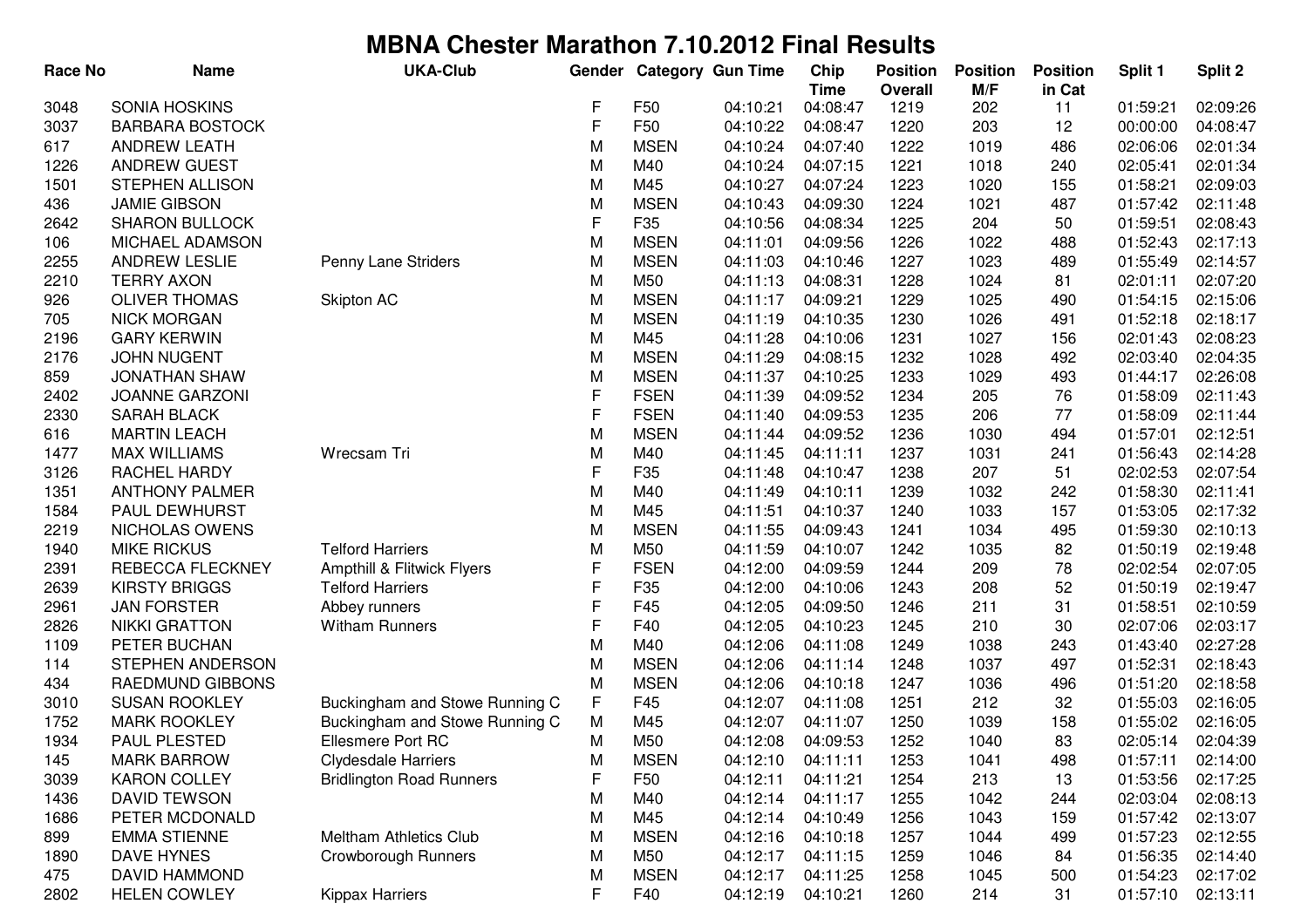| <b>Race No</b> | <b>Name</b>               | <b>UKA-Club</b>            | Gender |                 | <b>Category Gun Time</b> | Chip<br><b>Time</b> | <b>Position</b><br><b>Overall</b> | <b>Position</b><br>M/F | <b>Position</b><br>in Cat | Split 1  | Split 2  |
|----------------|---------------------------|----------------------------|--------|-----------------|--------------------------|---------------------|-----------------------------------|------------------------|---------------------------|----------|----------|
| 1682           | <b>BRENDAN MCCANN</b>     |                            | М      | M45             | 04:12:20                 | 04:10:23            | 1261                              | 1047                   | 160                       | 01:57:57 | 02:12:26 |
| 817            | <b>BEN RILEY</b>          |                            | M      | <b>MSEN</b>     | 04:12:27                 | 04:11:54            | 1262                              | 1048                   | 501                       | 01:44:19 | 02:27:35 |
| 1628           | <b>STEVE HARTLEY</b>      |                            | M      | M45             | 04:12:45                 | 04:12:03            | 1263                              | 1049                   | 161                       | 01:51:32 | 02:20:31 |
| 1616           | <b>JAY GILBERT</b>        | Blue Lagoon Triathlon Club | M      | M45             | 04:12:45                 | 04:10:35            | 1264                              | 1050                   | 162                       | 02:05:20 | 02:05:15 |
| 1384           | <b>KEITH ROBBINS</b>      |                            | M      | M40             | 04:12:47                 | 04:12:39            | 1265                              | 1051                   | 245                       | 01:40:36 | 02:32:03 |
| 1188           | <b>NICK FOGARTY</b>       |                            | M      | M40             | 04:12:54                 | 04:11:16            | 1266                              | 1052                   | 246                       | 01:55:55 | 02:15:21 |
| 1626           | <b>NIGEL HARRISON</b>     | <b>Stockport Harriers</b>  | M      | M45             | 04:12:55                 | 04:11:22            | 1267                              | 1053                   | 163                       | 01:52:28 | 02:18:54 |
| 3051           | <b>KATHY KEANE</b>        | Newcastle (Staffs) AC      | F      | F50             | 04:12:56                 | 04:09:53            | 1268                              | 215                    | 14                        | 01:56:08 | 02:13:45 |
| 458            | <b>JONATHAN GRIFFITHS</b> |                            | M      | <b>MSEN</b>     | 04:12:57                 | 04:12:05            | 1269                              | 1054                   | 502                       | 01:55:17 | 02:16:48 |
| 2661           | ANNE-MARIE WILLICOTT      | <b>Almost Athletes</b>     | F      | F40             | 04:13:02                 | 04:11:58            | 1270                              | 216                    | 32                        | 02:00:44 | 02:11:14 |
| 1600           | <b>IAN EVANS</b>          |                            | M      | M45             | 04:13:03                 | 04:11:06            | 1271                              | 1055                   | 164                       | 02:01:53 | 02:09:13 |
| 2162           | PHILL BEATTIE             |                            | M      | <b>MSEN</b>     | 04:13:04                 | 04:11:07            | 1272                              | 1056                   | 503                       | 02:01:53 | 02:09:14 |
| 1912           | <b>JEFF MARTIN</b>        | <b>Stafford Harriers</b>   | M      | M50             | 04:13:10                 | 04:11:31            | 1273                              | 1057                   | 85                        | 01:57:37 | 02:13:54 |
| 121            | <b>JOHN ASHLEY</b>        |                            | M      | <b>MSEN</b>     | 04:13:17                 | 04:12:46            | 1274                              | 1058                   | 504                       | 02:00:17 | 02:12:29 |
| 1263           | <b>PATRICK HUGHES</b>     |                            | M      | M40             | 04:13:23                 | 04:10:54            | 1275                              | 1059                   | 247                       | 02:09:25 | 02:01:29 |
| 643            | <b>SIMON MALLINSON</b>    |                            | M      | <b>MSEN</b>     | 04:13:32                 | 04:11:32            | 1276                              | 1060                   | 505                       | 01:57:55 | 02:13:37 |
| 481            | <b>SAM HARDY</b>          |                            | M      | <b>MSEN</b>     | 04:13:41                 | 04:12:05            | 1277                              | 1061                   | 506                       | 02:05:33 | 02:06:32 |
| 333            | JAMES DENSELOW            |                            | M      | <b>MSEN</b>     | 04:13:42                 | 04:12:06            | 1278                              | 1062                   | 507                       | 02:05:32 | 02:06:34 |
| 449            | <b>ALASTAIR GREEN</b>     |                            | M      | <b>MSEN</b>     | 04:13:42                 | 04:12:29            | 1279                              | 1063                   | 508                       | 01:57:55 | 02:14:34 |
| 1337           | <b>JOHN NAYBOUR</b>       |                            | M      | M40             | 04:13:46                 | 04:12:06            | 1280                              | 1064                   | 248                       | 01:55:53 | 02:16:13 |
| 3024           | <b>CAROL TURNER</b>       |                            | F      | F45             | 04:13:47                 | 04:13:08            | 1281                              | 217                    | 33                        | 01:55:48 | 02:17:20 |
| 1229           | MICHAEL HANNAN            |                            | M      | M40             | 04:13:56                 | 04:11:09            | 1282                              | 1065                   | 249                       | 02:01:26 | 02:09:43 |
| 757            | <b>MATTHEW PARKINSON</b>  |                            | M      | <b>MSEN</b>     | 04:13:57                 | 04:11:07            | 1283                              | 1066                   | 509                       | 01:53:21 | 02:17:46 |
| 1279           | <b>GERAINT JONES</b>      | <b>Eryri Harriers</b>      | M      | M40             | 04:13:58                 | 04:12:41            | 1284                              | 1067                   | 250                       | 01:52:03 | 02:20:38 |
| 870            | <b>MARTIN SLACK</b>       |                            | M      | <b>MSEN</b>     | 04:13:59                 | 04:13:24            | 1286                              | 1069                   | 511                       | 01:51:02 | 02:22:22 |
| 858            | AASHISH SHARMA            |                            | M      | <b>MSEN</b>     | 04:13:59                 | 04:11:31            | 1285                              | 1068                   | 510                       | 01:58:56 | 02:12:35 |
| 2489           | <b>FLAVIA LUJAN</b>       | MVH tri club               | F      | <b>FSEN</b>     | 04:14:02                 | 04:12:41            | 1287                              | 218                    | 79                        | 01:52:06 | 02:20:35 |
| 2818           | <b>LIZ FOX</b>            |                            | F      | F40             | 04:14:03                 | 04:12:34            | 1289                              | 220                    | 33                        | 01:59:14 | 02:13:20 |
| 3099           | ANNE RAMSDEN              | Ware Joggers               | F      | F <sub>55</sub> | 04:14:03                 | 04:12:57            | 1288                              | 219                    | 6                         | 02:03:29 | 02:09:28 |
| 2898           | MICHELLE SMITH            | Nidd Valley Road Runners   | F      | F40             | 04:14:06                 | 04:12:24            | 1290                              | 221                    | 34                        | 01:58:11 | 02:14:13 |
| 2318           | <b>MICHELLE BAYNES</b>    | <b>RAF Wittering</b>       | F      | <b>FSEN</b>     | 04:14:07                 | 04:11:51            | 1291                              | 222                    | 80                        | 01:58:12 | 02:13:39 |
| 1554           | <b>JON CLAYTON</b>        |                            | M      | M45             | 04:14:09                 | 04:12:14            | 1292                              | 1070                   | 165                       | 02:03:30 | 02:08:44 |
| 602            | <b>CHRIS KNOWLES</b>      |                            | М      | <b>MSEN</b>     | 04:14:12                 | 04:12:37            | 1293                              | 1071                   | 512                       | 01:53:45 | 02:18:52 |
| 2626           | NICHOLA BAXTER            |                            | F      | F35             | 04:14:13                 | 04:12:23            | 1294                              | 223                    | 53                        | 01:55:52 | 02:16:31 |
| 2581           | ANNA SYMMS                |                            | F.     | <b>FSEN</b>     | 04:14:14                 | 04:12:06            | 1295                              | 224                    | 81                        | 02:00:00 | 02:12:06 |
| 2775           | RACHEL ALLSOPP            |                            | F      | F40             | 04:14:17                 | 04:12:12            | 1296                              | 225                    | 35                        | 02:02:56 | 02:09:16 |
| 203            | ED BRINDLEY               |                            | M      | <b>MSEN</b>     | 04:14:42                 | 04:12:52            | 1297                              | 1072                   | 513                       | 01:55:48 | 02:17:04 |
| 3093           | <b>FRAN KNIGHT</b>        | Run4all                    | F      | F <sub>55</sub> | 04:14:47                 | 04:12:50            | 1298                              | 226                    | $\overline{7}$            | 02:03:12 | 02:09:38 |
| 1415           | <b>KENTON SHEPPARD</b>    |                            | M      | M40             | 04:14:48                 | 04:13:29            | 1299                              | 1073                   | 251                       | 01:52:58 | 02:20:31 |
| 2659           | <b>CAREY DYER</b>         | <b>Audley Running Club</b> | F      | F35             | 04:14:51                 | 04:12:36            | 1302                              | 228                    | 54                        | 02:07:13 | 02:05:23 |
| 2824           | AMANDA GLANFIELD          |                            | F      | F40             | 04:14:51                 | 04:13:00            | 1301                              | 227                    | 36                        | 01:50:38 | 02:22:22 |
| 2236           | <b>JOHN GLANFIELD</b>     |                            | M      | M40             | 04:14:51                 | 04:14:34            | 1300                              | 1074                   | 252                       | 01:52:12 | 02:22:22 |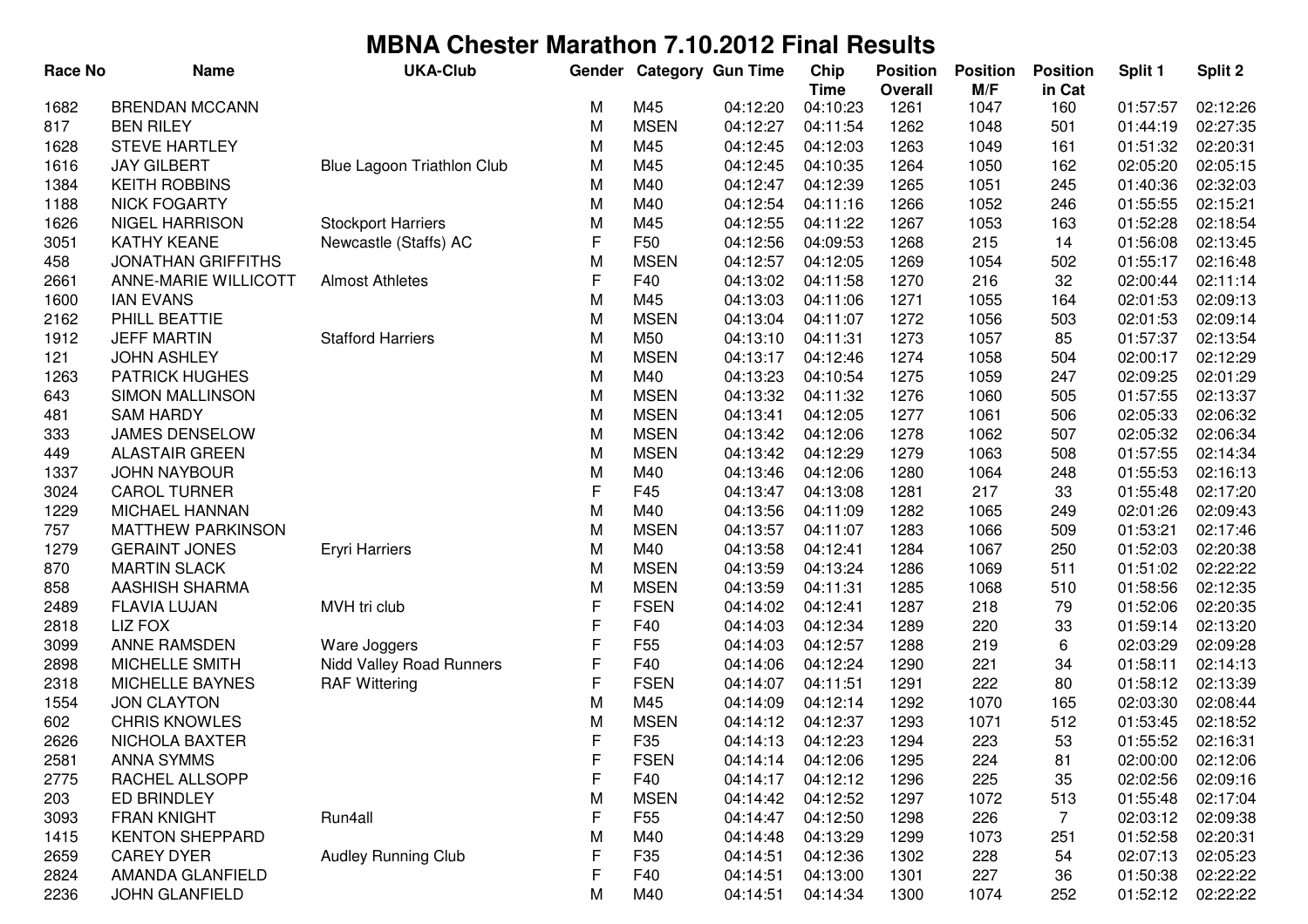| <b>Race No</b> | <b>Name</b>                | <b>UKA-Club</b>                | Gender |                 | <b>Category Gun Time</b> | Chip<br><b>Time</b> | <b>Position</b><br><b>Overall</b> | <b>Position</b><br>M/F | <b>Position</b><br>in Cat | Split 1  | Split 2  |
|----------------|----------------------------|--------------------------------|--------|-----------------|--------------------------|---------------------|-----------------------------------|------------------------|---------------------------|----------|----------|
| 2958           | <b>LESLEY FEAKES</b>       | <b>Helsby RC</b>               | F      | F45             | 04:14:55                 | 04:13:42            | 1303                              | 229                    | 34                        | 01:54:55 | 02:18:47 |
| 2499           | <b>SARAH LEAH</b>          | <b>Stockport Harriers</b>      | F      | F40             | 04:14:55                 | 04:14:06            | 1304                              | 230                    | 37                        | 01:56:09 | 02:17:57 |
| 3138           | YVONNE WILLIAMS            | Penarth & Dinas Runners        | F      | F <sub>55</sub> | 04:14:58                 | 04:13:26            | 1305                              | 231                    | 8                         | 02:03:05 | 02:10:21 |
| 824            | PETER ROBERTS              | Newark AC                      | M      | <b>MSEN</b>     | 04:15:03                 | 04:13:37            | 1306                              | 1075                   | 514                       | 02:00:11 | 02:13:26 |
| 1774           | STEPHEN SNELSON            |                                | M      | M45             | 04:15:06                 | 04:12:11            | 1307                              | 1076                   | 166                       | 01:56:48 | 02:15:23 |
| 1090           | <b>TIM BLAKELEY</b>        |                                | M      | M40             | 04:15:07                 | 04:14:07            | 1308                              | 1077                   | 253                       | 01:54:35 | 02:19:32 |
| 2840           | <b>JOY JENNISON</b>        |                                | F      | F40             | 04:15:09                 | 04:13:23            | 1309                              | 232                    | 38                        | 02:00:12 | 02:13:11 |
| 607            | <b>JEZ LAMB</b>            |                                | M      | <b>MSEN</b>     | 04:15:16                 | 04:13:37            | 1310                              | 1078                   | 515                       | 01:59:54 | 02:13:43 |
| 127            | <b>JULIAN AYRES</b>        |                                | M      | <b>MSEN</b>     | 04:15:18                 | 04:14:12            | 1311                              | 1079                   | 516                       | 01:48:55 | 02:25:17 |
| 658            | <b>JEZ MAYTUM</b>          |                                | M      | <b>MSEN</b>     | 04:15:20                 | 04:14:16            | 1312                              | 1080                   | 517                       | 01:51:30 | 02:22:46 |
| 862            | <b>DEAN SHEARS</b>         | Rugby and Northampton Athletic | M      | <b>MSEN</b>     | 04:15:22                 | 04:14:10            | 1313                              | 1081                   | 518                       | 01:57:37 | 02:16:33 |
| 363            | <b>CRAIG ECCLESTON</b>     |                                | M      | <b>MSEN</b>     | 04:15:22                 | 04:14:10            | 1314                              | 1082                   | 519                       | 01:50:44 | 02:23:26 |
| 474            | <b>GARETH HAMM</b>         |                                | M      | <b>MSEN</b>     | 04:15:28                 | 04:12:24            | 1315                              | 1083                   | 520                       | 01:55:04 | 02:17:20 |
| 1950           | <b>CHRIS SHARP</b>         |                                | M      | M50             | 04:15:31                 | 04:13:20            | 1316                              | 1084                   | 86                        | 02:05:20 | 02:08:00 |
| 2108           | <b>CHRIS JOHNSON</b>       | <b>East Cheshire Harriers</b>  | M      | M65             | 04:15:32                 | 04:13:30            | 1317                              | 1085                   | 5                         | 02:05:22 | 02:08:08 |
| 2434           | <b>FIONA HENDERSON</b>     |                                | F      | <b>FSEN</b>     | 04:15:37                 | 04:14:09            | 1318                              | 233                    | 82                        | 01:59:09 | 02:15:00 |
| 398            | <b>DAN FIVEY</b>           | <b>Almost Athletes</b>         | M      | <b>MSEN</b>     | 04:15:39                 | 04:14:27            | 1319                              | 1086                   | 521                       | 02:03:24 | 02:11:03 |
| 3115           | <b>VIRGINIA PAWLYN</b>     | Evesham Vale Running Club      | F      | F70             | 04:15:43                 | 04:14:30            | 1320                              | 234                    | $\mathbf{1}$              | 02:03:24 | 02:11:06 |
| 1566           | PETER COUSINS              |                                | M      | M45             | 04:15:46                 | 04:12:55            | 1321                              | 1087                   | 167                       | 02:00:42 | 02:12:13 |
| 2991           | <b>MAIRI MCCLOSKEY</b>     |                                | F      | F45             | 04:15:52                 | 04:13:33            | 1322                              | 235                    | 35                        | 02:05:12 | 02:08:21 |
| 424            | PHILIP GARDNER             |                                | M      | <b>MSEN</b>     | 04:15:58                 | 04:14:25            | 1323                              | 1088                   | 522                       | 01:49:08 | 02:25:17 |
| 2096           | <b>JIM WATSON</b>          |                                | M      | M60             | 04:15:59                 | 04:14:46            | 1324                              | 1089                   | 12                        | 01:55:50 | 02:18:56 |
| 2764           | <b>LIZ WALKER</b>          |                                | F      | F35             | 04:16:00                 | 04:14:12            | 1325                              | 236                    | 55                        | 01:58:08 | 02:16:04 |
| 300            | <b>JON CROOKS</b>          |                                | M      | <b>MSEN</b>     | 04:16:03                 | 04:14:08            | 1326                              | 1090                   | 523                       | 01:58:25 | 02:15:43 |
| 1525           | <b>EAMONN BRADY</b>        | Penny Lane Striders            | M      | M45             | 04:16:04                 | 04:14:20            | 1327                              | 1091                   | 168                       | 01:56:21 | 02:17:59 |
| 2104           | PATRICK HANNON             |                                | M      | M65             | 04:16:07                 | 04:15:16            | 1328                              | 1092                   | 6                         | 02:02:25 | 02:12:51 |
| 2074           | <b>BRIAN EVANS</b>         |                                | M      | M60             | 04:16:08                 | 04:13:51            | 1329                              | 1093                   | 13                        | 02:00:27 | 02:13:24 |
| 387            | <b>SAM EVANS</b>           |                                | M      | <b>MSEN</b>     | 04:16:09                 | 04:15:01            | 1330                              | 1094                   | 524                       | 01:58:44 | 02:16:17 |
| 2131           | <b>JOSEPH O'KEEFFE</b>     |                                | M      | <b>MSEN</b>     | 04:16:12                 | 04:15:43            | 1331                              | 1095                   | 525                       | 01:55:02 | 02:20:41 |
| 857            | <b>GEORGE SENIOR</b>       |                                | M      | <b>MSEN</b>     | 04:16:14                 | 04:14:06            | 1332                              | 1096                   | 526                       | 01:56:44 | 02:17:22 |
| 2177           | <b>JAMES O'NEILL</b>       |                                | M      | M40             | 04:16:17                 | 04:13:56            | 1333                              | 1097                   | 254                       | 01:58:46 | 02:15:10 |
| 1798           | JUAN MANUEL VERA BACALLADO |                                | M      | M45             | 04:16:25                 | 04:14:00            | 1334                              | 1098                   | 169                       | 01:58:59 | 02:15:01 |
| 2228           | <b>STUART JONES</b>        |                                | М      | M50             | 04:16:27                 | 04:13:10            | 1335                              | 1099                   | 87                        | 02:04:50 | 02:08:20 |
| 2984           | <b>NIKKI LAWRENCE</b>      |                                | F      | F45             | 04:16:28                 | 04:14:47            | 1336                              | 237                    | 36                        | 02:04:32 | 02:10:15 |
| 2185           | MIKE AITKEN                |                                | M      | M40             | 04:16:29                 | 04:13:59            | 1337                              | 1100                   | 255                       | 02:10:11 | 02:03:48 |
| 2891           | <b>TRACY ROBERTS</b>       | Abergele Harriers              | F      | F40             | 04:16:30                 | 04:14:30            | 1338                              | 238                    | 39                        | 01:53:47 | 02:20:43 |
| 377            | RALPH ELSEGOOD             |                                | M      | <b>MSEN</b>     | 04:16:32                 | 04:14:01            | 1339                              | 1101                   | 527                       | 01:58:54 | 02:15:07 |
| 2918           | <b>NICKIE WILLIAMS</b>     |                                | F      | F40             | 04:16:34                 | 04:15:05            | 1340                              | 239                    | 40                        | 01:58:25 | 02:16:40 |
| 1759           | <b>SHAUN SAGAR</b>         |                                | M      | M45             | 04:16:38                 | 04:14:18            | 1341                              | 1102                   | 170                       | 02:04:33 | 02:09:45 |
| 2362           | <b>JENNY CLARKE</b>        |                                | F      | <b>FSEN</b>     | 04:16:49                 | 04:14:57            | 1342                              | 240                    | 83                        | 02:04:40 | 02:10:17 |
| 287            | <b>BEN CORNISH</b>         |                                | M      | <b>MSEN</b>     | 04:16:50                 | 04:14:59            | 1343                              | 1103                   | 528                       | 02:04:41 | 02:10:18 |
| 1126           | STEPHEN CLAY               |                                | M      | M40             | 04:16:59                 | 04:15:56            | 1344                              | 1104                   | 256                       | 01:56:46 | 02:19:10 |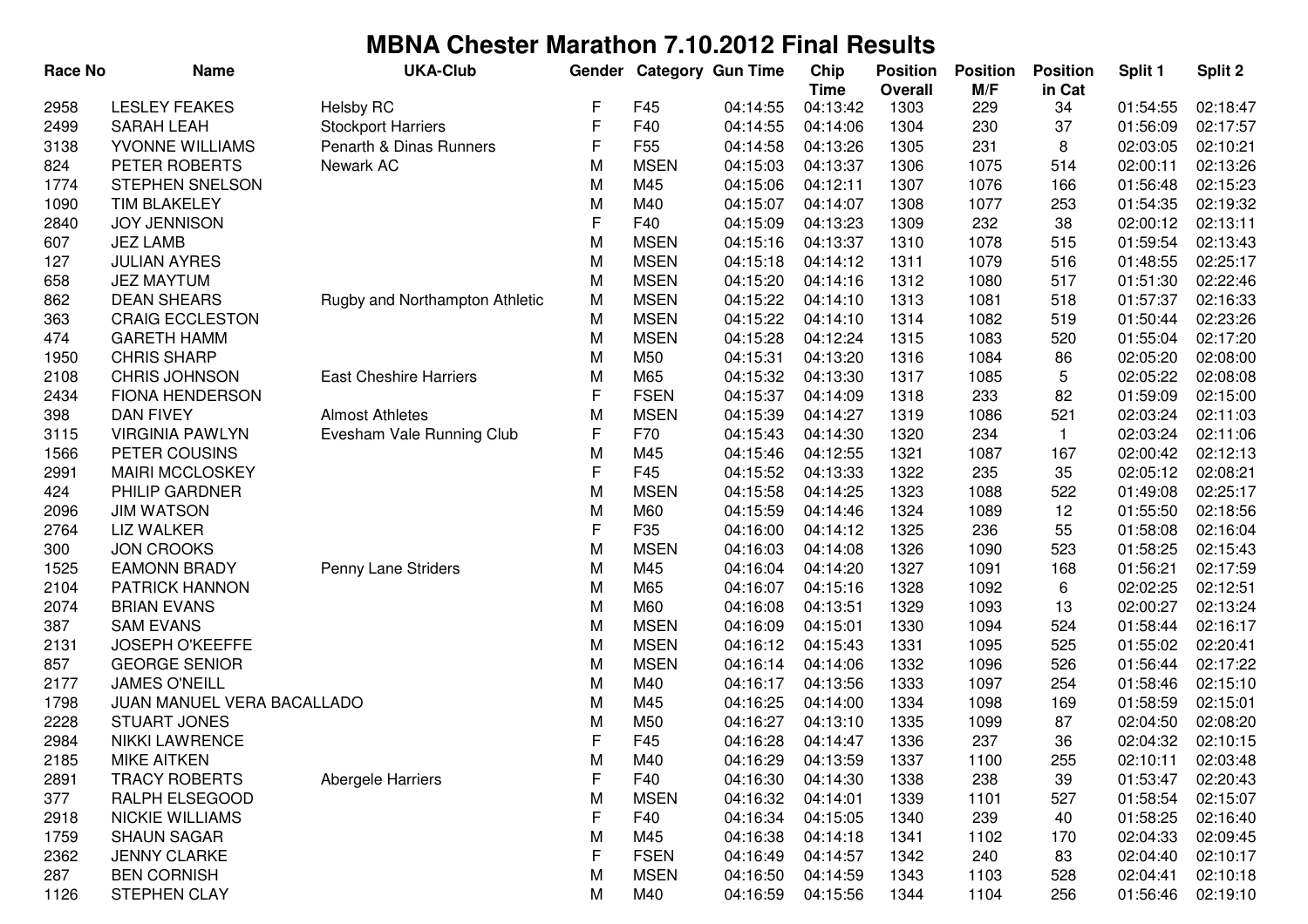| <b>Race No</b> | <b>Name</b>            | <b>UKA-Club</b>              | Gender      |                 | <b>Category Gun Time</b> | Chip<br><b>Time</b> | <b>Position</b><br><b>Overall</b> | <b>Position</b><br>M/F | <b>Position</b><br>in Cat | Split 1  | Split 2  |
|----------------|------------------------|------------------------------|-------------|-----------------|--------------------------|---------------------|-----------------------------------|------------------------|---------------------------|----------|----------|
| 535            | <b>JOHN HUGHES</b>     |                              | М           | <b>MSEN</b>     | 04:17:01                 | 04:16:00            | 1346                              | 1106                   | 529                       | 01:52:22 | 02:23:38 |
| 2089           | MIKE RICHARDSON        | <b>Dartford Road Runners</b> | M           | M60             | 04:17:01                 | 04:15:04            | 1345                              | 1105                   | 14                        | 02:00:14 | 02:14:50 |
| 1544           | <b>NEIL CAVILL</b>     | City of Hull AC              | M           | M45             | 04:17:02                 | 04:15:13            | 1347                              | 1107                   | 171                       | 01:59:31 | 02:15:42 |
| 2109           | <b>IVOR JOHNSON</b>    |                              | M           | M65             | 04:17:04                 | 04:15:10            | 1348                              | 1108                   | $\overline{7}$            | 01:57:50 | 02:17:20 |
| 1445           | <b>MARK TOMLINSON</b>  | <b>Ripley RC</b>             | M           | M40             | 04:17:08                 | 04:15:14            | 1350                              | 1109                   | 257                       | 02:02:32 | 02:12:42 |
| 3019           | <b>BELINDA SWAIN</b>   | Airecentre Pacers            | F           | F45             | 04:17:08                 | 04:14:44            | 1349                              | 241                    | 37                        | 02:01:54 | 02:12:50 |
| 2465           | <b>KIRA KING</b>       |                              | F           | <b>FSEN</b>     | 04:17:09                 | 04:16:32            | 1351                              | 242                    | 84                        | 01:57:05 | 02:19:27 |
| 2477           | <b>VICKI LEACH</b>     | <b>Ripley RC</b>             | F           | <b>FSEN</b>     | 04:17:09                 | 04:15:14            | 1352                              | 243                    | 85                        | 02:02:32 | 02:12:42 |
| 2751           | <b>TRACY STICKELS</b>  |                              | F           | F35             | 04:17:12                 | 04:14:36            | 1353                              | 244                    | 56                        | 02:05:58 | 02:08:38 |
| 1754           | <b>MATT ROSS</b>       |                              | M           | M45             | 04:17:12                 | 04:16:02            | 1354                              | 1110                   | 172                       | 01:56:00 | 02:20:02 |
| 144            | <b>MICHAEL BARRETT</b> | <b>Thrift Green Trotters</b> | M           | <b>MSEN</b>     | 04:17:14                 | 04:15:05            | 1355                              | 1111                   | 530                       | 01:54:05 | 02:21:00 |
| 996            | RICHARD WESTWOOD       |                              | M           | <b>MSEN</b>     | 04:17:21                 | 04:15:28            | 1356                              | 1112                   | 531                       | 02:05:01 | 02:10:27 |
| 2752           | <b>AUDREY STOCKER</b>  |                              | $\mathsf F$ | F35             | 04:17:26                 | 04:14:43            | 1357                              | 245                    | 57                        | 01:58:48 | 02:15:55 |
| 1810           | <b>GARY WILLIAMS</b>   |                              | M           | M45             | 04:17:32                 | 04:15:37            | 1358                              | 1113                   | 173                       | 02:03:24 | 02:12:13 |
| 1200           | <b>SHANE GARRETT</b>   |                              | M           | M40             | 04:17:47                 | 04:15:27            | 1359                              | 1114                   | 258                       | 02:09:58 | 02:05:29 |
| 1713           | <b>IAN PAINTER</b>     |                              | M           | M45             | 04:17:51                 | 04:16:29            | 1360                              | 1115                   | 174                       | 01:56:50 | 02:19:39 |
| 2479           | <b>ROSE LEIVERS</b>    | Heanor RC                    | $\mathsf F$ | <b>FSEN</b>     | 04:17:52                 | 04:16:29            | 1361                              | 246                    | 86                        | 01:56:50 | 02:19:39 |
| 1125           | DARREN CLARKSON        |                              | M           | M40             | 04:17:55                 | 04:16:11            | 1362                              | 1116                   | 259                       | 01:54:22 | 02:21:49 |
| 255            | <b>MARCUS CHESTER</b>  |                              | M           | <b>MSEN</b>     | 04:18:03                 | 04:16:14            | 1363                              | 1117                   | 532                       | 02:06:23 | 02:09:51 |
| 2894           | <b>SHARON SAUNDERS</b> | BRJ run and tri              | F           | F40             | 04:18:08                 | 04:17:04            | 1364                              | 247                    | 41                        | 01:57:05 | 02:19:59 |
| 368            | <b>DARREN EDWARDS</b>  |                              | M           | <b>MSEN</b>     | 04:18:09                 | 04:16:44            | 1365                              | 1118                   | 533                       | 01:48:45 | 02:27:59 |
| 340            | <b>CHRIS DILNOT</b>    |                              | M           | <b>MSEN</b>     | 04:18:12                 | 04:16:23            | 1366                              | 1119                   | 534                       | 02:04:13 | 02:12:10 |
| 1419           | <b>DAVID SIMPSON</b>   | <b>Bedford Harriers</b>      | M           | M40             | 04:18:14                 | 04:16:16            | 1367                              | 1120                   | 260                       | 02:05:43 | 02:10:33 |
| 1015           | <b>CHRIS WILLIAMS</b>  | Fetch Everyone RC            | M           | <b>MSEN</b>     | 04:18:29                 | 04:17:27            | 1368                              | 1121                   | 535                       | 01:56:50 | 02:20:37 |
| 2114           | <b>DAVID PRIOR</b>     | <b>Bedford Harriers</b>      | M           | M65             | 04:18:36                 | 04:16:39            | 1369                              | 1122                   | 8                         | 01:59:03 | 02:17:36 |
| 661            | DAVID MCCABE           | Wakefield Triathlon Club     | M           | <b>MSEN</b>     | 04:18:49                 | 04:18:08            | 1370                              | 1123                   | 536                       | 01:55:00 | 02:23:08 |
| 3062           | <b>BELINDA RILEY</b>   | Newcastle (Staffs) AC        | $\mathsf F$ | F <sub>50</sub> | 04:18:49                 | 04:17:38            | 1371                              | 248                    | 15                        | 01:53:50 | 02:23:48 |
| 170            | <b>ROSS BIRBECK</b>    |                              | M           | <b>MSEN</b>     | 04:18:52                 | 04:17:35            | 1372                              | 1124                   | 537                       | 01:51:13 | 02:26:22 |
| 565            | <b>GLYN JELLEY</b>     |                              | M           | <b>MSEN</b>     | 04:18:53                 | 04:17:35            | 1373                              | 1125                   | 538                       | 01:51:13 | 02:26:22 |
| 2528           | ABIGAIL PEPPERMAN      |                              | F           | <b>FSEN</b>     | 04:18:56                 | 04:17:40            | 1374                              | 249                    | 87                        | 02:02:32 | 02:15:08 |
| 680            | <b>GARRY MCMASTER</b>  |                              | M           | <b>MSEN</b>     | 04:18:58                 | 04:16:56            | 1375                              | 1126                   | 539                       | 01:56:56 | 02:20:00 |
| 2257           | <b>HEDLEY NIELD</b>    |                              | M           | <b>MSEN</b>     | 04:19:04                 | 04:18:47            | 1376                              | 1127                   | 540                       | 02:03:36 | 02:15:11 |
| 1169           | <b>RICH ECCLES</b>     |                              | M           | M40             | 04:19:11                 | 04:16:41            | 1378                              | 1129                   | 261                       | 02:08:24 | 02:08:17 |
| 1599           | <b>HIRAM EVANS</b>     |                              | M           | M45             | 04:19:11                 | 04:17:26            | 1377                              | 1128                   | 175                       | 02:02:34 | 02:14:52 |
| 2204           | <b>BEN JOHNSON</b>     |                              | M           | M45             | 04:19:12                 | 04:17:41            | 1379                              | 1130                   | 176                       | 01:59:44 | 02:17:57 |
| 1785           | <b>TIM TAYLOR</b>      |                              | M           | M45             | 04:19:19                 | 04:17:24            | 1380                              | 1131                   | 177                       | 02:02:00 | 02:15:24 |
| 2820           | <b>LESLEY FULWELL</b>  | <b>Peel Road Runners</b>     | F           | F40             | 04:19:22                 | 04:16:50            | 1381                              | 250                    | 42                        | 02:10:51 | 02:05:59 |
| 1128           | <b>CRAIG CLEAVER</b>   |                              | M           | M40             | 04:19:24                 | 04:18:53            | 1382                              | 1132                   | 262                       | 01:45:56 | 02:32:57 |
| 1382           | <b>DAVID RIMMER</b>    |                              | M           | M40             | 04:19:26                 | 04:18:02            | 1383                              | 1133                   | 263                       | 01:56:23 | 02:21:39 |
| 362            | DAN EAMES-HUGHES       |                              | M           | <b>MSEN</b>     | 04:19:29                 | 04:18:50            | 1384                              | 1134                   | 541                       | 02:01:21 | 02:17:29 |
| 2592           | <b>RACHEL THURMAN</b>  |                              | F           | <b>FSEN</b>     | 04:19:30                 | 04:17:04            | 1386                              | 251                    | 88                        | 02:07:47 | 02:09:17 |
| 221            | <b>JON BULLOCH</b>     |                              | M           | <b>MSEN</b>     | 04:19:30                 | 04:17:04            | 1385                              | 1135                   | 542                       | 02:07:47 | 02:09:17 |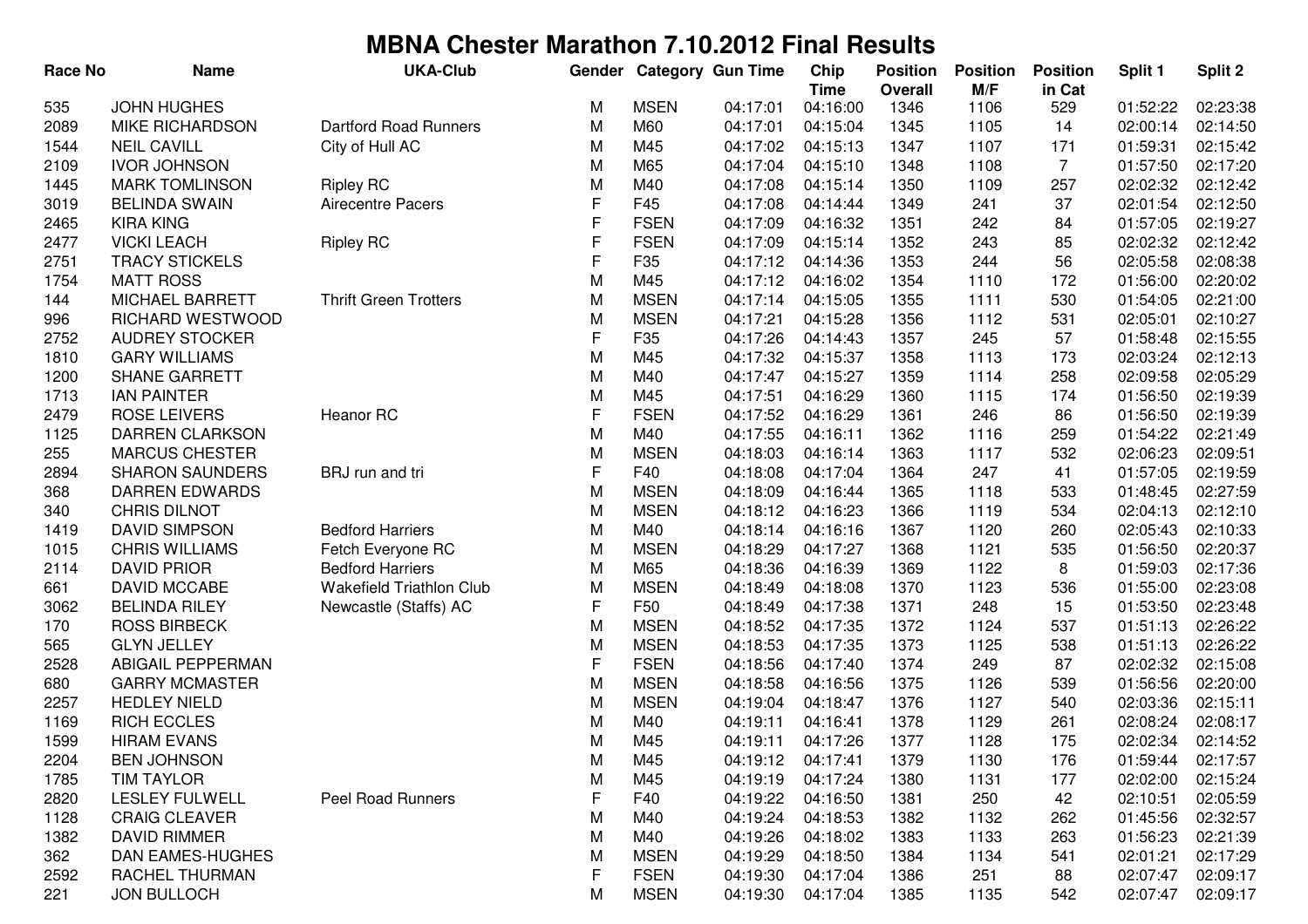| Race No | <b>Name</b>              | <b>UKA-Club</b>                | Gender      |                 | <b>Category Gun Time</b> | Chip<br><b>Time</b> | <b>Position</b><br><b>Overall</b> | <b>Position</b><br>M/F | <b>Position</b><br>in Cat | Split 1  | Split 2  |
|---------|--------------------------|--------------------------------|-------------|-----------------|--------------------------|---------------------|-----------------------------------|------------------------|---------------------------|----------|----------|
| 183     | DAVID BOOCOCK            |                                | М           | <b>MSEN</b>     | 04:19:38                 | 04:18:02            | 1387                              | 1136                   | 543                       | 01:54:09 | 02:23:53 |
| 1801    | <b>MIKE WEAVER</b>       |                                | M           | M45             | 04:19:41                 | 04:17:07            | 1388                              | 1137                   | 178                       | 02:04:42 | 02:12:25 |
| 2142    | <b>BRENDAN PERKINS</b>   |                                | M           | <b>MSEN</b>     | 04:19:43                 | 04:17:41            | 1389                              | 1138                   | 544                       | 01:59:11 | 02:18:30 |
| 623     | <b>IAN LETLEY</b>        |                                | M           | <b>MSEN</b>     | 04:19:48                 | 04:17:12            | 1390                              | 1139                   | 545                       | 01:55:47 | 02:21:25 |
| 3040    | <b>GILL DAY</b>          | Rodillian Runners              | F           | F50             | 04:19:56                 | 04:17:33            | 1391                              | 252                    | 16                        | 02:06:26 | 02:11:07 |
| 2058    | <b>CHRIS WALSH</b>       | South Cheshire Harriers        | M           | M55             | 04:20:08                 | 04:17:57            | 1392                              | 1140                   | 42                        | 02:02:28 | 02:15:29 |
| 1830    | <b>NEIL BOWDEN</b>       |                                | M           | M50             | 04:20:10                 | 04:18:30            | 1393                              | 1141                   | 88                        | 02:03:33 | 02:14:57 |
| 530     | <b>ADAM HOWLE</b>        |                                | M           | <b>MSEN</b>     | 04:20:15                 | 04:19:22            | 1394                              | 1142                   | 546                       | 01:49:47 | 02:29:35 |
| 1602    | <b>PAUL EVANS</b>        |                                | M           | M45             | 04:20:18                 | 04:18:52            | 1396                              | 1144                   | 179                       | 02:04:23 | 02:14:29 |
| 597     | <b>GRAEME KETTLEWELL</b> | Royal Sutton Coldfield Athleti | M           | <b>MSEN</b>     | 04:20:18                 | 04:18:30            | 1395                              | 1143                   | 547                       | 02:02:06 | 02:16:24 |
| 476     | <b>STUART HANCOCKS</b>   |                                | M           | <b>MSEN</b>     | 04:20:25                 | 04:18:53            | 1398                              | 1145                   | 548                       | 01:55:38 | 02:23:15 |
| 2435    | <b>GABBY HIGGINS</b>     |                                | F           | <b>FSEN</b>     | 04:20:25                 | 04:18:52            | 1397                              | 253                    | 89                        | 01:55:38 | 02:23:14 |
| 1462    | <b>CRAIG WALTON</b>      |                                | M           | M40             | 04:20:26                 | 04:18:43            | 1399                              | 1146                   | 264                       | 01:57:14 | 02:21:29 |
| 2576    | <b>JILL STANFORTH</b>    |                                | F           | <b>FSEN</b>     | 04:20:35                 | 04:19:11            | 1400                              | 254                    | 90                        | 01:57:05 | 02:22:06 |
| 161     | <b>MARK BENNETT</b>      |                                | M           | <b>MSEN</b>     | 04:20:42                 | 04:18:20            | 1401                              | 1147                   | 549                       | 02:09:59 | 02:08:21 |
| 1406    | <b>MARK SANDERSON</b>    |                                | M           | M40             | 04:20:42                 | 04:18:19            | 1402                              | 1148                   | 265                       | 02:01:34 | 02:16:45 |
| 2001    | NIGEL COOK               |                                | M           | M55             | 04:20:45                 | 04:17:52            | 1403                              | 1149                   | 43                        | 02:04:40 | 02:13:12 |
| 2978    | <b>BIRGITTA HUNT</b>     |                                | F           | F45             | 04:20:46                 | 04:18:13            | 1404                              | 255                    | 38                        | 02:09:42 | 02:08:31 |
| 109     | PAUL ALLEN               |                                | M           | <b>MSEN</b>     | 04:20:49                 | 04:19:06            | 1405                              | 1150                   | 550                       | 02:02:23 | 02:16:43 |
| 843     | PAUL RUDKIN              | liverpool pembroke             | M           | <b>MSEN</b>     | 04:20:51                 | 04:18:34            | 1406                              | 1151                   | 551                       | 01:53:22 | 02:25:12 |
| 244     | ANDREW CAULFIELD         |                                | M           | <b>MSEN</b>     | 04:20:55                 | 04:18:23            | 1407                              | 1152                   | 552                       | 02:07:43 | 02:10:40 |
| 2865    | <b>STEPHEN MARTIN</b>    |                                | F           | F40             | 04:21:04                 | 04:19:44            | 1408                              | 256                    | 43                        | 01:57:27 | 02:22:17 |
| 1614    | <b>GREG GERARD</b>       |                                | M           | M45             | 04:21:06                 | 04:18:27            | 1409                              | 1153                   | 180                       | 02:06:58 | 02:11:29 |
| 2649    | AMANDA CAULFIELD         |                                | F           | F35             | 04:21:10                 | 04:18:39            | 1410                              | 257                    | 58                        | 02:07:44 | 02:10:55 |
| 684     | <b>STUART MCVEY</b>      |                                | M           | <b>MSEN</b>     | 04:21:17                 | 04:19:11            | 1411                              | 1154                   | 553                       | 02:03:14 | 02:15:57 |
| 3003    | <b>LESLEY PROCTOR</b>    | <b>Bournville Harriers</b>     | F           | F45             | 04:21:21                 | 04:19:17            | 1412                              | 258                    | 39                        | 02:06:29 | 02:12:48 |
| 974     | <b>RICHARD WALLEY</b>    |                                | M           | <b>MSEN</b>     | 04:21:23                 | 04:20:34            | 1413                              | 1155                   | 554                       | 01:49:23 | 02:31:11 |
| 2651    | <b>HEIDI CLOSE</b>       |                                | $\mathsf F$ | F35             | 04:21:29                 | 04:19:30            | 1414                              | 259                    | 59                        | 02:03:16 | 02:16:14 |
| 2549    | LOUISA RODRIGUEZ         |                                | $\mathsf F$ | <b>FSEN</b>     | 04:21:30                 | 04:19:14            | 1415                              | 260                    | 91                        | 02:09:04 | 02:10:10 |
| 2757    | MICHELLE TAVNER          |                                | F           | F35             | 04:21:37                 | 04:19:18            | 1416                              | 261                    | 60                        | 02:07:58 | 02:11:20 |
| 2024    | <b>FRANK MARTIN</b>      |                                | M           | M <sub>55</sub> | 04:21:44                 | 04:20:46            | 1417                              | 1156                   | 44                        | 02:03:02 | 02:17:44 |
| 537     | PHILIP HUGHES            |                                | M           | <b>MSEN</b>     | 04:21:50                 | 04:20:13            | 1418                              | 1157                   | 555                       | 02:03:27 | 02:16:46 |
| 865     | <b>DAVE SHERMAN</b>      | Havering 90s joggers           | M           | <b>MSEN</b>     | 04:21:51                 | 04:20:14            | 1419                              | 1158                   | 556                       | 02:03:28 | 02:16:46 |
| 310     | LEE CUNLIFFE             |                                | M           | <b>MSEN</b>     | 04:22:10                 | 04:19:46            | 1420                              | 1159                   | 557                       | 02:05:11 | 02:14:35 |
| 1840    | <b>DEAN CHAMBERS</b>     | Road Runners Club              | M           | M50             | 04:22:14                 | 04:20:57            | 1421                              | 1160                   | 89                        | 02:07:27 | 02:13:30 |
| 1726    | <b>CARL POPE</b>         |                                | M           | M45             | 04:22:15                 | 04:20:00            | 1422                              | 1161                   | 181                       | 01:58:29 | 02:21:31 |
| 1441    | PETER THOMPSON           | Lichfield RC                   | M           | M40             | 04:22:18                 | 04:20:25            | 1423                              | 1162                   | 266                       | 01:58:13 | 02:22:12 |
| 2754    | <b>EMILY SUNDERLANDD</b> |                                | F           | F35             | 04:22:22                 | 04:20:24            | 1424                              | 262                    | 61                        | 02:01:05 | 02:19:19 |
| 2885    | <b>COLLETTE PYE</b>      |                                | F           | F40             | 04:22:24                 | 04:19:56            | 1425                              | 263                    | 44                        | 02:08:13 | 02:11:43 |
| 1167    | DARRELL DUNSCOMBE        |                                | M           | M40             | 04:22:29                 | 04:20:49            | 1426                              | 1163                   | 267                       | 01:58:49 | 02:22:00 |
| 1489    | <b>TONY WOLSTENHOLME</b> |                                | M           | M40             | 04:22:37                 | 04:19:51            | 1427                              | 1164                   | 268                       | 01:54:03 | 02:25:48 |
| 825     | PHILLIP ROBERTS          |                                | M           | <b>MSEN</b>     | 04:22:51                 | 04:21:36            | 1428                              | 1165                   | 558                       | 01:49:19 | 02:32:17 |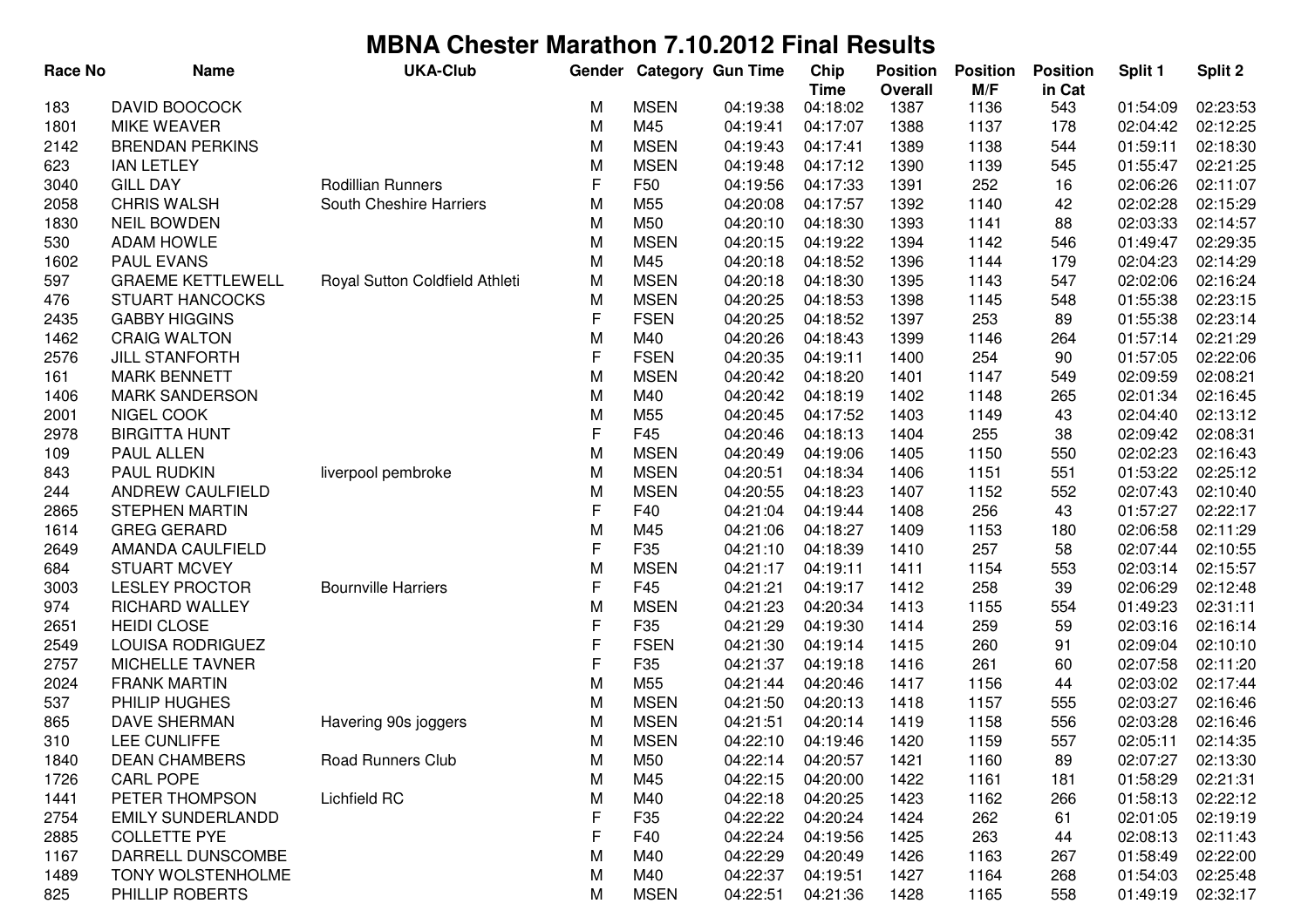| <b>TERRY MCHUGH</b><br>2027<br>Ampthill & Flitwick Flyers<br>M55<br>04:22:53<br>04:20:51<br>1429<br>1166<br>45<br>02:03:34<br>M<br><b>ERROL CUMBERBATCH</b><br>Stourbridge Running Club<br>M<br>M45<br>04:23:20<br>04:20:22<br>02:12:10<br>1569<br>1430<br>1167<br>182<br>F<br>F35<br>04:23:22<br>04:21:17<br>264<br>62<br>02:11:08<br>2640<br>ANGELA BROOKES<br><b>Stafford Harriers</b><br>1431<br>1012<br>PHILIP WILKINSON<br>M<br><b>MSEN</b><br>04:23:24<br>04:21:39<br>1432<br>01:57:32<br>1168<br>559<br><b>CHARLES LUKE</b><br><b>MSEN</b><br>04:23:24<br>04:21:47<br>1433<br>02:02:34<br>633<br>M<br>1169<br>560<br>2137<br><b>MSEN</b><br>04:23:25<br>04:21:00<br>01:58:58<br><b>JOHN SHEPHERD</b><br>M<br>1434<br>1170<br>561<br><b>VINCE OWEN</b><br>M<br>M40<br>04:23:26<br>04:21:09<br>1435<br>1171<br>02:04:03<br>1350<br>269<br>$\mathsf F$<br>F <sub>50</sub><br>3043<br><b>GILLIAN GREEN</b><br>Ellesmere Port RC<br>04:23:27<br>04:21:09<br>1437<br>265<br>17<br>02:06:42<br>M<br>2259<br><b>JEFF OLIVER</b><br><b>MSEN</b><br>04:23:27<br>04:23:10<br>1436<br>1172<br>562<br>02:06:03<br>F<br><b>FSEN</b><br><b>KATE WILKINSON</b><br>04:23:33<br>04:21:49<br>268<br>01:57:33<br>2610<br>1440<br>94<br>$\mathsf F$<br><b>SARAH HALL</b><br><b>BRJ Roadrunners</b><br><b>FSEN</b><br>04:23:33<br>04:22:30<br>1438<br>266<br>92<br>01:59:34<br>2423<br>$\mathsf F$<br>2424<br><b>SARAH HALL</b><br>BRJ run and tri<br><b>FSEN</b><br>04:23:33<br>04:22:30<br>1439<br>267<br>93<br>01:59:34<br>M<br>RICHARD MILLWARD<br>M40<br>04:23:34<br>04:21:18<br>1441<br>1173<br>270<br>02:06:16<br>1324<br>Ware Joggers<br><b>BRADLEY WALKER</b><br>M<br><b>MSEN</b><br>04:21:56<br>1442<br>1174<br>01:49:29<br>969<br>04:23:42<br>563<br>F<br>NICOLA LLOYD<br><b>FSEN</b><br>04:23:43<br>04:20:45<br>1443<br>269<br>95<br>02:00:34<br>2484<br>$\mathsf{F}$<br>2510<br>SILE MURPHY<br><b>FSEN</b><br>04:23:45<br>04:22:29<br>1444<br>270<br>96<br>02:02:32<br>M<br>1515<br><b>MARK BIELBY</b><br>M45<br>04:23:48<br>04:21:00<br>1175<br>183<br>02:08:37<br>1445<br>F<br>2678<br>F35<br>04:23:50<br>04:21:24<br>271<br>02:04:36<br>PAULA HALL<br>1446<br>63<br>M<br>1782<br>PHILIP TAYLOR<br>Deestriders RC<br>M45<br>04:23:52<br>04:22:00<br>1176<br>01:53:06<br>1447<br>184<br>F<br>3028<br><b>LESLEY WALLACE</b><br>F45<br>04:23:58<br>04:21:30<br>272<br>02:07:12<br>1448<br>40<br>2260<br><b>JEVAN MEDLOCK</b><br>M<br><b>MSEN</b><br>04:23:58<br>04:23:41<br>1177<br>01:50:57<br>1449<br>564<br>2013<br><b>ALAN GRAHAM</b><br>M<br>M55<br>04:23:59<br>04:22:31<br>1178<br>02:06:00<br>02:16:31<br>1450<br>46<br>1232<br><b>MEFACE HARKIN</b><br>M<br>M40<br>04:24:01<br>04:21:37<br>1179<br>271<br>01:56:42<br>1451 | <b>Race No</b> | Name         | <b>UKA-Club</b> | Gender |     | <b>Category Gun Time</b> | Chip<br><b>Time</b> | <b>Position</b><br><b>Overall</b> | <b>Position</b><br>M/F | <b>Position</b><br>in Cat | Split 1  | Split 2  |
|----------------------------------------------------------------------------------------------------------------------------------------------------------------------------------------------------------------------------------------------------------------------------------------------------------------------------------------------------------------------------------------------------------------------------------------------------------------------------------------------------------------------------------------------------------------------------------------------------------------------------------------------------------------------------------------------------------------------------------------------------------------------------------------------------------------------------------------------------------------------------------------------------------------------------------------------------------------------------------------------------------------------------------------------------------------------------------------------------------------------------------------------------------------------------------------------------------------------------------------------------------------------------------------------------------------------------------------------------------------------------------------------------------------------------------------------------------------------------------------------------------------------------------------------------------------------------------------------------------------------------------------------------------------------------------------------------------------------------------------------------------------------------------------------------------------------------------------------------------------------------------------------------------------------------------------------------------------------------------------------------------------------------------------------------------------------------------------------------------------------------------------------------------------------------------------------------------------------------------------------------------------------------------------------------------------------------------------------------------------------------------------------------------------------------------------------------------------------------------------------------------------------------------------------------------------------------------------------------------------------------------------------------------------------------------------------------------------------------------|----------------|--------------|-----------------|--------|-----|--------------------------|---------------------|-----------------------------------|------------------------|---------------------------|----------|----------|
|                                                                                                                                                                                                                                                                                                                                                                                                                                                                                                                                                                                                                                                                                                                                                                                                                                                                                                                                                                                                                                                                                                                                                                                                                                                                                                                                                                                                                                                                                                                                                                                                                                                                                                                                                                                                                                                                                                                                                                                                                                                                                                                                                                                                                                                                                                                                                                                                                                                                                                                                                                                                                                                                                                                                  |                |              |                 |        |     |                          |                     |                                   |                        |                           |          | 02:17:17 |
|                                                                                                                                                                                                                                                                                                                                                                                                                                                                                                                                                                                                                                                                                                                                                                                                                                                                                                                                                                                                                                                                                                                                                                                                                                                                                                                                                                                                                                                                                                                                                                                                                                                                                                                                                                                                                                                                                                                                                                                                                                                                                                                                                                                                                                                                                                                                                                                                                                                                                                                                                                                                                                                                                                                                  |                |              |                 |        |     |                          |                     |                                   |                        |                           |          | 02:08:12 |
|                                                                                                                                                                                                                                                                                                                                                                                                                                                                                                                                                                                                                                                                                                                                                                                                                                                                                                                                                                                                                                                                                                                                                                                                                                                                                                                                                                                                                                                                                                                                                                                                                                                                                                                                                                                                                                                                                                                                                                                                                                                                                                                                                                                                                                                                                                                                                                                                                                                                                                                                                                                                                                                                                                                                  |                |              |                 |        |     |                          |                     |                                   |                        |                           |          | 02:10:09 |
|                                                                                                                                                                                                                                                                                                                                                                                                                                                                                                                                                                                                                                                                                                                                                                                                                                                                                                                                                                                                                                                                                                                                                                                                                                                                                                                                                                                                                                                                                                                                                                                                                                                                                                                                                                                                                                                                                                                                                                                                                                                                                                                                                                                                                                                                                                                                                                                                                                                                                                                                                                                                                                                                                                                                  |                |              |                 |        |     |                          |                     |                                   |                        |                           |          | 02:24:07 |
|                                                                                                                                                                                                                                                                                                                                                                                                                                                                                                                                                                                                                                                                                                                                                                                                                                                                                                                                                                                                                                                                                                                                                                                                                                                                                                                                                                                                                                                                                                                                                                                                                                                                                                                                                                                                                                                                                                                                                                                                                                                                                                                                                                                                                                                                                                                                                                                                                                                                                                                                                                                                                                                                                                                                  |                |              |                 |        |     |                          |                     |                                   |                        |                           |          | 02:19:13 |
|                                                                                                                                                                                                                                                                                                                                                                                                                                                                                                                                                                                                                                                                                                                                                                                                                                                                                                                                                                                                                                                                                                                                                                                                                                                                                                                                                                                                                                                                                                                                                                                                                                                                                                                                                                                                                                                                                                                                                                                                                                                                                                                                                                                                                                                                                                                                                                                                                                                                                                                                                                                                                                                                                                                                  |                |              |                 |        |     |                          |                     |                                   |                        |                           |          | 02:22:02 |
|                                                                                                                                                                                                                                                                                                                                                                                                                                                                                                                                                                                                                                                                                                                                                                                                                                                                                                                                                                                                                                                                                                                                                                                                                                                                                                                                                                                                                                                                                                                                                                                                                                                                                                                                                                                                                                                                                                                                                                                                                                                                                                                                                                                                                                                                                                                                                                                                                                                                                                                                                                                                                                                                                                                                  |                |              |                 |        |     |                          |                     |                                   |                        |                           |          | 02:17:06 |
|                                                                                                                                                                                                                                                                                                                                                                                                                                                                                                                                                                                                                                                                                                                                                                                                                                                                                                                                                                                                                                                                                                                                                                                                                                                                                                                                                                                                                                                                                                                                                                                                                                                                                                                                                                                                                                                                                                                                                                                                                                                                                                                                                                                                                                                                                                                                                                                                                                                                                                                                                                                                                                                                                                                                  |                |              |                 |        |     |                          |                     |                                   |                        |                           |          | 02:14:27 |
|                                                                                                                                                                                                                                                                                                                                                                                                                                                                                                                                                                                                                                                                                                                                                                                                                                                                                                                                                                                                                                                                                                                                                                                                                                                                                                                                                                                                                                                                                                                                                                                                                                                                                                                                                                                                                                                                                                                                                                                                                                                                                                                                                                                                                                                                                                                                                                                                                                                                                                                                                                                                                                                                                                                                  |                |              |                 |        |     |                          |                     |                                   |                        |                           |          | 02:17:07 |
|                                                                                                                                                                                                                                                                                                                                                                                                                                                                                                                                                                                                                                                                                                                                                                                                                                                                                                                                                                                                                                                                                                                                                                                                                                                                                                                                                                                                                                                                                                                                                                                                                                                                                                                                                                                                                                                                                                                                                                                                                                                                                                                                                                                                                                                                                                                                                                                                                                                                                                                                                                                                                                                                                                                                  |                |              |                 |        |     |                          |                     |                                   |                        |                           |          | 02:24:16 |
|                                                                                                                                                                                                                                                                                                                                                                                                                                                                                                                                                                                                                                                                                                                                                                                                                                                                                                                                                                                                                                                                                                                                                                                                                                                                                                                                                                                                                                                                                                                                                                                                                                                                                                                                                                                                                                                                                                                                                                                                                                                                                                                                                                                                                                                                                                                                                                                                                                                                                                                                                                                                                                                                                                                                  |                |              |                 |        |     |                          |                     |                                   |                        |                           |          | 02:22:56 |
|                                                                                                                                                                                                                                                                                                                                                                                                                                                                                                                                                                                                                                                                                                                                                                                                                                                                                                                                                                                                                                                                                                                                                                                                                                                                                                                                                                                                                                                                                                                                                                                                                                                                                                                                                                                                                                                                                                                                                                                                                                                                                                                                                                                                                                                                                                                                                                                                                                                                                                                                                                                                                                                                                                                                  |                |              |                 |        |     |                          |                     |                                   |                        |                           |          | 02:22:56 |
|                                                                                                                                                                                                                                                                                                                                                                                                                                                                                                                                                                                                                                                                                                                                                                                                                                                                                                                                                                                                                                                                                                                                                                                                                                                                                                                                                                                                                                                                                                                                                                                                                                                                                                                                                                                                                                                                                                                                                                                                                                                                                                                                                                                                                                                                                                                                                                                                                                                                                                                                                                                                                                                                                                                                  |                |              |                 |        |     |                          |                     |                                   |                        |                           |          | 02:15:02 |
|                                                                                                                                                                                                                                                                                                                                                                                                                                                                                                                                                                                                                                                                                                                                                                                                                                                                                                                                                                                                                                                                                                                                                                                                                                                                                                                                                                                                                                                                                                                                                                                                                                                                                                                                                                                                                                                                                                                                                                                                                                                                                                                                                                                                                                                                                                                                                                                                                                                                                                                                                                                                                                                                                                                                  |                |              |                 |        |     |                          |                     |                                   |                        |                           |          | 02:32:27 |
|                                                                                                                                                                                                                                                                                                                                                                                                                                                                                                                                                                                                                                                                                                                                                                                                                                                                                                                                                                                                                                                                                                                                                                                                                                                                                                                                                                                                                                                                                                                                                                                                                                                                                                                                                                                                                                                                                                                                                                                                                                                                                                                                                                                                                                                                                                                                                                                                                                                                                                                                                                                                                                                                                                                                  |                |              |                 |        |     |                          |                     |                                   |                        |                           |          | 02:20:11 |
|                                                                                                                                                                                                                                                                                                                                                                                                                                                                                                                                                                                                                                                                                                                                                                                                                                                                                                                                                                                                                                                                                                                                                                                                                                                                                                                                                                                                                                                                                                                                                                                                                                                                                                                                                                                                                                                                                                                                                                                                                                                                                                                                                                                                                                                                                                                                                                                                                                                                                                                                                                                                                                                                                                                                  |                |              |                 |        |     |                          |                     |                                   |                        |                           |          | 02:19:57 |
|                                                                                                                                                                                                                                                                                                                                                                                                                                                                                                                                                                                                                                                                                                                                                                                                                                                                                                                                                                                                                                                                                                                                                                                                                                                                                                                                                                                                                                                                                                                                                                                                                                                                                                                                                                                                                                                                                                                                                                                                                                                                                                                                                                                                                                                                                                                                                                                                                                                                                                                                                                                                                                                                                                                                  |                |              |                 |        |     |                          |                     |                                   |                        |                           |          | 02:12:23 |
|                                                                                                                                                                                                                                                                                                                                                                                                                                                                                                                                                                                                                                                                                                                                                                                                                                                                                                                                                                                                                                                                                                                                                                                                                                                                                                                                                                                                                                                                                                                                                                                                                                                                                                                                                                                                                                                                                                                                                                                                                                                                                                                                                                                                                                                                                                                                                                                                                                                                                                                                                                                                                                                                                                                                  |                |              |                 |        |     |                          |                     |                                   |                        |                           |          | 02:16:48 |
|                                                                                                                                                                                                                                                                                                                                                                                                                                                                                                                                                                                                                                                                                                                                                                                                                                                                                                                                                                                                                                                                                                                                                                                                                                                                                                                                                                                                                                                                                                                                                                                                                                                                                                                                                                                                                                                                                                                                                                                                                                                                                                                                                                                                                                                                                                                                                                                                                                                                                                                                                                                                                                                                                                                                  |                |              |                 |        |     |                          |                     |                                   |                        |                           |          | 02:28:54 |
|                                                                                                                                                                                                                                                                                                                                                                                                                                                                                                                                                                                                                                                                                                                                                                                                                                                                                                                                                                                                                                                                                                                                                                                                                                                                                                                                                                                                                                                                                                                                                                                                                                                                                                                                                                                                                                                                                                                                                                                                                                                                                                                                                                                                                                                                                                                                                                                                                                                                                                                                                                                                                                                                                                                                  |                |              |                 |        |     |                          |                     |                                   |                        |                           |          | 02:14:18 |
|                                                                                                                                                                                                                                                                                                                                                                                                                                                                                                                                                                                                                                                                                                                                                                                                                                                                                                                                                                                                                                                                                                                                                                                                                                                                                                                                                                                                                                                                                                                                                                                                                                                                                                                                                                                                                                                                                                                                                                                                                                                                                                                                                                                                                                                                                                                                                                                                                                                                                                                                                                                                                                                                                                                                  |                |              |                 |        |     |                          |                     |                                   |                        |                           |          | 02:32:44 |
|                                                                                                                                                                                                                                                                                                                                                                                                                                                                                                                                                                                                                                                                                                                                                                                                                                                                                                                                                                                                                                                                                                                                                                                                                                                                                                                                                                                                                                                                                                                                                                                                                                                                                                                                                                                                                                                                                                                                                                                                                                                                                                                                                                                                                                                                                                                                                                                                                                                                                                                                                                                                                                                                                                                                  |                |              |                 |        |     |                          |                     |                                   |                        |                           |          |          |
|                                                                                                                                                                                                                                                                                                                                                                                                                                                                                                                                                                                                                                                                                                                                                                                                                                                                                                                                                                                                                                                                                                                                                                                                                                                                                                                                                                                                                                                                                                                                                                                                                                                                                                                                                                                                                                                                                                                                                                                                                                                                                                                                                                                                                                                                                                                                                                                                                                                                                                                                                                                                                                                                                                                                  |                |              |                 |        |     |                          |                     |                                   |                        |                           |          | 02:24:55 |
|                                                                                                                                                                                                                                                                                                                                                                                                                                                                                                                                                                                                                                                                                                                                                                                                                                                                                                                                                                                                                                                                                                                                                                                                                                                                                                                                                                                                                                                                                                                                                                                                                                                                                                                                                                                                                                                                                                                                                                                                                                                                                                                                                                                                                                                                                                                                                                                                                                                                                                                                                                                                                                                                                                                                  | 1160           | JAMES DOOLAN |                 | M      | M40 | 04:24:02                 | 04:21:44            | 1452                              | 1180                   | 272                       | 02:12:34 | 02:09:10 |
| M<br>47<br>01:59:56<br>2048<br><b>PAUL SKILBECK</b><br>M55<br>04:24:04<br>04:23:06<br>1453<br>1181                                                                                                                                                                                                                                                                                                                                                                                                                                                                                                                                                                                                                                                                                                                                                                                                                                                                                                                                                                                                                                                                                                                                                                                                                                                                                                                                                                                                                                                                                                                                                                                                                                                                                                                                                                                                                                                                                                                                                                                                                                                                                                                                                                                                                                                                                                                                                                                                                                                                                                                                                                                                                               |                |              |                 |        |     |                          |                     |                                   |                        |                           |          | 02:23:10 |
| F<br>02:07:06<br><b>GEMMA GROVE</b><br>F35<br>04:24:06<br>04:22:23<br>1454<br>273<br>2676<br>64                                                                                                                                                                                                                                                                                                                                                                                                                                                                                                                                                                                                                                                                                                                                                                                                                                                                                                                                                                                                                                                                                                                                                                                                                                                                                                                                                                                                                                                                                                                                                                                                                                                                                                                                                                                                                                                                                                                                                                                                                                                                                                                                                                                                                                                                                                                                                                                                                                                                                                                                                                                                                                  |                |              |                 |        |     |                          |                     |                                   |                        |                           |          | 02:15:17 |
| F<br><b>CAROLINE MACKENZIE</b><br>F45<br>04:24:06<br>04:21:46<br>1455<br>274<br>41<br>02:06:50<br>2990                                                                                                                                                                                                                                                                                                                                                                                                                                                                                                                                                                                                                                                                                                                                                                                                                                                                                                                                                                                                                                                                                                                                                                                                                                                                                                                                                                                                                                                                                                                                                                                                                                                                                                                                                                                                                                                                                                                                                                                                                                                                                                                                                                                                                                                                                                                                                                                                                                                                                                                                                                                                                           |                |              |                 |        |     |                          |                     |                                   |                        |                           |          | 02:14:56 |
| $\mathsf F$<br>F35<br>2739<br><b>SARAH ROWLAND</b><br>04:24:09<br>04:21:02<br>1456<br>275<br>65<br>02:02:08                                                                                                                                                                                                                                                                                                                                                                                                                                                                                                                                                                                                                                                                                                                                                                                                                                                                                                                                                                                                                                                                                                                                                                                                                                                                                                                                                                                                                                                                                                                                                                                                                                                                                                                                                                                                                                                                                                                                                                                                                                                                                                                                                                                                                                                                                                                                                                                                                                                                                                                                                                                                                      |                |              |                 |        |     |                          |                     |                                   |                        |                           |          | 02:18:54 |
| M<br><b>KARL BROWN</b><br><b>MSEN</b><br>04:24:11<br>04:22:47<br>1457<br>1182<br>01:51:44<br>215<br>565                                                                                                                                                                                                                                                                                                                                                                                                                                                                                                                                                                                                                                                                                                                                                                                                                                                                                                                                                                                                                                                                                                                                                                                                                                                                                                                                                                                                                                                                                                                                                                                                                                                                                                                                                                                                                                                                                                                                                                                                                                                                                                                                                                                                                                                                                                                                                                                                                                                                                                                                                                                                                          |                |              |                 |        |     |                          |                     |                                   |                        |                           |          | 02:31:03 |
| SPENCER ROWLAND<br>M<br><b>MSEN</b><br>04:21:04<br>566<br>02:02:08<br>841<br>04:24:12<br>1458<br>1183                                                                                                                                                                                                                                                                                                                                                                                                                                                                                                                                                                                                                                                                                                                                                                                                                                                                                                                                                                                                                                                                                                                                                                                                                                                                                                                                                                                                                                                                                                                                                                                                                                                                                                                                                                                                                                                                                                                                                                                                                                                                                                                                                                                                                                                                                                                                                                                                                                                                                                                                                                                                                            |                |              |                 |        |     |                          |                     |                                   |                        |                           |          | 02:18:56 |
| F<br><b>AMY CLARKE</b><br><b>FSEN</b><br>04:24:13<br>04:21:26<br>1459<br>276<br>97<br>02:04:07<br>2360                                                                                                                                                                                                                                                                                                                                                                                                                                                                                                                                                                                                                                                                                                                                                                                                                                                                                                                                                                                                                                                                                                                                                                                                                                                                                                                                                                                                                                                                                                                                                                                                                                                                                                                                                                                                                                                                                                                                                                                                                                                                                                                                                                                                                                                                                                                                                                                                                                                                                                                                                                                                                           |                |              |                 |        |     |                          |                     |                                   |                        |                           |          | 02:17:19 |
| M<br>PAUL FOLLY<br><b>MSEN</b><br>04:22:01<br>567<br>04:24:15<br>1460<br>1184<br>01:59:00<br>405                                                                                                                                                                                                                                                                                                                                                                                                                                                                                                                                                                                                                                                                                                                                                                                                                                                                                                                                                                                                                                                                                                                                                                                                                                                                                                                                                                                                                                                                                                                                                                                                                                                                                                                                                                                                                                                                                                                                                                                                                                                                                                                                                                                                                                                                                                                                                                                                                                                                                                                                                                                                                                 |                |              |                 |        |     |                          |                     |                                   |                        |                           |          | 02:23:01 |
| F<br><b>KIM FREESTONE</b><br>F45<br>277<br>2962<br><b>Hogweed Trotters</b><br>04:24:16<br>04:21:51<br>1461<br>42<br>02:05:54                                                                                                                                                                                                                                                                                                                                                                                                                                                                                                                                                                                                                                                                                                                                                                                                                                                                                                                                                                                                                                                                                                                                                                                                                                                                                                                                                                                                                                                                                                                                                                                                                                                                                                                                                                                                                                                                                                                                                                                                                                                                                                                                                                                                                                                                                                                                                                                                                                                                                                                                                                                                     |                |              |                 |        |     |                          |                     |                                   |                        |                           |          | 02:15:57 |
| M<br><b>MSEN</b><br>828<br><b>TIM ROBERTS</b><br>04:24:25<br>04:22:58<br>1462<br>1185<br>568<br>01:56:23                                                                                                                                                                                                                                                                                                                                                                                                                                                                                                                                                                                                                                                                                                                                                                                                                                                                                                                                                                                                                                                                                                                                                                                                                                                                                                                                                                                                                                                                                                                                                                                                                                                                                                                                                                                                                                                                                                                                                                                                                                                                                                                                                                                                                                                                                                                                                                                                                                                                                                                                                                                                                         |                |              |                 |        |     |                          |                     |                                   |                        |                           |          | 02:26:35 |
| <b>Village Road Runners</b><br>2182<br><b>NOEL CHESELDINE</b><br>M40<br>04:24:28<br>04:22:00<br>1463<br>1186<br>273<br>02:10:22<br>M                                                                                                                                                                                                                                                                                                                                                                                                                                                                                                                                                                                                                                                                                                                                                                                                                                                                                                                                                                                                                                                                                                                                                                                                                                                                                                                                                                                                                                                                                                                                                                                                                                                                                                                                                                                                                                                                                                                                                                                                                                                                                                                                                                                                                                                                                                                                                                                                                                                                                                                                                                                             |                |              |                 |        |     |                          |                     |                                   |                        |                           |          | 02:11:38 |
| PHILIP HALL<br><b>MSEN</b><br>467<br>M<br>04:24:29<br>04:22:33<br>1464<br>1187<br>569<br>01:54:18                                                                                                                                                                                                                                                                                                                                                                                                                                                                                                                                                                                                                                                                                                                                                                                                                                                                                                                                                                                                                                                                                                                                                                                                                                                                                                                                                                                                                                                                                                                                                                                                                                                                                                                                                                                                                                                                                                                                                                                                                                                                                                                                                                                                                                                                                                                                                                                                                                                                                                                                                                                                                                |                |              |                 |        |     |                          |                     |                                   |                        |                           |          | 02:28:15 |
| ROBERT HUGHES<br><b>MSEN</b><br>01:55:56<br>538<br>M<br>04:24:33<br>04:22:22<br>1465<br>1188<br>570                                                                                                                                                                                                                                                                                                                                                                                                                                                                                                                                                                                                                                                                                                                                                                                                                                                                                                                                                                                                                                                                                                                                                                                                                                                                                                                                                                                                                                                                                                                                                                                                                                                                                                                                                                                                                                                                                                                                                                                                                                                                                                                                                                                                                                                                                                                                                                                                                                                                                                                                                                                                                              |                |              |                 |        |     |                          |                     |                                   |                        |                           |          | 02:26:26 |
| <b>MSEN</b><br>04:24:33<br>838<br>RICHARD ROTHERY<br>M<br>04:22:10<br>1466<br>1189<br>571<br>02:10:18                                                                                                                                                                                                                                                                                                                                                                                                                                                                                                                                                                                                                                                                                                                                                                                                                                                                                                                                                                                                                                                                                                                                                                                                                                                                                                                                                                                                                                                                                                                                                                                                                                                                                                                                                                                                                                                                                                                                                                                                                                                                                                                                                                                                                                                                                                                                                                                                                                                                                                                                                                                                                            |                |              |                 |        |     |                          |                     |                                   |                        |                           |          | 02:11:52 |
| <b>MSEN</b><br>04:24:34<br>04:22:22<br>216<br><b>CRAIG BRYAN</b><br>M<br>1467<br>1190<br>572<br>01:55:55                                                                                                                                                                                                                                                                                                                                                                                                                                                                                                                                                                                                                                                                                                                                                                                                                                                                                                                                                                                                                                                                                                                                                                                                                                                                                                                                                                                                                                                                                                                                                                                                                                                                                                                                                                                                                                                                                                                                                                                                                                                                                                                                                                                                                                                                                                                                                                                                                                                                                                                                                                                                                         |                |              |                 |        |     |                          |                     |                                   |                        |                           |          | 02:26:27 |
| ANDREW WARRENDER<br>04:24:36<br>04:24:09<br>1465<br>M<br>M40<br>1468<br>1191<br>274<br>00:00:00                                                                                                                                                                                                                                                                                                                                                                                                                                                                                                                                                                                                                                                                                                                                                                                                                                                                                                                                                                                                                                                                                                                                                                                                                                                                                                                                                                                                                                                                                                                                                                                                                                                                                                                                                                                                                                                                                                                                                                                                                                                                                                                                                                                                                                                                                                                                                                                                                                                                                                                                                                                                                                  |                |              |                 |        |     |                          |                     |                                   |                        |                           |          | 04:24:09 |
| STEPHEN SCOTT<br>04:22:28<br>02:00:39<br>1949<br>M<br>M50<br>04:24:40<br>1192<br>90<br>1469                                                                                                                                                                                                                                                                                                                                                                                                                                                                                                                                                                                                                                                                                                                                                                                                                                                                                                                                                                                                                                                                                                                                                                                                                                                                                                                                                                                                                                                                                                                                                                                                                                                                                                                                                                                                                                                                                                                                                                                                                                                                                                                                                                                                                                                                                                                                                                                                                                                                                                                                                                                                                                      |                |              |                 |        |     |                          |                     |                                   |                        |                           |          | 02:21:49 |
| <b>MARTIN DRAPER</b><br><b>Quantock Harriers</b><br>M<br>M50<br>04:24:46<br>01:59:50<br>1856<br>04:24:15<br>1470<br>1193<br>91                                                                                                                                                                                                                                                                                                                                                                                                                                                                                                                                                                                                                                                                                                                                                                                                                                                                                                                                                                                                                                                                                                                                                                                                                                                                                                                                                                                                                                                                                                                                                                                                                                                                                                                                                                                                                                                                                                                                                                                                                                                                                                                                                                                                                                                                                                                                                                                                                                                                                                                                                                                                   |                |              |                 |        |     |                          |                     |                                   |                        |                           |          | 02:24:25 |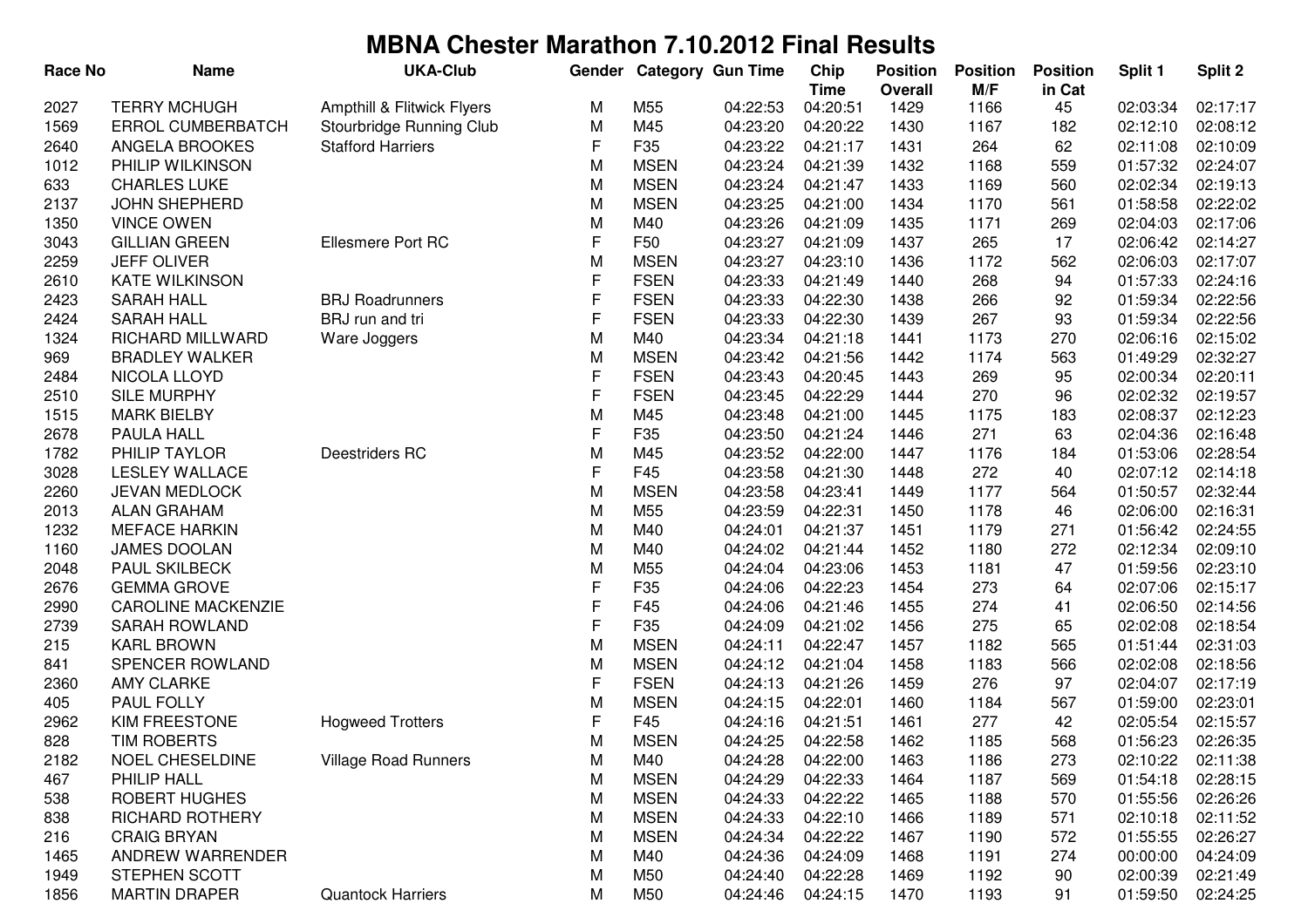| M/F<br>in Cat<br><b>Time</b><br>Overall<br><b>Aaron Trinkl</b><br><b>MSEN</b><br>2232<br>04:24:48<br>04:23:37<br>1471<br>573<br>M<br>1194<br>SIMON NELSON-KIRBY<br>M<br>M40<br>04:24:02<br>1339<br>04:25:07<br>1472<br>1195<br>275 | 02:33:37<br>01:50:00<br>02:00:41<br>02:23:21<br>01:58:38<br>02:25:42<br>02:05:49<br>02:17:36 |
|------------------------------------------------------------------------------------------------------------------------------------------------------------------------------------------------------------------------------------|----------------------------------------------------------------------------------------------|
|                                                                                                                                                                                                                                    |                                                                                              |
|                                                                                                                                                                                                                                    |                                                                                              |
| <b>MSEN</b><br>04:24:20<br>187<br><b>WAYNE BOTT</b><br>M<br>04:25:10<br>1473<br>1196<br>574                                                                                                                                        |                                                                                              |
| <b>CARA ANDERSON</b><br>Swinton Running Club<br>F<br><b>FSEN</b><br>04:25:15<br>04:23:25<br>1474<br>278<br>2304<br>98                                                                                                              |                                                                                              |
| RONNIE CRIBBIN<br><b>MSEN</b><br>04:25:16<br>04:23:23<br>1475<br>295<br>M<br>1197<br>575                                                                                                                                           | 02:13:27<br>02:09:56                                                                         |
| <b>STEVE ATHERTON</b><br>04:23:54<br>1503<br>M<br>M45<br>04:25:17<br>1476<br>1198<br>185                                                                                                                                           | 02:25:35<br>01:58:19                                                                         |
| F<br>2828<br><b>SUSAN GRICE</b><br><b>Peel Road Runners</b><br>F40<br>04:25:17<br>04:22:46<br>1477<br>279<br>45                                                                                                                    | 02:10:51<br>02:11:55                                                                         |
| 2032<br><b>DAVID MORRIS</b><br>M<br>M55<br>04:25:32<br>04:24:46<br>1478<br>48<br>1199                                                                                                                                              | 01:49:40<br>02:35:06                                                                         |
| <b>ALEX DEW</b><br>M<br><b>MSEN</b><br>04:25:40<br>04:23:22<br>576<br>2151<br>1479<br>1200                                                                                                                                         | 02:03:43<br>02:19:39                                                                         |
| F<br><b>LRC</b> Liverpool<br>F40<br>04:25:50<br>04:24:31<br>2861<br>AMENA MADDEN<br>1480<br>280<br>46                                                                                                                              | 02:23:30<br>02:01:01                                                                         |
| <b>STEPHEN PRICE</b><br>Liverpool RC<br>M<br>M50<br>04:25:51<br>04:25:34<br>1482<br>92<br>2265<br>1202                                                                                                                             | 02:02:02<br>02:23:32                                                                         |
| 2153<br>MACIEJ MOCZYNSKI<br><b>MSEN</b><br>04:24:51<br>1481<br>577<br>M<br>04:25:51<br>1201                                                                                                                                        | 01:55:41<br>02:29:10                                                                         |
| 2267<br><b>STEPHEN BELLI</b><br><b>MSEN</b><br>04:25:44<br>1483<br>578<br>M<br>04:26:01<br>1203                                                                                                                                    | 01:54:00<br>02:31:44                                                                         |
| <b>MATHEW GRAFTON</b><br>04:24:11<br>276<br>1216<br>M<br>M40<br>04:26:09<br>1484<br>1204                                                                                                                                           | 02:19:57<br>02:04:14                                                                         |
| <b>HENRY CLEE</b><br>M<br>M40<br>04:24:05<br>1485<br>1205<br>1129<br>04:26:17<br>277                                                                                                                                               | 01:53:47<br>02:30:18                                                                         |
| F<br><b>TRACY DANIELS</b><br>F40<br>04:26:17<br>04:23:00<br>1486<br>281<br>2804<br>47                                                                                                                                              | 02:12:34<br>02:10:26                                                                         |
| F<br><b>FSEN</b><br>2367<br><b>HELEN COBLEY</b><br>04:24:18<br>282<br>04:26:19<br>1487<br>99                                                                                                                                       | 02:08:50<br>02:15:28                                                                         |
| F<br>RACHEL HURST<br><b>FSEN</b><br>2443<br>04:26:20<br>04:25:07<br>1489<br>284<br>100                                                                                                                                             | 01:56:15<br>02:28:52                                                                         |
| F<br>PETRE GROVE<br>F40<br>04:26:20<br>04:23:34<br>283<br>2829<br>1488<br>48                                                                                                                                                       | 02:02:21<br>02:21:13                                                                         |
| F<br><b>FSEN</b><br>04:26:23<br>04:24:40<br>285<br>2491<br><b>HELEN LYON</b><br>1490<br>101                                                                                                                                        | 02:19:50<br>02:04:50                                                                         |
| 1787<br>Killamarsh Kestrels R.C.<br>M<br>M45<br>04:26:26<br>04:24:56<br><b>KEITH THICKETT</b><br>1491<br>1206<br>186                                                                                                               | 01:57:24<br>02:27:32                                                                         |
| F<br>2923<br><b>PAM ADAMS</b><br>F45<br>04:26:28<br>04:24:48<br>286<br><b>Bere Alston Trekkers</b><br>1492<br>43                                                                                                                   | 02:04:34<br>02:20:14                                                                         |
| F<br>2572<br><b>LINDSAY SMITH</b><br><b>FSEN</b><br>04:26:28<br>04:24:15<br>287<br>1493<br>102                                                                                                                                     | 02:12:56<br>02:11:19                                                                         |
| F<br><b>INGRID FEATHERSTONE</b><br><b>FSEN</b><br>04:26:34<br>04:24:46<br>288<br>2390<br>1494<br>103                                                                                                                               | 01:59:35<br>02:25:11                                                                         |
| <b>JEFFREY DODDS</b><br>M<br>M55<br>04:26:42<br>04:24:23<br>2004<br>1495<br>1207<br>49                                                                                                                                             | 02:27:58<br>01:56:25                                                                         |
| F<br>9<br>ELIZABETH GARTSHORE<br>F <sub>55</sub><br>04:26:42<br>04:25:02<br>3090<br><b>Pensby Runners</b><br>1496<br>289                                                                                                           | 02:05:47<br>02:19:15                                                                         |
| <b>DAVID HAWTHORNE</b><br>M<br><b>MSEN</b><br>04:26:44<br>04:24:01<br>1497<br>579<br>494<br>1208                                                                                                                                   | 02:07:44<br>02:16:17                                                                         |
| <b>SIMON FENTON</b><br><b>MSEN</b><br>04:26:52<br>04:25:02<br>2164<br>M<br>1498<br>1209<br>580                                                                                                                                     | 02:08:14<br>02:16:48                                                                         |
| F<br><b>HAYLEY PRESLEY</b><br><b>FSEN</b><br>04:27:01<br>04:24:41<br>1499<br>2534<br>290<br>104                                                                                                                                    | 02:10:09<br>02:14:32                                                                         |
| F<br><b>CAROL GREAVES</b><br>F45<br>04:27:07<br>04:25:48<br>2966<br>1500<br>291<br>44                                                                                                                                              | 02:25:22<br>02:00:26                                                                         |
| F<br>JANE ALEXANDER<br>F35<br>04:25:04<br>292<br>66<br>2620<br>04:27:11<br>1501                                                                                                                                                    | 02:05:02<br>02:20:02                                                                         |
| <b>MARCOS CLOWES</b><br>M<br>M40<br>04:26:54<br>1502<br>2252<br>04:27:11<br>1210<br>278                                                                                                                                            | 02:06:44<br>02:20:10                                                                         |
| M<br><b>MSEN</b><br>1047<br><b>GREG YATES</b><br>Colwyn Bay Athletics Club<br>04:27:19<br>04:25:11<br>1503<br>1211<br>581                                                                                                          | 02:26:23<br>01:58:48                                                                         |
| M<br><b>MSEN</b><br>305<br><b>MIKE CROWTHER</b><br>Evesham Vale Running Club<br>04:27:26<br>04:26:08<br>1504<br>1212<br>582                                                                                                        | 01:56:04<br>02:30:04                                                                         |
| 2613<br>LOIS WILTON-KING<br><b>FSEN</b><br>04:27:32<br>04:24:11<br>1505<br>293<br>105<br>F.                                                                                                                                        | 02:06:36<br>02:17:35                                                                         |
| <b>MSEN</b><br>2253<br>MICHAEL MASLIN<br>M<br>04:27:34<br>04:27:17<br>1214<br>584<br>1507                                                                                                                                          | 01:59:24<br>02:27:53                                                                         |
| <b>MSEN</b><br>04:27:34<br>185<br>PAUL BOOTH<br>M<br>04:24:31<br>1506<br>1213<br>583                                                                                                                                               | 02:10:24<br>02:14:07                                                                         |
| 04:27:37<br>1342<br><b>TIM NICHOLLS</b><br>M40<br>04:25:56<br>1508<br>1215<br>279<br>M                                                                                                                                             | 02:03:39<br>02:22:17                                                                         |
| 04:27:46<br>1289<br><b>ANTHONY KINSELLA</b><br>M<br>M40<br>04:25:37<br>1509<br>1216<br>280                                                                                                                                         | 01:53:17<br>02:32:20                                                                         |
| 04:26:16<br>2066<br>PHIL ARMITT<br>M<br>M60<br>04:27:47<br>1511<br>1217<br>15                                                                                                                                                      | 01:53:33<br>02:32:43                                                                         |
| F<br><b>CLAIRE SETTLE</b><br>F35<br>04:25:29<br>2746<br>04:27:47<br>1510<br>294<br>67                                                                                                                                              | 02:05:27<br>02:20:02                                                                         |
| ANDREW BERKLEY<br><b>Middleton Harriers</b><br>M<br>M40<br>04:27:48<br>04:25:33<br>1512<br>1085<br>1218<br>281                                                                                                                     | 02:04:36<br>02:20:57                                                                         |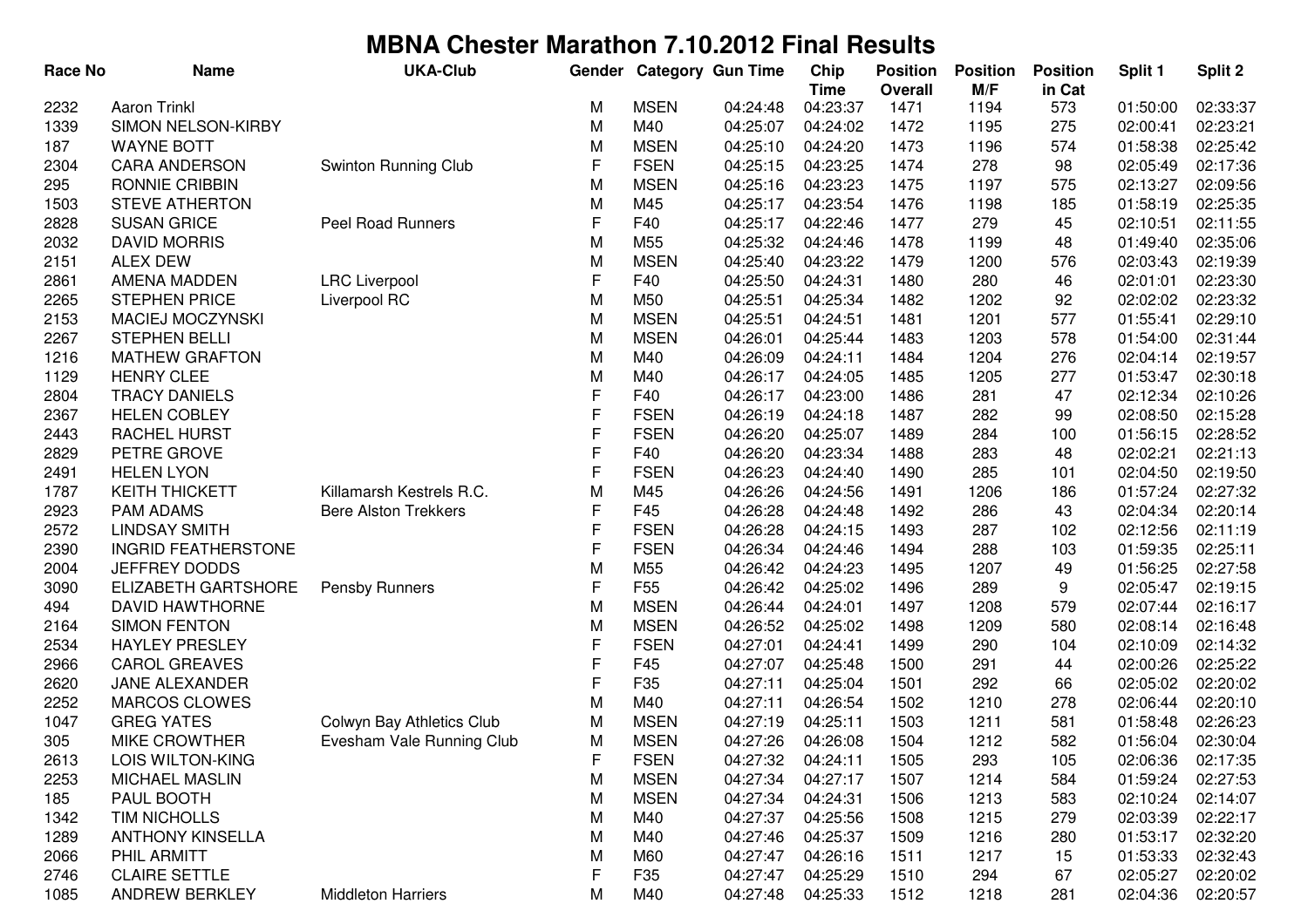| Race No | <b>Name</b>              | <b>UKA-Club</b>              | Gender      |                 | <b>Category Gun Time</b> | Chip                    | <b>Position</b>        | <b>Position</b> | <b>Position</b> | Split 1  | Split 2  |
|---------|--------------------------|------------------------------|-------------|-----------------|--------------------------|-------------------------|------------------------|-----------------|-----------------|----------|----------|
| 1708    | <b>ALAN OLIVER</b>       |                              | M           | M45             | 04:27:48                 | <b>Time</b><br>04:25:06 | <b>Overall</b><br>1513 | M/F<br>1219     | in Cat<br>187   | 02:12:06 | 02:13:00 |
| 1740    | <b>MARK REES</b>         |                              | M           | M45             | 04:27:49                 | 04:25:07                | 1514                   | 1220            | 188             | 02:12:07 | 02:13:00 |
| 3008    | <b>ALISON ROBERTS</b>    |                              | F           | F45             | 04:27:50                 | 04:27:10                | 1515                   | 295             | 45              | 02:07:57 | 02:19:13 |
| 2384    | <b>EILEEN DUFF</b>       |                              | F           | <b>FSEN</b>     | 04:27:55                 | 04:26:39                | 1516                   | 296             | 106             | 02:06:39 | 02:20:00 |
| 1804    | <b>MARK WESTALL</b>      |                              | M           | M45             | 04:28:02                 | 04:25:30                | 1517                   | 1221            | 189             | 01:56:27 | 02:29:03 |
| 559     | ANDREW JAMES             |                              | M           | <b>MSEN</b>     | 04:28:13                 | 04:26:25                | 1518                   | 1222            | 585             | 02:00:49 | 02:25:36 |
| 2254    | <b>DENZIL MARTIN</b>     | <b>Wrekin Road Runners</b>   | M           | <b>MSEN</b>     | 04:28:20                 | 04:28:03                | 1519                   | 1223            | 586             | 02:01:41 | 02:26:22 |
| 941     | <b>ADAM TRAYNOR</b>      |                              | M           | <b>MSEN</b>     | 04:28:21                 | 04:26:45                | 1520                   | 1224            | 587             | 01:55:40 | 02:31:05 |
| 1400    | <b>DAVID RUSSON</b>      |                              | M           | M40             | 04:28:22                 | 04:26:32                | 1521                   | 1225            | 282             | 02:00:46 | 02:25:46 |
| 2985    | <b>CATHERINE LEATHER</b> | <b>Reading Roadrunners</b>   | F           | F45             | 04:28:24                 | 04:25:41                | 1522                   | 297             | 46              | 01:54:49 | 02:30:52 |
| 1674    | <b>DOMINIC LYES</b>      | <b>Almost Athletes</b>       | M           | M45             | 04:28:33                 | 04:27:46                | 1523                   | 1226            | 190             | 01:54:47 | 02:32:59 |
| 953     | <b>ALEX VAUGHAN</b>      |                              | M           | <b>MSEN</b>     | 04:28:33                 | 04:26:36                | 1524                   | 1227            | 588             | 02:06:20 | 02:20:16 |
| 2324    | <b>LINDSEY BELLIS</b>    | Deestriders RC               | $\mathsf F$ | <b>FSEN</b>     | 04:28:34                 | 04:25:55                | 1527                   | 298             | 107             | 02:06:07 | 02:19:48 |
| 2031    | <b>BRIAN MILLS</b>       | 100 Marathon Club            | M           | M55             | 04:28:34                 | 04:27:16                | 1526                   | 1229            | 50              | 02:05:06 | 02:22:10 |
| 1486    | <b>TERRY WITHINGTON</b>  | <b>Hinckley Running Club</b> | M           | M40             | 04:28:34                 | 04:26:07                | 1525                   | 1228            | 283             | 02:13:25 | 02:12:42 |
| 2554    | RODOPI SAKELLARAKI       |                              | F           | <b>FSEN</b>     | 04:28:36                 | 04:26:13                | 1528                   | 299             | 108             | 02:06:53 | 02:19:20 |
| 2798    | NICHOLA COOP             | St Teresa's AC               | F           | F40             | 04:28:36                 | 04:26:15                | 1529                   | 300             | 49              | 02:11:15 | 02:15:00 |
| 2181    | <b>GARETH JONES</b>      |                              | M           | M40             | 04:28:46                 | 04:26:36                | 1530                   | 1230            | 284             | 01:59:11 | 02:27:25 |
| 762     | RAFAL PASKO              |                              | M           | <b>MSEN</b>     | 04:28:54                 | 04:26:43                | 1531                   | 1231            | 589             | 02:04:39 | 02:22:04 |
| 304     | <b>NEIL CROSSLEY</b>     |                              | M           | <b>MSEN</b>     | 04:28:57                 | 04:27:40                | 1532                   | 1232            | 590             | 02:10:13 | 02:17:27 |
| 2169    | <b>STEPHEN JONES</b>     | Cybi Striders                | M           | <b>MSEN</b>     | 04:29:03                 | 04:27:49                | 1533                   | 1233            | 591             | 01:50:24 | 02:37:25 |
| 2552    | NATALIE RUSHTON          |                              | F           | <b>FSEN</b>     | 04:29:14                 | 04:26:42                | 1534                   | 301             | 109             | 02:12:36 | 02:14:06 |
| 1058    | <b>JOHN ALLEN</b>        |                              | M           | M40             | 04:29:22                 | 04:27:10                | 1535                   | 1234            | 285             | 01:56:35 | 02:30:35 |
| 964     | MICHAEL WAITING          |                              | M           | <b>MSEN</b>     | 04:29:23                 | 04:28:19                | 1536                   | 1235            | 592             | 01:54:53 | 02:33:26 |
| 2202    | <b>NEIL BELL</b>         |                              | M           | M45             | 04:29:25                 | 04:27:15                | 1537                   | 1236            | 191             | 02:01:03 | 02:26:12 |
| 3116    | <b>ANNIE GODWIN</b>      |                              | $\mathsf F$ | <b>FSEN</b>     | 04:29:30                 | 04:26:24                | 1538                   | 302             | 110             | 02:24:50 | 02:01:34 |
| 1558    | <b>JONATHAN COLES</b>    |                              | M           | M45             | 04:29:32                 | 04:29:15                | 1539                   | 1237            | 192             | 01:40:51 | 02:48:24 |
| 3007    | <b>KERRY RIMMER</b>      | Southport & Waterloo AC      | F           | F45             | 04:29:33                 | 04:28:07                | 1540                   | 303             | 47              | 02:04:22 | 02:23:45 |
| 1776    | <b>TERRY STARKIE</b>     |                              | M           | M45             | 04:29:37                 | 04:27:15                | 1541                   | 1238            | 193             | 02:09:59 | 02:17:16 |
| 2075    | <b>ALAN FLOOD</b>        | <b>Macclesfield Harriers</b> | M           | M60             | 04:29:44                 | 04:27:58                | 1542                   | 1239            | 16              | 01:59:47 | 02:28:11 |
| 1877    | PHILIP HARPER            |                              | M           | M50             | 04:29:50                 | 04:27:31                | 1543                   | 1240            | 93              | 02:16:07 | 02:11:24 |
| 3083    | <b>MARGARET BRITTON</b>  |                              | F           | F <sub>55</sub> | 04:30:00                 | 04:27:12                | 1544                   | 304             | 10              | 02:08:44 | 02:18:28 |
| 2332    | LOUISE BOND              | Chester Tri                  | F           | <b>FSEN</b>     | 04:30:03                 | 04:27:58                | 1545                   | 305             | 111             | 02:07:33 | 02:20:25 |
| 2880    | <b>SCHAELA PLESTED</b>   |                              | F           | F40             | 04:30:04                 | 04:27:45                | 1546                   | 306             | 50              | 02:02:56 | 02:24:49 |
| 3080    | NICOLA WISE              | Pickering Running Club       | F           | F50             | 04:30:14                 | 04:28:18                | 1547                   | 307             | 18              | 02:09:59 | 02:18:19 |
| 812     | <b>DEREK RICHARDS</b>    |                              | M           | <b>MSEN</b>     | 04:30:15                 | 04:28:24                | 1548                   | 1241            | 593             | 01:58:59 | 02:29:25 |
| 732     | <b>CHRIS NUTLEY</b>      |                              | M           | <b>MSEN</b>     | 04:30:18                 | 04:26:30                | 1550                   | 1243            | 595             | 02:04:59 | 02:21:31 |
| 821     | <b>GEORGE ROBERTS</b>    |                              | M           | <b>MSEN</b>     | 04:30:18                 | 04:26:29                | 1549                   | 1242            | 594             | 02:04:59 | 02:21:30 |
| 1799    | DOUG WARBURTON           |                              | M           | M45             | 04:30:23                 | 04:29:21                | 1551                   | 1244            | 194             | 01:52:42 | 02:36:39 |
| 1732    | <b>PAUL QUIGLEY</b>      | <b>Ponteland Runners</b>     | M           | M45             | 04:30:25                 | 04:28:46                | 1552                   | 1245            | 195             | 02:03:34 | 02:25:12 |
| 679     | <b>JOHN MCLEOD</b>       |                              | M           | <b>MSEN</b>     | 04:30:29                 | 04:28:27                | 1554                   | 1247            | 597             | 02:08:50 | 02:19:37 |
| 519     | <b>MARTIN HOLOHAN</b>    |                              | М           | <b>MSEN</b>     | 04:30:29                 | 04:28:26                | 1553                   | 1246            | 596             | 02:08:50 | 02:19:36 |
|         |                          |                              |             |                 |                          |                         |                        |                 |                 |          |          |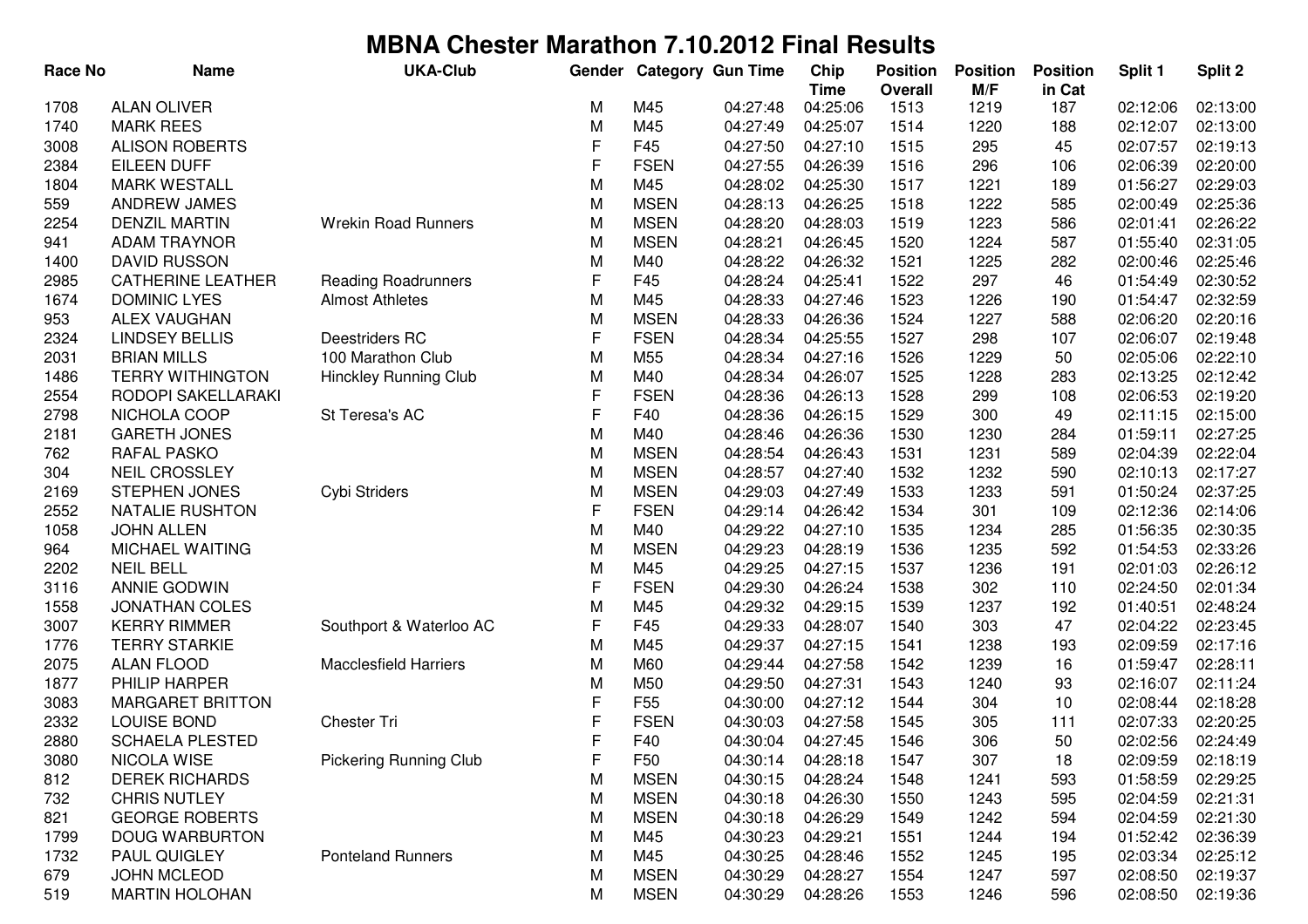| <b>Race No</b> | <b>Name</b>                                     | <b>UKA-Club</b>                | Gender       |                            | <b>Category Gun Time</b> | Chip                 | <b>Position</b> | <b>Position</b> | <b>Position</b> | Split 1              | Split 2              |
|----------------|-------------------------------------------------|--------------------------------|--------------|----------------------------|--------------------------|----------------------|-----------------|-----------------|-----------------|----------------------|----------------------|
|                |                                                 |                                |              |                            |                          | <b>Time</b>          | <b>Overall</b>  | M/F             | in Cat          |                      |                      |
| 999            | <b>DAVID WHEATLEY</b>                           |                                | M            | <b>MSEN</b>                | 04:30:34                 | 04:28:06             | 1555            | 1248            | 598             | 02:13:24             | 02:14:42             |
| 261            | <b>DANNY CLARKE</b>                             |                                | M            | <b>MSEN</b>                | 04:30:35                 | 04:29:00             | 1556            | 1249            | 599             | 01:55:40             | 02:33:20             |
| 2368           | JOANNE COOK                                     |                                | F            | <b>FSEN</b>                | 04:30:36                 | 04:28:55             | 1557            | 308             | 112             | 02:05:47             | 02:23:08             |
| 2864           | JANE MARSHALL                                   |                                | F<br>F       | F40                        | 04:30:43                 | 04:28:26             | 1558            | 309             | 51              | 02:05:56             | 02:22:30             |
| 3102           | PAMELA WILSON                                   | Ware Joggers                   | $\mathsf{F}$ | F <sub>55</sub>            | 04:30:45                 | 04:27:54             | 1559            | 310             | 11              | 02:11:48             | 02:16:06             |
| 2505           | <b>GEMMA MOORE</b>                              |                                |              | <b>FSEN</b>                | 04:30:46                 | 04:28:52             | 1560            | 311             | 113             | 02:05:15             | 02:23:37             |
| 816            | <b>LEE RIDING</b>                               |                                | M<br>F       | <b>MSEN</b>                | 04:30:48                 | 04:28:07             | 1561            | 1250            | 600             | 01:58:18             | 02:29:49             |
| 2370           | NATALIE COSGROVE                                | Sheffield Tri Club             |              | <b>FSEN</b>                | 04:30:49                 | 04:27:47             | 1562            | 312             | 114             | 02:16:14             | 02:11:33             |
| 2218           | <b>ADAM PRITCHARD</b>                           |                                | M            | <b>MSEN</b>                | 04:30:53                 | 04:28:57             | 1563            | 1251            | 601             | 01:54:36             | 02:34:21             |
| 2357           | JOANNE CHASE                                    |                                | F            | <b>FSEN</b>                | 04:30:58                 | 04:28:49             | 1565            | 313             | 115             | 02:03:24             | 02:25:25             |
| 1359           | <b>JOHN PENNINGTON</b>                          |                                | M            | M40                        | 04:30:58                 | 04:28:49             | 1564            | 1252            | 286             | 02:03:24             | 02:25:25             |
| 2154           | <b>STEPHEN FOX</b>                              |                                | M            | <b>MSEN</b>                | 04:30:59                 | 04:30:22             | 1566            | 1253            | 602             | 01:45:22             | 02:45:00             |
| 2194           | <b>MARK LYON</b>                                |                                | M            | M45                        | 04:31:03                 | 04:28:51             | 1567            | 1254            | 196             | 02:06:50             | 02:22:01             |
| 1990           | <b>ROBERT BISSET</b>                            |                                | M            | M55                        | 04:31:07                 | 04:30:00             | 1568            | 1255            | 51              | 01:53:31             | 02:36:29             |
| 1180           | <b>IAN FAUGUEL</b>                              | <b>Middleton Harriers</b>      | M            | M40                        | 04:31:24                 | 04:29:10             | 1569            | 1256            | 287             | 02:04:38             | 02:24:32             |
| 1054           | <b>PAUL ACKERS</b>                              |                                | M            | M40                        | 04:31:30                 | 04:29:02             | 1570            | 1257            | 288             | 02:04:58             | 02:24:04             |
| 961            | <b>ANDREW WAIND</b>                             | <b>Totley AC</b>               | M            | <b>MSEN</b>                | 04:31:32                 | 04:30:50             | 1572            | 1258            | 603             | 01:54:11             | 02:36:39             |
| 3054           | <b>CLARE LOWERY</b>                             | Widnes Wasps Ladies Running CI | F            | F50                        | 04:31:32                 | 04:29:55             | 1571            | 314             | 19              | 02:03:29             | 02:26:26             |
| 916            | <b>ANTONY TAYLOR</b>                            |                                | M            | <b>MSEN</b>                | 04:31:33                 | 04:28:38             | 1573            | 1259            | 604             | 02:02:39             | 02:25:59             |
| 1946           | <b>ROBIN SCALES</b>                             | <b>Trisport Epping</b>         | M            | M50                        | 04:31:38                 | 04:29:09             | 1574            | 1260            | 94              | 02:08:44             | 02:20:25             |
| 691            | <b>RICHARD MILBURN</b>                          |                                | M            | <b>MSEN</b>                | 04:31:49                 | 04:29:19             | 1575            | 1261            | 605             | 02:00:20             | 02:28:59             |
| 1493           | ANDY WORSEY                                     |                                | M            | M40                        | 04:31:51                 | 04:28:54             | 1576            | 1262            | 289             | 02:07:49             | 02:21:05             |
| 1679           | <b>DAVID MAJOR</b>                              | 100 Marathon Club              | M            | M45                        | 04:32:01                 | 04:28:38             | 1577            | 1263            | 197             | 02:09:27             | 02:19:11             |
| 935            | DANNY TOLHURST                                  | Stratford Upon Avon AC         | M<br>F       | <b>MSEN</b><br><b>FSEN</b> | 04:32:05                 | 04:28:56             | 1578            | 1264            | 606             | 02:04:06             | 02:24:50             |
| 2595           | <b>LUCY TUGWELL</b>                             |                                |              |                            | 04:32:06                 | 04:28:56             | 1579            | 315             | 116             | 02:04:06             | 02:24:50             |
| 1023           | <b>BRIAN WILLIAMSON</b><br><b>COLIN FREEMAN</b> |                                | M<br>M       | <b>MSEN</b><br><b>MSEN</b> | 04:32:09<br>04:32:11     | 04:29:00<br>04:29:01 | 1580<br>1581    | 1265            | 607             | 02:09:56<br>02:09:55 | 02:19:04<br>02:19:06 |
| 415            | <b>ANGIE HART</b>                               |                                | F            | F35                        | 04:32:20                 | 04:29:07             | 1583            | 1266<br>316     | 608<br>68       | 02:11:27             | 02:17:40             |
| 2681           | <b>TONY HART</b>                                | Oldham & Royton Harriers & AC  |              | M45                        | 04:32:20                 | 04:29:05             | 1582            | 1267            |                 | 02:11:26             | 02:17:39             |
| 1627<br>1039   | <b>DAVID WRIGHT</b>                             | Oldham & Royton Harriers & AC  | M            | <b>MSEN</b>                | 04:32:23                 | 04:31:22             | 1584            | 1268            | 198<br>609      | 02:00:08             | 02:31:14             |
| 1568           | PHILIP CROW                                     | Shildon R & AC                 | M<br>M       | M45                        | 04:32:27                 | 04:30:02             | 1585            | 1269            | 199             | 02:08:04             | 02:21:58             |
| 1369           | <b>DAVID POWELL</b>                             |                                | M            | M40                        | 04:32:32                 | 04:29:58             | 1586            | 1270            | 290             | 02:05:46             | 02:24:12             |
| 1479           | <b>PAUL WILLIS</b>                              |                                | M            | M40                        | 04:32:34                 | 04:29:12             | 1587            | 1271            | 291             | 02:03:31             | 02:25:41             |
| 2645           | JANET CALDWELL                                  |                                | F            | F35                        | 04:32:41                 | 04:30:31             | 1588            | 317             | 69              | 02:10:30             | 02:20:01             |
| 2425           | <b>ZOE HANCOCK</b>                              |                                | F            | <b>FSEN</b>                | 04:32:49                 | 04:31:24             | 1589            | 318             | 117             | 01:56:46             | 02:34:38             |
| 490            | NICHOLAS HARRISON                               |                                | M            | <b>MSEN</b>                | 04:32:59                 | 04:30:46             | 1590            | 1272            | 610             | 02:04:39             | 02:26:07             |
| 3066           | <b>DIANE SCOTT</b>                              | <b>Dunstable Road Runners</b>  | F            | F <sub>50</sub>            | 04:33:05                 | 04:30:01             | 1591            | 319             | 20              | 02:13:10             | 02:16:51             |
| 1370           | <b>SIMON PRESS</b>                              |                                | M            | M40                        | 04:33:07                 | 04:30:02             | 1592            | 1273            | 292             | 02:03:45             | 02:26:17             |
| 2557           | <b>VIKTORIA SCHEMMELMANN</b>                    |                                | F            | <b>FSEN</b>                | 04:33:12                 | 04:31:14             | 1593            | 320             | 118             | 02:07:22             | 02:23:52             |
| 2462           | <b>COLINE KEIL</b>                              |                                | F            | <b>FSEN</b>                | 04:33:12                 | 04:31:15             | 1594            | 321             | 119             | 02:07:23             | 02:23:52             |
| 1790           | <b>MARK THOMAS</b>                              | Penny Lane Striders            | M            | M45                        | 04:33:29                 | 04:32:49             | 1595            | 1274            | 200             | 01:58:22             | 02:34:27             |
| 879            | RICHARD SMITH                                   |                                | М            | <b>MSEN</b>                | 04:33:35                 | 04:32:55             | 1596            | 1275            | 611             | 01:43:36             | 02:49:19             |
|                |                                                 |                                |              |                            |                          |                      |                 |                 |                 |                      |                      |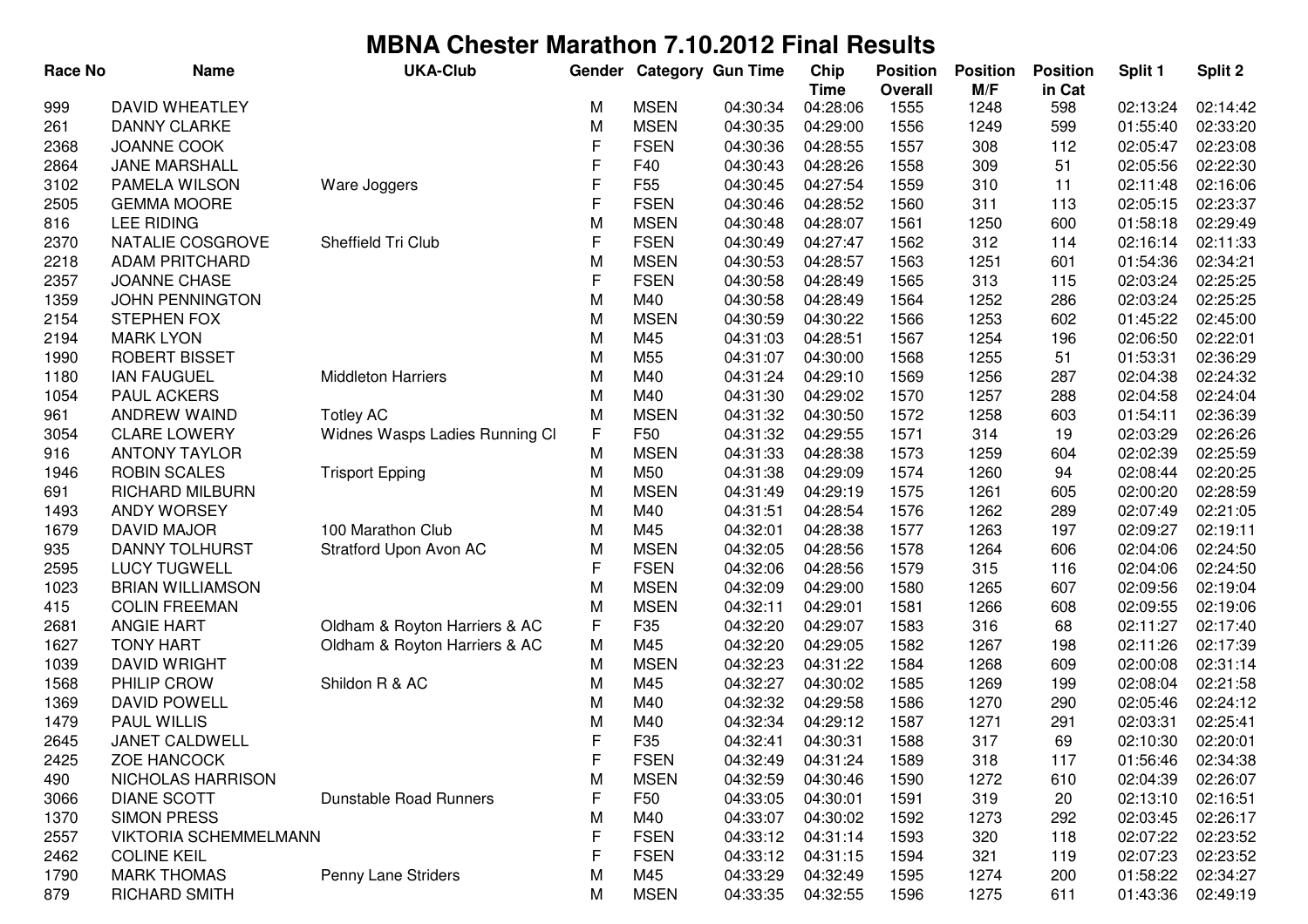| Race No | <b>Name</b>              | <b>UKA-Club</b>             | Gender |                 | <b>Category Gun Time</b> | Chip<br><b>Time</b> | <b>Position</b><br><b>Overall</b> | <b>Position</b><br>M/F | <b>Position</b><br>in Cat | Split 1  | Split 2  |
|---------|--------------------------|-----------------------------|--------|-----------------|--------------------------|---------------------|-----------------------------------|------------------------|---------------------------|----------|----------|
| 1329    | <b>MARCOS MORLEY</b>     | <b>Tiptree Road Runners</b> | M      | M40             | 04:33:37                 | 04:31:39            | 1597                              | 1276                   | 293                       | 02:03:17 | 02:28:22 |
| 2248    | Robert Stuchbury         | <b>BiG Storage</b>          | M      | <b>MSEN</b>     | 04:33:38                 | 04:31:06            | 1598                              | 1277                   | 612                       | 02:09:03 | 02:22:03 |
| 1926    | ALF NORDGREN             |                             | M      | M50             | 04:33:42                 | 04:31:29            | 1599                              | 1278                   | 95                        | 02:06:30 | 02:24:59 |
| 2817    | <b>SUE FAIRBURN</b>      | Peel Road Runners           | F      | F40             | 04:33:44                 | 04:31:12            | 1600                              | 322                    | 52                        | 02:11:02 | 02:20:10 |
| 893     | <b>DAVID STACEY</b>      |                             | M      | <b>MSEN</b>     | 04:33:52                 | 04:31:50            | 1601                              | 1279                   | 613                       | 01:59:00 | 02:32:50 |
| 702     | <b>MATTY MOORES</b>      |                             | M      | <b>MSEN</b>     | 04:33:53                 | 04:32:17            | 1602                              | 1280                   | 614                       | 01:55:32 | 02:36:45 |
| 1851    | <b>ROB DAVIES</b>        | <b>Buckley Runners</b>      | M      | M50             | 04:33:54                 | 04:30:52            | 1603                              | 1281                   | 96                        | 02:05:27 | 02:25:25 |
| 965     | <b>SIMON WAKE</b>        |                             | M      | <b>MSEN</b>     | 04:33:56                 | 04:31:36            | 1604                              | 1282                   | 615                       | 01:59:38 | 02:31:58 |
| 1765    | <b>BILL SHEPHERD</b>     |                             | M      | M45             | 04:33:58                 | 04:30:48            | 1605                              | 1283                   | 201                       | 02:12:57 | 02:17:51 |
| 1298    | <b>RICHARD LIVINGS</b>   |                             | M      | M40             | 04:34:04                 | 04:31:34            | 1606                              | 1284                   | 294                       | 02:11:31 | 02:20:03 |
| 432     | <b>JON GHOSH</b>         |                             | M      | <b>MSEN</b>     | 04:34:06                 | 04:32:10            | 1607                              | 1285                   | 616                       | 02:01:59 | 02:30:11 |
| 1027    | <b>LEE WINGATE</b>       |                             | M      | <b>MSEN</b>     | 04:34:14                 | 04:33:27            | 1608                              | 1286                   | 617                       | 01:57:01 | 02:36:26 |
| 1646    | <b>CHRIS JONES</b>       |                             | M      | M45             | 04:34:25                 | 04:32:41            | 1609                              | 1287                   | 202                       | 02:02:33 | 02:30:08 |
| 2150    | <b>WAYNE LLOYD</b>       |                             | M      | <b>MSEN</b>     | 04:34:26                 | 04:32:48            | 1610                              | 1288                   | 618                       | 01:54:16 | 02:38:32 |
| 1849    | <b>ALAN COOKSON</b>      |                             | M      | M50             | 04:34:32                 | 04:32:46            | 1611                              | 1289                   | 97                        | 01:51:17 | 02:41:29 |
| 542     | <b>NEIL HULLAH</b>       |                             | M      | <b>MSEN</b>     | 04:34:36                 | 04:32:40            | 1612                              | 1290                   | 619                       | 02:00:30 | 02:32:10 |
| 154     | PAUL BEAVAN              |                             | M      | <b>MSEN</b>     | 04:34:38                 | 04:32:25            | 1613                              | 1291                   | 620                       | 02:07:27 | 02:24:58 |
| 2174    | <b>MARTIN CARTWRIGHT</b> |                             | M      | <b>MSEN</b>     | 04:34:39                 | 04:32:48            | 1614                              | 1292                   | 621                       | 02:07:41 | 02:25:07 |
| 374     | RICHARD EDWARDSON        |                             | M      | <b>MSEN</b>     | 04:34:43                 | 04:31:27            | 1615                              | 1293                   | 622                       | 02:04:54 | 02:26:33 |
| 2930    | <b>DIANE BIRD</b>        |                             | F      | F45             | 04:34:48                 | 04:32:14            | 1616                              | 323                    | 48                        | 02:06:20 | 02:25:54 |
| 2160    | PAUL ACHESON             |                             | M      | <b>MSEN</b>     | 04:34:54                 | 04:33:28            | 1617                              | 1294                   | 623                       | 01:50:45 | 02:42:43 |
| 1971    | <b>CHRIS WALKER</b>      |                             | M      | M50             | 04:35:04                 | 04:32:23            | 1618                              | 1295                   | 98                        | 02:06:32 | 02:25:51 |
| 2797    | SAMANTHA COOK            | <b>Stockport Harriers</b>   | F      | F40             | 04:35:26                 | 04:33:09            | 1619                              | 324                    | 53                        | 02:11:18 | 02:21:51 |
| 1484    | <b>MATT WINFIELD</b>     |                             | M      | M40             | 04:35:33                 | 04:33:35            | 1620                              | 1296                   | 295                       | 01:57:15 | 02:36:20 |
| 605     | <b>DOUG LAIRD</b>        |                             | M      | <b>MSEN</b>     | 04:35:45                 | 04:33:00            | 1621                              | 1297                   | 624                       | 02:02:42 | 02:30:18 |
| 923     | <b>HUGH THOMAS</b>       |                             | M      | <b>MSEN</b>     | 04:35:47                 | 04:33:12            | 1622                              | 1298                   | 625                       | 02:18:43 | 02:14:29 |
| 190     | <b>NICK BOWLER</b>       | Fetch Everyone RC           | M      | <b>MSEN</b>     | 04:36:06                 | 04:32:57            | 1623                              | 1299                   | 626                       | 02:17:41 | 02:15:16 |
| 2911    | <b>HEIDI TREBLE</b>      |                             | F      | F40             | 04:36:14                 | 04:34:45            | 1624                              | 325                    | 54                        | 02:07:11 | 02:27:34 |
| 1929    | JACOB OZDEMIR            |                             | M      | M50             | 04:36:23                 | 04:36:16            | 1625                              | 1300                   | 99                        | 01:59:59 | 02:36:17 |
| 3084    | <b>MARY CHARLTON</b>     |                             | F      | F <sub>55</sub> | 04:36:27                 | 04:34:13            | 1626                              | 326                    | 12                        | 02:12:15 | 02:21:58 |
| 2609    | RACHAEL WILKINS          |                             | F      | <b>FSEN</b>     | 04:36:38                 | 04:34:25            | 1627                              | 327                    | 120                       | 02:11:14 | 02:23:11 |
| 1835    | <b>MARTIN BUSH</b>       | 100 Marathon Club           | M      | M50             | 04:36:48                 | 04:33:29            | 1628                              | 1301                   | 100                       | 02:12:12 | 02:21:17 |
| 1552    | ANDREW CLARKSON          | <b>Wolds Vets</b>           | M      | M45             | 04:37:10                 | 04:34:12            | 1631                              | 1303                   | 204                       | 02:09:08 | 02:25:04 |
| 3015    | <b>JAYNE SMITH</b>       | <b>Wolds Vets</b>           | F      | F45             | 04:37:10                 | 04:34:12            | 1630                              | 328                    | 49                        | 02:09:09 | 02:25:03 |
| 1773    | RICHARD SMITH            | <b>Wolds Vets</b>           | M      | M45             | 04:37:10                 | 04:34:11            | 1629                              | 1302                   | 203                       | 02:09:09 | 02:25:02 |
| 248     | <b>ANDREW CHAMBERS</b>   |                             | M      | <b>MSEN</b>     | 04:37:15                 | 04:36:23            | 1632                              | 1304                   | 627                       | 01:57:23 | 02:39:00 |
| 491     | <b>GARETH HART</b>       |                             | M      | <b>MSEN</b>     | 04:37:18                 | 04:35:27            | 1633                              | 1305                   | 628                       | 02:07:30 | 02:27:57 |
| 311     | ANDY CUNNINGHAM          |                             | M      | <b>MSEN</b>     | 04:37:33                 | 04:36:31            | 1634                              | 1306                   | 629                       | 01:56:38 | 02:39:53 |
| 945     | DANIEL TUNBRIDGE         |                             | M      | <b>MSEN</b>     | 04:37:44                 | 04:35:26            | 1635                              | 1307                   | 630                       | 02:11:33 | 02:23:53 |
| 804     | <b>MARTIN RATCHFORD</b>  |                             | M      | <b>MSEN</b>     | 04:37:49                 | 04:35:46            | 1636                              | 1308                   | 631                       | 01:59:11 | 02:36:35 |
| 2301    | <b>TANYA ALDCROFT</b>    |                             | F      | <b>FSEN</b>     | 04:37:54                 | 04:34:38            | 1637                              | 329                    | 121                       | 02:06:23 | 02:28:15 |
| 1916    | <b>XOLA MCFARLANE</b>    | <b>Stockport Harriers</b>   | M      | M50             | 04:38:02                 | 04:35:03            | 1638                              | 1309                   | 101                       | 02:06:42 | 02:28:21 |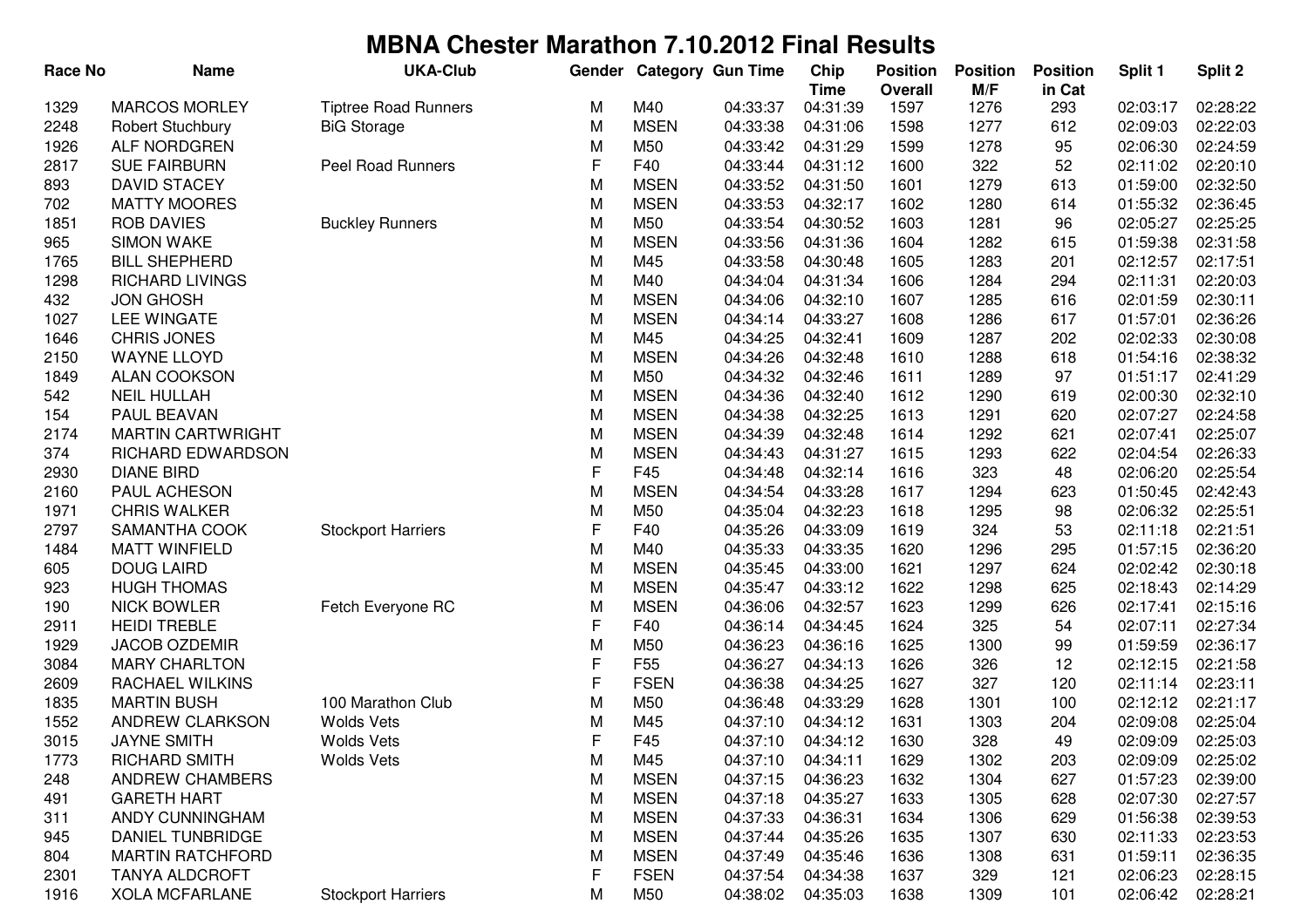| <b>Race No</b> | <b>Name</b>               | <b>UKA-Club</b>              | Gender       |             | <b>Category Gun Time</b> | Chip<br><b>Time</b> | <b>Position</b><br>Overall | <b>Position</b><br>M/F | <b>Position</b><br>in Cat | Split 1  | Split 2  |
|----------------|---------------------------|------------------------------|--------------|-------------|--------------------------|---------------------|----------------------------|------------------------|---------------------------|----------|----------|
| 2870           | <b>SUSANNAH MIDDLETON</b> | <b>Macclesfield Harriers</b> | F            | F40         | 04:38:13                 | 04:36:02            | 1639                       | 330                    | 55                        | 02:06:35 | 02:29:27 |
| 952            | <b>JONATHAN VALDES</b>    |                              | M            | <b>MSEN</b> | 04:38:18                 | 04:36:46            | 1640                       | 1310                   | 632                       | 02:07:15 | 02:29:31 |
| 3137           | <b>LIZ KEMPSTER</b>       |                              | F            | F50         | 04:38:24                 | 04:35:25            | 1641                       | 331                    | 21                        | 02:13:29 | 02:21:56 |
| 3044           | <b>EVELYN GUDGE</b>       |                              | F            | F50         | 04:38:30                 | 04:37:45            | 1642                       | 332                    | 22                        | 02:04:05 | 02:33:40 |
| 1578           | <b>IEUAN DAVIES</b>       | Cybi Striders                | M            | M45         | 04:38:32                 | 04:35:37            | 1643                       | 1311                   | 205                       | 02:13:13 | 02:22:24 |
| 1030           | <b>GARY WOOD</b>          |                              | M            | <b>MSEN</b> | 04:38:34                 | 04:36:09            | 1644                       | 1312                   | 633                       | 02:05:49 | 02:30:20 |
| 2069           | <b>STEWART BURLEY</b>     |                              | M            | M60         | 04:38:48                 | 04:36:23            | 1645                       | 1313                   | 17                        | 02:14:01 | 02:22:22 |
| 2599           | <b>HOLLY VYSE</b>         |                              | F            | <b>FSEN</b> | 04:38:52                 | 04:36:13            | 1646                       | 333                    | 122                       | 02:13:09 | 02:23:04 |
| 1800           | PAUL WATTS                | Wye Valley Runners           | M            | M45         | 04:38:53                 | 04:35:59            | 1647                       | 1314                   | 206                       | 02:09:06 | 02:26:53 |
| 2857           | <b>LIZ LISTER</b>         |                              | F            | F40         | 04:38:54                 | 04:36:46            | 1648                       | 334                    | 56                        | 02:08:33 | 02:28:13 |
| 1148           | <b>DAVID CREMINS</b>      | 100 Marathon Club            | M            | M40         | 04:38:54                 | 04:36:02            | 1649                       | 1315                   | 296                       | 02:09:08 | 02:26:54 |
| 1954           | <b>GRANT STANNING</b>     | Sandbach Striders            | M            | M50         | 04:38:55                 | 04:36:19            | 1650                       | 1316                   | 102                       | 02:05:04 | 02:31:15 |
| 2886           | <b>MEGAN RAVETZ</b>       | Chester Tri                  | $\mathsf F$  | F40         | 04:38:56                 | 04:36:35            | 1651                       | 335                    | 57                        | 02:05:57 | 02:30:38 |
| 2748           | <b>EMMA STANFIELD</b>     |                              | $\mathsf F$  | F35         | 04:38:56                 | 04:35:41            | 1652                       | 336                    | 70                        | 02:13:50 | 02:21:51 |
| 1074           | <b>KEITH BANCROFT</b>     | Fetch Everyone RC            | M            | M40         | 04:38:58                 | 04:36:05            | 1653                       | 1317                   | 297                       | 02:14:11 | 02:21:54 |
| 3056           | <b>JUDITH MANSER</b>      | Ware Joggers                 | F            | F50         | 04:39:04                 | 04:36:15            | 1654                       | 337                    | 23                        | 02:11:49 | 02:24:26 |
| 1595           | <b>GRAHAM EDWARD</b>      |                              | M            | M45         | 04:39:06                 | 04:35:48            | 1655                       | 1318                   | 207                       | 02:13:22 | 02:22:26 |
| 2450           | <b>SUZANNE JENKINS</b>    |                              | F            | <b>FSEN</b> | 04:39:10                 | 04:36:38            | 1656                       | 338                    | 123                       | 02:11:59 | 02:24:39 |
| 2652           | <b>CLAIRE CONEY</b>       |                              | $\mathsf{F}$ | F35         | 04:39:14                 | 04:36:32            | 1657                       | 339                    | 71                        | 02:15:03 | 02:21:29 |
| 2689           | <b>VICTORIA JACKSON</b>   |                              | $\mathsf{F}$ | F35         | 04:39:17                 | 04:38:24            | 1658                       | 340                    | 72                        | 02:04:11 | 02:34:13 |
| 2430           | <b>HEATHER HARRIS</b>     |                              | $\mathsf F$  | <b>FSEN</b> | 04:39:19                 | 04:36:31            | 1660                       | 341                    | 124                       | 02:08:52 | 02:27:39 |
| 2235           | <b>ANDY HARRIS</b>        |                              | M            | <b>MSEN</b> | 04:39:19                 | 04:39:02            | 1659                       | 1319                   | 634                       | 02:11:24 | 02:27:38 |
| 761            | <b>JOHN PARTON</b>        |                              | M            | <b>MSEN</b> | 04:39:30                 | 04:36:36            | 1661                       | 1320                   | 635                       | 02:11:33 | 02:25:03 |
| 141            | <b>JUSTIN BARKER</b>      |                              | M            | <b>MSEN</b> | 04:39:30                 | 04:36:36            | 1662                       | 1321                   | 636                       | 02:11:32 | 02:25:04 |
| 752            | <b>JONNY PARK</b>         | North Herts Road Runners     | M            | <b>MSEN</b> | 04:39:31                 | 04:36:07            | 1663                       | 1322                   | 637                       | 02:11:05 | 02:25:02 |
| 2724           | <b>EVELYN OWEN-SMITH</b>  |                              | F            | F35         | 04:39:40                 | 04:37:19            | 1664                       | 342                    | 73                        | 02:09:53 | 02:27:26 |
| 1455           | <b>NICK VERNON</b>        |                              | M            | M40         | 04:39:45                 | 04:37:14            | 1665                       | 1323                   | 298                       | 02:09:02 | 02:28:12 |
| 3009           | <b>CATHERINE ROOKE</b>    |                              | F            | F45         | 04:39:48                 | 04:36:45            | 1666                       | 343                    | 50                        | 02:12:00 | 02:24:45 |
| 1953           | ANDREW SMITHURST          | <b>Pudsey Pacers</b>         | M            | M50         | 04:39:57                 | 04:37:44            | 1667                       | 1324                   | 103                       | 02:07:36 | 02:30:08 |
| 2062           | <b>HUW WILKINS</b>        |                              | M            | M55         | 04:40:09                 | 04:38:48            | 1668                       | 1325                   | 52                        | 02:12:29 | 02:26:19 |
| 319            | <b>GERAINT DAVIES</b>     |                              | M            | <b>MSEN</b> | 04:40:11                 | 04:39:53            | 1669                       | 1326                   | 638                       | 01:56:00 | 02:43:53 |
| 1761           | <b>NEIL SCANLON</b>       |                              | M            | M45         | 04:40:17                 | 04:37:48            | 1670                       | 1327                   | 208                       | 02:07:11 | 02:30:37 |
| 2729           | <b>MARK PEREZ</b>         | <b>Shropshire Shufflers</b>  | M            | <b>MSEN</b> | 04:40:18                 | 04:38:14            | 1671                       | 1328                   | 639                       | 01:55:20 | 02:42:54 |
| 146            | <b>GLYNN BARTON</b>       |                              | M            | <b>MSEN</b> | 04:40:19                 | 04:38:35            | 1672                       | 1329                   | 640                       | 02:00:12 | 02:38:23 |
| 1202           | STEPHEN GAUNT-EDWARDS     |                              | M            | M40         | 04:40:20                 | 04:38:25            | 1673                       | 1330                   | 299                       | 01:55:13 | 02:43:12 |
| 2512           | <b>EMILY NASH</b>         | <b>Hermitage Harriers</b>    | F            | <b>FSEN</b> | 04:40:21                 | 04:38:15            | 1674                       | 344                    | 125                       | 02:02:21 | 02:35:54 |
| 2699           | <b>SONIA KUMAR</b>        |                              | F            | F35         | 04:40:24                 | 04:37:11            | 1675                       | 345                    | 74                        | 02:12:37 | 02:24:34 |
| 1625           | <b>BRIAN HANDCOCK</b>     |                              | M            | M45         | 04:40:24                 | 04:38:06            | 1676                       | 1331                   | 209                       | 00:00:00 | 04:38:06 |
| 2122           | <b>DAVID SMITH</b>        | <b>UKNetRunner</b>           | M            | M70         | 04:40:30                 | 04:37:19            | 1677                       | 1332                   | 4                         | 02:13:23 | 02:23:56 |
| 107            | <b>MARK ALEXANDER</b>     |                              | M            | <b>MSEN</b> | 04:40:31                 | 04:38:19            | 1678                       | 1333                   | 641                       | 01:59:52 | 02:38:27 |
| 3018           | <b>SANDRA STEVENS</b>     |                              | F            | F45         | 04:40:35                 | 04:38:19            | 1679                       | 346                    | 51                        | 02:08:36 | 02:29:43 |
| 1847           | MIKE CONVEY               |                              | M            | M50         | 04:40:37                 | 04:38:22            | 1680                       | 1334                   | 104                       | 02:08:34 | 02:29:48 |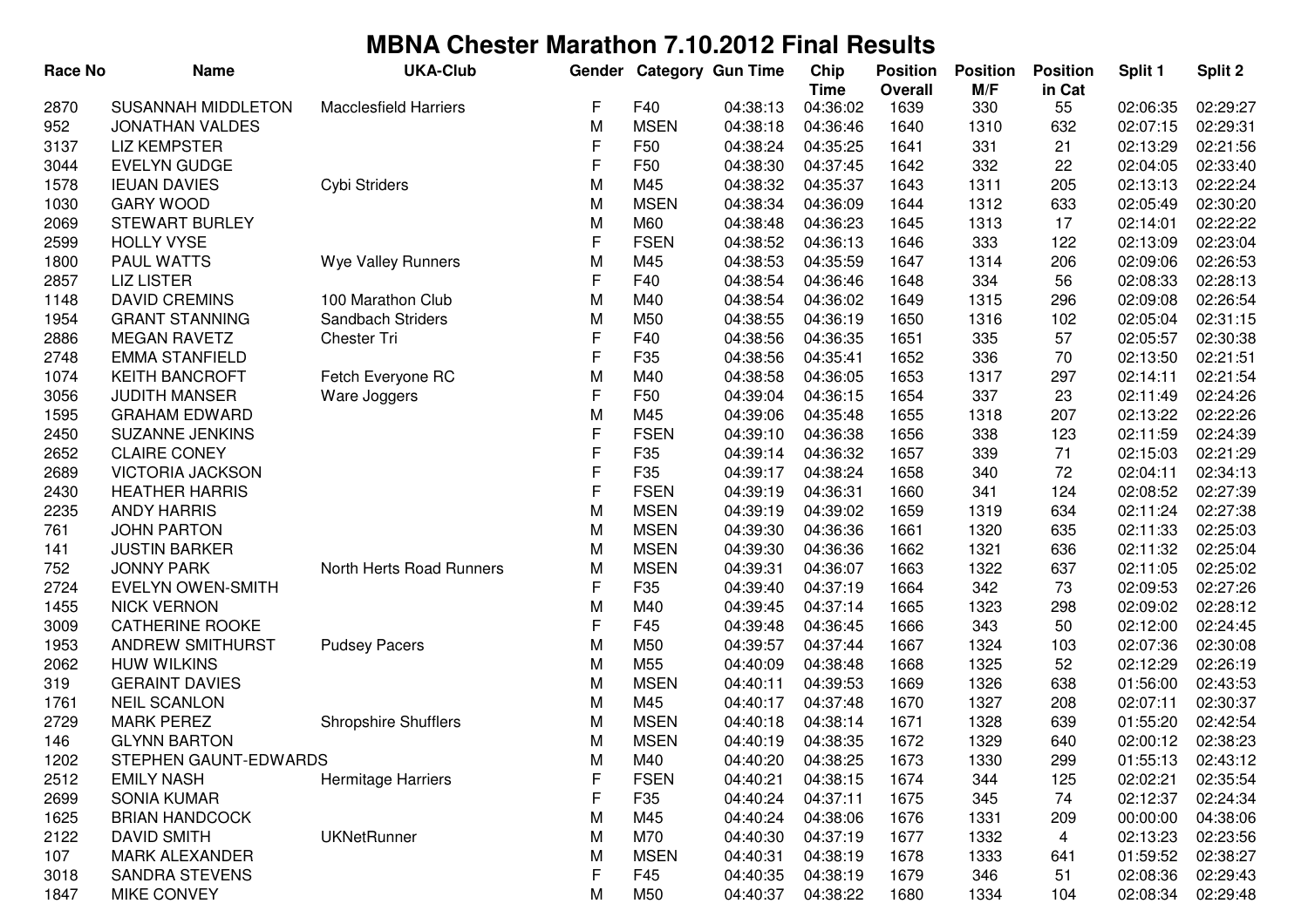| M/F<br>in Cat<br><b>Time</b><br><b>Overall</b><br>PAUL NEWBROOK<br>M40<br>04:37:54<br>1681<br>02:23:25<br>1340<br>М<br>04:40:43<br>1335<br>300<br>02:14:29<br>F<br><b>TINA SMITH</b><br>South Cheshire Harriers<br>F50<br>04:38:16<br>02:07:56<br>02:30:20<br>3068<br>04:40:46<br>1682<br>347<br>24<br>F<br>F35<br>02:37:18<br>3153<br>EMMA MUDDIMAN<br>04:41:02<br>04:40:45<br>1683<br>348<br>75<br>02:03:27<br>F<br><b>SARAH TAYLOR</b><br><b>FSEN</b><br>04:39:16<br>1684<br>02:07:48<br>02:31:28<br>3118<br>04:41:23<br>349<br>126<br>1075<br>M<br>04:41:31<br>04:39:24<br>1685<br>01:59:45<br>02:39:39<br>RICHARD BANNISTER<br>M40<br>1336<br>301<br>F<br>3152<br><b>JENNY ELTRINGHAM</b><br>F35<br>350<br>02:13:31<br>02:25:05<br>04:41:32<br>04:38:36<br>1686<br>76<br>$\mathsf{F}$<br>2871<br><b>GILLIAN MITCHELL</b><br>F40<br>02:07:34<br>02:32:39<br>04:41:43<br>04:40:13<br>1687<br>351<br>58<br>PHIL CLIFFORD<br>M<br>02:12:28<br>02:26:00<br>1844<br>Wye Valley Runners<br>M50<br>04:41:46<br>04:38:28<br>1689<br>1337<br>105<br>F<br>F45<br>2942<br><b>DEBI CLIFFORD</b><br>Wye Valley Runners<br>04:38:28<br>1688<br>352<br>52<br>02:12:28<br>02:26:00<br>04:41:46<br>M<br>1132<br>ANDREW CLIFTON<br>M40<br>04:41:50<br>01:55:24<br>02:45:19<br>04:40:43<br>1690<br>1338<br>302<br>M<br>SAEID ZABETI-TARGHI<br><b>MSEN</b><br>04:41:52<br>04:41:02<br>02:02:16<br>02:38:46<br>1049<br>1691<br>1339<br>642<br><b>HYWEL MORGAN</b><br>M<br>04:42:02<br>04:39:28<br>02:19:48<br>02:19:40<br>1328<br>M40<br>1692<br>1340<br>303<br>F<br><b>JANE DAVIES</b><br>F40<br>04:42:10<br>04:39:41<br>1693<br>353<br>59<br>02:13:21<br>02:26:20<br>2806<br>F<br>2454<br><b>ELAINE JONES</b><br><b>FSEN</b><br>04:41:03<br>1694<br>354<br>02:14:35<br>02:26:28<br>04:42:16<br>127<br><b>MARK GARDNER</b><br><b>UKNetRunner</b><br>M<br><b>MSEN</b><br>1341<br>02:02:54<br>02:37:44<br>423<br>04:42:23<br>04:40:38<br>1695<br>643<br>F<br><b>HANNAH TEBBS</b><br>F40<br>355<br>02:28:51<br>2905<br>04:42:39<br>04:40:23<br>1696<br>60<br>02:11:32<br>F<br>2707<br><b>GEORGINA LINDSAY</b><br>F35<br>1697<br>356<br>77<br>02:28:52<br>04:42:40<br>04:40:23<br>02:11:31<br>M<br><b>COLIN BRAID</b><br><b>Dumfries Harriers</b><br><b>MSEN</b><br>04:42:40<br>04:41:31<br>1698<br>644<br>02:04:11<br>02:37:20<br>198<br>1342<br>F<br><b>HILARY JAMES</b><br>F35<br>04:42:45<br>04:39:40<br>357<br>02:10:04<br>02:29:36<br>2690<br>1699<br>78<br>M<br>02:15:37<br>02:26:13<br>2082<br>MICHAEL KENNEDY<br>M60<br>04:42:49<br>04:41:50<br>1700<br>1343<br>18<br>F<br><b>DONNA RUSHTON</b><br><b>Black Pear Joggers</b><br>F35<br>04:42:59<br>1701<br>358<br>02:19:41<br>02:20:05<br>2740<br>04:39:46<br>79<br>F<br>3097<br>PAM O'CONNELL<br>Leighton Fun Runners<br>F <sub>55</sub><br>04:43:18<br>1702<br>02:11:26<br>02:29:14<br>04:40:40<br>359<br>13<br><b>JAMES EDWARDS</b><br>M<br><b>MSEN</b><br>04:43:24<br>1703<br>02:10:13<br>02:30:25<br>370<br><b>BiG Storage</b><br>04:40:38<br>1344<br>645 |
|-----------------------------------------------------------------------------------------------------------------------------------------------------------------------------------------------------------------------------------------------------------------------------------------------------------------------------------------------------------------------------------------------------------------------------------------------------------------------------------------------------------------------------------------------------------------------------------------------------------------------------------------------------------------------------------------------------------------------------------------------------------------------------------------------------------------------------------------------------------------------------------------------------------------------------------------------------------------------------------------------------------------------------------------------------------------------------------------------------------------------------------------------------------------------------------------------------------------------------------------------------------------------------------------------------------------------------------------------------------------------------------------------------------------------------------------------------------------------------------------------------------------------------------------------------------------------------------------------------------------------------------------------------------------------------------------------------------------------------------------------------------------------------------------------------------------------------------------------------------------------------------------------------------------------------------------------------------------------------------------------------------------------------------------------------------------------------------------------------------------------------------------------------------------------------------------------------------------------------------------------------------------------------------------------------------------------------------------------------------------------------------------------------------------------------------------------------------------------------------------------------------------------------------------------------------------------------------------------------------------------------------------------------------------------------------------------------------------------------------------------------------------------------------------------------------------------------------------------------------------------------------------------------------------------------------------------------------------------------------------------------|
|                                                                                                                                                                                                                                                                                                                                                                                                                                                                                                                                                                                                                                                                                                                                                                                                                                                                                                                                                                                                                                                                                                                                                                                                                                                                                                                                                                                                                                                                                                                                                                                                                                                                                                                                                                                                                                                                                                                                                                                                                                                                                                                                                                                                                                                                                                                                                                                                                                                                                                                                                                                                                                                                                                                                                                                                                                                                                                                                                                                                     |
|                                                                                                                                                                                                                                                                                                                                                                                                                                                                                                                                                                                                                                                                                                                                                                                                                                                                                                                                                                                                                                                                                                                                                                                                                                                                                                                                                                                                                                                                                                                                                                                                                                                                                                                                                                                                                                                                                                                                                                                                                                                                                                                                                                                                                                                                                                                                                                                                                                                                                                                                                                                                                                                                                                                                                                                                                                                                                                                                                                                                     |
|                                                                                                                                                                                                                                                                                                                                                                                                                                                                                                                                                                                                                                                                                                                                                                                                                                                                                                                                                                                                                                                                                                                                                                                                                                                                                                                                                                                                                                                                                                                                                                                                                                                                                                                                                                                                                                                                                                                                                                                                                                                                                                                                                                                                                                                                                                                                                                                                                                                                                                                                                                                                                                                                                                                                                                                                                                                                                                                                                                                                     |
|                                                                                                                                                                                                                                                                                                                                                                                                                                                                                                                                                                                                                                                                                                                                                                                                                                                                                                                                                                                                                                                                                                                                                                                                                                                                                                                                                                                                                                                                                                                                                                                                                                                                                                                                                                                                                                                                                                                                                                                                                                                                                                                                                                                                                                                                                                                                                                                                                                                                                                                                                                                                                                                                                                                                                                                                                                                                                                                                                                                                     |
|                                                                                                                                                                                                                                                                                                                                                                                                                                                                                                                                                                                                                                                                                                                                                                                                                                                                                                                                                                                                                                                                                                                                                                                                                                                                                                                                                                                                                                                                                                                                                                                                                                                                                                                                                                                                                                                                                                                                                                                                                                                                                                                                                                                                                                                                                                                                                                                                                                                                                                                                                                                                                                                                                                                                                                                                                                                                                                                                                                                                     |
|                                                                                                                                                                                                                                                                                                                                                                                                                                                                                                                                                                                                                                                                                                                                                                                                                                                                                                                                                                                                                                                                                                                                                                                                                                                                                                                                                                                                                                                                                                                                                                                                                                                                                                                                                                                                                                                                                                                                                                                                                                                                                                                                                                                                                                                                                                                                                                                                                                                                                                                                                                                                                                                                                                                                                                                                                                                                                                                                                                                                     |
|                                                                                                                                                                                                                                                                                                                                                                                                                                                                                                                                                                                                                                                                                                                                                                                                                                                                                                                                                                                                                                                                                                                                                                                                                                                                                                                                                                                                                                                                                                                                                                                                                                                                                                                                                                                                                                                                                                                                                                                                                                                                                                                                                                                                                                                                                                                                                                                                                                                                                                                                                                                                                                                                                                                                                                                                                                                                                                                                                                                                     |
|                                                                                                                                                                                                                                                                                                                                                                                                                                                                                                                                                                                                                                                                                                                                                                                                                                                                                                                                                                                                                                                                                                                                                                                                                                                                                                                                                                                                                                                                                                                                                                                                                                                                                                                                                                                                                                                                                                                                                                                                                                                                                                                                                                                                                                                                                                                                                                                                                                                                                                                                                                                                                                                                                                                                                                                                                                                                                                                                                                                                     |
|                                                                                                                                                                                                                                                                                                                                                                                                                                                                                                                                                                                                                                                                                                                                                                                                                                                                                                                                                                                                                                                                                                                                                                                                                                                                                                                                                                                                                                                                                                                                                                                                                                                                                                                                                                                                                                                                                                                                                                                                                                                                                                                                                                                                                                                                                                                                                                                                                                                                                                                                                                                                                                                                                                                                                                                                                                                                                                                                                                                                     |
|                                                                                                                                                                                                                                                                                                                                                                                                                                                                                                                                                                                                                                                                                                                                                                                                                                                                                                                                                                                                                                                                                                                                                                                                                                                                                                                                                                                                                                                                                                                                                                                                                                                                                                                                                                                                                                                                                                                                                                                                                                                                                                                                                                                                                                                                                                                                                                                                                                                                                                                                                                                                                                                                                                                                                                                                                                                                                                                                                                                                     |
|                                                                                                                                                                                                                                                                                                                                                                                                                                                                                                                                                                                                                                                                                                                                                                                                                                                                                                                                                                                                                                                                                                                                                                                                                                                                                                                                                                                                                                                                                                                                                                                                                                                                                                                                                                                                                                                                                                                                                                                                                                                                                                                                                                                                                                                                                                                                                                                                                                                                                                                                                                                                                                                                                                                                                                                                                                                                                                                                                                                                     |
|                                                                                                                                                                                                                                                                                                                                                                                                                                                                                                                                                                                                                                                                                                                                                                                                                                                                                                                                                                                                                                                                                                                                                                                                                                                                                                                                                                                                                                                                                                                                                                                                                                                                                                                                                                                                                                                                                                                                                                                                                                                                                                                                                                                                                                                                                                                                                                                                                                                                                                                                                                                                                                                                                                                                                                                                                                                                                                                                                                                                     |
|                                                                                                                                                                                                                                                                                                                                                                                                                                                                                                                                                                                                                                                                                                                                                                                                                                                                                                                                                                                                                                                                                                                                                                                                                                                                                                                                                                                                                                                                                                                                                                                                                                                                                                                                                                                                                                                                                                                                                                                                                                                                                                                                                                                                                                                                                                                                                                                                                                                                                                                                                                                                                                                                                                                                                                                                                                                                                                                                                                                                     |
|                                                                                                                                                                                                                                                                                                                                                                                                                                                                                                                                                                                                                                                                                                                                                                                                                                                                                                                                                                                                                                                                                                                                                                                                                                                                                                                                                                                                                                                                                                                                                                                                                                                                                                                                                                                                                                                                                                                                                                                                                                                                                                                                                                                                                                                                                                                                                                                                                                                                                                                                                                                                                                                                                                                                                                                                                                                                                                                                                                                                     |
|                                                                                                                                                                                                                                                                                                                                                                                                                                                                                                                                                                                                                                                                                                                                                                                                                                                                                                                                                                                                                                                                                                                                                                                                                                                                                                                                                                                                                                                                                                                                                                                                                                                                                                                                                                                                                                                                                                                                                                                                                                                                                                                                                                                                                                                                                                                                                                                                                                                                                                                                                                                                                                                                                                                                                                                                                                                                                                                                                                                                     |
|                                                                                                                                                                                                                                                                                                                                                                                                                                                                                                                                                                                                                                                                                                                                                                                                                                                                                                                                                                                                                                                                                                                                                                                                                                                                                                                                                                                                                                                                                                                                                                                                                                                                                                                                                                                                                                                                                                                                                                                                                                                                                                                                                                                                                                                                                                                                                                                                                                                                                                                                                                                                                                                                                                                                                                                                                                                                                                                                                                                                     |
|                                                                                                                                                                                                                                                                                                                                                                                                                                                                                                                                                                                                                                                                                                                                                                                                                                                                                                                                                                                                                                                                                                                                                                                                                                                                                                                                                                                                                                                                                                                                                                                                                                                                                                                                                                                                                                                                                                                                                                                                                                                                                                                                                                                                                                                                                                                                                                                                                                                                                                                                                                                                                                                                                                                                                                                                                                                                                                                                                                                                     |
|                                                                                                                                                                                                                                                                                                                                                                                                                                                                                                                                                                                                                                                                                                                                                                                                                                                                                                                                                                                                                                                                                                                                                                                                                                                                                                                                                                                                                                                                                                                                                                                                                                                                                                                                                                                                                                                                                                                                                                                                                                                                                                                                                                                                                                                                                                                                                                                                                                                                                                                                                                                                                                                                                                                                                                                                                                                                                                                                                                                                     |
|                                                                                                                                                                                                                                                                                                                                                                                                                                                                                                                                                                                                                                                                                                                                                                                                                                                                                                                                                                                                                                                                                                                                                                                                                                                                                                                                                                                                                                                                                                                                                                                                                                                                                                                                                                                                                                                                                                                                                                                                                                                                                                                                                                                                                                                                                                                                                                                                                                                                                                                                                                                                                                                                                                                                                                                                                                                                                                                                                                                                     |
|                                                                                                                                                                                                                                                                                                                                                                                                                                                                                                                                                                                                                                                                                                                                                                                                                                                                                                                                                                                                                                                                                                                                                                                                                                                                                                                                                                                                                                                                                                                                                                                                                                                                                                                                                                                                                                                                                                                                                                                                                                                                                                                                                                                                                                                                                                                                                                                                                                                                                                                                                                                                                                                                                                                                                                                                                                                                                                                                                                                                     |
|                                                                                                                                                                                                                                                                                                                                                                                                                                                                                                                                                                                                                                                                                                                                                                                                                                                                                                                                                                                                                                                                                                                                                                                                                                                                                                                                                                                                                                                                                                                                                                                                                                                                                                                                                                                                                                                                                                                                                                                                                                                                                                                                                                                                                                                                                                                                                                                                                                                                                                                                                                                                                                                                                                                                                                                                                                                                                                                                                                                                     |
|                                                                                                                                                                                                                                                                                                                                                                                                                                                                                                                                                                                                                                                                                                                                                                                                                                                                                                                                                                                                                                                                                                                                                                                                                                                                                                                                                                                                                                                                                                                                                                                                                                                                                                                                                                                                                                                                                                                                                                                                                                                                                                                                                                                                                                                                                                                                                                                                                                                                                                                                                                                                                                                                                                                                                                                                                                                                                                                                                                                                     |
|                                                                                                                                                                                                                                                                                                                                                                                                                                                                                                                                                                                                                                                                                                                                                                                                                                                                                                                                                                                                                                                                                                                                                                                                                                                                                                                                                                                                                                                                                                                                                                                                                                                                                                                                                                                                                                                                                                                                                                                                                                                                                                                                                                                                                                                                                                                                                                                                                                                                                                                                                                                                                                                                                                                                                                                                                                                                                                                                                                                                     |
|                                                                                                                                                                                                                                                                                                                                                                                                                                                                                                                                                                                                                                                                                                                                                                                                                                                                                                                                                                                                                                                                                                                                                                                                                                                                                                                                                                                                                                                                                                                                                                                                                                                                                                                                                                                                                                                                                                                                                                                                                                                                                                                                                                                                                                                                                                                                                                                                                                                                                                                                                                                                                                                                                                                                                                                                                                                                                                                                                                                                     |
| <b>TIMOTHY RANDALL</b><br>M<br>M45<br>02:13:48<br>02:26:52<br>1735<br>04:43:27<br>04:40:40<br>1704<br>1345<br>210                                                                                                                                                                                                                                                                                                                                                                                                                                                                                                                                                                                                                                                                                                                                                                                                                                                                                                                                                                                                                                                                                                                                                                                                                                                                                                                                                                                                                                                                                                                                                                                                                                                                                                                                                                                                                                                                                                                                                                                                                                                                                                                                                                                                                                                                                                                                                                                                                                                                                                                                                                                                                                                                                                                                                                                                                                                                                   |
| F<br>F40<br>2908<br><b>LISA THOMPSON</b><br>04:43:30<br>1705<br>360<br>02:14:05<br>02:26:09<br>04:40:14<br>61                                                                                                                                                                                                                                                                                                                                                                                                                                                                                                                                                                                                                                                                                                                                                                                                                                                                                                                                                                                                                                                                                                                                                                                                                                                                                                                                                                                                                                                                                                                                                                                                                                                                                                                                                                                                                                                                                                                                                                                                                                                                                                                                                                                                                                                                                                                                                                                                                                                                                                                                                                                                                                                                                                                                                                                                                                                                                       |
| F<br>02:27:53<br>2607<br><b>JENNIE WHITELL</b><br><b>FSEN</b><br>04:43:53<br>04:41:09<br>1707<br>362<br>02:13:16<br>129                                                                                                                                                                                                                                                                                                                                                                                                                                                                                                                                                                                                                                                                                                                                                                                                                                                                                                                                                                                                                                                                                                                                                                                                                                                                                                                                                                                                                                                                                                                                                                                                                                                                                                                                                                                                                                                                                                                                                                                                                                                                                                                                                                                                                                                                                                                                                                                                                                                                                                                                                                                                                                                                                                                                                                                                                                                                             |
| F<br>02:27:54<br>2614<br><b>FSEN</b><br>04:43:53<br>04:41:08<br>1706<br>361<br>02:13:14<br><b>CHONTELLE WRIGHT</b><br>128                                                                                                                                                                                                                                                                                                                                                                                                                                                                                                                                                                                                                                                                                                                                                                                                                                                                                                                                                                                                                                                                                                                                                                                                                                                                                                                                                                                                                                                                                                                                                                                                                                                                                                                                                                                                                                                                                                                                                                                                                                                                                                                                                                                                                                                                                                                                                                                                                                                                                                                                                                                                                                                                                                                                                                                                                                                                           |
| M<br>02:32:36<br>1042<br>PAUL WYLIE<br><b>MSEN</b><br>04:44:08<br>04:41:31<br>1708<br>02:08:55<br>1346<br>646                                                                                                                                                                                                                                                                                                                                                                                                                                                                                                                                                                                                                                                                                                                                                                                                                                                                                                                                                                                                                                                                                                                                                                                                                                                                                                                                                                                                                                                                                                                                                                                                                                                                                                                                                                                                                                                                                                                                                                                                                                                                                                                                                                                                                                                                                                                                                                                                                                                                                                                                                                                                                                                                                                                                                                                                                                                                                       |
| F<br>02:33:48<br>2537<br><b>ANNA RAMSDEN</b><br><b>FSEN</b><br>04:44:24<br>04:42:22<br>1709<br>363<br>02:08:34<br>130                                                                                                                                                                                                                                                                                                                                                                                                                                                                                                                                                                                                                                                                                                                                                                                                                                                                                                                                                                                                                                                                                                                                                                                                                                                                                                                                                                                                                                                                                                                                                                                                                                                                                                                                                                                                                                                                                                                                                                                                                                                                                                                                                                                                                                                                                                                                                                                                                                                                                                                                                                                                                                                                                                                                                                                                                                                                               |
| MICHAL CIEPLY<br>M<br><b>MSEN</b><br>04:41:54<br>1710<br>02:13:16<br>02:28:38<br>260<br>04:44:30<br>1347<br>647                                                                                                                                                                                                                                                                                                                                                                                                                                                                                                                                                                                                                                                                                                                                                                                                                                                                                                                                                                                                                                                                                                                                                                                                                                                                                                                                                                                                                                                                                                                                                                                                                                                                                                                                                                                                                                                                                                                                                                                                                                                                                                                                                                                                                                                                                                                                                                                                                                                                                                                                                                                                                                                                                                                                                                                                                                                                                     |
| <b>COLIN MILLIGAN</b><br>M<br><b>MSEN</b><br>04:42:57<br>1711<br>02:00:33<br>02:42:24<br>696<br>04:44:51<br>1348<br>648                                                                                                                                                                                                                                                                                                                                                                                                                                                                                                                                                                                                                                                                                                                                                                                                                                                                                                                                                                                                                                                                                                                                                                                                                                                                                                                                                                                                                                                                                                                                                                                                                                                                                                                                                                                                                                                                                                                                                                                                                                                                                                                                                                                                                                                                                                                                                                                                                                                                                                                                                                                                                                                                                                                                                                                                                                                                             |
| F<br><b>DIANE ALLINGAN</b><br><b>Royton Road Runners</b><br>1712<br>02:21:24<br>3035<br>F <sub>50</sub><br>04:45:06<br>04:41:48<br>364<br>25<br>02:20:24                                                                                                                                                                                                                                                                                                                                                                                                                                                                                                                                                                                                                                                                                                                                                                                                                                                                                                                                                                                                                                                                                                                                                                                                                                                                                                                                                                                                                                                                                                                                                                                                                                                                                                                                                                                                                                                                                                                                                                                                                                                                                                                                                                                                                                                                                                                                                                                                                                                                                                                                                                                                                                                                                                                                                                                                                                            |
| F<br>F35<br>1713<br>02:17:54<br>02:24:26<br>2688<br>AMANDA INGRAM<br>04:45:18<br>04:42:20<br>365<br>80                                                                                                                                                                                                                                                                                                                                                                                                                                                                                                                                                                                                                                                                                                                                                                                                                                                                                                                                                                                                                                                                                                                                                                                                                                                                                                                                                                                                                                                                                                                                                                                                                                                                                                                                                                                                                                                                                                                                                                                                                                                                                                                                                                                                                                                                                                                                                                                                                                                                                                                                                                                                                                                                                                                                                                                                                                                                                              |
| F<br><b>FSEN</b><br>1714<br>366<br>02:31:20<br>2603<br>ANNA WARDE<br>04:45:30<br>04:42:50<br>131<br>02:11:30                                                                                                                                                                                                                                                                                                                                                                                                                                                                                                                                                                                                                                                                                                                                                                                                                                                                                                                                                                                                                                                                                                                                                                                                                                                                                                                                                                                                                                                                                                                                                                                                                                                                                                                                                                                                                                                                                                                                                                                                                                                                                                                                                                                                                                                                                                                                                                                                                                                                                                                                                                                                                                                                                                                                                                                                                                                                                        |
| M<br><b>MSEN</b><br>591<br>PAUL KELLY<br>04:45:32<br>04:43:10<br>1716<br>1350<br>650<br>02:10:03<br>02:33:07                                                                                                                                                                                                                                                                                                                                                                                                                                                                                                                                                                                                                                                                                                                                                                                                                                                                                                                                                                                                                                                                                                                                                                                                                                                                                                                                                                                                                                                                                                                                                                                                                                                                                                                                                                                                                                                                                                                                                                                                                                                                                                                                                                                                                                                                                                                                                                                                                                                                                                                                                                                                                                                                                                                                                                                                                                                                                        |
| <b>JOHN WARDE</b><br>M<br><b>MSEN</b><br>2220<br>04:45:32<br>04:42:52<br>1715<br>1349<br>649<br>02:11:30<br>02:31:22                                                                                                                                                                                                                                                                                                                                                                                                                                                                                                                                                                                                                                                                                                                                                                                                                                                                                                                                                                                                                                                                                                                                                                                                                                                                                                                                                                                                                                                                                                                                                                                                                                                                                                                                                                                                                                                                                                                                                                                                                                                                                                                                                                                                                                                                                                                                                                                                                                                                                                                                                                                                                                                                                                                                                                                                                                                                                |
| F<br><b>FSEN</b><br>2366<br><b>CHRISTINE COBLEY</b><br>04:45:45<br>04:43:44<br>1717<br>367<br>132<br>02:08:51<br>02:34:53                                                                                                                                                                                                                                                                                                                                                                                                                                                                                                                                                                                                                                                                                                                                                                                                                                                                                                                                                                                                                                                                                                                                                                                                                                                                                                                                                                                                                                                                                                                                                                                                                                                                                                                                                                                                                                                                                                                                                                                                                                                                                                                                                                                                                                                                                                                                                                                                                                                                                                                                                                                                                                                                                                                                                                                                                                                                           |
| M<br>1664<br><b>SHANE LEATHER</b><br><b>Reading Roadrunners</b><br>M45<br>04:45:49<br>04:43:03<br>1718<br>1351<br>211<br>02:09:14<br>02:33:49                                                                                                                                                                                                                                                                                                                                                                                                                                                                                                                                                                                                                                                                                                                                                                                                                                                                                                                                                                                                                                                                                                                                                                                                                                                                                                                                                                                                                                                                                                                                                                                                                                                                                                                                                                                                                                                                                                                                                                                                                                                                                                                                                                                                                                                                                                                                                                                                                                                                                                                                                                                                                                                                                                                                                                                                                                                       |
| F<br><b>CAROLINE RADFORD</b><br>F50<br>04:45:51<br>02:12:57<br>02:30:41<br>3061<br>04:43:38<br>1719<br>368<br>26                                                                                                                                                                                                                                                                                                                                                                                                                                                                                                                                                                                                                                                                                                                                                                                                                                                                                                                                                                                                                                                                                                                                                                                                                                                                                                                                                                                                                                                                                                                                                                                                                                                                                                                                                                                                                                                                                                                                                                                                                                                                                                                                                                                                                                                                                                                                                                                                                                                                                                                                                                                                                                                                                                                                                                                                                                                                                    |
| M<br>02:10:20<br>2033<br><b>TOM MURRAY</b><br>M <sub>55</sub><br>04:45:56<br>04:43:54<br>1720<br>1352<br>53<br>02:33:34                                                                                                                                                                                                                                                                                                                                                                                                                                                                                                                                                                                                                                                                                                                                                                                                                                                                                                                                                                                                                                                                                                                                                                                                                                                                                                                                                                                                                                                                                                                                                                                                                                                                                                                                                                                                                                                                                                                                                                                                                                                                                                                                                                                                                                                                                                                                                                                                                                                                                                                                                                                                                                                                                                                                                                                                                                                                             |
| <b>JASON HATT</b><br>M<br>02:15:51<br>1235<br>M40<br>04:45:57<br>04:43:52<br>1721<br>1353<br>304<br>02:28:01                                                                                                                                                                                                                                                                                                                                                                                                                                                                                                                                                                                                                                                                                                                                                                                                                                                                                                                                                                                                                                                                                                                                                                                                                                                                                                                                                                                                                                                                                                                                                                                                                                                                                                                                                                                                                                                                                                                                                                                                                                                                                                                                                                                                                                                                                                                                                                                                                                                                                                                                                                                                                                                                                                                                                                                                                                                                                        |
| F<br>2682<br><b>JULIANNE HATT</b><br>F35<br>02:28:02<br>04:45:57<br>04:43:52<br>1722<br>369<br>81<br>02:15:50                                                                                                                                                                                                                                                                                                                                                                                                                                                                                                                                                                                                                                                                                                                                                                                                                                                                                                                                                                                                                                                                                                                                                                                                                                                                                                                                                                                                                                                                                                                                                                                                                                                                                                                                                                                                                                                                                                                                                                                                                                                                                                                                                                                                                                                                                                                                                                                                                                                                                                                                                                                                                                                                                                                                                                                                                                                                                       |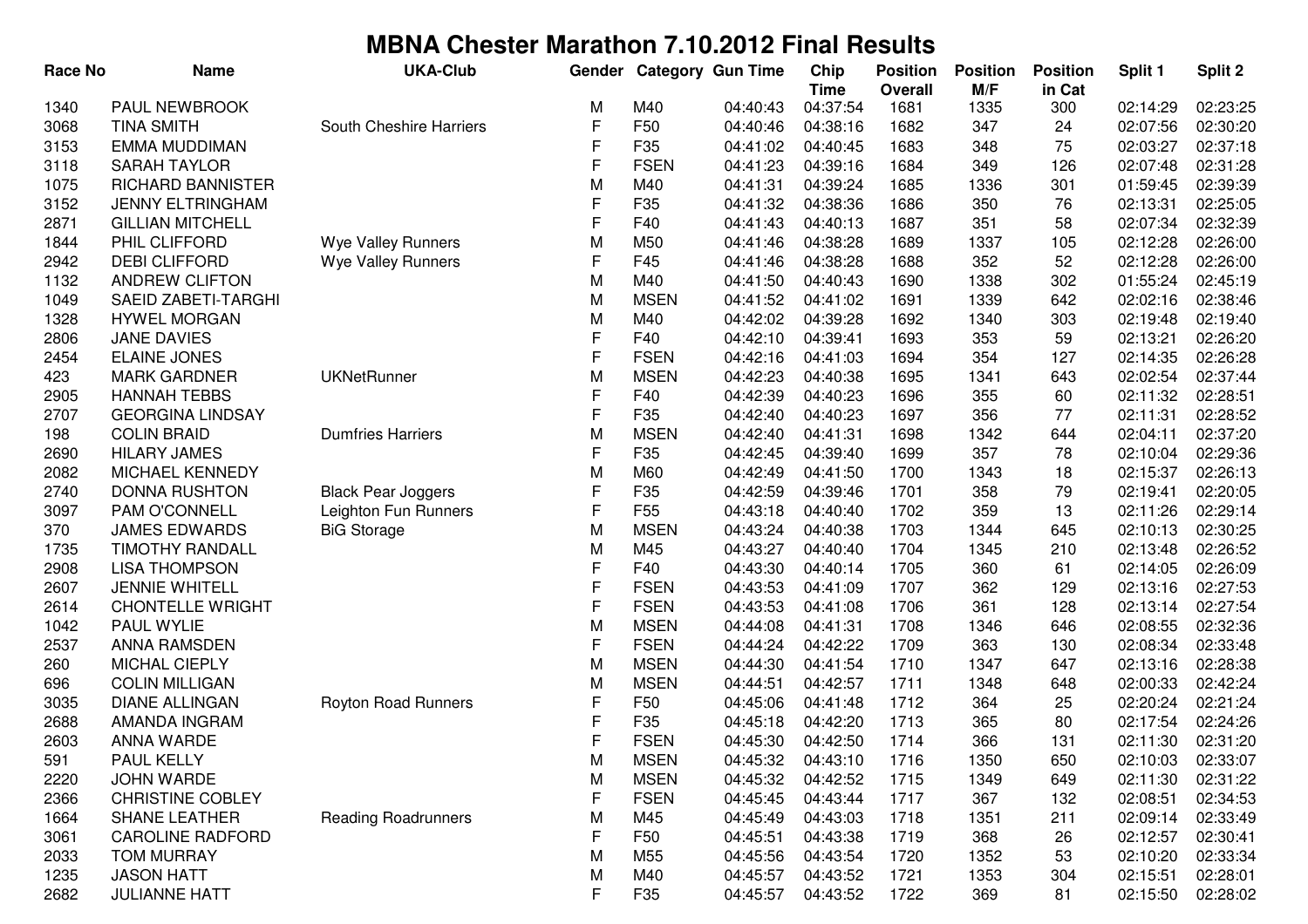| <b>Race No</b> | <b>Name</b>                                          | <b>UKA-Club</b>                | Gender       |                 | <b>Category Gun Time</b> | Chip        | <b>Position</b> | <b>Position</b> | <b>Position</b> | Split 1  | Split 2  |
|----------------|------------------------------------------------------|--------------------------------|--------------|-----------------|--------------------------|-------------|-----------------|-----------------|-----------------|----------|----------|
|                |                                                      |                                |              |                 |                          | <b>Time</b> | <b>Overall</b>  | M/F             | in Cat          |          |          |
| 2111           | <b>DAVID PHILLIPS</b>                                | <b>Pembrokeshire Harriers</b>  | M            | M65             | 04:46:02                 | 04:45:39    | 1723            | 1354            | 9               | 02:11:42 | 02:33:57 |
| 2945           | STEPHANIE COURTS                                     | <b>Black Pear Joggers</b>      | F            | F45             | 04:46:17                 | 04:43:04    | 1724            | 370             | 53              | 02:19:41 | 02:23:23 |
| 2719           | <b>SARAH MURASE</b>                                  | Newport & District Running Clu | F            | F35             | 04:46:29                 | 04:43:31    | 1725            | 371             | 82              | 02:15:10 | 02:28:21 |
| 2965           | <b>SHARON GOULSON</b>                                | Newport & District Running Clu | F            | F45             | 04:46:38                 | 04:43:40    | 1726            | 372             | 54              | 02:17:54 | 02:25:46 |
| 2768           | LOUISE WOODVINE                                      | <b>Shropshire Shufflers</b>    | F            | F35             | 04:46:42                 | 04:45:23    | 1727            | 373             | 83              | 02:00:00 | 02:45:23 |
| 1228           | <b>MARK HANCOCK</b>                                  |                                | M            | M40             | 04:46:47                 | 04:44:26    | 1728            | 1355            | 305             | 02:14:18 | 02:30:08 |
| 792            | <b>JONATHAN PRYCE</b>                                |                                | M            | <b>MSEN</b>     | 04:46:52                 | 04:45:36    | 1729            | 1356            | 651             | 02:01:54 | 02:43:42 |
| 2214           | <b>MICHAEL HODGES</b>                                |                                | M            | M55             | 04:46:58                 | 04:44:57    | 1730            | 1357            | 54              | 02:03:08 | 02:41:49 |
| 885            | <b>MARK SPEDDING</b>                                 |                                | M            | <b>MSEN</b>     | 04:47:02                 | 04:45:44    | 1731            | 1358            | 652             | 01:59:25 | 02:46:19 |
| 2300           | <b>LINDSAY ADCOCK</b>                                | <b>Derwent Runners</b>         | F            | <b>FSEN</b>     | 04:47:03                 | 04:44:39    | 1732            | 374             | 133             | 02:08:50 | 02:35:49 |
| 2983           | <b>HEATHER LANNIN</b>                                |                                | F            | F45             | 04:47:06                 | 04:43:39    | 1733            | 375             | 55              | 02:24:38 | 02:19:01 |
| 1018           | MICHAEL WILLIAMS                                     |                                | M            | <b>MSEN</b>     | 04:47:12                 | 04:44:06    | 1734            | 1359            | 653             | 02:06:56 | 02:37:10 |
| 1993           | <b>JOHN BROWN</b>                                    | <b>Cheadle Running Club</b>    | M            | M55             | 04:47:18                 | 04:44:27    | 1735            | 1360            | 55              | 02:04:06 | 02:40:21 |
| 2440           | <b>LAURA HOWARD</b>                                  |                                | F            | <b>FSEN</b>     | 04:47:21                 | 04:44:23    | 1736            | 376             | 134             | 02:18:17 | 02:26:06 |
| 2134           | <b>JAMIE BIRMINGHAM</b>                              |                                | M            | <b>MSEN</b>     | 04:47:22                 | 04:44:42    | 1737            | 1361            | 654             | 02:20:33 | 02:24:09 |
| 3011           | <b>LESLEY ROSE</b>                                   | Ware Joggers                   | F            | F45             | 04:47:25                 | 04:44:35    | 1738            | 377             | 56              | 02:21:09 | 02:23:26 |
| 922            | ANDREW THOMAS                                        | <b>Wallasey AC</b>             | M            | <b>MSEN</b>     | 04:47:27                 | 04:46:30    | 1739            | 1362            | 655             | 01:51:23 | 02:55:07 |
| 3107           | <b>EILEEN INGHAM</b>                                 | Royton Road Runners            | $\mathsf{F}$ | F60             | 04:47:48                 | 04:44:29    | 1741            | 379             | 4               | 02:20:24 | 02:24:05 |
| 2825           | ANNABELLA GLOSTER                                    | Royton Road Runners            | $\mathsf{F}$ | F40             | 04:47:48                 | 04:44:29    | 1740            | 378             | 62              | 02:20:24 | 02:24:05 |
| 1590           | <b>MARTIN DRAKE</b>                                  |                                | M            | M45             | 04:47:52                 | 04:45:16    | 1742            | 1363            | 212             | 02:05:04 | 02:40:12 |
| 1609           | <b>JERRY FURBER</b>                                  | Southville Running Club        | M            | M45             | 04:47:58                 | 04:45:47    | 1743            | 1364            | 213             | 02:06:10 | 02:39:37 |
| 2611           | <b>JODIE WILLIAMS</b>                                |                                | F            | <b>FSEN</b>     | 04:48:07                 | 04:45:15    | 1744            | 380             | 135             | 02:23:42 | 02:21:33 |
| 1093           | <b>ANDREW BOOTH</b>                                  |                                | M            | M40             | 04:48:07                 | 04:45:16    | 1745            | 1365            | 306             | 02:23:42 | 02:21:34 |
| 1254           | RICHARD HORWOOD                                      | Sale Harriers                  | M            | M40             | 04:48:14                 | 04:46:08    | 1746            | 1366            | 307             | 02:03:00 | 02:43:08 |
| 348            | PETER DODD                                           |                                | M            | <b>MSEN</b>     | 04:48:15                 | 04:47:11    | 1747            | 1367            | 656             | 02:05:07 | 02:42:04 |
| 787            | <b>JASON PRICE</b>                                   |                                | M            | <b>MSEN</b>     | 04:48:16                 | 04:45:55    | 1748            | 1368            | 657             | 02:06:12 | 02:39:43 |
| 2873           | <b>FRANCESCA HUTCHESON</b>                           |                                | F            | F35             | 04:48:23                 | 04:45:40    | 1749            | 381             | 84              | 02:12:19 | 02:33:21 |
| 3013           | <b>JOCELYN SEGAR</b>                                 |                                | $\mathsf{F}$ | F45             | 04:48:24                 | 04:45:22    | 1750            | 382             | 57              | 02:20:05 | 02:25:17 |
| 1005           | PETER WHITING                                        |                                | M            | <b>MSEN</b>     | 04:48:29                 | 04:46:01    | 1751            | 1369            | 658             | 02:18:19 | 02:27:42 |
| 2106           | <b>ANDREW HORNE</b>                                  | Realrunner.com                 | M            | M65             | 04:48:32                 | 04:45:48    | 1752            | 1370            | 10              | 02:14:40 | 02:31:08 |
| 2621           | <b>LUCY ALLCOCK</b>                                  |                                | F            | F35             | 04:48:55                 | 04:46:05    | 1753            | 383             | 85              | 02:13:36 | 02:32:29 |
| 1095           | NORM BOULTON                                         |                                | M            | M40             | 04:49:00                 | 04:46:30    | 1754            | 1371            | 308             | 02:15:38 | 02:30:52 |
| 3079           | <b>GILL WINSOR</b>                                   |                                | F            | F50             | 04:49:07                 | 04:46:48    | 1755            | 384             | 27              | 02:11:03 | 02:35:45 |
| 2439           | <b>CATHERINE HORSFALL</b>                            |                                | F            | <b>FSEN</b>     | 04:49:09                 | 04:47:01    | 1756            | 385             | 136             | 02:14:58 | 02:32:03 |
| 2112           | DAVID PORTAS                                         |                                | M            | M65             | 04:49:09                 | 04:47:01    | 1757            | 1372            | 11              | 02:14:57 | 02:32:04 |
| 156            | <b>CHRIS BEECROFT</b>                                |                                | M            | <b>MSEN</b>     | 04:49:27                 | 04:46:13    | 1758            | 1373            | 659             | 02:22:04 | 02:24:09 |
| 2618           | <b>LAURA ZITVER</b>                                  | Ware Joggers                   | F            | <b>FSEN</b>     | 04:49:41                 | 04:47:27    | 1759            | 386             | 137             | 02:12:56 | 02:34:31 |
| 2583           | <b>EMMA TARRY</b>                                    |                                | F            | <b>FSEN</b>     | 04:49:46                 | 04:47:04    | 1761            | 387             | 138             | 02:10:43 | 02:36:21 |
| 2023           | <b>JOHN MALLON</b>                                   |                                | M            | M <sub>55</sub> | 04:49:46                 | 04:47:20    | 1760            | 1374            | 56              | 02:13:46 | 02:33:34 |
| 2717           | <b>ANNE-MARIE MOUNTFORD Stone Master Marathoners</b> |                                | F            | F35             | 04:49:53                 | 04:47:32    | 1762            | 388             | 86              | 02:16:46 | 02:30:46 |
| 2535           | <b>NICKI PRICE</b>                                   | <b>Pembrokeshire Harriers</b>  | F            | <b>FSEN</b>     | 04:49:57                 | 04:47:07    | 1763            | 389             | 139             | 02:13:07 | 02:34:00 |
| 2449           | SOPHIE JARVIS                                        |                                | F            | <b>FSEN</b>     | 04:49:59                 | 04:46:48    | 1765            | 390             | 140             | 02:15:41 | 02:31:07 |
|                |                                                      |                                |              |                 |                          |             |                 |                 |                 |          |          |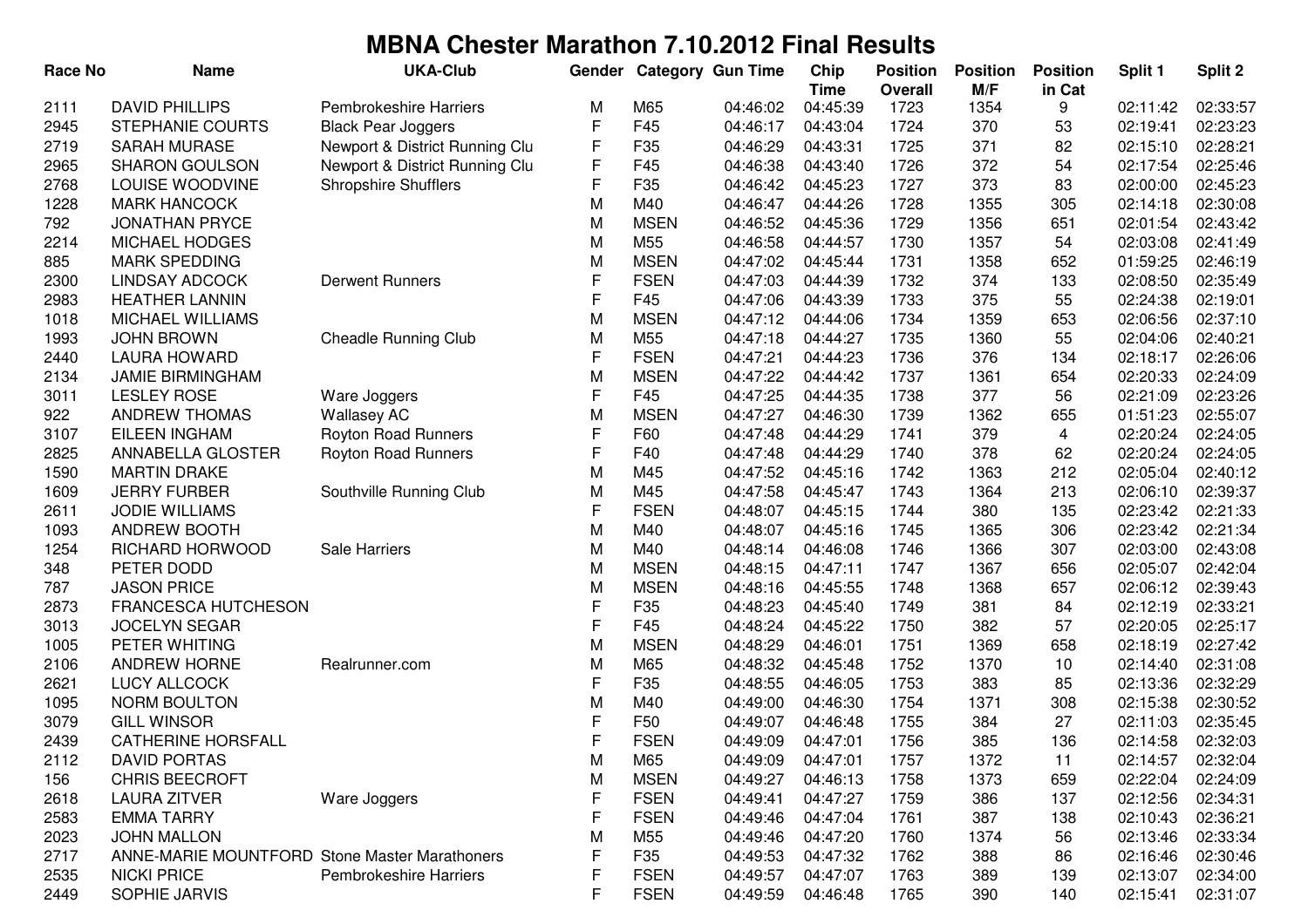| <b>Race No</b> | <b>Name</b>                | <b>UKA-Club</b>                |             |                 | Gender Category Gun Time | Chip        | <b>Position</b> | <b>Position</b> | <b>Position</b> | Split 1  | Split 2  |
|----------------|----------------------------|--------------------------------|-------------|-----------------|--------------------------|-------------|-----------------|-----------------|-----------------|----------|----------|
|                |                            |                                |             |                 |                          | <b>Time</b> | <b>Overall</b>  | M/F             | in Cat          |          |          |
| 815            | <b>JAMES RICHARDSON</b>    |                                | М           | <b>MSEN</b>     | 04:49:59                 | 04:46:49    | 1764            | 1375            | 660             | 02:15:42 | 02:31:07 |
| 2226           | <b>TREVOR SKEEN</b>        |                                | M           | M45             | 04:50:04                 | 04:46:51    | 1766            | 1376            | 214             | 02:15:21 | 02:31:30 |
| 2448           | NATALIE JAMES              |                                | F           | <b>FSEN</b>     | 04:50:12                 | 04:47:11    | 1767            | 391             | 141             | 02:18:10 | 02:29:01 |
| 3052           | <b>ELAINE KELSEY</b>       | Scunthorpe & District AC       | F           | F50             | 04:50:27                 | 04:47:37    | 1768            | 392             | 28              | 02:17:19 | 02:30:18 |
| 2862           | SINEAD MALONE              | Chester Tri                    | F           | F40             | 04:50:28                 | 04:47:28    | 1769            | 393             | 63              | 02:21:51 | 02:25:37 |
| 1542           | <b>RICHARD CARVEY</b>      |                                | M           | M45             | 04:50:30                 | 04:48:10    | 1770            | 1377            | 215             | 02:11:01 | 02:37:09 |
| 2881           | <b>ANN PLUMMER</b>         |                                | F           | F40             | 04:50:50                 | 04:48:08    | 1771            | 394             | 64              | 02:21:00 | 02:27:08 |
| 1827           | <b>RICHARD BENNETT</b>     |                                | M           | M50             | 04:51:00                 | 04:48:33    | 1772            | 1378            | 106             | 02:13:13 | 02:35:20 |
| 2222           | <b>TREVOR FLETCHER</b>     |                                | M           | <b>MSEN</b>     | 04:51:04                 | 04:49:09    | 1773            | 1379            | 661             | 01:52:54 | 02:56:15 |
| 2859           | <b>GILL LOUGH</b>          |                                | F           | F40             | 04:51:08                 | 04:48:33    | 1774            | 395             | 65              | 02:16:09 | 02:32:24 |
| 1472           | <b>JASON WHITTAKER</b>     |                                | M           | M40             | 04:51:19                 | 04:48:40    | 1775            | 1380            | 309             | 02:14:34 | 02:34:06 |
| 2582           | RACHEL SYMONDS             | Ware Joggers                   | $\mathsf F$ | <b>FSEN</b>     | 04:51:29                 | 04:48:40    | 1776            | 396             | 142             | 02:20:25 | 02:28:15 |
| 1601           | <b>PAUL EVANS</b>          | <b>Beverley AC</b>             | M           | M45             | 04:51:32                 | 04:48:42    | 1777            | 1381            | 216             | 02:13:33 | 02:35:09 |
| 944            | RORY TRUESDALE             |                                | M           | <b>MSEN</b>     | 04:51:37                 | 04:48:53    | 1778            | 1382            | 662             | 02:18:27 | 02:30:26 |
| 2331           | <b>TRYPHENA BOLTON</b>     |                                | F           | <b>FSEN</b>     | 04:51:44                 | 04:49:14    | 1779            | 397             | 143             | 02:04:32 | 02:44:42 |
| 2396           | <b>LISA FOULKES</b>        |                                | F           | <b>FSEN</b>     | 04:51:45                 | 04:49:15    | 1780            | 398             | 144             | 02:04:32 | 02:44:43 |
| 2910           | <b>SHARON TRAN</b>         |                                | F           | F40             | 04:51:50                 | 04:48:59    | 1781            | 399             | 66              | 02:13:32 | 02:35:27 |
| 2884           | JENNINE PROCHERA-BEST      |                                | F           | F40             | 04:52:02                 | 04:49:01    | 1782            | 400             | 67              | 02:19:21 | 02:29:40 |
| 791            | <b>DAVID PROCHERA-BEST</b> |                                | M           | <b>MSEN</b>     | 04:52:02                 | 04:49:01    | 1783            | 1383            | 663             | 02:19:22 | 02:29:39 |
| 410            | <b>KEITH FOUTS</b>         |                                | M           | <b>MSEN</b>     | 04:52:22                 | 04:51:26    | 1784            | 1384            | 664             | 01:51:41 | 02:59:45 |
| 2735           | <b>CAROLINE RAND</b>       |                                | F           | F <sub>35</sub> | 04:52:39                 | 04:49:44    | 1785            | 401             | 87              | 02:19:33 | 02:30:11 |
| 2660           | <b>STEPHANIE ECCLES</b>    |                                | $\mathsf F$ | F35             | 04:53:02                 | 04:50:25    | 1786            | 402             | 88              | 02:11:00 | 02:39:25 |
| 1588           | DARREN DOWDALL             |                                | M           | M45             | 04:53:10                 | 04:51:09    | 1787            | 1385            | 217             | 02:16:06 | 02:35:03 |
| 1661           | <b>BERNARD LALLY</b>       |                                | M           | M45             | 04:53:12                 | 04:50:09    | 1788            | 1386            | 218             | 02:08:37 | 02:41:32 |
| 1502           | <b>ANTHONY ANNIBALE</b>    |                                | M           | M45             | 04:53:12                 | 04:50:09    | 1789            | 1387            | 219             | 02:12:02 | 02:38:07 |
| 2647           | <b>EMILY CARTER-BIRCH</b>  |                                | F           | F35             | 04:53:14                 | 04:51:24    | 1791            | 404             | 90              | 02:14:42 | 02:36:42 |
| 2653           | <b>ALEX COOMBER</b>        |                                | F           | F35             | 04:53:14                 | 04:51:23    | 1790            | 403             | 89              | 02:14:42 | 02:36:41 |
| 951            | <b>CRAIG UNSWORTH</b>      |                                | M           | <b>MSEN</b>     | 04:53:15                 | 04:50:38    | 1792            | 1388            | 665             | 02:15:29 | 02:35:09 |
| 690            | <b>MARK METCALFE</b>       |                                | M           | <b>MSEN</b>     | 04:53:26                 | 04:51:04    | 1793            | 1389            | 666             | 01:58:46 | 02:52:18 |
| 695            | <b>WILL MILLER</b>         |                                | M           | <b>MSEN</b>     | 04:53:28                 | 04:53:27    | 1794            | 1390            | 667             | 01:46:08 | 03:07:19 |
| 2302           | <b>NIKKIE ALLEN</b>        |                                | F           | <b>FSEN</b>     | 04:53:37                 | 04:50:45    | 1795            | 405             | 145             | 02:13:03 | 02:37:42 |
| 1204           | RICH GEORGE-HIGGINS        |                                | M           | M40             | 04:53:39                 | 04:51:56    | 1796            | 1391            | 310             | 02:07:08 | 02:44:48 |
| 2016           | JOHN HOLDEN                |                                | M           | M55             | 04:53:51                 | 04:50:51    | 1797            | 1392            | 57              | 02:13:30 | 02:37:21 |
| 1660           | PETER KNIGHT               |                                | M           | M45             | 04:53:52                 | 04:51:29    | 1798            | 1393            | 220             | 02:14:35 | 02:36:54 |
| 3135           | NIKI FIELDHOUSE            |                                | ۲           | F40             | 04:53:56                 | 04:51:28    | 1799            | 406             | 68              | 02:16:14 | 02:35:14 |
| 2733           | <b>CAROLINE PRETT</b>      |                                | F           | F35             | 04:53:57                 | 04:51:50    | 1800            | 407             | 91              | 02:13:52 | 02:37:58 |
| 997            | <b>CARL WHALE</b>          |                                | M           | <b>MSEN</b>     | 04:54:01                 | 04:51:06    | 1801            | 1394            | 668             | 02:13:21 | 02:37:45 |
| 1878           | <b>RUSSELL HARPER</b>      | South Cheshire Harriers        | M           | M50             | 04:54:03                 | 04:52:36    | 1802            | 1395            | 107             | 02:11:23 | 02:41:13 |
| 2931           | <b>SAMANTHA BOSHELL</b>    |                                | F           | F45             | 04:54:38                 | 04:52:20    | 1803            | 408             | 58              | 02:11:03 | 02:41:17 |
| 3092           | <b>TONI IRELAND</b>        | Newport & District Running Clu | F           | F <sub>55</sub> | 04:54:44                 | 04:51:48    | 1804            | 409             | 14              | 02:22:22 | 02:29:26 |
| 3075           | PAULINE WALSH              | Newport & District Running Clu | F           | F <sub>50</sub> | 04:54:44                 | 04:51:49    | 1805            | 410             | 29              | 02:22:23 | 02:29:26 |
| 492            | <b>AATAR HASHMI</b>        |                                | M           | <b>MSEN</b>     | 04:54:51                 | 04:52:15    | 1806            | 1396            | 669             | 02:05:26 | 02:46:49 |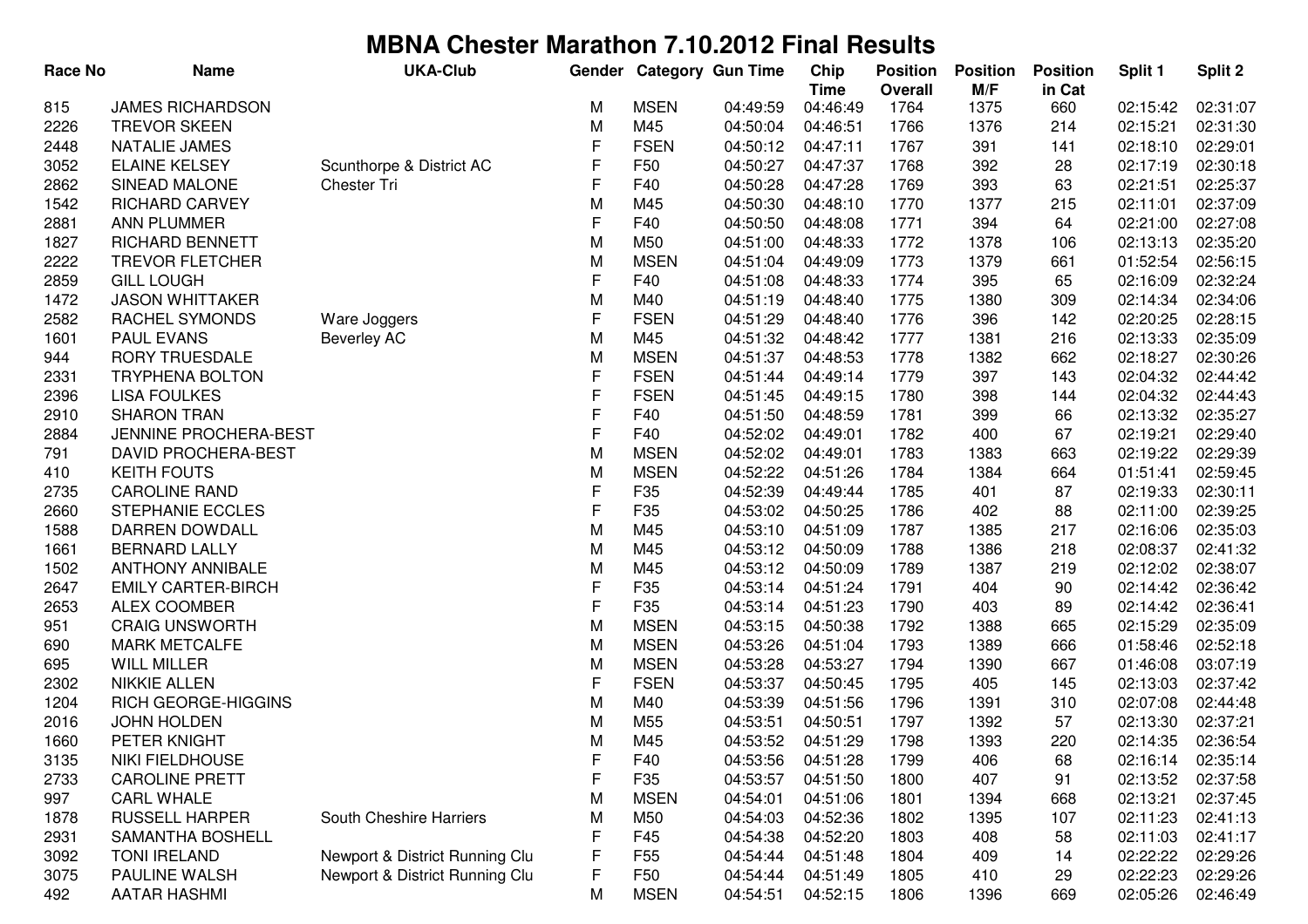| <b>Race No</b> | <b>Name</b>             | <b>UKA-Club</b>                | Gender |                 | <b>Category Gun Time</b> | Chip        | <b>Position</b> | <b>Position</b> | <b>Position</b> | Split 1  | Split 2  |
|----------------|-------------------------|--------------------------------|--------|-----------------|--------------------------|-------------|-----------------|-----------------|-----------------|----------|----------|
|                |                         |                                |        |                 |                          | <b>Time</b> | <b>Overall</b>  | M/F             | in Cat          |          |          |
| 3132           | <b>SHELLEY FRANKLIN</b> |                                | F      | F35             | 04:54:59                 | 04:53:13    | 1807            | 411             | 92              | 02:03:55 | 02:49:18 |
| 3086           | <b>ELIZABETH COOK</b>   |                                | F      | F <sub>55</sub> | 04:55:14                 | 04:52:22    | 1808            | 412             | 15              | 02:17:12 | 02:35:10 |
| 1506           | <b>RICHARD BAKER</b>    |                                | M      | M45             | 04:55:29                 | 04:52:58    | 1809            | 1397            | 221             | 02:04:55 | 02:48:03 |
| 558            | ANDREW JAMES            |                                | M      | <b>MSEN</b>     | 04:55:30                 | 04:52:59    | 1810            | 1398            | 670             | 02:10:19 | 02:42:40 |
| 231            | ANDREW CADMAN           | Lichfield RC                   | M      | <b>MSEN</b>     | 04:55:32                 | 04:53:00    | 1811            | 1399            | 671             | 02:08:05 | 02:44:55 |
| 2086           | PETER NEWHAM            |                                | M      | M60             | 04:55:38                 | 04:52:16    | 1812            | 1400            | 19              | 02:21:11 | 02:31:05 |
| 1783           | ROBERT TAYLOR           |                                | M      | M45             | 04:55:41                 | 04:53:30    | 1813            | 1401            | 222             | 02:18:33 | 02:34:57 |
| 2588           | <b>KATIE TAYLOR</b>     |                                | F      | <b>FSEN</b>     | 04:55:41                 | 04:53:03    | 1814            | 413             | 146             | 02:18:32 | 02:34:31 |
| 2084           | <b>STEVE MALLONEY</b>   |                                | M      | M60             | 04:55:51                 | 04:52:59    | 1815            | 1402            | 20              | 02:08:01 | 02:44:58 |
| 2115           | <b>DAVID RICHARDSON</b> |                                | M      | M65             | 04:56:04                 | 04:53:30    | 1816            | 1403            | 12              | 02:14:51 | 02:38:39 |
| 1915           | ANDREW MCEVOY           | Fetch Everyone RC              | M      | M50             | 04:56:07                 | 04:52:58    | 1818            | 1404            | 108             | 02:23:10 | 02:29:48 |
| 2951           | <b>JENNY DE'ATH</b>     |                                | F      | F45             | 04:56:07                 | 04:52:59    | 1817            | 414             | 59              | 02:23:10 | 02:29:49 |
| 1724           | <b>PAUL PITTS</b>       | Evesham Vale Running Club      | M      | M45             | 04:56:15                 | 04:54:58    | 1819            | 1405            | 223             | 02:02:53 | 02:52:05 |
| 963            | PHILIP WAINWRIGHT       |                                | M      | <b>MSEN</b>     | 04:56:29                 | 04:53:15    | 1820            | 1406            | 672             | 02:10:48 | 02:42:27 |
| 2721           | SARAH OAKLEY            | Stourbridge Running Club       | F      | F35             | 04:56:44                 | 04:53:51    | 1821            | 415             | 93              | 02:15:39 | 02:38:12 |
| 2941           | JANE CHAPMAN            | Newport & District Running Clu | F      | F45             | 04:56:45                 | 04:53:48    | 1822            | 416             | 60              | 02:16:25 | 02:37:23 |
| 2882           | <b>SUZANNE POTTS</b>    | Newport & District Running Clu | F      | F40             | 04:56:45                 | 04:53:48    | 1823            | 417             | 69              | 02:16:25 | 02:37:23 |
| 2343           | <b>JODIE BROOKS</b>     |                                | F      | <b>FSEN</b>     | 04:56:52                 | 04:54:01    | 1825            | 419             | 147             | 02:15:02 | 02:38:59 |
| 2847           | ANGELA KERSLAKE         | Oldham & Royton Harriers & AC  | F      | F40             | 04:56:52                 | 04:53:37    | 1824            | 418             | 70              | 02:15:17 | 02:38:20 |
| 2338           | <b>LUCY BREARLEY</b>    |                                | F      | <b>FSEN</b>     | 04:57:16                 | 04:55:01    | 1826            | 420             | 148             | 02:19:57 | 02:35:04 |
| 1629           | <b>STUART HATTON</b>    | Peel Road Runners              | M      | M45             | 04:57:17                 | 04:54:46    | 1827            | 1407            | 224             | 02:11:02 | 02:43:44 |
| 2530           | <b>ELLEN PHILCOX</b>    |                                | F      | <b>FSEN</b>     | 04:57:21                 | 04:55:06    | 1828            | 421             | 149             | 02:19:57 | 02:35:09 |
| 2587           | <b>JESSICA TAYLOR</b>   | Ware Joggers                   | F      | <b>FSEN</b>     | 04:57:25                 | 04:54:36    | 1829            | 422             | 150             | 02:20:24 | 02:34:12 |
| 3106           | <b>SUSAN BEAN</b>       | Swinton Running Club           | F      | F60             | 04:57:28                 | 04:54:47    | 1830            | 423             | 5               | 02:19:54 | 02:34:53 |
| 2927           | RUTH BENZIMRA           | 100 Marathon Club              | F      | F45             | 04:57:29                 | 04:54:28    | 1831            | 424             | 61              | 02:16:22 | 02:38:06 |
| 2063           | <b>DEAN WISE</b>        | <b>Pickering Running Club</b>  | M      | M55             | 04:57:39                 | 04:55:43    | 1832            | 1408            | 58              | 02:16:36 | 02:39:07 |
| 2737           | REBECCA ROBERTS         |                                | F      | F35             | 04:57:42                 | 04:55:06    | 1833            | 425             | 94              | 02:07:57 | 02:47:09 |
| 756            | <b>RICHARD PARKES</b>   |                                | M      | <b>MSEN</b>     | 04:57:43                 | 04:55:07    | 1834            | 1409            | 673             | 02:07:56 | 02:47:11 |
| 1903           | PETER LANE              |                                | M      | M50             | 04:57:57                 | 04:56:19    | 1835            | 1410            | 109             | 02:01:06 | 02:55:13 |
| 906            | DANIEL SUTHERLAND       |                                | M      | <b>MSEN</b>     | 04:58:02                 | 04:55:02    | 1836            | 1411            | 674             | 02:29:56 | 02:25:06 |
| 711            | <b>OWEN MORRIS</b>      |                                | M      | <b>MSEN</b>     | 04:58:02                 | 04:55:02    | 1837            | 1412            | 675             | 02:30:01 | 02:25:01 |
| 1051           | <b>MARCUS ZOST</b>      |                                | M      | <b>MSEN</b>     | 04:58:03                 | 04:55:03    | 1838            | 1413            | 676             | 02:29:49 | 02:25:14 |
| 2341           | <b>JO BRIDGE</b>        |                                | F      | <b>FSEN</b>     | 04:58:08                 | 04:55:05    | 1839            | 426             | 151             | 02:21:15 | 02:33:50 |
| 2363           | <b>LOUISE CLEMENTS</b>  |                                | F      | <b>FSEN</b>     | 04:58:09                 | 04:55:22    | 1840            | 427             | 152             | 02:10:04 | 02:45:18 |
| 1118           | ROBIN CHALLAND          |                                | M      | M40             | 04:58:12                 | 04:56:29    | 1841            | 1414            | 311             | 02:06:34 | 02:49:55 |
| 2963           | DONNA GERARD            |                                | F      | F45             | 04:58:18                 | 04:55:12    | 1842            | 428             | 62              | 02:19:41 | 02:35:31 |
| 2065           | PHILIP WYLDE            | <b>Shropshire Shufflers</b>    | M      | M55             | 04:58:21                 | 04:55:42    | 1843            | 1415            | 59              | 02:11:53 | 02:43:49 |
| 2044           | <b>ADRIAN SCOTT</b>     |                                | M      | M55             | 04:58:26                 | 04:56:04    | 1844            | 1416            | 60              | 02:13:55 | 02:42:09 |
| 1397           | <b>STEVE RUANE</b>      |                                | M      | M40             | 04:58:28                 | 04:55:45    | 1845            | 1417            | 312             | 02:18:10 | 02:37:35 |
| 2805           | <b>HAYLEY DAVIDSON</b>  |                                | F      | F40             | 04:58:29                 | 04:56:19    | 1846            | 429             | 71              | 02:16:52 | 02:39:27 |
| 1632           | JOHN HETHERINGTON       |                                | M      | M45             | 04:58:36                 | 04:56:13    | 1847            | 1418            | 225             | 02:14:08 | 02:42:05 |
| 976            | <b>CHRIS WALSH</b>      |                                | M      | <b>MSEN</b>     | 04:58:40                 | 04:56:57    | 1848            | 1419            | 677             | 02:03:55 | 02:53:02 |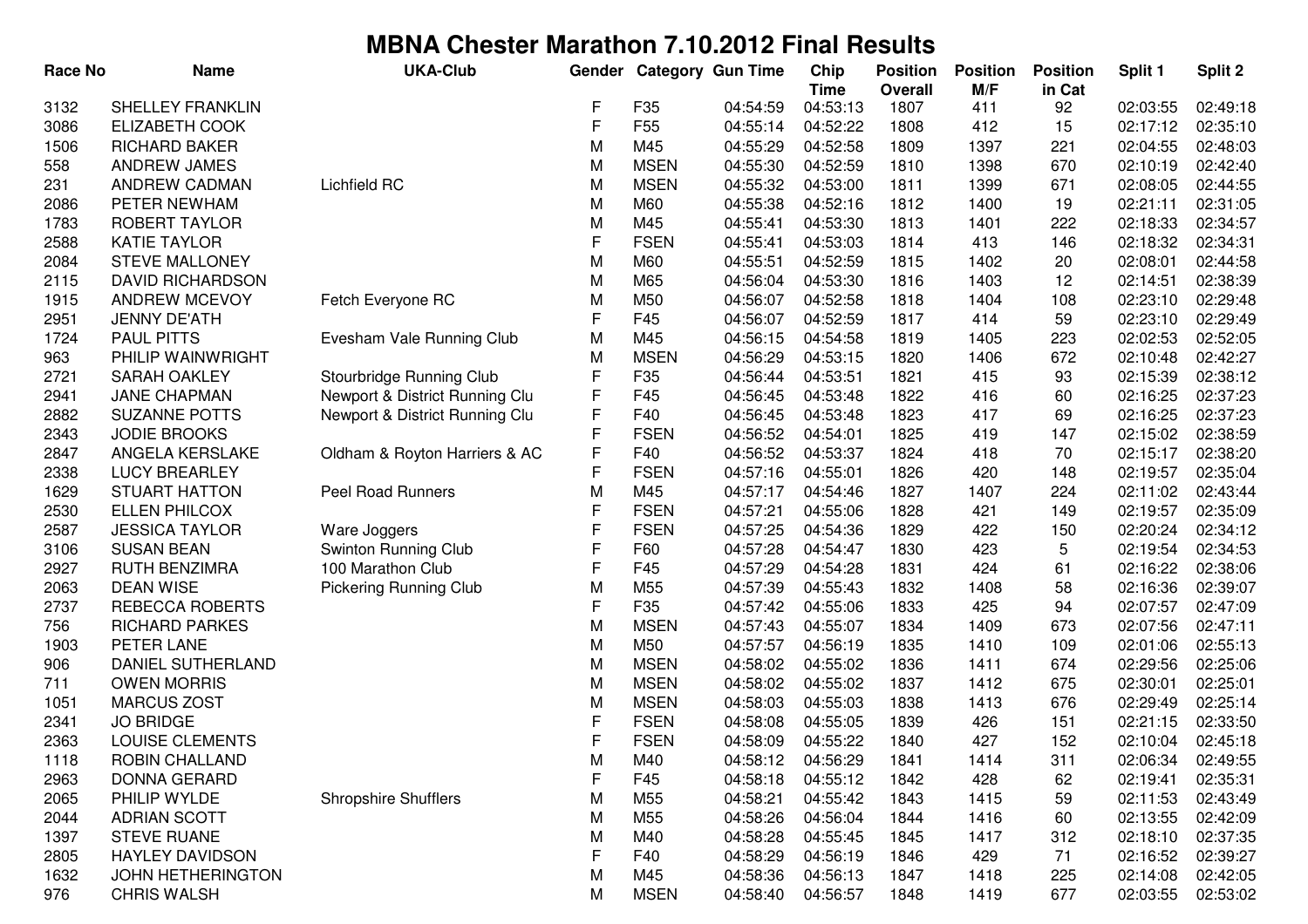| <b>Race No</b> | <b>Name</b>               | <b>UKA-Club</b>                | Gender      |             | <b>Category Gun Time</b> | Chip<br><b>Time</b> | <b>Position</b><br>Overall | <b>Position</b><br>M/F | <b>Position</b><br>in Cat | Split 1  | Split 2  |
|----------------|---------------------------|--------------------------------|-------------|-------------|--------------------------|---------------------|----------------------------|------------------------|---------------------------|----------|----------|
| 2036           | ROBERT NEWTON             |                                | M           | M55         | 04:58:43                 | 04:56:58            | 1849                       | 1420                   | 61                        | 02:09:59 | 02:46:59 |
| 2590           | <b>RUTH THOMAS</b>        |                                | F           | <b>FSEN</b> | 04:58:44                 | 04:56:38            | 1850                       | 430                    | 153                       | 02:16:21 | 02:40:17 |
| 2648           | KATHERINE CARTLIDGE       | South Cheshire Harriers        | F           | F35         | 04:58:50                 | 04:56:21            | 1851                       | 431                    | 95                        | 02:17:54 | 02:38:27 |
| 1919           | <b>STEPHEN MCVEY</b>      |                                | M           | M50         | 04:58:57                 | 04:58:12            | 1852                       | 1421                   | 110                       | 01:45:43 | 03:12:29 |
| 271            | <b>ANTHONY COLLINS</b>    |                                | M           | <b>MSEN</b> | 04:59:06                 | 04:57:17            | 1853                       | 1422                   | 678                       | 02:08:01 | 02:49:16 |
| 2117           | <b>STUART WILD</b>        | <b>Black Pear Joggers</b>      | M           | M65         | 04:59:09                 | 04:55:56            | 1854                       | 1423                   | 13                        | 02:19:41 | 02:36:15 |
| 1923           | <b>STEPHEN MORLEY</b>     |                                | M           | M50         | 04:59:11                 | 04:56:26            | 1855                       | 1424                   | 111                       | 02:15:49 | 02:40:37 |
| 2233           | <b>ANTHONY BILLINGE</b>   |                                | M           | <b>MSEN</b> | 04:59:24                 | 04:59:07            | 1856                       | 1425                   | 679                       | 02:14:50 | 02:44:17 |
| 2701           | <b>ANITA LAMONT</b>       |                                | $\mathsf F$ | F35         | 04:59:27                 | 04:56:43            | 1857                       | 432                    | 96                        | 02:20:23 | 02:36:20 |
| 3032           | <b>KAREN WILLIAMS</b>     | <b>Gosport Road Runners</b>    | F           | F45         | 04:59:43                 | 04:58:40            | 1858                       | 433                    | 63                        | 01:59:34 | 02:59:06 |
| 1124           | <b>JASON CLARKE</b>       |                                | M           | M40         | 04:59:49                 | 04:56:59            | 1859                       | 1426                   | 313                       | 02:13:32 | 02:43:27 |
| 2198           | PETER SHORTT              |                                | M           | M45         | 04:59:52                 | 04:57:21            | 1860                       | 1427                   | 226                       | 02:02:46 | 02:54:35 |
| 3122           | NATALIE WOODHOUSE         |                                | F           | <b>FSEN</b> | 04:59:53                 | 04:57:11            | 1861                       | 434                    | 154                       | 02:13:16 | 02:43:55 |
| 1873           | <b>IAN GRIGG</b>          | <b>Peel Road Runners</b>       | M           | M50         | 05:00:37                 | 04:58:05            | 1862                       | 1428                   | 112                       | 02:11:04 | 02:47:01 |
| 2081           | <b>BARRIE KAY</b>         | Newport & District Running Clu | M           | M60         | 05:00:47                 | 04:57:48            | 1863                       | 1429                   | 21                        | 02:11:03 | 02:46:45 |
| 2838           | <b>KRISTINA IVINGS</b>    | <b>Buxton AC</b>               | F           | F40         | 05:01:09                 | 04:58:26            | 1864                       | 435                    | 72                        | 02:08:19 | 02:50:07 |
| 2321           | NICHOLA BEEBE             |                                | F           | <b>FSEN</b> | 05:01:21                 | 04:58:20            | 1865                       | 436                    | 155                       | 02:17:31 | 02:40:49 |
| 2320           | LOUISE BEASLEY            | <b>Arrow Valley Runners</b>    | F           | <b>FSEN</b> | 05:01:29                 | 04:58:45            | 1866                       | 437                    | 156                       | 02:21:23 | 02:37:22 |
| 2354           | <b>LINDSEY CARTWRIGHT</b> |                                | F           | <b>FSEN</b> | 05:01:40                 | 04:59:25            | 1867                       | 438                    | 157                       | 02:19:57 | 02:39:28 |
| 2523           | <b>ALEX PARRY</b>         |                                | F           | <b>FSEN</b> | 05:01:51                 | 04:59:05            | 1868                       | 439                    | 158                       | 02:18:17 | 02:40:48 |
| 902            | <b>RORY STONE</b>         |                                | M           | <b>MSEN</b> | 05:02:10                 | 04:59:07            | 1869                       | 1430                   | 680                       | 02:13:49 | 02:45:18 |
| 1789           | <b>LEIGHTON THOMAS</b>    |                                | M           | M45         | 05:02:19                 | 04:59:24            | 1870                       | 1431                   | 227                       | 02:15:13 | 02:44:11 |
| 1962           | <b>MARK THOMAS</b>        |                                | M           | M50         | 05:02:19                 | 04:59:24            | 1871                       | 1432                   | 113                       | 02:15:12 | 02:44:12 |
| 153            | PAUL BEAUDOIN             |                                | M           | <b>MSEN</b> | 05:02:28                 | 04:59:24            | 1872                       | 1433                   | 681                       | 02:24:44 | 02:34:40 |
| 1019           | <b>NICK WILLIAMS</b>      |                                | M           | <b>MSEN</b> | 05:02:56                 | 05:00:19            | 1873                       | 1434                   | 682                       | 02:09:24 | 02:50:55 |
| 2947           | <b>JACINTA CROWLEY</b>    |                                | F           | F45         | 05:03:08                 | 04:59:52            | 1874                       | 440                    | 64                        | 02:22:57 | 02:36:55 |
| 1354           | <b>GRAHAM PARSONS</b>     |                                | M           | M40         | 05:03:24                 | 05:00:48            | 1875                       | 1435                   | 314                       | 02:19:46 | 02:41:02 |
| 400            | SIMON FLEETWOOD           |                                | M           | <b>MSEN</b> | 05:03:30                 | 05:02:23            | 1876                       | 1436                   | 683                       | 02:02:23 | 03:00:00 |
| 200            | <b>RICHARD BRATTON</b>    |                                | M           | <b>MSEN</b> | 05:03:56                 | 05:02:27            | 1877                       | 1437                   | 684                       | 01:59:14 | 03:03:13 |
| 1634           | <b>STEPHEN HIPKISS</b>    |                                | M           | M45         | 05:04:07                 | 05:02:37            | 1878                       | 1438                   | 228                       | 02:06:11 | 02:56:26 |
| 2665           | <b>LISA FENWICK</b>       | City of York AC                | F           | F35         | 05:04:16                 | 05:01:13            | 1879                       | 441                    | 97                        | 02:16:13 | 02:45:00 |
| 2567           | <b>JOANNA SIWIECKA</b>    |                                | F           | <b>FSEN</b> | 05:04:22                 | 05:03:21            | 1880                       | 442                    | 159                       | 02:18:41 | 02:44:40 |
| 1016           | <b>DAVID WILLIAMS</b>     |                                | M           | <b>MSEN</b> | 05:04:35                 | 05:01:49            | 1881                       | 1439                   | 685                       | 02:06:51 | 02:54:58 |
| 1022           | <b>STEVE WILLIAMS</b>     |                                | M           | <b>MSEN</b> | 05:04:35                 | 05:01:49            | 1882                       | 1440                   | 686                       | 02:06:50 | 02:54:59 |
| 2483           | ELERI LLOYD               |                                | F           | <b>FSEN</b> | 05:04:38                 | 05:01:36            | 1883                       | 443                    | 160                       | 02:08:55 | 02:52:41 |
| 3047           | <b>MARY HARPER</b>        |                                | F           | F50         | 05:05:05                 | 05:02:45            | 1884                       | 444                    | 30                        | 02:16:11 | 02:46:34 |
| 766            | <b>JONATHAN PAYNTER</b>   |                                | M           | <b>MSEN</b> | 05:05:05                 | 05:02:24            | 1885                       | 1441                   | 687                       | 02:20:33 | 02:41:51 |
| 412            | <b>DANNY FOZARD</b>       |                                | M           | <b>MSEN</b> | 05:05:44                 | 05:03:45            | 1886                       | 1442                   | 688                       | 02:17:56 | 02:45:49 |
| 1521           | <b>MICHAEL BOLTON</b>     |                                | M           | M45         | 05:05:48                 | 05:03:06            | 1887                       | 1443                   | 229                       | 02:06:15 | 02:56:51 |
| 1966           | <b>PATRICK TIGHE</b>      |                                | M           | M50         | 05:05:54                 | 05:03:52            | 1888                       | 1444                   | 114                       | 02:07:03 | 02:56:49 |
| 2964           | <b>AMANDA GILBERT</b>     | Celtic Tri                     | F           | F45         | 05:05:56                 | 05:03:17            | 1889                       | 445                    | 65                        | 02:30:04 | 02:33:13 |
| 2453           | KATHRYN JOHNSTON          |                                | F           | <b>FSEN</b> | 05:05:59                 | 05:02:58            | 1890                       | 446                    | 161                       | 02:07:43 | 02:55:15 |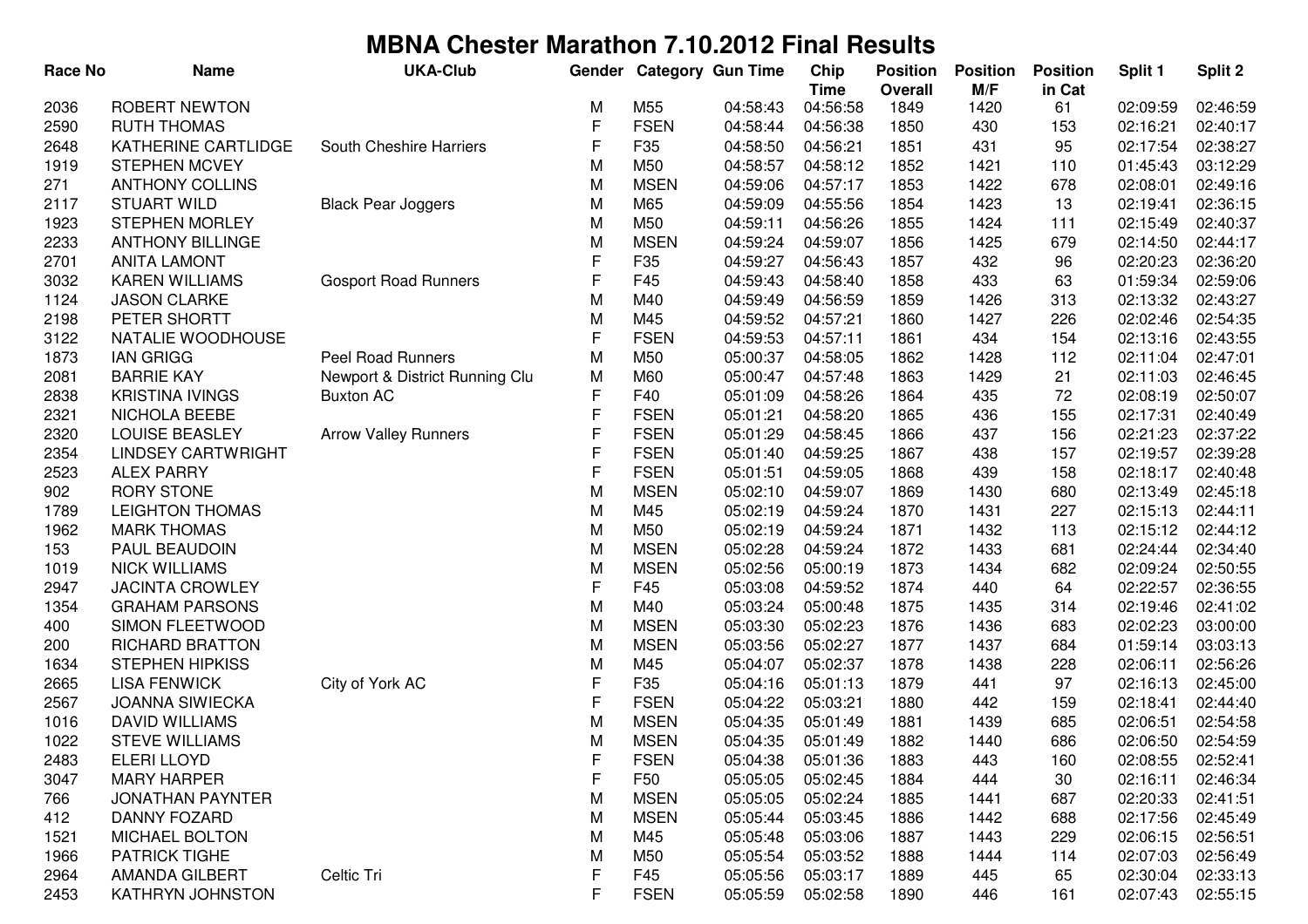| <b>Race No</b> | <b>Name</b>               | <b>UKA-Club</b>               | Gender |             | <b>Category Gun Time</b> | Chip                    | <b>Position</b>        | <b>Position</b> | <b>Position</b> | Split 1  | Split 2  |
|----------------|---------------------------|-------------------------------|--------|-------------|--------------------------|-------------------------|------------------------|-----------------|-----------------|----------|----------|
| 549            | PETER HUXLEY              | <b>Middleton Harriers</b>     | м      | <b>MSEN</b> | 05:05:59                 | <b>Time</b><br>05:03:45 | <b>Overall</b><br>1892 | M/F<br>1445     | in Cat<br>689   | 02:10:50 | 02:52:55 |
| 2504           | <b>EMMA MILNER</b>        |                               | F      | <b>FSEN</b> | 05:05:59                 | 05:03:33                | 1891                   | 447             | 162             | 02:10:38 | 02:52:55 |
| 2398           | <b>EMILY FOZARD</b>       |                               | F      | <b>FSEN</b> | 05:06:12                 | 05:04:12                | 1893                   | 448             | 163             | 02:17:55 | 02:46:17 |
| 1938           | <b>MICHAEL RAVEY</b>      |                               | M      | M50         | 05:06:45                 | 05:04:22                | 1894                   | 1446            | 115             | 02:14:07 | 02:50:15 |
| 2206           | <b>GARY DIXON</b>         |                               | M      | M50         | 05:06:58                 | 05:05:18                | 1895                   | 1447            | 116             | 02:14:33 | 02:50:45 |
| 2428           | ELIZABETH HAREWOOD        | Doncaster Athletics Club      | F      | <b>FSEN</b> | 05:07:04                 | 05:04:30                | 1896                   | 449             | 164             | 02:29:01 | 02:35:29 |
| 2765           | <b>JOANNA WELLER</b>      |                               | F      | F35         | 05:07:46                 | 05:05:22                | 1897                   | 450             | 98              | 02:11:54 | 02:53:28 |
| 1513           | <b>JOHN BIARD</b>         |                               | M      | M45         | 05:08:00                 | 05:05:23                | 1898                   | 1448            | 230             | 02:19:10 | 02:46:13 |
| 2935           | <b>JOAN BRETT</b>         |                               | F      | F45         | 05:08:01                 | 05:04:53                | 1899                   | 451             | 66              | 02:25:11 | 02:39:42 |
| 1207           | ANDREW GILBERT            | Celtic Tri                    | M      | M40         | 05:08:06                 | 05:05:28                | 1900                   | 1449            | 315             | 02:30:05 | 02:35:23 |
| 2622           | SHAMAILA ANWAR            |                               | F      | F35         | 05:08:14                 | 05:05:04                | 1901                   | 452             | 99              | 02:19:06 | 02:45:58 |
| 2899           | <b>BEVERLEY STACCHINI</b> |                               | F      | F40         | 05:08:25                 | 05:05:31                | 1902                   | 453             | 73              | 02:20:01 | 02:45:30 |
| 2378           | <b>SARAH DAVIES</b>       |                               | F      | <b>FSEN</b> | 05:08:28                 | 05:05:50                | 1903                   | 454             | 165             | 02:18:33 | 02:47:17 |
| 2706           | <b>KATE LIDDIARD</b>      | Ware Joggers                  | F      | F35         | 05:08:43                 | 05:05:54                | 1904                   | 455             | 100             | 02:23:12 | 02:42:42 |
| 2635           | <b>JULIA BOOKER</b>       | Ware Joggers                  | F      | F35         | 05:08:44                 | 05:05:54                | 1905                   | 456             | 101             | 02:23:12 | 02:42:42 |
| 1295           | <b>NEIL LEATHER</b>       |                               | M      | M40         | 05:09:02                 | 05:07:04                | 1906                   | 1450            | 316             | 02:06:36 | 03:00:28 |
| 1869           | <b>EMMETT GRAHAM</b>      |                               | M      | M50         | 05:09:09                 | 05:05:49                | 1907                   | 1451            | 117             | 02:27:27 | 02:38:22 |
| 2078           | <b>TERRY GREENE</b>       | <b>Pickering Running Club</b> | M      | M60         | 05:09:26                 | 05:06:42                | 1908                   | 1452            | 22              | 02:25:03 | 02:41:39 |
| 2858           | REBECCA LLOYD             |                               | F      | F40         | 05:09:28                 | 05:06:26                | 1909                   | 457             | 74              | 02:18:11 | 02:48:15 |
| 2497           | <b>VICTORIA MARSH</b>     |                               | F      | <b>FSEN</b> | 05:09:32                 | 05:07:17                | 1910                   | 458             | 166             | 02:30:58 | 02:36:19 |
| 2556           | <b>KRYSTAL SAVOIE</b>     |                               | F      | <b>FSEN</b> | 05:09:38                 | 05:07:31                | 1911                   | 459             | 167             | 02:18:01 | 02:49:30 |
| 2146           | <b>GARETH HUGHES</b>      |                               | M      | <b>MSEN</b> | 05:09:49                 | 05:06:34                | 1912                   | 1453            | 690             | 02:20:01 | 02:46:33 |
| 1838           | PAUL CAWLEY               |                               | M      | M50         | 05:09:56                 | 05:07:16                | 1913                   | 1454            | 118             | 02:21:02 | 02:46:14 |
| 2627           | <b>CATHERINE BEDNALL</b>  |                               | F      | F35         | 05:10:02                 | 05:08:38                | 1914                   | 460             | 102             | 02:27:30 | 02:41:08 |
| 2904           | <b>MAGGIE TEACHEN</b>     | <b>Parbold Pink Panthers</b>  | F      | F40         | 05:10:02                 | 05:08:38                | 1915                   | 461             | 75              | 02:27:29 | 02:41:09 |
| 1639           | <b>IAN HUMPHREYS</b>      |                               | M      | M45         | 05:10:28                 | 05:07:48                | 1916                   | 1455            | 231             | 02:14:40 | 02:53:08 |
| 1559           | <b>GARY COLLICUTT</b>     |                               | M      | M45         | 05:10:34                 | 05:08:26                | 1918                   | 1456            | 232             | 02:10:58 | 02:57:28 |
| 2907           | <b>MELISSA THOMAS</b>     | Trismart                      | F      | F40         | 05:10:34                 | 05:08:26                | 1917                   | 462             | 76              | 02:10:58 | 02:57:28 |
| 2784           | <b>ELE BRADLEY</b>        |                               | F      | F40         | 05:10:40                 | 05:07:37                | 1919                   | 463             | 77              | 02:15:03 | 02:52:34 |
| 2715           | KIMBERLEY MOORCROFT       |                               | F      | F35         | 05:10:53                 | 05:08:05                | 1920                   | 464             | 103             | 02:28:34 | 02:39:31 |
| 2229           | <b>DAVID CADOGAN</b>      |                               | M      | M50         | 05:11:23                 | 05:11:06                | 1921                   | 1457            | 119             | 02:13:49 | 02:57:17 |
| 929            | <b>CHRIS THOMSON</b>      |                               | M      | <b>MSEN</b> | 05:11:42                 | 05:08:58                | 1922                   | 1458            | 691             | 02:18:28 | 02:50:30 |
| 1960           | <b>IAIN TENQUIST</b>      |                               | M      | M50         | 05:11:52                 | 05:08:33                | 1923                   | 1459            | 120             | 02:18:35 | 02:49:58 |
| 427            | <b>KARL GASTON</b>        |                               | М      | <b>MSEN</b> | 05:12:00                 | 05:09:54                | 1924                   | 1460            | 692             | 02:14:32 | 02:55:22 |
| 2895           | LOUISE SCOTT              |                               | ۲      | F40         | 05:12:14                 | 05:09:26                | 1925                   | 465             | 78              | 02:23:02 | 02:46:24 |
| 1011           | <b>NEIL WILKINSON</b>     |                               | M      | <b>MSEN</b> | 05:12:55                 | 05:12:13                | 1926                   | 1461            | 693             | 02:03:07 | 03:09:06 |
| 1837           | <b>MIKE CARTWRIGHT</b>    |                               | M      | M50         | 05:13:31                 | 05:10:18                | 1927                   | 1462            | 121             | 02:26:47 | 02:43:31 |
| 2655           | <b>KATIE DAWSON</b>       |                               | F      | F35         | 05:13:52                 | 05:11:04                | 1928                   | 466             | 104             | 02:30:32 | 02:40:32 |
| 2401           | <b>JANE GANN</b>          |                               | F      | <b>FSEN</b> | 05:14:01                 | 05:11:42                | 1929                   | 467             | 168             | 02:15:18 | 02:56:24 |
| 1271           | <b>ROB JACKSON</b>        |                               | M      | M40         | 05:14:01                 | 05:11:42                | 1930                   | 1463            | 317             | 02:15:18 | 02:56:24 |
| 1007           | <b>JASON WHITTLE</b>      |                               | M      | <b>MSEN</b> | 05:14:07                 | 05:11:46                | 1931                   | 1464            | 694             | 02:21:20 | 02:50:26 |
| 324            | <b>LIAM DAWSON</b>        |                               | М      | <b>MSEN</b> | 05:14:09                 | 05:10:49                | 1932                   | 1465            | 695             | 02:24:08 | 02:46:41 |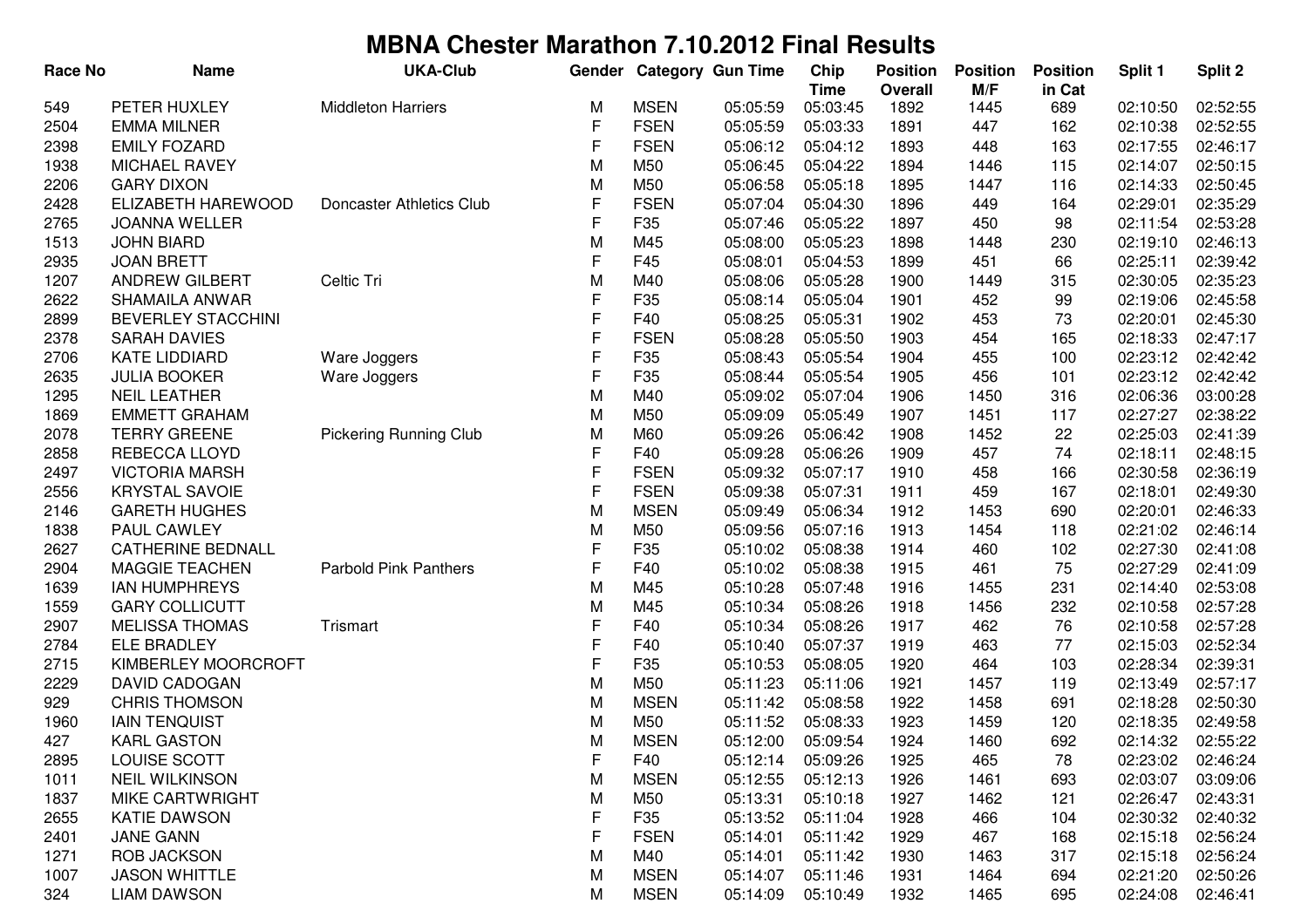| <b>Race No</b> | <b>Name</b>                | <b>UKA-Club</b>             |             |             | Gender Category Gun Time | Chip        | <b>Position</b> | <b>Position</b> | <b>Position</b> | Split 1  | Split 2  |
|----------------|----------------------------|-----------------------------|-------------|-------------|--------------------------|-------------|-----------------|-----------------|-----------------|----------|----------|
|                |                            |                             |             |             |                          | <b>Time</b> | <b>Overall</b>  | M/F             | in Cat          |          |          |
| 2777           | <b>LIZ ATHERTON</b>        |                             | F           | F40         | 05:14:33                 | 05:11:34    | 1934            | 469             | 79              | 02:18:50 | 02:52:44 |
| 2632           | <b>NICOLA BINGHAM</b>      |                             | F           | F35         | 05:14:33                 | 05:11:34    | 1933            | 468             | 105             | 02:18:51 | 02:52:43 |
| 889            | <b>DAVID SPOWART</b>       |                             | M           | <b>MSEN</b> | 05:15:12                 | 05:12:14    | 1935            | 1466            | 696             | 02:22:47 | 02:49:27 |
| 2848           | ANGIE KIRKHAM              |                             | F           | F40         | 05:15:15                 | 05:12:12    | 1936            | 470             | 80              | 02:29:21 | 02:42:51 |
| 1308           | <b>ANDREW MARSH</b>        |                             | M           | M40         | 05:15:32                 | 05:13:32    | 1937            | 1467            | 318             | 02:22:52 | 02:50:40 |
| 1325           | <b>JONATHAN MILNE</b>      | St Albans Striders          | M           | M40         | 05:15:34                 | 05:13:04    | 1938            | 1468            | 319             | 02:16:18 | 02:56:46 |
| 459            | <b>MICHAEL GRIFFITHS</b>   |                             | M           | <b>MSEN</b> | 05:15:36                 | 05:12:52    | 1939            | 1469            | 697             | 02:16:26 | 02:56:26 |
| 2531           | <b>OMIE PICKERILL</b>      |                             | $\mathsf F$ | <b>FSEN</b> | 05:15:38                 | 05:12:55    | 1940            | 471             | 169             | 02:16:32 | 02:56:23 |
| 2883           | <b>ALISON PREECE</b>       |                             | F           | F40         | 05:15:40                 | 05:13:20    | 1941            | 472             | 81              | 02:12:13 | 03:01:07 |
| 245            | <b>KRISTIAN CAVANAGH</b>   |                             | M           | <b>MSEN</b> | 05:15:49                 | 05:13:42    | 1942            | 1470            | 698             | 02:09:04 | 03:04:38 |
| 1866           | <b>BRUCE GENTLES</b>       |                             | M           | M50         | 05:15:56                 | 05:13:44    | 1943            | 1471            | 122             | 02:12:41 | 03:01:03 |
| 2887           | <b>DEBORAH RICHARDS</b>    |                             | $\mathsf F$ | F40         | 05:16:53                 | 05:14:27    | 1944            | 473             | 82              | 02:26:16 | 02:48:11 |
| 867            | <b>CAMERON SIDDALL</b>     |                             | M           | <b>MSEN</b> | 05:17:00                 | 05:15:10    | 1945            | 1472            | 699             | 02:21:27 | 02:53:43 |
| 900            | <b>LUA STIFANI</b>         |                             | M           | <b>MSEN</b> | 05:17:03                 | 05:15:30    | 1946            | 1473            | 700             | 02:14:50 | 03:00:40 |
| 1497           | <b>NICK ABBOTT</b>         |                             | M           | M45         | 05:17:07                 | 05:15:40    | 1947            | 1474            | 233             | 02:01:10 | 03:14:30 |
| 2365           | SARAH COATES-HOLLAND       |                             | F           | <b>FSEN</b> | 05:17:14                 | 05:14:36    | 1949            | 474             | 170             | 02:23:52 | 02:50:44 |
| 1247           | PAUL HOLLAND               |                             | M           | M40         | 05:17:14                 | 05:14:36    | 1948            | 1475            | 320             | 02:23:52 | 02:50:44 |
| 2671           | <b>SARAH GILBERT</b>       |                             | F           | F35         | 05:17:38                 | 05:14:47    | 1950            | 475             | 106             | 02:31:40 | 02:43:07 |
| 3012           | Kate Jayden                | West Cheshire AC            | F           | <b>FSEN</b> | 05:18:03                 | 05:15:10    | 1951            | 476             | 171             | 02:32:33 | 02:42:37 |
| 2184           | <b>NEIL BIRCH</b>          |                             | M           | M40         | 05:18:06                 | 05:15:23    | 1952            | 1476            | 321             | 02:02:36 | 03:12:47 |
| 514            | SIMON HODGKINSON           |                             | M           | <b>MSEN</b> | 05:18:17                 | 05:15:03    | 1953            | 1477            | 701             | 02:24:13 | 02:50:50 |
| 1071           | <b>COLIN COOPER</b>        |                             | M           | M40         | 05:18:18                 | 05:15:53    | 1954            | 1478            | 322             | 02:08:50 | 03:07:03 |
| 2183           | <b>JULIEN STACCHINI</b>    |                             | M           | M40         | 05:18:25                 | 05:15:30    | 1955            | 1479            | 323             | 02:20:01 | 02:55:29 |
| 2558           | <b>JO SCHULZE</b>          |                             | $\mathsf F$ | <b>FSEN</b> | 05:18:26                 | 05:15:09    | 1956            | 477             | 172             | 02:29:03 | 02:46:06 |
| 2507           | <b>LUCY MOSSOM</b>         |                             | $\mathsf F$ | <b>FSEN</b> | 05:19:07                 | 05:16:33    | 1957            | 478             | 173             | 02:33:01 | 02:43:32 |
| 2317           | <b>CATHERINE BAXANDALL</b> |                             | F           | <b>FSEN</b> | 05:19:07                 | 05:16:33    | 1958            | 479             | 174             | 02:33:01 | 02:43:32 |
| 2901           | <b>REBECCA STYLES</b>      | <b>Bramhall Runners</b>     | $\mathsf F$ | F40         | 05:19:08                 | 05:17:19    | 1959            | 480             | 83              | 02:25:26 | 02:51:53 |
| 3050           | <b>CATH JONES</b>          | <b>Bramhall Runners</b>     | $\mathsf F$ | F50         | 05:19:10                 | 05:17:20    | 1960            | 481             | 31              | 02:25:26 | 02:51:54 |
| 2669           | REBECCA GARDNER            |                             | F           | F35         | 05:19:25                 | 05:16:23    | 1961            | 482             | 107             | 02:23:22 | 02:53:01 |
| 1901           | <b>BERNIE KINGSTON</b>     |                             | M           | M50         | 05:19:32                 | 05:17:39    | 1962            | 1480            | 123             | 02:29:00 | 02:48:39 |
| 1862           | ROBERT FINDLER             | Newcastle (Staffs) AC       | M           | M50         | 05:19:35                 | 05:16:24    | 1963            | 1481            | 124             | 02:21:48 | 02:54:36 |
| 994            | <b>GEORGE WESTALL</b>      |                             | M           | <b>MSEN</b> | 05:19:36                 | 05:17:03    | 1964            | 1482            | 702             | 02:26:48 | 02:50:15 |
| 2571           | <b>JUDITH SMITH</b>        | <b>Tyne Bridge Harriers</b> | F           | <b>FSEN</b> | 05:19:58                 | 05:17:35    | 1965            | 483             | 175             | 02:25:30 | 02:52:05 |
| 1393           | <b>DAVID ROGERS</b>        |                             | M           | M40         | 05:20:04                 | 05:17:44    | 1966            | 1483            | 324             | 02:22:52 | 02:54:52 |
| 2266           | <b>GREG CONWAY</b>         | <b>British Army</b>         | M           | <b>MSEN</b> | 05:20:08                 | 05:19:51    | 1967            | 1484            | 703             | 02:16:26 | 03:03:25 |
| 1072           | <b>ANDREW BAKER</b>        |                             | M           | M40         | 05:20:32                 | 05:18:27    | 1968            | 1485            | 325             | 02:13:17 | 03:05:10 |
| 174            | DAN BLACKMAN               |                             | M           | <b>MSEN</b> | 05:20:39                 | 05:17:29    | 1969            | 1486            | 704             | 02:25:15 | 02:52:14 |
| 1581           | ROBBIE DAVIES              |                             | M           | M45         | 05:20:47                 | 05:18:13    | 1970            | 1487            | 234             | 02:31:44 | 02:46:29 |
| 2845           | <b>LOUISE KELSEY</b>       |                             | F           | F40         | 05:20:51                 | 05:18:15    | 1971            | 484             | 84              | 02:23:13 | 02:55:02 |
| 2921           | <b>HELEN WOOD</b>          |                             | F           | F40         | 05:21:14                 | 05:18:38    | 1972            | 485             | 85              | 02:23:13 | 02:55:25 |
| 2515           | <b>HELEN NUTTALL</b>       |                             | F           | <b>FSEN</b> | 05:21:16                 | 05:18:28    | 1973            | 486             | 176             | 02:28:34 | 02:49:54 |
| 2536           | <b>STEPH PRICE</b>         |                             | F           | <b>FSEN</b> | 05:21:32                 | 05:18:13    | 1974            | 487             | 177             | 02:20:04 | 02:58:09 |
|                |                            |                             |             |             |                          |             |                 |                 |                 |          |          |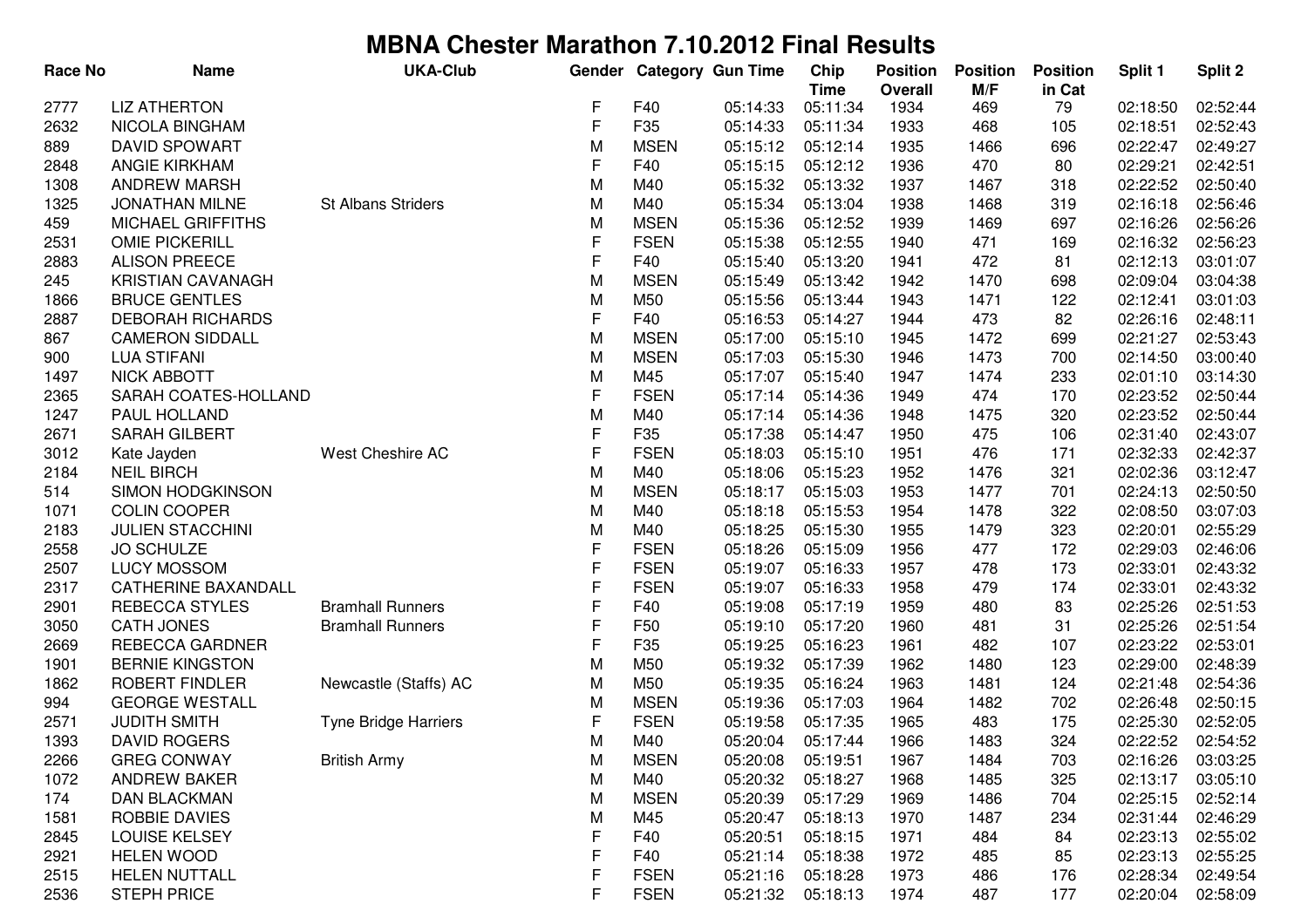| <b>Race No</b> | <b>Name</b>             | <b>UKA-Club</b>                | Gender      |                 | <b>Category Gun Time</b> | Chip                    | <b>Position</b>        | <b>Position</b> | <b>Position</b> | Split 1  | Split 2              |
|----------------|-------------------------|--------------------------------|-------------|-----------------|--------------------------|-------------------------|------------------------|-----------------|-----------------|----------|----------------------|
| 1098           | <b>GARY BOWNESS</b>     | Newport & District Running Clu | M           | M40             | 05:21:36                 | <b>Time</b><br>05:18:36 | <b>Overall</b><br>1975 | M/F<br>1488     | in Cat<br>326   | 02:20:49 | 02:57:47             |
| 1158           | NICHOLAS DIXON          |                                | M           | M40             | 05:21:37                 | 05:19:04                | 1976                   | 1489            | 327             | 02:17:06 | 03:01:58             |
| 2694           | <b>DAWN KELLY</b>       |                                | F           | F35             | 05:22:05                 | 05:18:45                | 1977                   | 488             | 108             | 02:28:46 | 02:49:59             |
| 3155           | <b>SUE WHYTE</b>        |                                | F           | <b>FSEN</b>     | 05:22:12                 | 05:21:55                | 1978                   | 489             | 178             | 02:31:53 | 02:50:02             |
| 1294           | PETER LEAK              |                                | M           | M40             | 05:22:22                 | 05:19:38                | 1979                   | 1490            | 328             | 02:13:58 | 03:05:40             |
| 2785           | <b>MARINDA BREDDY</b>   | Sale Harriers                  | F           | F40             | 05:22:25                 | 05:20:16                | 1980                   | 490             | 86              | 02:35:08 | 02:45:08             |
| 534            | <b>CHARLIE HUGHES</b>   |                                | M           | <b>MSEN</b>     | 05:23:26                 | 05:20:02                | 1981                   | 1491            | 705             | 02:27:18 | 02:52:44             |
| 2353           | DANIELLE CARRIGAN       |                                | $\mathsf F$ | <b>FSEN</b>     | 05:23:30                 | 05:21:23                | 1982                   | 491             | 179             | 02:26:50 | 02:54:33             |
| 2231           | Benjamin Carrigan       |                                | M           | <b>MSEN</b>     | 05:23:31                 | 05:21:24                | 1983                   | 1492            | 706             | 02:26:51 | 02:54:33             |
| 2563           | <b>RIANN SHEEHY</b>     |                                | F           | <b>FSEN</b>     | 05:23:48                 | 05:20:45                | 1984                   | 492             | 180             | 02:24:32 | 02:56:13             |
| 1450           | <b>ROBBIE UBER</b>      |                                | M           | M40             | 05:24:23                 | 05:20:38                | 1985                   | 1493            | 329             | 02:21:20 | 02:59:18             |
| 2544           | <b>DAISY RILEY</b>      |                                | F           | <b>FSEN</b>     | 05:24:38                 | 05:22:09                | 1986                   | 493             | 181             | 02:17:04 | 03:05:05             |
| 1343           | <b>JASON NODWELL</b>    | Skelmersdale Boundary Harriers | M           | M40             | 05:24:42                 | 05:21:21                | 1987                   | 1494            | 330             | 02:06:58 | 03:14:23             |
| 2376           | <b>LAURA DAVIES</b>     |                                | F           | <b>FSEN</b>     | 05:25:18                 | 05:22:18                | 1988                   | 494             | 182             | 02:27:43 | 02:54:35             |
| 2922           | <b>ALISON WORTLEY</b>   |                                | F           | F40             | 05:25:48                 | 05:22:49                | 1989                   | 495             | 87              | 02:31:16 | 02:51:33             |
| 3085           | <b>GILL CLINGHAM</b>    | Chester tri                    | F           | F <sub>55</sub> | 05:26:12                 | 05:23:25                | 1990                   | 496             | 16              | 02:27:09 | 02:56:16             |
| 1395           | PHILIP ROSE             |                                | M           | M40             | 05:26:13                 | 05:22:59                | 1991                   | 1495            | 331             | 02:18:05 | 03:04:54             |
| 1528           | PAUL BROUGHTON          |                                | M           | M45             | 05:26:35                 | 05:23:09                | 1992                   | 1496            | 235             | 02:37:53 | 02:45:16             |
| 2787           | <b>LUCY BROUGHTON</b>   |                                | F           | F40             | 05:26:36                 | 05:23:09                | 1993                   | 497             | 88              | 02:37:54 | 02:45:15             |
| 1984           | <b>DUNCAN WORTH</b>     | <b>Salford Mets</b>            | M           | M50             | 05:26:57                 | 05:23:56                | 1994                   | 1497            | 125             | 02:10:03 | 03:13:53             |
| 258            | <b>TOM CHOLEWA</b>      |                                | M           | <b>MSEN</b>     | 05:27:06                 | 05:23:41                | 1995                   | 1498            | 707             | 02:32:40 | 02:51:01             |
| 3108           | PENELOPE LOVEGROVE      |                                | F           | F60             | 05:27:27                 | 05:24:58                | 1996                   | 498             | 6               | 02:19:23 | 03:05:35             |
| 2926           | <b>ALEXIS BATY</b>      | Wrexham AAC                    | F           | F45             | 05:27:48                 | 05:24:33                | 1997                   | 499             | 67              | 02:38:06 | 02:46:27             |
| 1858           | <b>DEREK EDWARDS</b>    |                                | M           | M50             | 05:27:59                 | 05:24:54                | 1998                   | 1499            | 126             | 02:27:39 | 02:57:15             |
| 2123           | <b>SYD WHEELER</b>      | <b>Chepstow Harriers</b>       | M           | M70             | 05:28:08                 | 05:25:12                | 1999                   | 1500            | 5               | 02:37:24 | 02:47:48             |
| 2876           | <b>SHARON O'LEARY</b>   |                                | F           | F40             | 05:28:28                 | 05:25:11                | 2000                   | 500             | 89              | 02:26:16 | 02:58:55             |
| 2949           | <b>LUCY CUMMINS</b>     |                                | F           | F45             | 05:28:34                 | 05:25:27                | 2001                   | 501             | 68              | 02:38:51 | 02:46:36             |
| 1532           | PETER BURTON            | Lymm Runners                   | M           | M45             | 05:29:03                 | 05:26:06                | 2002                   | 1501            | 236             | 02:26:23 | 02:59:43             |
| 2932           | <b>JANE BOUCH</b>       |                                | F           | F45             | 05:29:39                 | 05:26:17                | 2003                   | 502             | 69              | 00:00:00 | 05:26:17             |
| 2374           | <b>SARAH DALE</b>       | <b>Witham Runners</b>          | F           | <b>FSEN</b>     | 05:29:57                 | 05:26:56                | 2004                   | 503             | 183             | 02:25:14 | 03:01:42             |
| 242            | RHYSE CATHCART          | Sweatshop running community    | M           | <b>MSEN</b>     | 05:29:58                 | 05:27:17                | 2005                   | 1502            | 708             | 02:20:48 | 03:06:29             |
| 2679           | <b>CRESSIDA HARDING</b> |                                | F           | F35             | 05:30:03                 | 05:26:59                | 2006                   | 504             | 109             | 02:32:33 | 02:54:26             |
| 3069           | ANN SPENCER-DOWDESWELL  |                                | F           | F50             | 05:30:12                 | 05:27:04                | 2007                   | 505             | 32              | 02:25:13 | 03:01:51             |
| 819            | <b>STEPHEN ROACH</b>    |                                | M           | <b>MSEN</b>     | 05:30:17                 | 05:27:44                | 2008                   | 1503            | 709             | 02:15:03 | 03:12:41             |
| 2520           | <b>EMMA O'NEILL</b>     |                                | F           | <b>FSEN</b>     | 05:30:28                 | 05:28:13                | 2009                   | 506             | 184             | 02:33:31 | 02:54:42             |
| 853            | KRZYSZTOF SCISLOWICZ    |                                | M           | <b>MSEN</b>     | 05:30:59                 | 05:27:52                | 2010                   | 1504            | 710             | 02:20:20 | 03:07:32             |
| 1812           | <b>NIC WISEMAN</b>      |                                | M           | M45             | 05:31:41                 | 05:31:00                | 2011                   | 1505            | 237             | 02:21:59 | 03:09:01             |
| 2852           | <b>DIANNE LEIH</b>      | Longwood harriers              | F           | F40             | 05:31:43                 | 05:29:31                | 2012                   | 507             | 90              | 02:25:38 | 03:03:53             |
| 452            | <b>THOMAS GREENER</b>   |                                | M           | <b>MSEN</b>     | 05:32:10                 | 05:28:54                | 2013                   | 1506            | 711             | 02:29:19 | 02:59:35             |
| 2975           | <b>CATHERINE HUGHES</b> | <b>Wrekin Road Runners</b>     | F           | F45             | 05:34:04                 | 05:31:00                | 2014                   | 508             | 70              | 02:25:54 | 03:05:06             |
|                | <b>CATHERINE LUNT</b>   |                                | F           | <b>FSEN</b>     | 05:34:44                 | 05:31:29                |                        | 509             |                 | 02:27:22 |                      |
| 2490           | <b>STUART MAY</b>       |                                | M           | <b>MSEN</b>     |                          |                         | 2016                   |                 | 185<br>712      | 02:27:21 | 03:04:07<br>03:04:07 |
| 657            |                         |                                |             |                 | 05:34:44                 | 05:31:28                | 2015                   | 1507            |                 |          |                      |